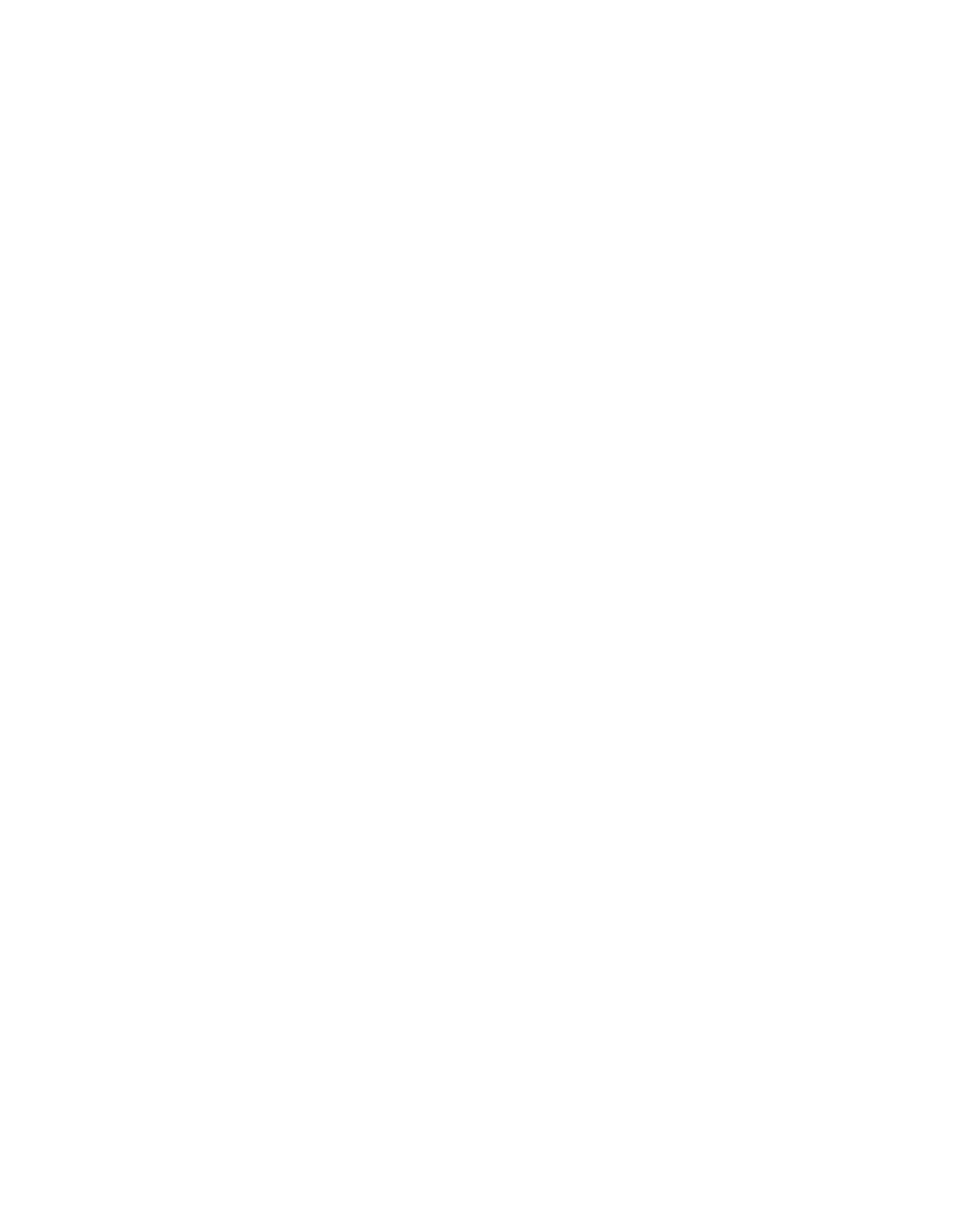#### **THE COLD WAR INTERNATIONAL HISTORY PROJECT WORKING PAPER SERIES**

#### **Christian F. Ostermann, Series Editor**

This paper is one of a series of Working Papers published by the Cold War International History Project of the Woodrow Wilson International Center for Scholars in Washington, D.C. Established in 1991 by a grant from the John D. and Catherine T. MacArthur Foundation, the Cold War International History Project (CWIHP) disseminates new information and perspectives on the history of the Cold War as it emerges from previously inaccessible sources on "the other side" of the post-World War II superpower rivalry. The project supports the full and prompt release of historical materials by governments on all sides of the Cold War, and seeks to accelerate the process of integrating new sources, materials and perspectives from the former "Communist bloc" with the historiography of the Cold War which has been written over the past few decades largely by Western scholars reliant on Western archival sources. It also seeks to transcend barriers of language, geography, and regional specialization to create new links among scholars interested in Cold War history. Among the activities undertaken by the project to promote this aim are a periodic *BULLETIN* to disseminate new findings, views, and activities pertaining to Cold War history; a fellowship program for young historians from the former Communist bloc to conduct archival research and study Cold War history in the United States; international scholarly meetings, conferences, and seminars; and publications.

The *CWIHP Working Paper Series* is designed to provide a speedy publications outlet for historians associated with the project who have gained access to newly-available archives and sources and would like to share their results. We especially welcome submissions by junior scholars from the former Communist bloc who have done research in their countries' archives and are looking to introduce their findings to a Western audience. As a non-partisan institute of scholarly study, the Woodrow Wilson Center takes no position on the historical interpretations and opinions offered by the authors. This CWIHP *Working Paper* has been made possible by generous support from the John D. and Catherine T. MacArthur Foundation, other foundations, and private donations from individuals and corporations.

Those interested in receiving copies of the *Cold War International History Project Bulletin* or any of the Working Papers should contact:

> Cold War International History Project Woodrow Wilson International Center for Scholars One Woodrow Wilson Plaza 1300 Pennsylvania Ave, NW Washington, DC 20004

Telephone: (202) 691-4110 Fax: (202) 691-4001 Email: coldwar@wilsoncenter.org CWIHP Web Page: http://www.cwihp.org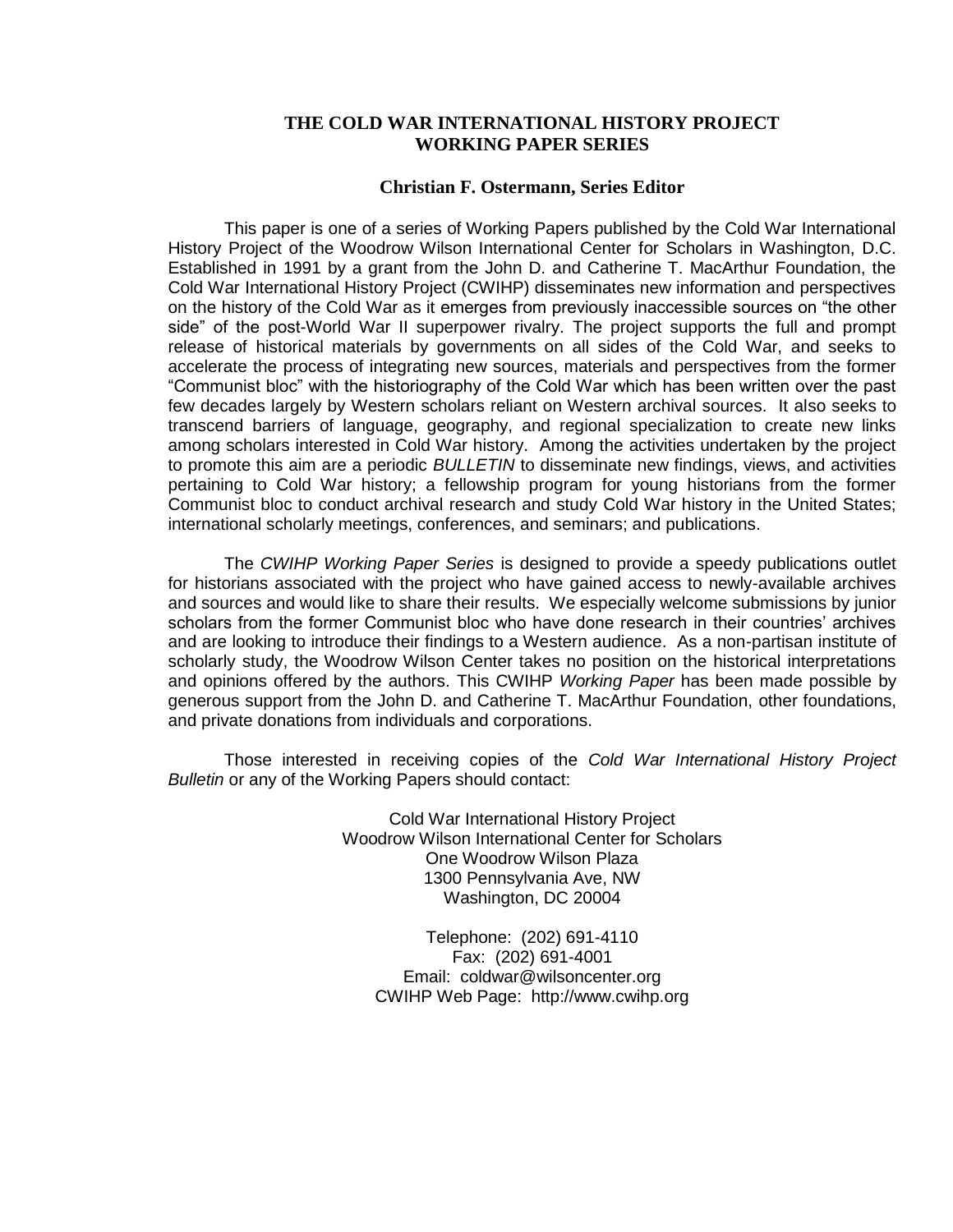#### **COLD WAR INTERNATIONAL HISTORY PROJECT WORKING PAPERS SERIES Christian F. Ostermann, Series Editor**

#1 Chen Jian, "The Sino-Soviet Alliance and China's Entry into the Korean War"

#2 P.J. Simmons, "Archival Research on the Cold War Era: A Report from Budapest, Prague and Warsaw"

#3 James Richter, "Re-examining Soviet Policy Towards Germany during the Beria Interregnum"

#4 Vladislav M. Zubok, "Soviet Intelligence and the Cold War: The 'Small' Committee of Information, 1952-53"

#5 Hope M. Harrison, "Ulbricht and the Concrete 'Rose': New Archival Evidence on the Dynamics of Soviet-East German Relations and the Berlin Crisis, 1958-61"

#6 Vladislav M. Zubok, "Khrushchev and the Berlin Crisis (1958-62)"

#7 Mark Bradley and Robert K. Brigham, "Vietnamese Archives and Scholarship on the Cold War Period: Two Reports"

#8 Kathryn Weathersby, "Soviet Aims in Korea and the Origins of the Korean War, 1945-50: New Evidence From Russian Archives"

#9 Scott D. Parrish and Mikhail M. Narinsky, "New Evidence on the Soviet Rejection of the Marshall Plan, 1947: Two Reports"

#10 Norman M. Naimark, "To Know Everything and To Report Everything Worth Knowing': Building the East German Police State, 1945-49"

#11 Christian F. Ostermann, "The United States, the East German Uprising of 1953, and the Limits of Rollback"

#12 Brian Murray, "Stalin, the Cold War, and the Division of China: A Multi-Archival Mystery"

#13 Vladimir O. Pechatnov, "The Big Three After World War II: New Documents on Soviet Thinking about Post-War Relations with the United States and Great Britain"

#14 Ruud van Dijk, "The 1952 Stalin Note Debate: Myth or Missed Opportunity for German Unification?"

#15 Natalia I. Yegorova, "The 'Iran Crisis' of 1945-46: A View from the Russian Archives"

#16 Csaba Bekes, "The 1956 Hungarian Revolution and World Politics"

#17 Leszek W. Gluchowski, "The Soviet-Polish Confrontation of October 1956: The Situation in the Polish Internal Security Corps"

#18 Qiang Zhai, "Beijing and the Vietnam Peace Talks, 1965-68: New Evidence from Chinese Sources"

#19 Matthew Evangelista, "'Why Keep Such an Army?'" Khrushchev's Troop Reductions"

#20 Patricia K. Grimsted, "The Russian Archives Seven Years After: 'Purveyors of Sensations' or 'Shadows Cast to the Past'?"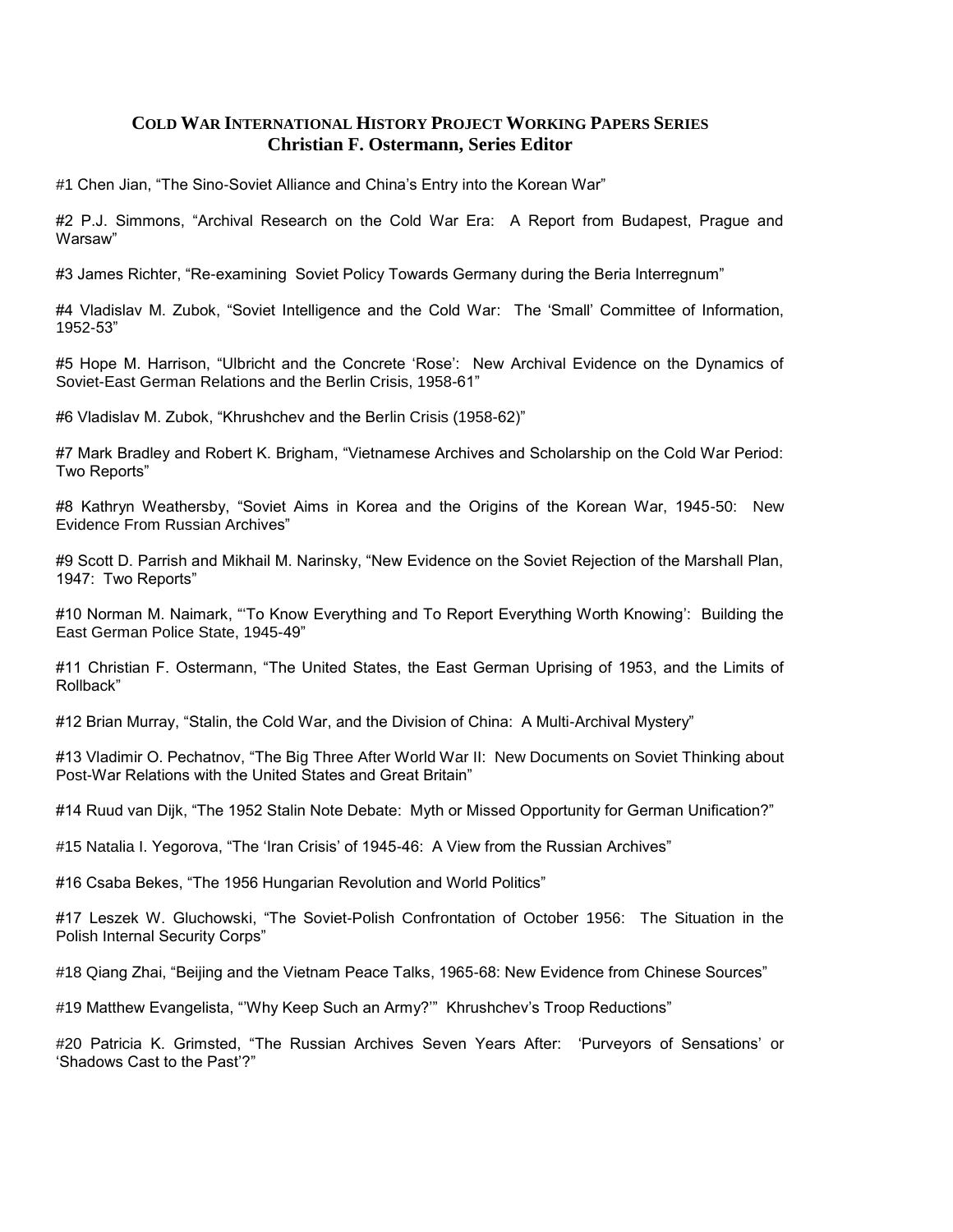#21 Andrzej Paczkowski and Andrzej Werblan, "'On the Decision to Introduce Martial Law in Poland in 1981' Two Historians Report to the Commission on Constitutional Oversight of the *SEJM* of the Republic of Poland"

#22 Odd Arne Westad, Chen Jian, Stein Tonnesson, Nguyen Vu Tung, and James G. Hershberg, "77 Conversations Between Chinese and Foreign Leaders on the Wars in Indochina, 1964-77"

#23 Vojtech Mastny, "The Soviet Non-Invasion of Poland in 1980-81 and the End of the Cold War"

#24 John P. C. Matthews, "Majales: The Abortive Student Revolt in Czechoslovakia in 1956"

#25 Stephen J. Morris, "The Soviet-Chinese-Vietnamese Triangle in the 1970's: The View from Moscow"

#26 Vladimir O. Pechatnov, translated by Vladimir Zubok, "'The Allies are Pressing on You to Break Your Will...' Foreign Policy Correspondence between Stalin and Molotov and Other Politburo Members, September 1945-December 1946"

#27 James G. Hershberg, with the assistance of L.W. Gluchowski, "Who Murdered 'Marigold'? New Evidence on the Mysterious Failure of Poland's Secret Initiative to Start U.S.-North Vietnamese Peace Talks, 1966"

#28 Laszlo G. Borhi, "The Merchants of the Kremlin—The Economic Roots of Soviet Expansion in Hungary"

#29 Rainer Karlsch and Zbynek Zeman, "The End of the Soviet Uranium Gap: The Soviet Uranium Agreements with Czechoslovakia and East Germany (1945/1953)"

#30 David Wolff, "'One Finger's Worth of Historical Events': New Russian and Chinese Evidence on the Sino-Soviet Alliance and Split, 1948-1959"

#31 Eduard Mark, "Revolution By Degrees: Stalin's National-Front Strategy For Europe, 1941-1947"

#32 Douglas Selvage, "The Warsaw Pact and Nuclear Nonproliferation, 1963-1965"

#33 Ethan Pollock, "Conversations with Stalin on Questions of Political Economy"

#34 Yang Kuisong, "Changes in Mao Zedong's Attitude towards the Indochina War, 1949-1973"

#35 Vojtech Mastny, "NATO in the Beholder's Eye: Soviet Perceptions and Policies, 1949-1956"

#36 Paul Wingrove, "Mao's Conversations with the Soviet Ambassador, 1953-55"

#37 Vladimir Tismaneanu, "Gheorghiu-Dej and the Romanian Workers' Party: From de-Sovietization to the Emergence of National Communism"

#38 János Rainer, "The New Course in Hungary in 1953"

#39 Kathryn Weathersby, "'Should We Fear This?' Stalin and the Danger of War with America"

#40 Vasiliy Mitrokhin, "The KGB in Afghanistan" (English Edition)

#41 Michael Share, "The Soviet Union, Hong Kong, And The Cold War, 1945-1970"

#42 Sergey Radchenko, "The Soviet's Best Friend in Asia. The Mongolian Dimension of the Sino-Soviet Split"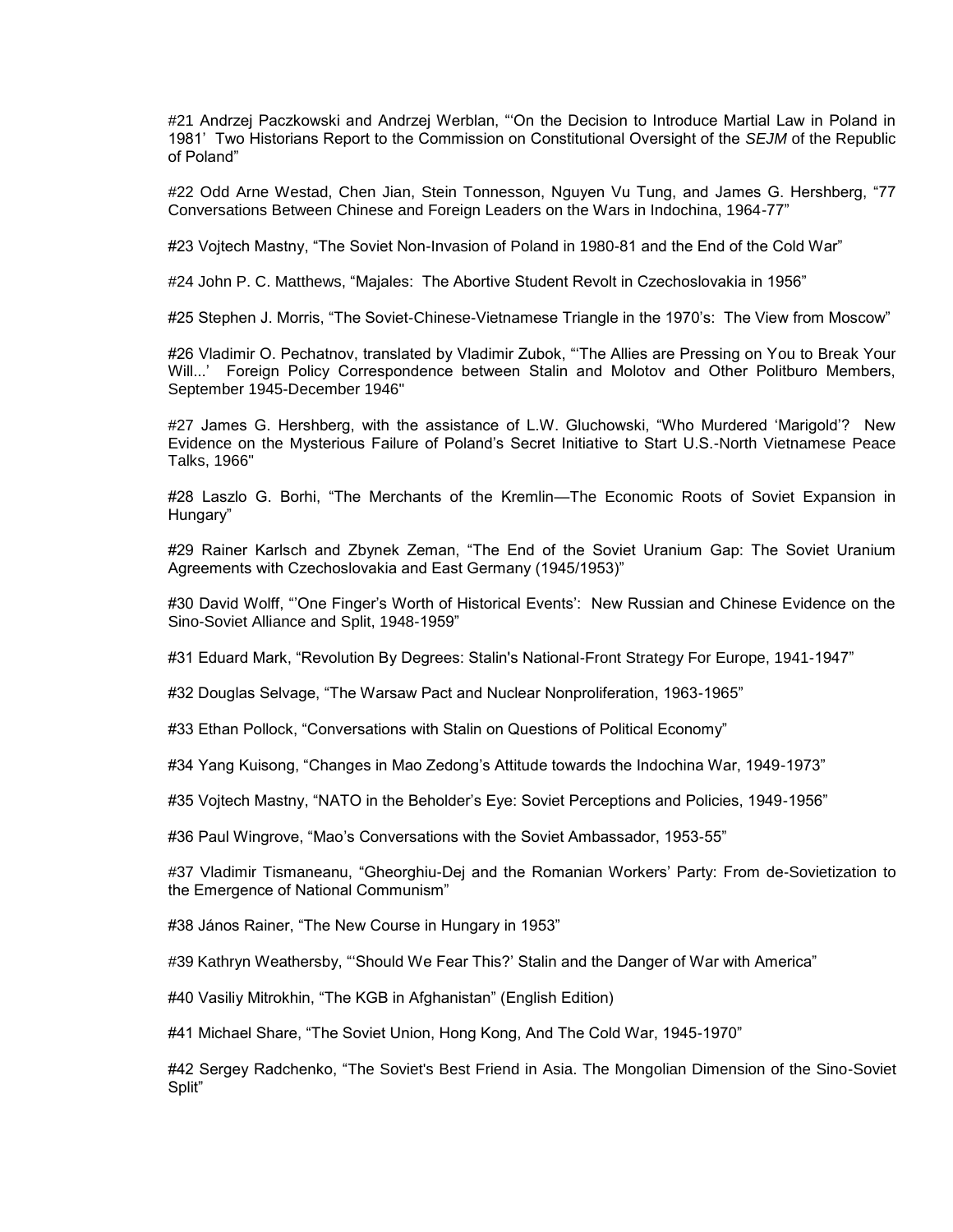#43 Denis Deletant and Mihail Ionescu, "Romania and the Warsaw Pact, 1955-1989"

#44 Bernd Schaefer, "North Korean 'Adventurism' and China's Long Shadow, 1966-1972"

#45 Margaret Gnoinska, "Poland and Vietnam, 1963: New Evidence on Secret Communist Diplomacy and the 'Maneli Affairs'"

#46 Laurent Rucker, "Moscow's Surprise: The Soviet-Israeli Alliance of 1947-1949"

#47 Sergey S. Radchenko, "The Soviet Union and the North Korean Seizure of the USS Pueblo: Evidence from Russian Archives"

#48 Niu Jun, "1962: The Eve of the Left Turn in China's Foreign Policy"

#49 Dong Wang, "The Quarrelling Brothers: New Chinese Archives and a Reappraisal of the Sino-Soviet Split, 1959-1962"

#50 Igor Lukes, "Rudolf Slansky: His Trials and Trial"

#51 Aleksandr Antonovich Lyakhovskiy, "Inside the Soviet Invasion of Afghanistan, and the Seizure of Kabul, December 1979"

#52 James Person, "'We Need Help from Outside': The North Korean Opposition Movement of 1956"

#53 Balazs Szalontai and Sergey Radchenko, "North Korea's Efforts to Acquire Nuclear Technology and Nuclear Weapons: Evidence from Russian and Hungarian Archives"

#54 Péter Vámos, "Evolution and Revolution: Sino-Hungarian Relations and the 1956 Revolution"

#55 Guy Laron, "Cutting the Gordian Knot: The Post-WWII Egyptian Quest for Arms and the 1955 Czechoslovak Arms Deal"

#56 Wanda Jarzabek, "Hope and Reality: Poland and the Conference on Security and Cooperation in Europe, 1964-1989"

#57 Geoffrey Roberts, "A Chance for Peace? The Soviet Campaign to End the Cold War, 1953-1955"

#58 Paul Maddrell, "Exploiting and Securing the Open Border in Berlin: The Western Secret Services, the Stasi, and the Second Berlin Crisis, 1958-1961"

#59 Mark Kramer, "The Kuklinski Files and the Polish Crisis of 1980-1981: An Analysis of the Newly Released CIA Documents on Ryszard Kuklinski"

#60 Artemy Kalinovsky, "The Blind Leading the Blind: Soviet Advisors, Counter-insurgency and Nation Building in Afghanistan"

#61 Jovan Cavoski, "Arming Nonalignment: Yugoslavia's Relations with Burma and the Cold War in Asia, 1950-1955"

#62 Susan E.Reid, "The Soviet Pavilion at Brussels '58: Convergence, Conversion, Critical Assimilation, or Transculturation?"

#63 James Hershberg, Sergey Radchenko, Péter Vámos, and David Wolff, "The Interkit Story: A Window into the Final Decades of the Sino-Soviet Relationship."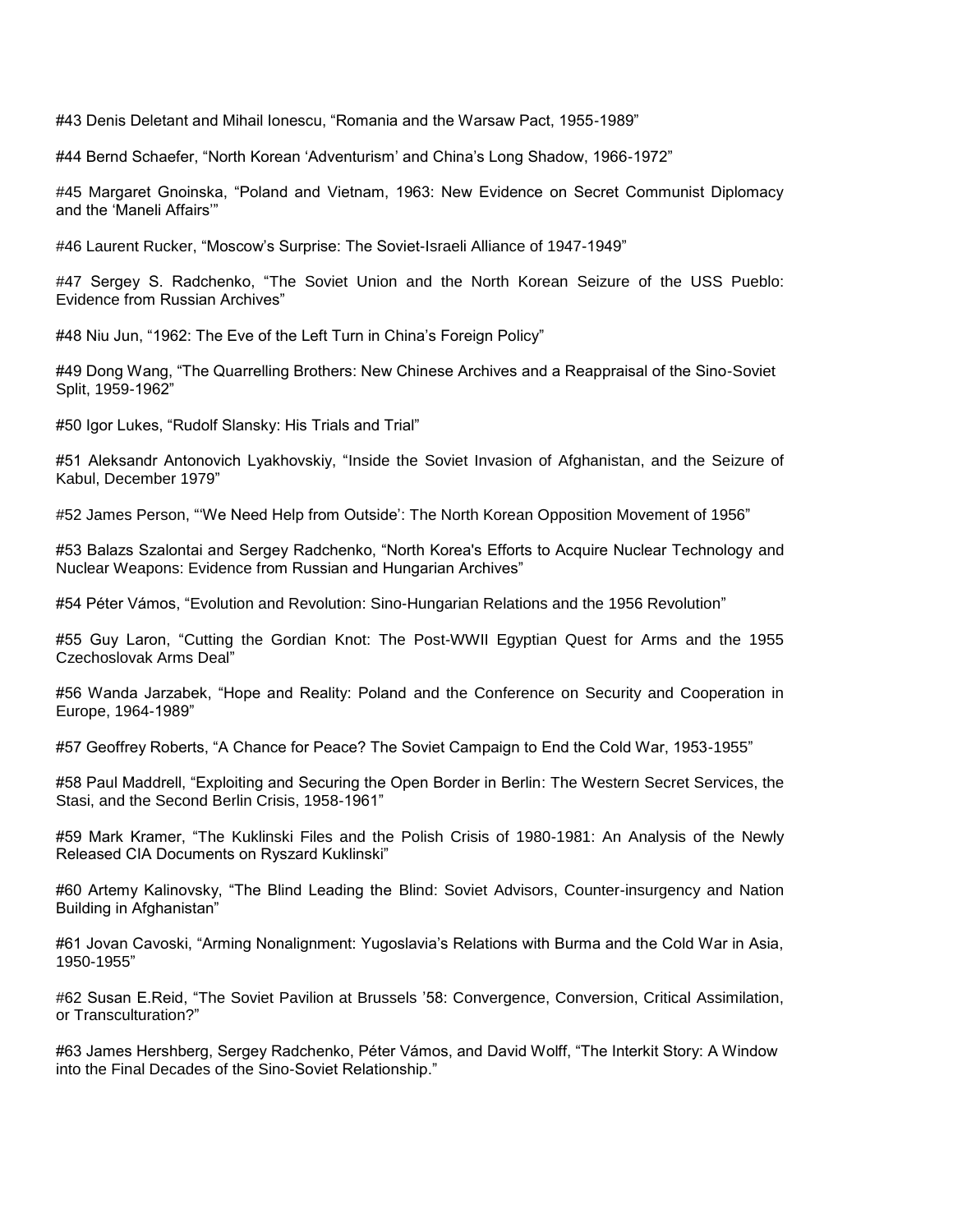#64 Chris Tang, Beyond India: "The Utility of Sino-Pakistani Relations in Chinese Foreign Policy, 1962- 1965"

#65 Larry L. Watts, "A Romanian Interkit?: Soviet Active Measures and the Warsaw Pact 'Maverick,' 1965-1989"

#66 Kevin McDermott and Vítězslav Sommer, "The 'Club of Politically Engaged Conformists'? The Communist Party of Czechoslovakia, Popular Opinion and the Crisis of Communism, 1956"

#67 Taomo Zhou, "Ambivalent Alliance: Chinese Policy towards Indonesia, 1960-1965"

#68 John Soares, "'Difficult to Draw a Balance Sheet': Ottawa Views the 1974 Canada-USSR Hockey Series"

#69 Oldřich Tůma, Mikhail Prozumenschikov, John Soares, and Mark Kramer, "The (Inter-Communist) Cold War on Ice: Soviet-Czechoslovak Ice Hockey Politics, 1967-1969"

#70 Ana Lalaj, "Burning Secrets of the Corfu Channel Incident"

#71 Martin Grossheim, "Fraternal Support: The East German 'Stasi' and the Democratic Republic of Vietnam during the Vietnam War"

#72 Piero Gleijeses, "Hope Denied: The US Defeat of the 1965 Revolt in the Dominican Republic"

#73 Merle L. Pribbenow II, "The Soviet-Vietnamese Intelligence Relationship during the Vietnam War: Cooperation and Conflict"

#74 Roham Alvandi and Eliza Gheorghe, "The Shah's Petro-Diplomacy with Ceaușescu: Iran and Romania in the Era of Détente"

#75 Torben Gülstorff, "Warming Up a Cooling War: An Introductory Guide on the CIAS and Other Globally Operating Anti-communist Networks at the Beginning of the Cold War Decade of Détente"

#76 Anton Harder, "Not at the Cost of China: New Evidence Regarding US Proposals to Nehru for Joining the United Nations Security Council"

#77 Yair Even, "Two Squadrons and their Pilots: The First Syrian Request for the Deployment of Soviet Military Forces on its Territory, 1956"

#78 Milton Leitenberg, "China's False Allegations of the Use of Biological Weapons by the United States during the Korean War"

#### **Special Working Papers Series**

#1 Mark Kramer, "Soviet Deliberations during the Polish Crisis, 1980-1981"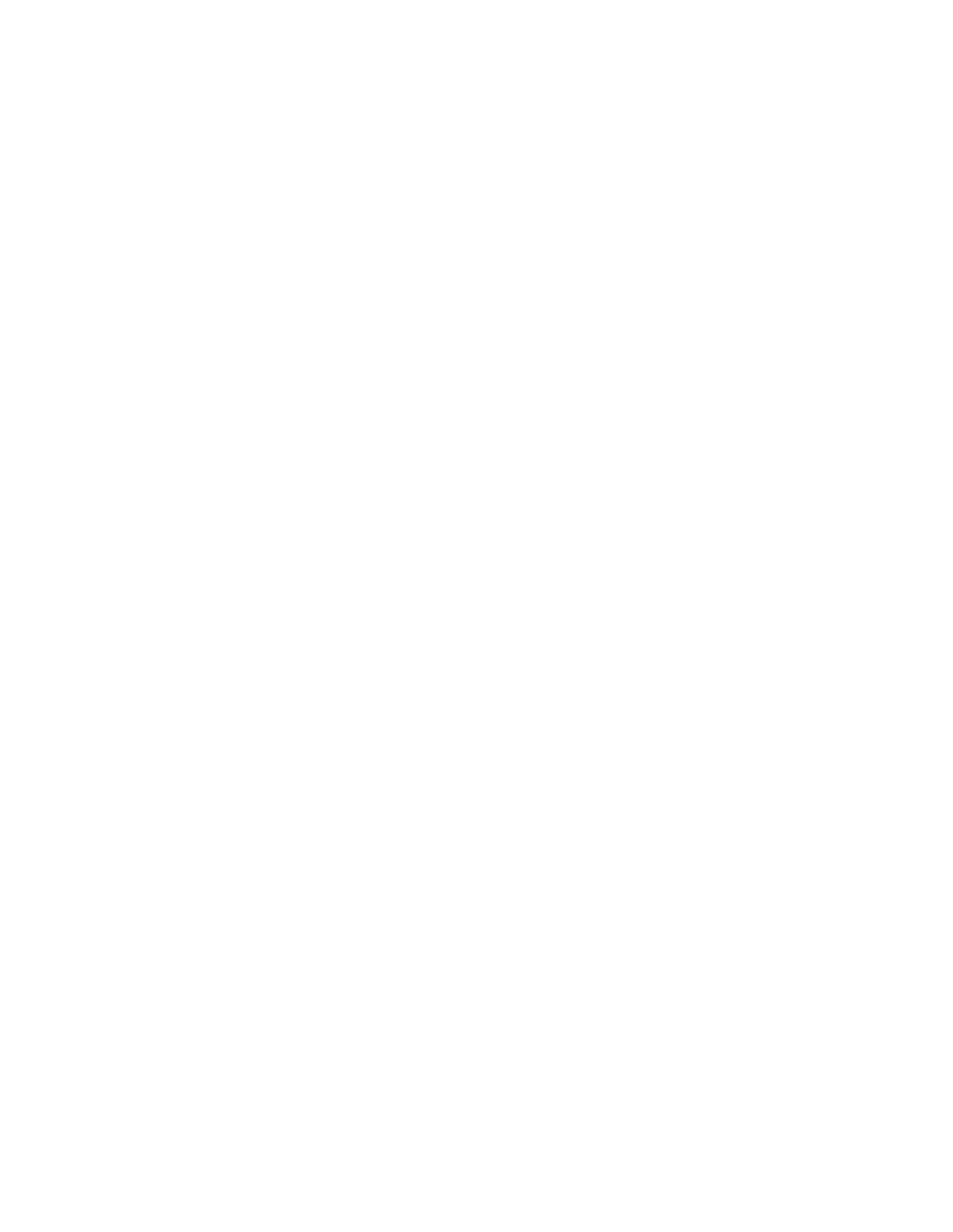## **China's False Allegations of the Use of Biological Weapons by the United States during the Korean War**<sup>1</sup>

Milton Leitenberg

#### **Introduction**

On the early morning of June 25, 1950, North Korean military units, using Soviet supplied tanks and heavy artillery, invaded South Korea all along the 38th parallel.

Kim Il Sung, North Korea's leader, had been asking Stalin for permission to invade the South since March 1949, but his initial proposals were turned down. After the Chinese Communists achieved victory in October 1949, a second appeal by Kim in April 1950 was approved. In the months leading up to June 1950, Soviet supply trains full of arms and munitions began to flow to North Korea, while divisions composed of ethnic Koreans who had fought with Mao Zedong's forces in China were transferred to North Korea's armies. At the same time, senior Soviet military officers devised the North Korean invasion plan and trained North Korea's armies.

After June 25, the United States and United Nations forces entered the war on behalf of the south; Chinese armies and the Soviet Air Force fought on behalf of the north. The war lasted until July 1953, and ended only with an armistice, not a peace treaty. Both Koreas—north and south—were totally devastated, and as many as 4.5 million people died during the war. The Korean Peninsula remains destabilized to the present day. With North Korea's development of nuclear weapons and intermediate range ballistic missiles since 2009, it promises to remain so for the foreseeable future.

A little remembered aspect of the Korean War is an issue of great importance to those concerned with arms control and allegations of the *use* of Weapons of Mass Destruction (WMD), namely nuclear, biological, and chemical weapons. During and after the war, North Korea, China, and the Soviet Union alleged that the United States used biological weapons (BW) on an enormous scale in areas of both China and North Korea. Despite the public disclosure of Soviet

 $<sup>1</sup>$  A shorter version of this Working Paper appears as Milton Leitenberg, "A Chinese Admission of False Korean</sup> [War Allegations of Biological Weapon Use by the United States,"](http://journals.rienner.com/doi/abs/10.5555/0258-9184-40.1.131) *Asian Perspective* 40, no. 1 (January-March [2016\): 131-146.](http://journals.rienner.com/doi/abs/10.5555/0258-9184-40.1.131)

The author is extremely grateful for the assistance of Drew Casey, Jiehong Lou, Torbjorn Loden, Melvin Gurtov, and Charles Kraus for translations of the recent Chinese language publications. Svetlana Savranskaya and Mark Kramer both brought the new Russian sources to the attention of the author, with Mark Kramer graciously providing the translations of documents from the Soviet Russian State Archives of Social and Political History (RGASPI). This paper could not have been prepared without their assistance.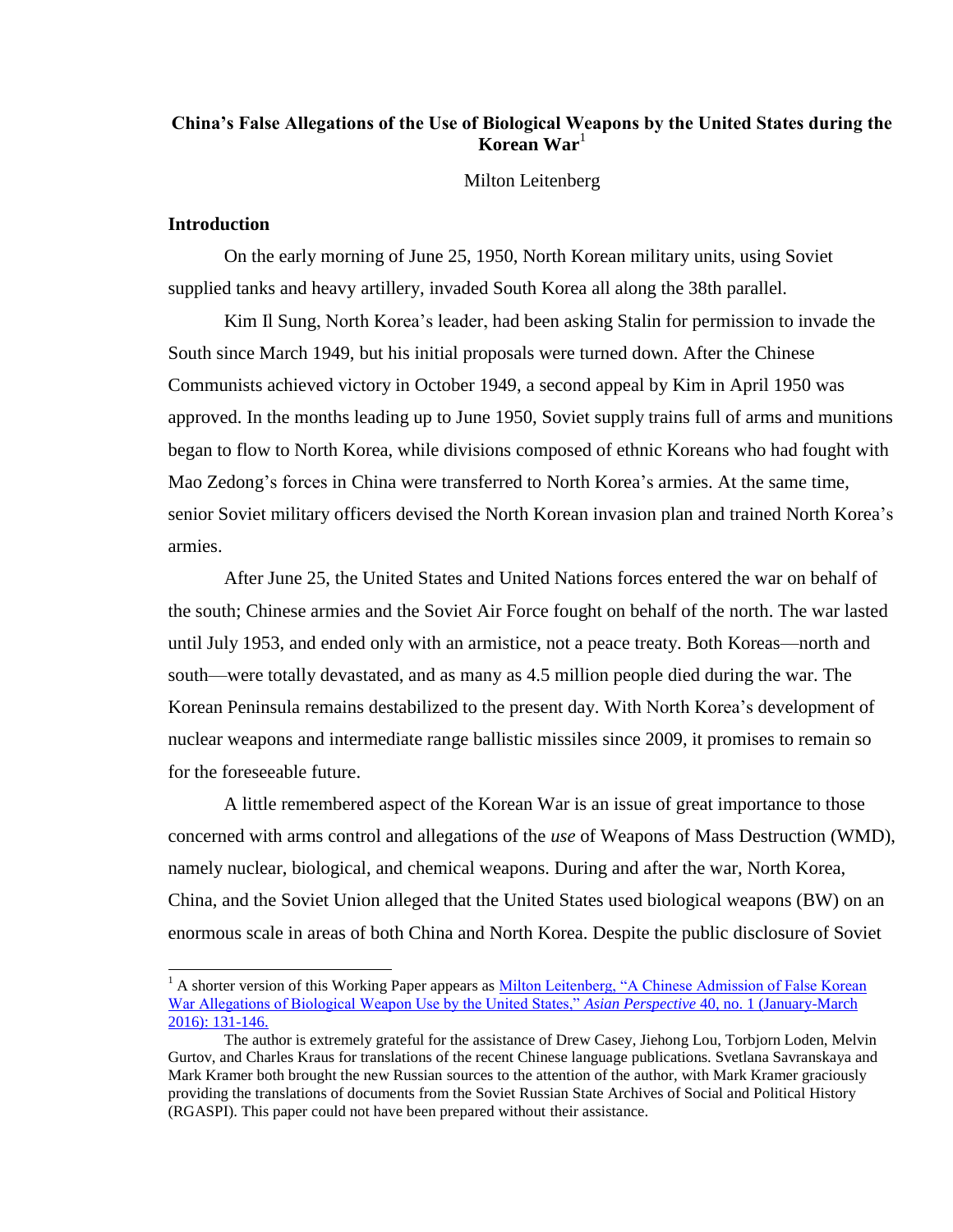Central Committee documents in 1998—eighteen years ago—which revealed that the allegations were fraudulent, China and, much more noisily, North Korea still maintain the charges. $2^2$ 

The purpose of this Working Paper is to describe recent publications in Chinese journals of an unprecedented nature on the subject. A memoir by Wu Zhili, Director of the Chinese People's Volunteer Army Health Division during the Korean War, describes the allegations as a "false alarm" and reveals that there was no use of biological weapons by the Americans in the war. Although he does not go as far as to admit that the allegations were really active fraud and disinformation, much of his narrative makes that evident. Two other publications by Qu Aiguo, a Senior Colonel affiliated with the PLA Academy of Military Science History, evaluate, for the first time, the Soviet documents released in 1998. Qu moves away from the standard-line that "the US used BW against China and North Korea" and concludes that "we cannot deny that that the Americans used BW." Although only a change of a few words, it is a significant shift in the Chinese presentation of the issue. Nevertheless, it remains dishonest.

In addition to discussing these new Chinese writings about the BW allegations, the Working Paper reproduces a number of newly declassified documents which demonstrate the extent of communications between Mao, Stalin, and Zhou Enlai, as well as two documents which authenticate the 1998 Soviet documents which disproved the allegations. Based on what we know about the US BW program in 1952 as well as the proof contained in the Soviet Central Committee documents released in 1998, the Working Paper concludes that the Korean War BW allegations against the US, an accusation of the use of a weapon of mass destruction, were false, a grand piece of political theater.

#### **A Chronology of BW Allegations**

The grounds for these charges were laid two years before the Korean War began. In 1949 and 1950, Soviet propaganda charged that the US was testing biological weapons (plague) against the native Inuit peoples of Alaska. In Soviet reporting of the 1949 Khabarovsk's trials for members of Japan's World War II-era BW program, *Pravda* stated that the United States was "preparing for new crimes against humanity" (i.e., biological warfare). Chinese broadcasts

 $\overline{a}$ 

<sup>&</sup>lt;sup>2</sup> These and other details are provided in Milton Leitenberg, "New Russian Evidence on the Korean War Biological [Warfare Allegations: Background and Analysis,"](https://www.wilsoncenter.org/sites/default/files/CWIHP_Bulletin_11.pdf) *Cold War International History Project Bulletin* 11 (Winter 1998): [180-199.](https://www.wilsoncenter.org/sites/default/files/CWIHP_Bulletin_11.pdf) The early portion of this paper is drawn largely from that publication. As the 1998 publication contains very detailed references, these are not repeated again here. Readers are directed to the earlier publication for sources. See also [Kathryn Weathersby, "Deceiving the Deceivers: Moscow, Beijing, Pyongyang and the Allegations of](https://www.wilsoncenter.org/sites/default/files/CWIHP_Bulletin_11.pdf)  Bacteriological Weapons Use in Korea," *[Cold War International History Project Bulletin](https://www.wilsoncenter.org/sites/default/files/CWIHP_Bulletin_11.pdf)* 11: 176-180.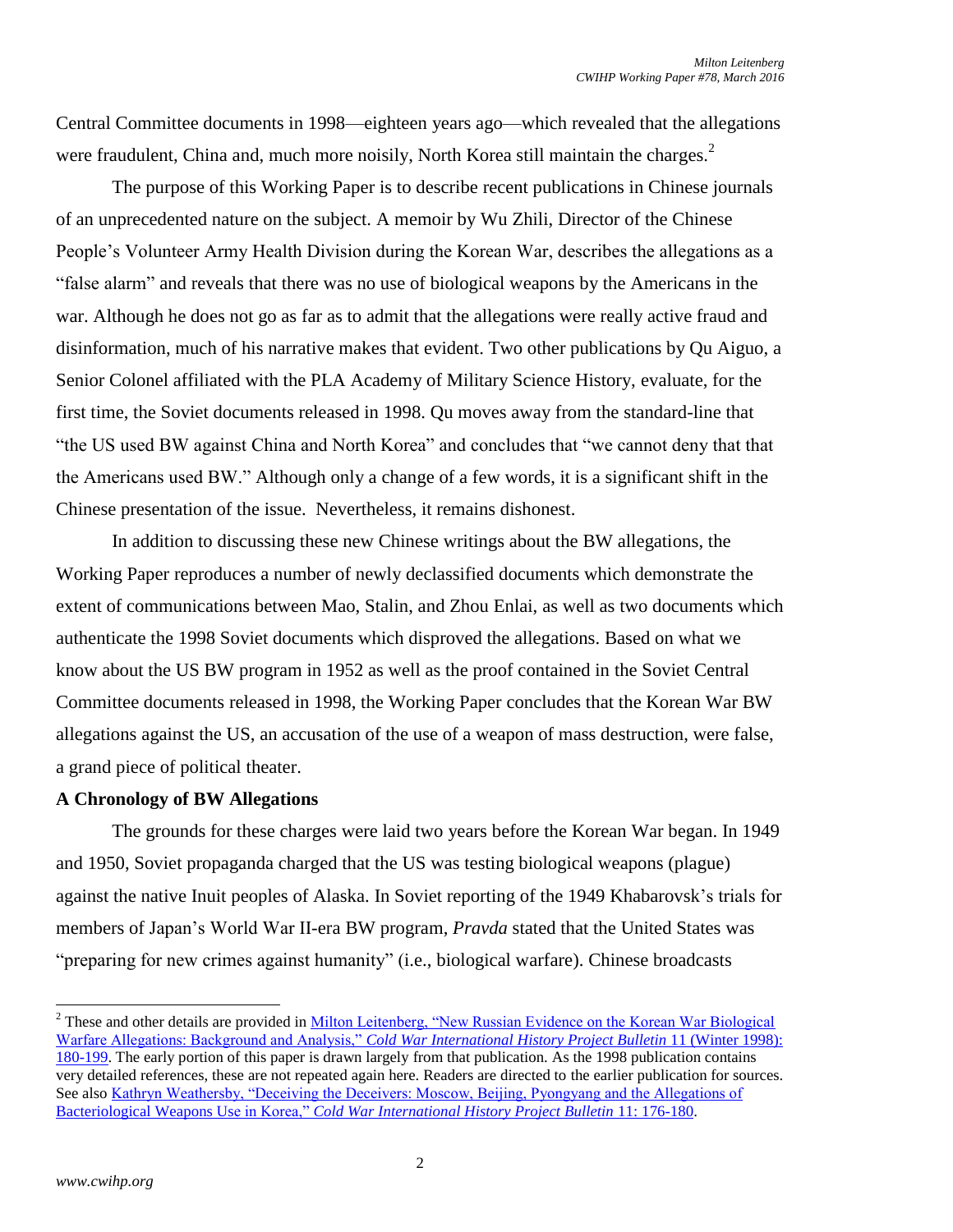amplified these claims, reporting that the US government was collaborating with Lt. General Shiro Ishii, one of the major figures responsible for the Japanese biological weapons program in China during World War II, ostensibly in preparation for subsequent use of biological weapons by the US against China. In the late spring and early summer of 1950, just before the start of the Korean War, East Germany, Czechoslovakia, and Poland also began a campaign of allegations that the US was dropping Colorado beetles over their fields to destroy their potato crops. Finally, on January 21, 1951, Pytr Pospelov, Director of the USSR's Marx-Engels-Lenin Institute and a member of the Soviet Central Committee, promulgated a "hate America campaign" in a speech to the full Soviet Politburo. Pospelov claimed that "the hands of the American imperialists are steeped in the blood of the Russian people."

The actual allegations of BW use during the Korean War began on May 8, 1951. North Korea's Foreign Minister, Pak Heon-yeong (Pak Hon-yong), claimed that the United States had used biological weapons between December 1950 and January 1951, and was spreading smallpox in North Korea. Chinese statements also charging the use of BW by the United States were made on March 14, May 19, 24 and 25, and a final one for 1951 on June 22. The Chinese government also charged that the US used chemical weapons in the Korean War on ten occasions between March 5 and May 13, 1951. North Korean statements continued into July, before stopping for the remainder of  $1951$ .<sup>3</sup>

The major campaign alleging US BW use began on February 22, 1952, and was of quite a different character than the earlier claims described above. On that day, the North Korean Foreign Minister again issued an official statement addressed to the United Nations Secretariat, charging that in January and February the US had made multiple air drops over North Korea, littering the earth with insects infected with the microorganisms that caused plague, cholera, and other diseases. On the very same day, February 22, the front page of China's major newspaper, *Renmin ribao* (People's Daily), carried a story repeating the North Korean charges, accompanied by photographs of objects allegedly dropped by US aircraft and microscope slides of bacteria. Two days later, on February 24, China's Foreign Minister, Zhou Enlai, supported the North Korean charges in a public statement, and on March 8, Zhou expanded the charges to claim that, between February 29 and March 5, the US had sent 448 aircraft on no fewer than 68 occasions to

<sup>&</sup>lt;sup>3</sup> [Leitenberg, "New Russian Evidence on the Korean War Biological Warfare Allegations."](https://www.wilsoncenter.org/sites/default/files/CWIHP_Bulletin_11.pdf) The reference will not be repeated for the details provided on the pages which follow.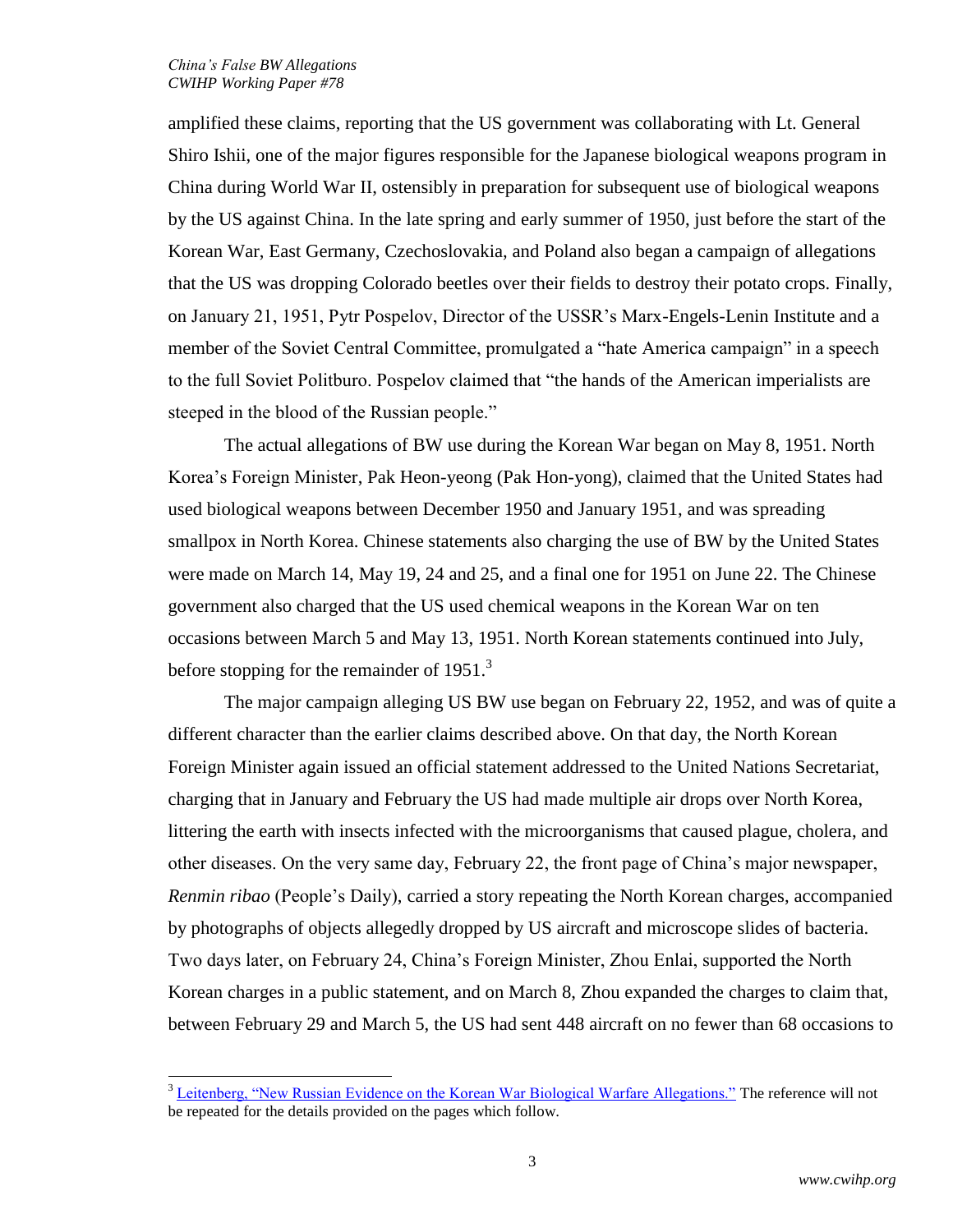drop germ-carrying insects over Northeast China. From there the charges exploded for months to come, with Chinese news agencies reporting many thousands of US aircraft sorties dropping biological agents over China. The alleged pathogens also included the causes of animal diseases, as well as four different plant diseases. China claimed that 955 sorties by 175 groups of US aircraft flew over Northeast China, dropping BW between the dates of February 29 and March 31, 1952. China also claimed that US aircraft spread BW over "70 cities and counties of North Korea…on 804 occasions, according to incomplete reports." Nevertheless, on no occasion did the Chinese or North Koreans claim to have shot down a US aircraft carrying biological weapons or the delivery systems for them.

#### **Communist Investigations of the Allegations**

Soviet representatives in the United Nations took up the charges of BW use on behalf of the Chinese and North Koreans. In addition to raising the issue at international forums, between mid-March and mid-April 1952, one-quarter of Soviet media coverage was devoted to the BW allegations against the US. Mass public demonstrations of protest were held all over the USSR and its Eastern European satellites, as well as in virtually all Western European capitals. In total, millions of people marched in condemnation of the alleged US use of BW.<sup>4</sup>

The Chinese and North Koreans rejected repeated offers of on-site investigations by the World Health Organization and the International Committee of the Red Cross on various dubious and propagandistic pretexts. Instead, the two governments hosted their own "investigations" carried out by Soviet proxy organizations. The first was carried out by a team sent by the International Association of Democratic Lawyers, a group belonging to the World Peace Council, an organization subordinated to a department of the Soviet Central Committee. It visited North Korea from March 5-19, 1952, within days after the 1952 allegations began. The group released two reports in Beijing on March 31 and April 2, 1952. These repeated the North Korean and Chinese charges verbatim, describing the alleged BW "as an act of genocide and a particularly odious crime against humanity."<sup>5</sup> The Chinese government also established its own

 $\overline{a}$ 

<sup>4</sup> Milton Leitenberg, "False Allegations of US Biological Weapons Use during the Korean War," in Anne L. Clunan et al, eds., *Terrorism, War or Disease, Unravelling the Use of Biological Weapons* (Stanford, CA: Stanford University Press, 2008): 120-143.

<sup>&</sup>lt;sup>5</sup> United Nations Security Council, "Letter from the Permanent Representative of the Union of Soviet Socialist [Republics, President of the Security Council, Dated 30 June 1952. Annex I: International Association of Democratic](http://hdl.handle.net/11176/85099)  [Lawyers Appeal to the Security Council," S/2684/Add. 1, 30 June 1952.](http://hdl.handle.net/11176/85099)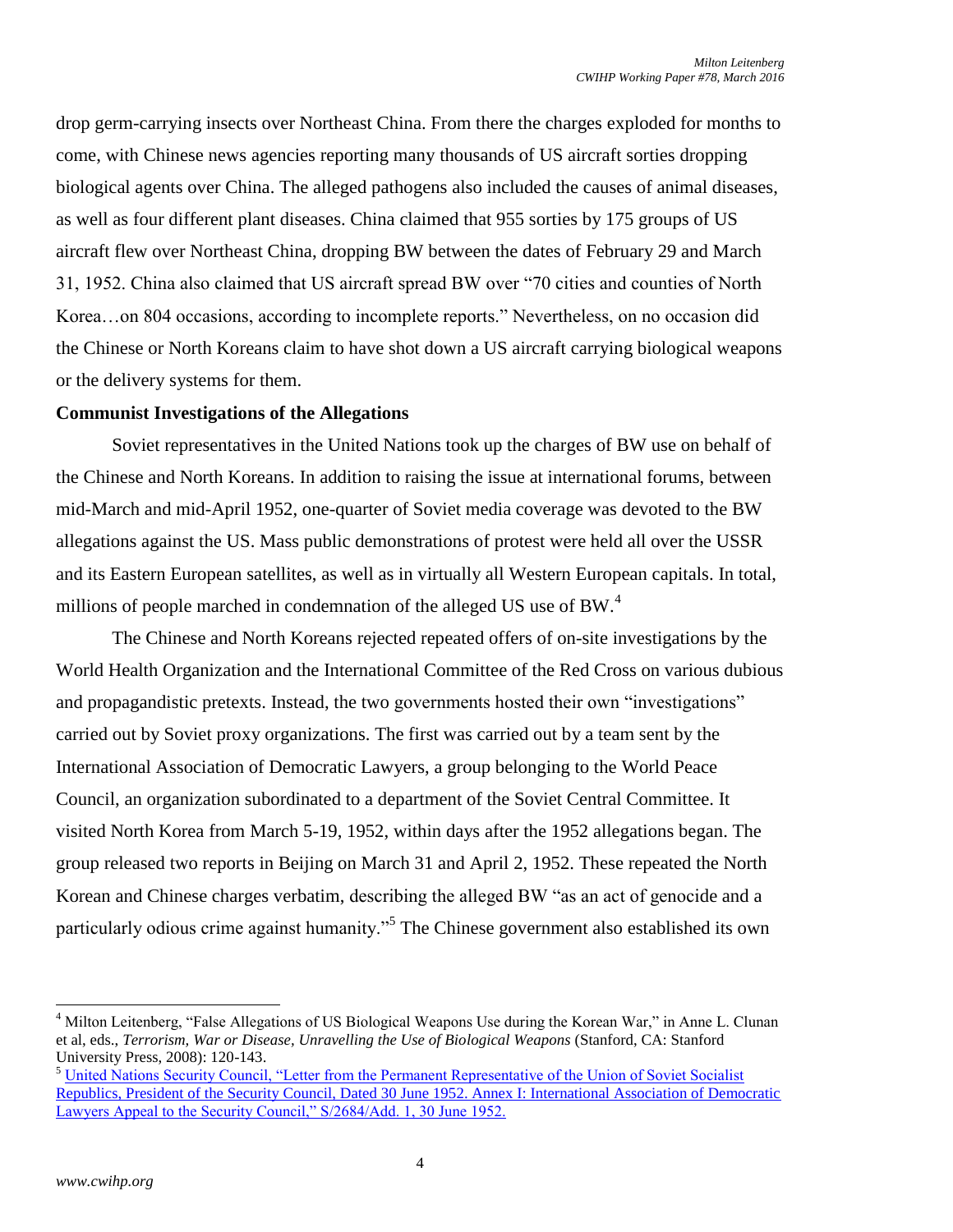$\overline{a}$ 

investigating body, the Commission of the Medical Headquarters of the Korean People's Army on the Use of Bacteriological Weapons, which reportedly began its work in the very first days of March 1952.<sup>6</sup> This extensively staffed organization gathered the evidence for the more significant "International Scientific Commission for the Investigation of the Facts Concerning Bacterial Warfare in Korea and China," again organized by the Soviet proxy World Peace Council. It is commonly referred to as the ISC, or "the Needham Commission," as it was chaired by the eminent British scientist, Marxist, and sinophile, Dr. Joseph Needham. The most instrumental member of the ten members of the ISC was Dr. Nikolay Zhukov-Verezhnikov, a Soviet microbiologist and also a KGB general. He was in fact the only bacteriologist in the group, but the role that he played was significant for reasons other than his professional training. He had served as the chief medical expert for the Soviet trial in Khabarovsk of the Japanese BW scientists. This provided him with information about the air-dropped devices and materials that Japan had used to disperse BW agents in China. The ISC report alleged that the US used the same or very similar mechanisms.

The ISC was present in China and North Korea between June 25 and August 31, 1952, and their massive 669-page report was published in Beijing in  $1952$ .<sup>7</sup> The ISC report documents fewer incidents and fewer types of incidents than were reported by the lawyers' group, which in turn were fewer than reported by Chinese media sources. The most significant aspect of both the jurists' and ISC "investigations" is that neither group did any field investigating of their own. They were presented with "evidence" by the Chinese and North Koreans, which they accepted, on faith, as fact. They attempted to corroborate nothing, and Needham, the group's chair, plainly acknowledged this in press interviews following the release of the ISC report.

The ADL report stated that, "proceeding in a vein which surpasses the savagery of Hitler Germany and Hirohito Japan in the last war, the American invaders, by a systematic spreading of smallpox, cholera and plague germs over North Korea, have shocked and horrified the entire world."

Claims by Western supporters of the Chinese allegations were even more extravagant. The Rev. James Endicott, head of the Canadian Peace Council, "claimed use of radioactive dust, wiped out several villages." Notes by Joseph Needham of a meeting held in the UK on April 25, 1952, to hear the results of the ADL report. See Tom [Buchanan, "The Courage of Galileo: Joseph Needham and the 'Germ Warfare' Allegations in the Korean War,"](http://onlinelibrary.wiley.com/doi/10.1111/1468-229X.00203/abstract)  *History* [86, no. 284 \(October 2001\): 509, doi: 10.1111/1468-229X.00203.](http://onlinelibrary.wiley.com/doi/10.1111/1468-229X.00203/abstract)

<sup>&</sup>lt;sup>6</sup> "Qin Chao Mei jun jinxing xijun zhan ji wo caiqu cuoshi qingkuang de baogao" ("Report on American Invaders Using Bacteria Weapons and Our Responsive Action"), February 28, 1952, *Nie Rongzhen junshi wenxuan* (Selected Military Papers of Nie Rongzhen) (Beijing: People's Liberation Army Press, 1992), 365-366. Most of the memorandum deals with other issues, such as pre-planned vaccines and gas defense for Chinese troops and anticipation of nuclear weapons use by the United States.

<sup>7</sup> *Report of the International Scientific Commission for the Investigation of the Facts Concerning Bacterial Warfare in Korea and China* (Beijing: Foreign Languages Press, 1952).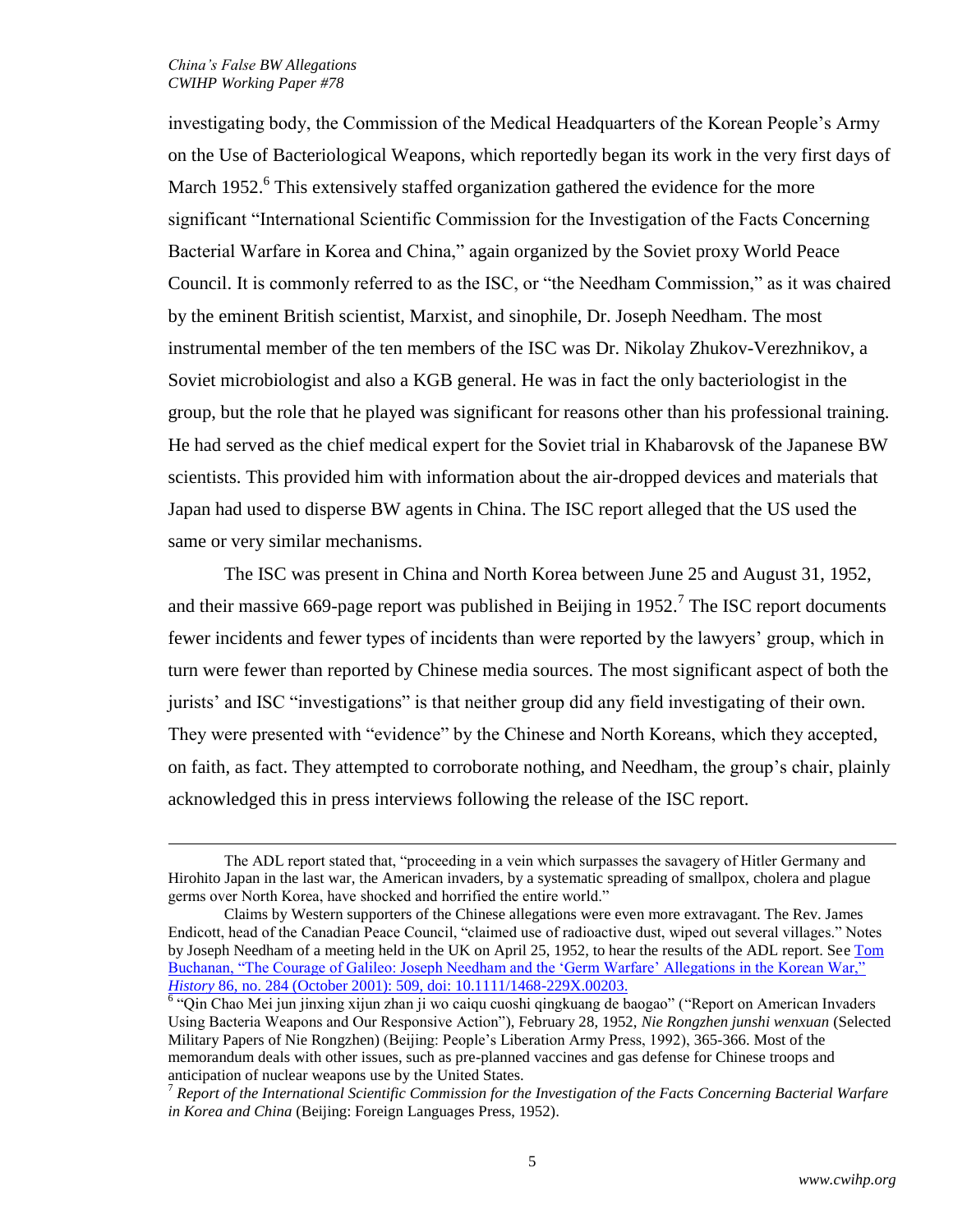#### **Rejecting the Allegations**

The charges were immediately and repeatedly denied by US delegates at the UN, by US Secretary of State Dean Acheson, and by the senior US military commanders in Korea. The ISC report was also strongly criticized by individual bacteriologists, entomologists, epidemiologists, and virologists in the UK, US, and Australia for pairing types of insects with pathogens that were not carried naturally by such insects; for claiming the use of insect vectors in seasons when such insects would not be present and would freeze in moments after exposure to sub-zero freezing conditions; and on other technical grounds.<sup>8</sup>

In subsequent years, other criticisms and admissions were even more telling. [Tibor](http://digitalarchive.wilsoncenter.org/document/123153)  [Meray,](http://digitalarchive.wilsoncenter.org/document/123153) a Hungarian journalist who had spent the Korean War inside North Korea, reported that North Korean peasants told doctors at a Hungarian field hospital that paper packets of insects had been placed in the snow by Chinese soldiers. The North Korean Deputy Minister of Health also told Meray that North Korea had been informed of germ attacks by "reports from Chinese Volunteers."<sup>9</sup> Meray also reported that during party-to-party discussions in Beijing between Chinese officials and those of Poland and Yugoslavia in 1956, the Chinese participants stated that "they considered the whole Korean War to have been a mistake into which they had been pushed by Stalin. *And that they believed the accusations about germ warfare to have been*  without foundation.<sup>"10</sup> In the 1990s, one of the Chinese cease-fire negotiators in 1953 told an historian in reference to the BW allegations, that "it was all bullshit."<sup>11</sup>

#### **American BW Policy**

In the years since the Korean War, a "pro- and con" literature has appeared regarding the BW allegations. Those that supported the old Chinese and North Korean charges were without exception of pronounced left-wing political persuasion of one kind or another. More than a dozen different analysts who did not believe the accusations against the US tried to deduce *why*  the Chinese, North Koreans, and Soviets had made the false allegations, and what benefits they

[Allegations: Additional Information and Disclosures, Asian Perspective 24, no. 3 \(2000\): 159-172.](http://www.jstor.org/stable/42704276?seq=1#page_scan_tab_contents) <sup>10</sup> Meray, "The Truth About Germ Warfare" (emphasis added).

 <sup>8</sup> [Leitenberg, "False Allegations of US Biological Weapons Use during the Korean War."](https://www.wilsoncenter.org/sites/default/files/CWIHP_Bulletin_11.pdf)

<sup>&</sup>lt;sup>9</sup> Tibor Meray, "The Truth About Germ Warfare," a series comprised of twelve articles published in the Parisian daily paper, *Franc-Tireur*, between May 6 and May 19, 1957, accessible at [http://digitalarchive.org/document/123153.](http://digitalarchive.org/document/123153) See also [Milton Leitenberg, "The Korean War Biological Weapon](http://www.jstor.org/stable/42704276?seq=1#page_scan_tab_contents) 

<sup>&</sup>lt;sup>11</sup> Personal communication to Milton Leitenberg. Appraisals of equivalent substantive meaning were also obtained from two retired Soviet generals, independently, by two colleagues, one of them a Soviet-era arms control expert.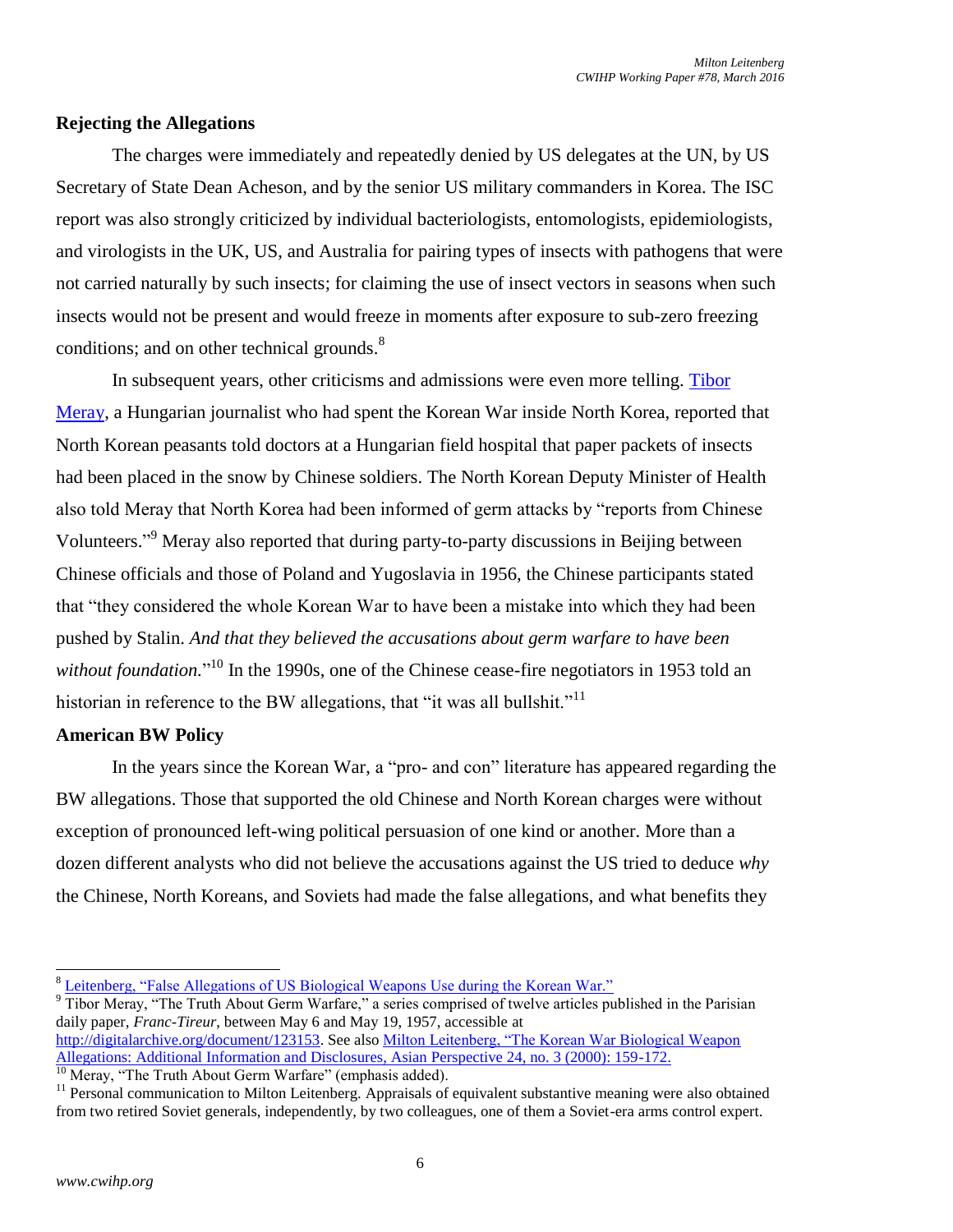sought from them. There were nearly as many postulated reasons as there were authors.<sup>12</sup> Within the US government, such analyses began almost immediately after the charges were made: the first Special National Intelligence Estimate on the subject was produced as early as March 25, 1952.<sup>13</sup>

As regards US BW policies and capabilities at the time of the Korean War, policy on BW had been promulgated in NSC-62 on February 1, 1950, months before the war began. It states that "chemical, biological and radiological weapons will not be used by the United States except in retaliation."<sup>14</sup> This policy remained in force throughout the Korean War and was confirmed, word for word, in NSC-147, on April 2, 1953, which stated that it "apple if to UN operations, 1952-1953."<sup>15</sup> These US national policy determinations were, however, not publicly disclosed. US policy was not changed until March 15, 1956, when NSC-5062/1 permitted first use of chemical or biological weapons by US military forces, but only with presidential approval.

There is considerable American evidence that there was no violation of these NSC policies during the Korean War, including [President Harry Truman's reply to a letter by](http://digitalarchive.wilsoncenter.org/document/123088)  [Congressman Robert Kastenmeier](http://digitalarchive.wilsoncenter.org/document/123088) dated July 25, 1969 in which he wrote, "I wish to state categorically that I did not amend any Presidential order in force regarding biological weapons nor did I at any time give my approval to its use."<sup>16</sup> Supporting this conclusion is an affidavit that Brigadier General H. Hillyard, Secretary to the Joint Chiefs of Staff, provided as evidence during a US court trial in April 1959, stating that "after a diligent search no record or entry has been found to exist in the records of the Joint Chiefs of Staff which discloses that the President or any authority superior to the Secretary of Defense, acting at the discretion of the President, did therein at any time, either expressly or impliedly, authorize, consent to, or permit any Armed

  $12$  These papers and the various arguments that they made, at least those published up to 1998, were summarized in [Leitenberg, "New Russian Evidence on the Korean War Biological Warfare Allegations."](https://www.wilsoncenter.org/sites/default/files/CWIHP_Bulletin_11.pdf)

<sup>&</sup>lt;sup>13</sup> "Special Estimate: Communist Charges of US Use of Biological Warfare," SE-24, March 25, 1952; Declassified in 2000. Preparation of the study began on March 7, 1952.

<sup>&</sup>lt;sup>14</sup> "NSC-62: Chemical Warfare Policy," A Report to the National Security Council by the Secretary of Defense, February 1, 1950, Record Group 273, National Archives and Records Administration. The section on US BW policies and capabilities is taken from Milton Leitenberg, "False Allegations of US Biological Weapons Use during the Korean War."

<sup>&</sup>lt;sup>15</sup> "NSC-147: Analysis of Possible Courses of Action in Korea," December 28, 1953, Foreign Relations of the United States, 1952-1954, Volume XV, Korea, Part 1 (Washington, DC: Government Printing Office, 1984), accessible a[t https://history.state.gov/historicaldocuments/frus1952-54v15p1/d446.](https://history.state.gov/historicaldocuments/frus1952-54v15p1/d446)

<sup>&</sup>lt;sup>16</sup> Copy of President Truman's letter, July 25, 1969, supplied to the author by Representative Robert Kastenmeier in 1969, accessible at [http://digitalarchive.wilsoncenter.org/document/123088.](http://digitalarchive.wilsoncenter.org/document/123088)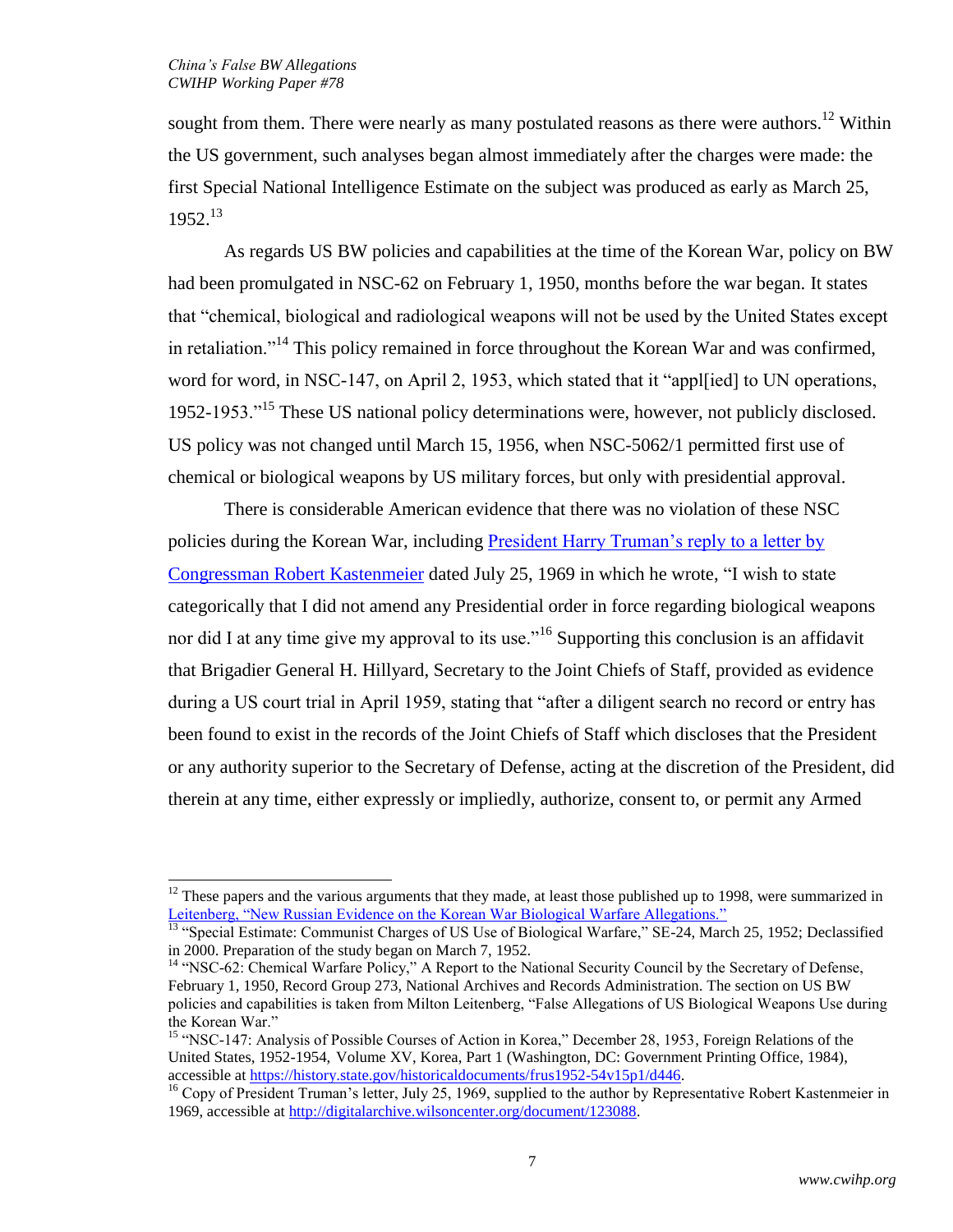Force, or any element thereof, to use or employ any form of toxic chemical warfare or biological warfare during the period stated above."<sup>17</sup>

During World War II, the US BW program was engaged solely in research, and it had produced no stockpile of BW agents. After 1945, the United States neither produced nor procured any biological munitions until the end of 1951. That first agent was wheat rust, an antiplant agent meant for use against the wheat crops of the USSR.<sup>18</sup> It cannot produce any human disease, and neither China nor North Korea ever alleged that the US had dispersed this agent. The second BW agent that the US produced was a human pathogen, but it was not ready until the end of 1954, about 16 months after the Korean War was over. It was for the organism *Brucella suis*, which produces the incapacitating disease Brucellosis.<sup>19</sup> Brucellosis was not one of the diseases that China or North Korea ever charged the US with spreading.

Thus the only BW agent that the US possessed during the Korean War was for selective use against Soviet food grain crops, and the Chinese and North Koreans never alleged that it had been used. When the first US anti-personnel BW agent became available, the Korean War was already over and the US was never accused of having dispersed this pathogen over China or North Korea.

#### **Declassified Soviet-Era Documents**

In January 1998, twelve Soviet-era documents were obtained through an intermediary from the Archive of the CPSU Central Committee (now presumably housed at the Russian State Archive of Socio-Political History [RGASPI], or the Russian State Archive of Contemporary History [RGANI]). [One of the files, dated February 21, 1952—](http://digitalarchive.wilsoncenter.org/document/113747)one day before the North Korean Foreign Minister's public statement on February 22, 1952—was from Mao to Stalin, reporting that the US has used BW, "delivered by aircraft and artillery."<sup>20</sup> (As indicated below, the version obtained in 1998 of that particular document was only a fragment, and the full document was

 $\overline{a}$ 

<sup>&</sup>lt;sup>17</sup> Certificate, Brigadier General H.L. Hillyard, US Army, Secretary of the Joint Chiefs of Staff, April 21, 1959, CCS 3260: Chemical, Biological etc. 1959, Record Group 218: Records of the Joint Chiefs of Staff: Central Decimal File, Box 032, US National Archives. This information was kindly supplied by the historian, John van Courtland Moon, in a personal communication in 1998.

<sup>&</sup>lt;sup>18</sup> For a useful guide to available declassified papers as of that date, see Conrad C. Crane, "No Practical" [Capabilities': American Biological and Chemical Warfare Programs during the Korean War,"](https://muse.jhu.edu/login?auth=0&type=summary&url=/journals/perspectives_in_biology_and_medicine/v045/45.2crane.html) *Perspectives in Biology and Medicine* [45, no. 2 \(Spring 2002\): 241-249, doi: 0.1353/pbm.2002.0024.](https://muse.jhu.edu/login?auth=0&type=summary&url=/journals/perspectives_in_biology_and_medicine/v045/45.2crane.html)

<sup>&</sup>lt;sup>19</sup> *US Department of the Army, US Army Activity in the US Biological Warfare Program, vol. 2, February 24, 1977.* 

<sup>&</sup>lt;sup>20</sup> "Telegram from Mao Zedong to I.V. Stalin (Filippov) about the Use by the Americans of bacteriological weapons in North Korea (Excerpt)," February 21, 1952, Archive of the President of the Russian Federation, translated by Kathryn Weathersby, accessible at [http://digitalarchive.wilsoncenter.org/document/113747.](http://digitalarchive.wilsoncenter.org/document/113747)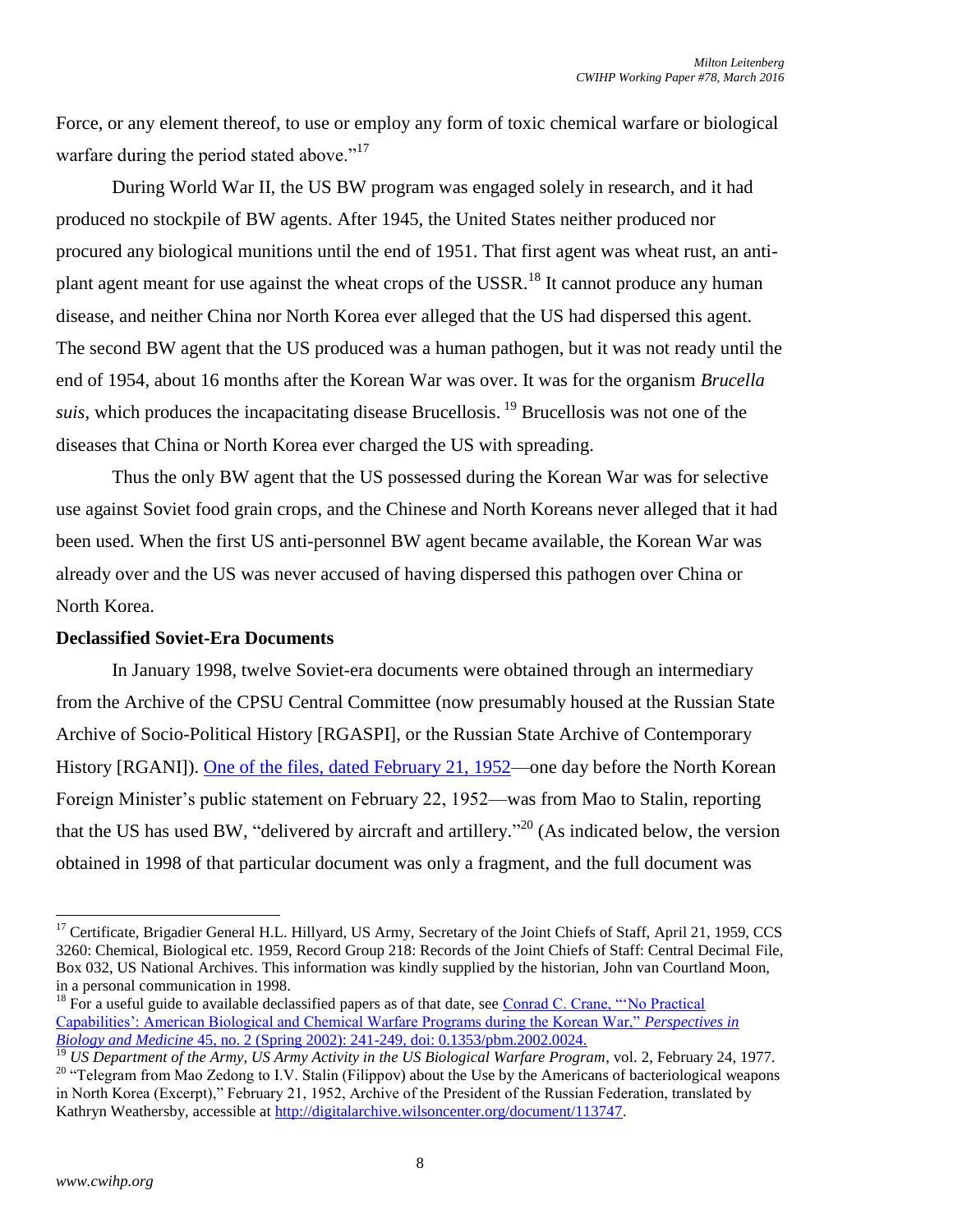published by a Russian archive in 2010.) The remaining eleven documents released in 1998 all date from between April 13 and June 2, 1953, the months immediately following the death of Stalin. They include four types of documents: messages from the CPSU Central Committee to Mao or Kim Il Sung; messages to the Soviet Ambassador or senior military officers in Beijing or Pyongyang; replies from them reporting on their conversations with Mao or Kim; or internal memoranda within the CPSU Central Committee. Although the provenance of the documents was initially contested, in 1990 three former Soviet military and civilian officials in Moscow confirmed the authenticity of the files.

The 1953 documents originated within the CPSU Central Committee as a part of the post-Stalin struggle for leadership between Beria and Khrushchev. That battle took place through an ostensible dispute over three policy issues: the Moscow "Doctors Plot," which was to have initiated a new purge directed at Stalin's closest subordinates, Beria's ideas concerning East Germany and the potential for a European agreement on the unification of the two divided parts of Germany, and the Korean War BW allegations. The first and third of these subjects were fought over by attacks on officials who were protégés of either Beria or Khrushchev. As Beria initiated the process that led to the Korean War BW documents, this was apparently a means by which he attacked Khrushchev, as was the renunciation of the Doctors Plot.

One of the most important documents in the collection—dated May 2, 1953, a Resolution [of the Presidium of the USSR Council of Ministers,](http://digitalarchive.wilsoncenter.org/document/112030) addressed to Mao, brusquely states:

The Soviet government and the Central Committee of the CPSU were misled. The spread in the press of information about the use by the Americans of bacteriological weapons in Korea was based on false information. The accusations against the Americans were fictitious…

Soviet workers responsible for participation in the fabrication of the so-called "proof" of the use of bacteriological weapons will receive severe punishment.<sup>21</sup>

The other documents detailed exactly how Soviet military personnel serving with the Soviet military mission in North Korea assisted in that fabrication of "evidence." One file, for example, is a telegram from the Soviet ambassador in Beijing to Soviet Foreign Minister Molotov

<sup>&</sup>lt;sup>21</sup> "Resolution of the Presidium of the USSR Council of Ministers about Letters to the Ambassador of the USSR in the PRC, V.V. Kuznetsov and to the Charge d'Affaires for the USSR in the DPRK, S.P. Suzdalev," May 2, 1953, Archive of the President of the Russian Federation, translated by Kathryn Weathersby, accessible at [http://digitalarchive.wilsoncenter.org/document/112030.](http://digitalarchive.wilsoncenter.org/document/112030)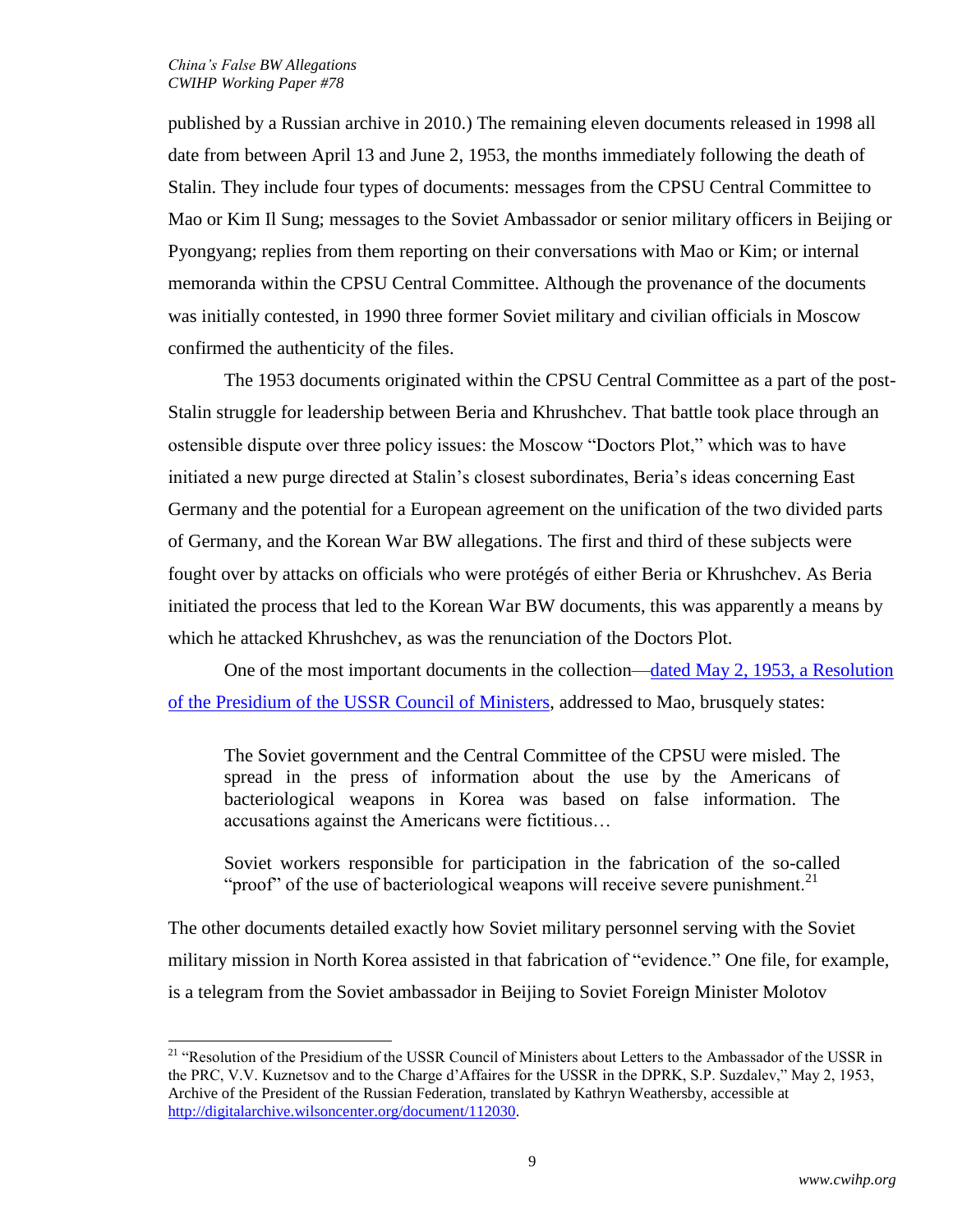reporting on his conversations with Mao Zedong and Zhou Enlai on May 12, 1953, during which Mao (falsely) blamed the allegations on reports from Chinese frontline commanders in North Korea.<sup>22</sup> One [telegram from Lt. General Razuvayev,](http://digitalarchive.wilsoncenter.org/document/112032) the Soviet ambassador to the DPRK and Chief Soviet Military Advisor to the KPA, reported on his discussions held with Pak Jang-ok (Pak Chang-ok), Secretary of the DPRK Central Committee, who:

expressed great surprise at the actions and positions of V.N. Razuvayev…We were convinced that everything was known in Moscow. We thought that setting off this campaign would give great assistance to the cause of the struggle against American imperialism. In his turn, Pak Chang-ok did not exclude the possibility that the bombs and containers were thrown from Chinese planes, and [that] there were no infections. $^{23}$ 

These Soviet Central Committee documents provided incontrovertible evidence that the Korean War BW allegations made against the United States were contrived and fraudulent.

## **A Chinese Admission from Wu Zhili**

Despite America's public denials, the United States' in ability in 1952 to deliver the claimed bacteriological agents, and the Soviet documentation made available in 1998, Chinese and North Korean official sources still maintain the old allegations and repeat them in books and statements and through the publications of proxy groups.<sup>24</sup> However there is now, finally, an [enormously significant posthumous publication from a former senior Chinese military officer](http://digitalarchive.wilsoncenter.org/document/123080) who was critically involved in the Korean War BW allegations: Wu Zhili, Director of the Chinese People's Volunteer Army Health Division during the Korean War. He wrote a brief memoir in September 1997, and it was found among his papers after he died in 2008. It was published in a Chinese journal only in November 2013, and an English language translation, arranged by this author, first became available in April 2015.<sup>25</sup> Wu Zhili's own testimonial contains a second one as well, by Huang Kecheng, Chief of Staff of the Chinese Army during the

 $\overline{a}$  $^{22}$  "Telegram to V.M. Molotov from Beijing from the USSR Ambassador to the PRC, V.V. Kuznetsov," May 11, 1953, Archive of the President of the Russian Federation, translated by Kathryn Weathersby, accessible at [http://digitalarchive.wilsoncenter.org/document/112031.](http://digitalarchive.wilsoncenter.org/document/112031) 

<sup>&</sup>lt;sup>23</sup> "Telegram from the USSR Charge d'Affaires in the DPRK, S.P. Suzdalev to V.M. Molotov," June 1, 1953, Archive of the President of the Russian Federation, translated by Kathryn Weathersby, accessible at [http://digitalarchive.wilsoncenter.org/document/112032.](http://digitalarchive.wilsoncenter.org/document/112032) 

 $^{24}$  Since the 1998 publication of the Soviet Central Committee documents, there have been at least eight North Korean or proxy publications and at least eight Chinese or proxy publications that maintain the validity of the old Korean War charges of biological weapon use by the US during the war.

<sup>25</sup> Wu Zhili, "1952nian de xijun zhan shi yi chang xujing" ("The Bacteriological War of 1952 is a False Alarm") *Yanhuang Chunqiu* no. 11 (2013): 36-39, accessible at [http://digitalarchive.wilsoncenter.org/document/123080.](http://digitalarchive.wilsoncenter.org/document/123080)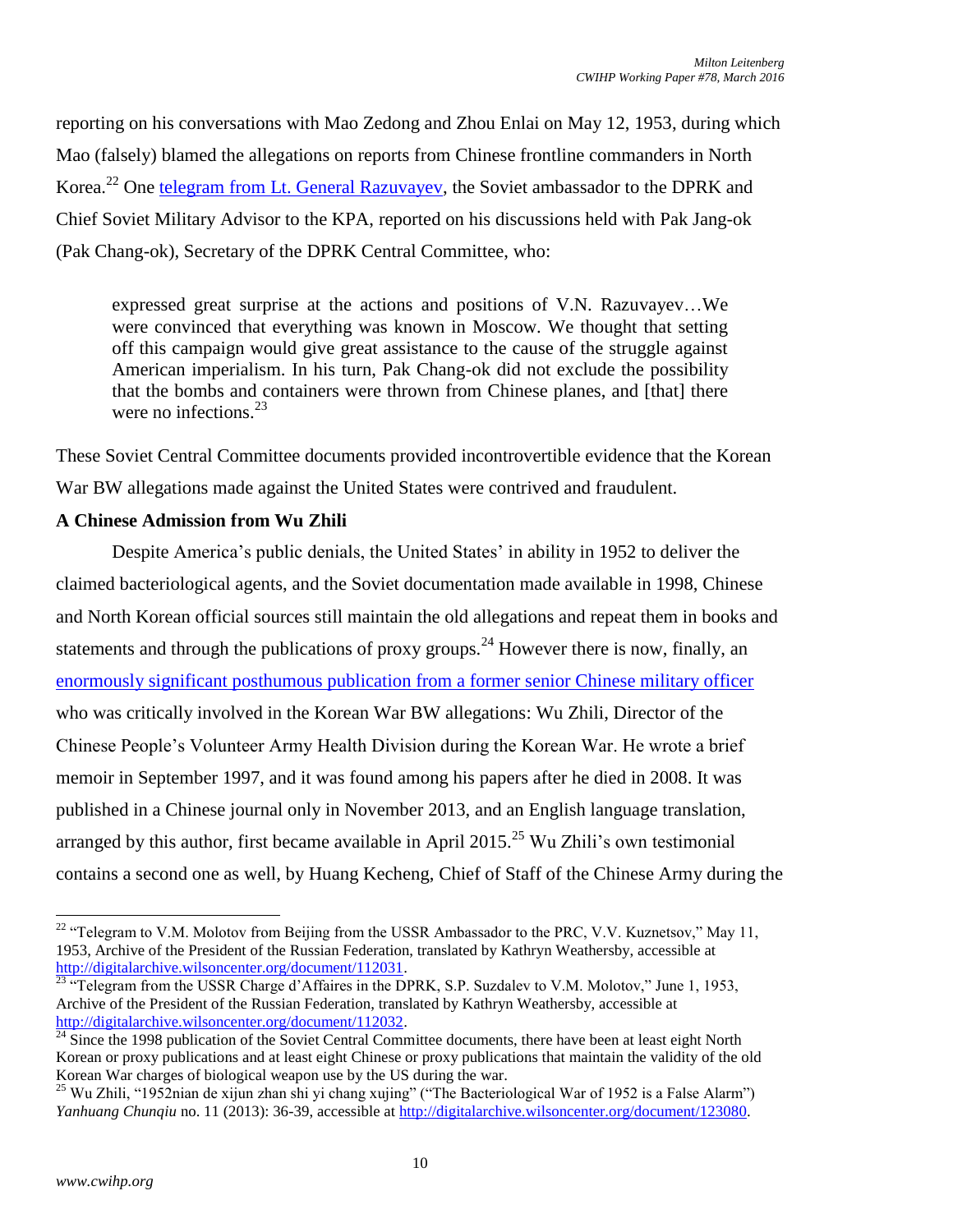Korean War and later secretary general of the Central Military Commission. Wu Zhili's testimonial overturns everything previously presented in Chinese sources (and even what has been published up to the present day). His opening lines are:

It has already been 44 years [in 1997] since the armistice of the Korean War, but as for the worldwide sensation of 1952: how indisputable is the bacteriological war of the American imperialists?

The case is one of false alarm.

Wu begins his narrative on January 29, 1952. There is no mention of the North Korean and Chinese allegations of 1951. On that day in 1952, a telegram arrived from one of the Chinese divisions in North Korea reporting that some 80 insects, ticks, and fleas had been found in the snow among the Chinese trenches. A telegram reporting the same information was sent later that day to CPV Commander Peng Dehuai, to the Party Central Committee, and to "every unit to alert them and require timely reports of any similar situations." However, Wu's laboratory was unable to isolate any pathogenic bacteria on these insects and ticks. In addition, Wu and his assistants could "not discover people who had died suddenly or suspiciously fallen ill." Wu also considered the facts that severe winter was not the time to carry out BW; that US military trenches were "not more than ten meters away" from Chinese and North Korean ones;" that Korea "already had an epidemic of lice-borne contagious diseases;" and that every North Korean house contained fleas. He came to the conclusion that one could not prove that the US was carrying out BW. One of his colleagues agreed, saying "I think it is a *false alarm*." Paradoxically, at that same moment, a telegram arrived from the CCP Central Committee stating that "the enemy had not carried out biological warfare, but that we could still take advantage of this to reinforce health work."

Wu reported his views to one of the deputy commanders of the Chinese forces. He was advised to inform Peng Dehuai. He dispatched a telegram to Peng, who then requested him to come to headquarters. Wu's North Korean counterpart, the Chief of the Korean People's Army Disease Prevention Bureau, had also been unable to produce evidence of BW, and he accompanied Wu to Peng's headquarters. Wu briefed Peng and twelve members of his staff. Peng's response was shocking, and an ostensible death sentence: "Our Health Director is an American imperialist operative and speaks on behalf of the enemy." Wu's North Korean colleague told him afterwards that he thought Wu would be beheaded. However, after an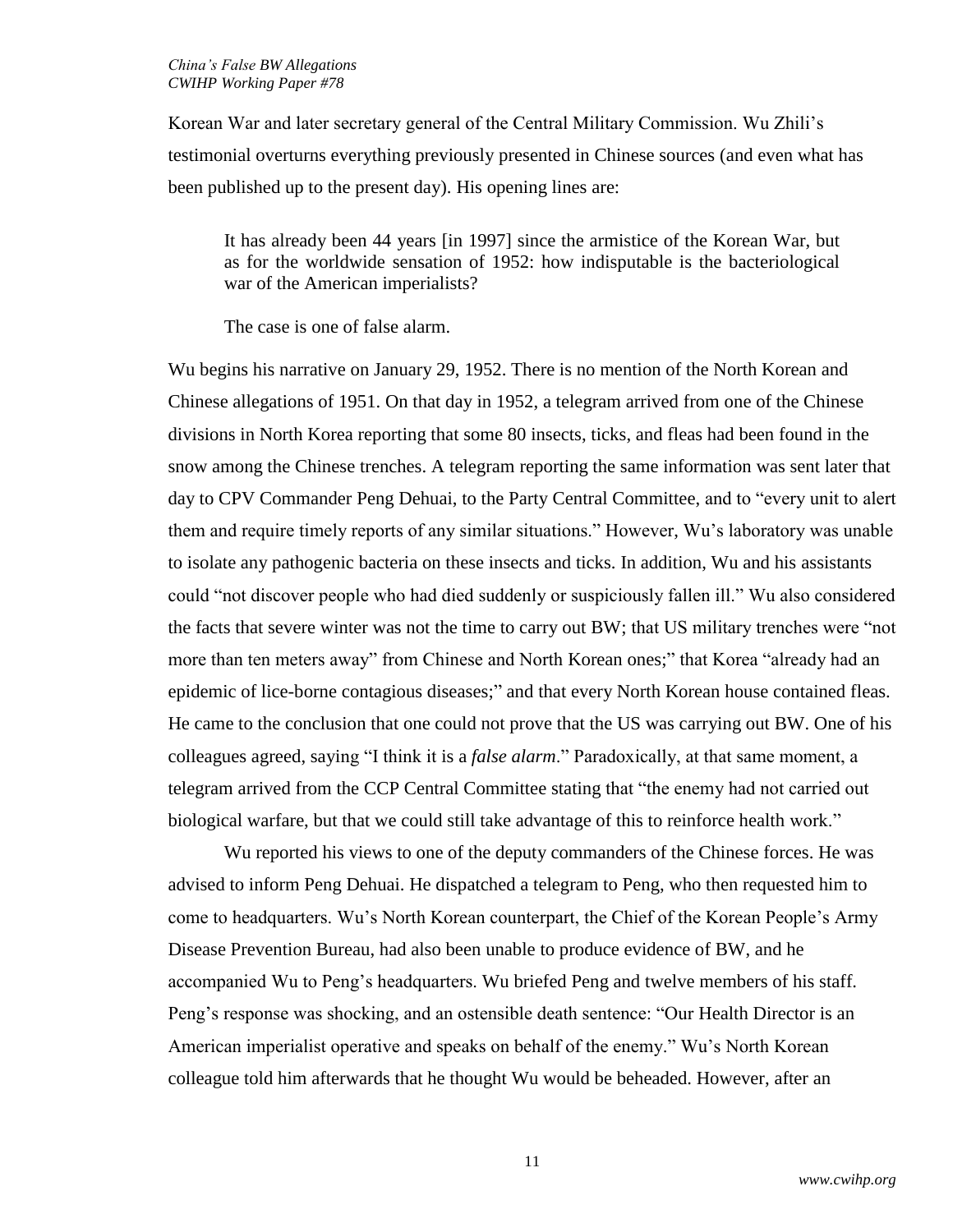intermission to consult with his staff, Peng returned to say that Wu should keep his job, and that one of Peng's deputy commanders would be his superior officer. "Do a proper job. Set up a general disease prevention office and be the Deputy Director." The same night Wu received a telephone call from the Soviet Chief of Staff at Peng's headquarters with a question: "Stalin has asked whether bacteriological warfare is really occurring." Wu replied "Go ask Commander Peng." It is not clear if Stalin's phone call was before or after Mao's cable to Stalin on February, 21, but it would appear to have been before that date.

The remaining portions of Wu's memoir are divided amongst explanations of his work to protect the health of the Chinese military forces in North Korea and the tasks carried out to make it appear that the US was using biological weapons. One of those tasks involved hosting the three visiting Commissions: China's own, the Jurists, and Needham's ISC. Regarding the ISC, Wu remarked that "although they believed that the American imperialists conducted biological warfare, we could not produce proof of the issue. Soviet Academician Zhukov was entrusted [with the task] by Stalin." That is, Zhukov-Verezhnikov would produce the "proof" that Wu's field investigations could not provide. The ISC returned to Beijing and presented their report to Mao. According to Wu, Mao replied, "I see that the American imperialists are experimentally engaged in bacteriological warfare."<sup>26</sup> Wu euphemistically remarks of the government's own Chinese Commission that "of course it fully cooperated" with the fraud. The Chinese Commission was co-headed by Li Dequan, the First Minister of Health of the PRC in 1949 and the President of the Chinese Red Cross in 1950. Perhaps what Stalin was really asking in his phone call was whether the Americans were doing anything *in addition to* what Soviet personnel in North Korea were doing to assist the fraud.

In contrast to all three Commission reports, Wu's own staff could find no bacteria and no sick people due to BW in all of 1952. Only Salmonella-type organisms were discovered; no cholera, no plague. One Chinese army lieutenant refused to lie to the ISC about where he had found fleas, telling Wu: "Chairman Mao taught him not to lie. He was unable to move. What to do? Only to persuade him to submit to the current needs of the struggle against the enemy…As

 $26$  The 1988 book by Halliday and Cumings provides a somewhat different description of Mao's remark to the ISC members, reporting that Mao said "Don't make too much of all this. They've tried using biochemical warfare, but it hasn't been too successful. What are all these uninfected insects they are dropping?" The authors presumably obtained their version of Mao's comment from one of the ISC members, most likely the Italian member, Franco Graziosi. It should probably be considered less reliable. In addition, if Mao had really said "uninfected insects, the ISC should simply have ended its work directly. See Jon Halliday and Bruce Cumings, *Korea: The Unknown War* (New York: Pantheon Books, 1988), 185.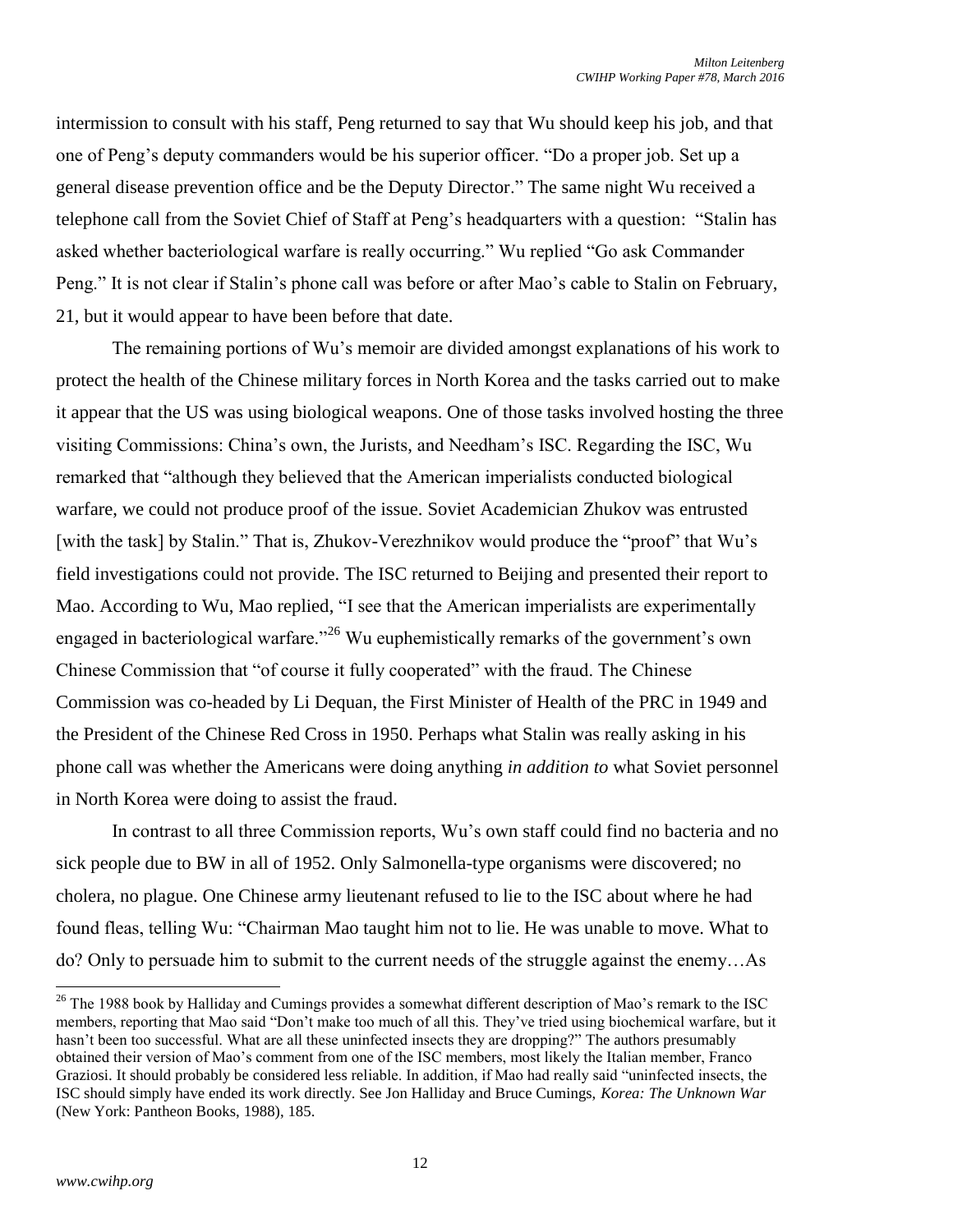for the plague, that was easy, we [could] cause it to appear." However, it required a trip of five days in order for one of Wu's assistants to bring back two tubes of plague cultures from Shenyang in Northeast China. In regard to the "confessions" by US airmen that they had dropped BW, a key part of Chinese propaganda and of the ISC report, as well as the argumentation used by subsequent defenders of the Chinese allegations. Wu commented sarcastically: "I really admire the persuasion work of our personnel in the prisoner-of-war camps."

Wu reported personally to Zhou Enlai three times in Beijing. He reports that when the cable from the Soviet Central Committee arrived in May 1953, Premier Zhou immediately sought out Chief of Staff Huang Kecheng and Deputy Commander Hong Zuezhi and asked, "Have you been up to tricks?" Hong answered "Yes, otherwise we wouldn't have had anything to report." Zhou's question is puzzling, or duplicitous: he must have known that since February 1952. Wu erroneously describes the Soviet cable as using his own phrase "false alarm," whereas it refers to "false" and "fictitious" information. Wu then claimed that "Premier Zhou promptly ordered a retraction. Afterwards China did not raise the matter again." That, however, is not true. An official history of the Korean War written by Chinese military historians, published by the Military Science Press in Beijing in 1988, continues to repeat the Chinese Korean War BW allegations.<sup>27</sup> So do two significant papers published in 2008 and 2010 (discussed below), as well as a Chinese museum exhibit in Harbin. The author of this Working Paper has no knowledge of any public Chinese "retraction" to this date.

Wu then describes a real retraction, by Huang Kecheng, former PLA Chief of Staff during the Korean War, but made only to Wu in private:

When he was sick, Huang Kecheng asked me to pass his opinion to the comrades at the Academy of Military Sciences who were editing an encyclopedia: 'The American imperialists did not engage in bacteriological warfare in Korea. Right now the two countries' relationship is not bad, and it would be inappropriate to keep talking about this issue.' When they heard this, they sent someone to ask if there had been bacteriological warfare after all. I only said that we do not have enough evidence. This has been my silent regret for decades. There has been no other.

Huang died on December 28, 1986, and so his request to Wu presumably was made some time in the middle or late 1986. Unfortunately, when the Chinese military historians came to talk to Wu,

<sup>27</sup> Shen Zonhhong et al, eds., *Zhongguo renmin zhiyuanjun kang Mei yuan Chao zhan shi* (The History of the War to Resist US Aggression and Aid Korea) (Beijing: Junshi kexue chubanshe, 1988).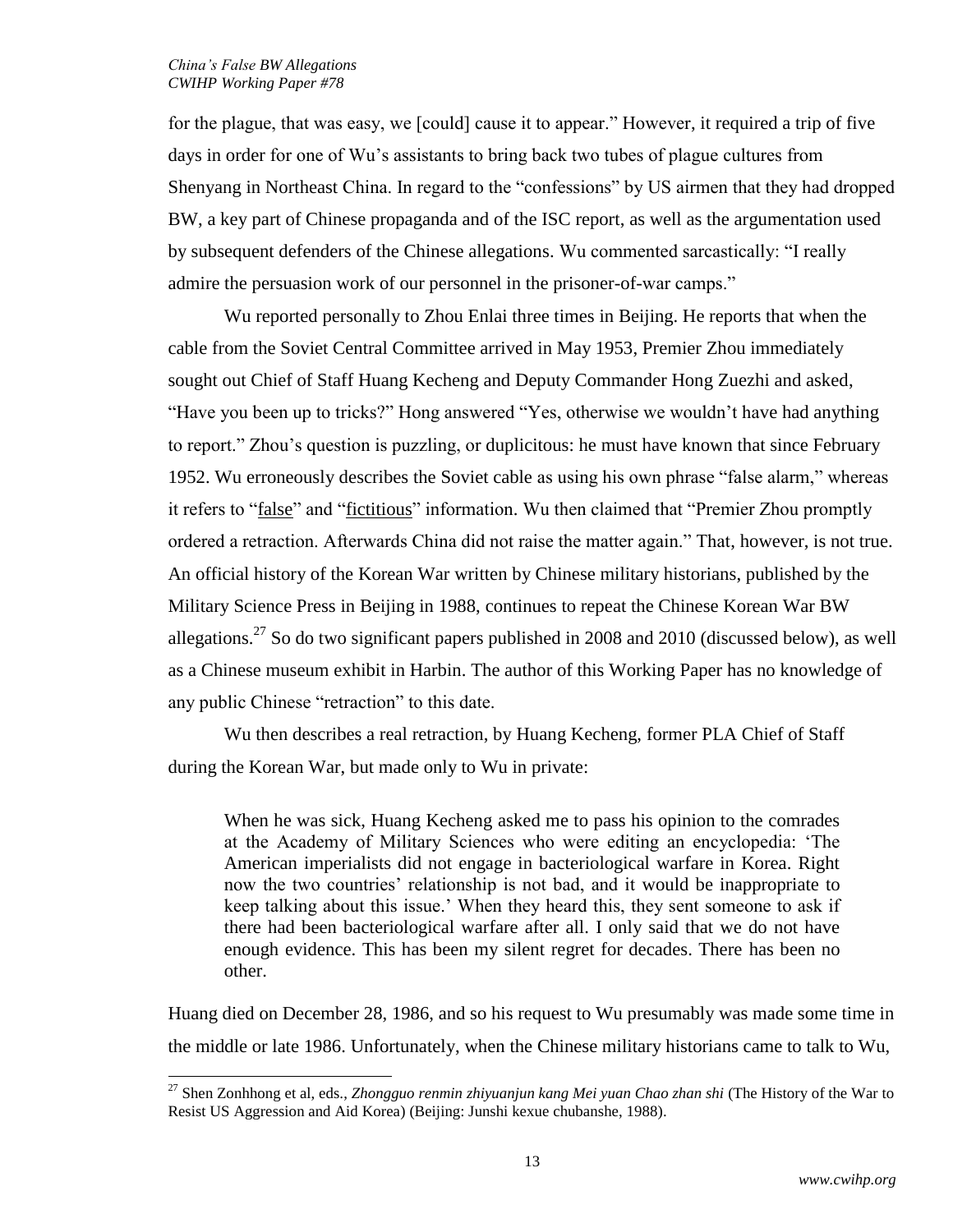he lost his nerve and provided an ambiguous reply. Although suggestive, it was certainly not one that clearly and explicitly reinforced Huang's recantation, which would have been a clear and simple statement that there was no US BW during the Korean War against China or Chinese military forces. Both the aforementioned Chinese military histories were published after Wu's interaction with the military historians who came to see him. Whether the military historians would have been allowed by higher Chinese political and military authorities to write anything differently, we will never know. When Wu apologized to Huang, Huang replied, "You don't need to feel this way; this was political struggle! Furthermore you had expressed your views on bacteriological warfare from the beginning. It was not an easy situation, and you were given responsibility too late." Nevertheless, Wu regretted his failure for the rest of his life.

Wu wrote his memoir eleven years after his exchange with Huang, apparently only in the last years of his own life, and he never sought to publish it while still alive. Wu ends his memoir on a note of belated remorse: "I think that there will be a day in history to speak clearly about this incident. Now that I am an 83-year-old man who knows the facts and is no longer on duty, it is fitting to speak out; the bacteriological war of 1952 was a false alarm." However although Wu put pen to paper, which was brave and highly commendable, he still hesitated to truly "speak out." And if there was any "false alarm" at all, it can only have lasted for the week or so between January 29 and Wu's report to Peng Dehuai. From that point on, it was active fraud and disinformation. Although Huang Kecheng did not leave the detailed record that Wu did, his wording of "the bottom line" was simpler and more straightforward: there had been no US BW during the Korean War.

#### **New or Old Interpretation? Reading Qu Aiguo**

Two additional papers of importance were published in China in 2008 and 2010. The author of both papers, Qu Aiguo, was at the time of writing a Senior Colonel affiliated with the PLA Academy of Military Science History. Although the conclusions of these papers are quite different from Wu's, they mesh with his memoir and provide some additional surprising information.<sup>28</sup>

<sup>28</sup> Qu Aiguo, "Shi Mei jun de zuixing haishi Zhong Chao fangmian de 'huangyan': Guanyu kang Mei yuan Chao zhanzheng fan xijun zhan douzheng de lishi kaocha" ("Is it the US Military's Crimes or the 'Lies' of the China-North Korea Side?: A Historical Investigation of the Anti-Germ Warfare Struggle during the Korean War"), *Junshi lishi* no. 2 (2008: 1-8, as well as the revised version of this essay published in Wenshi cankao no. 12 (2010): 74-81.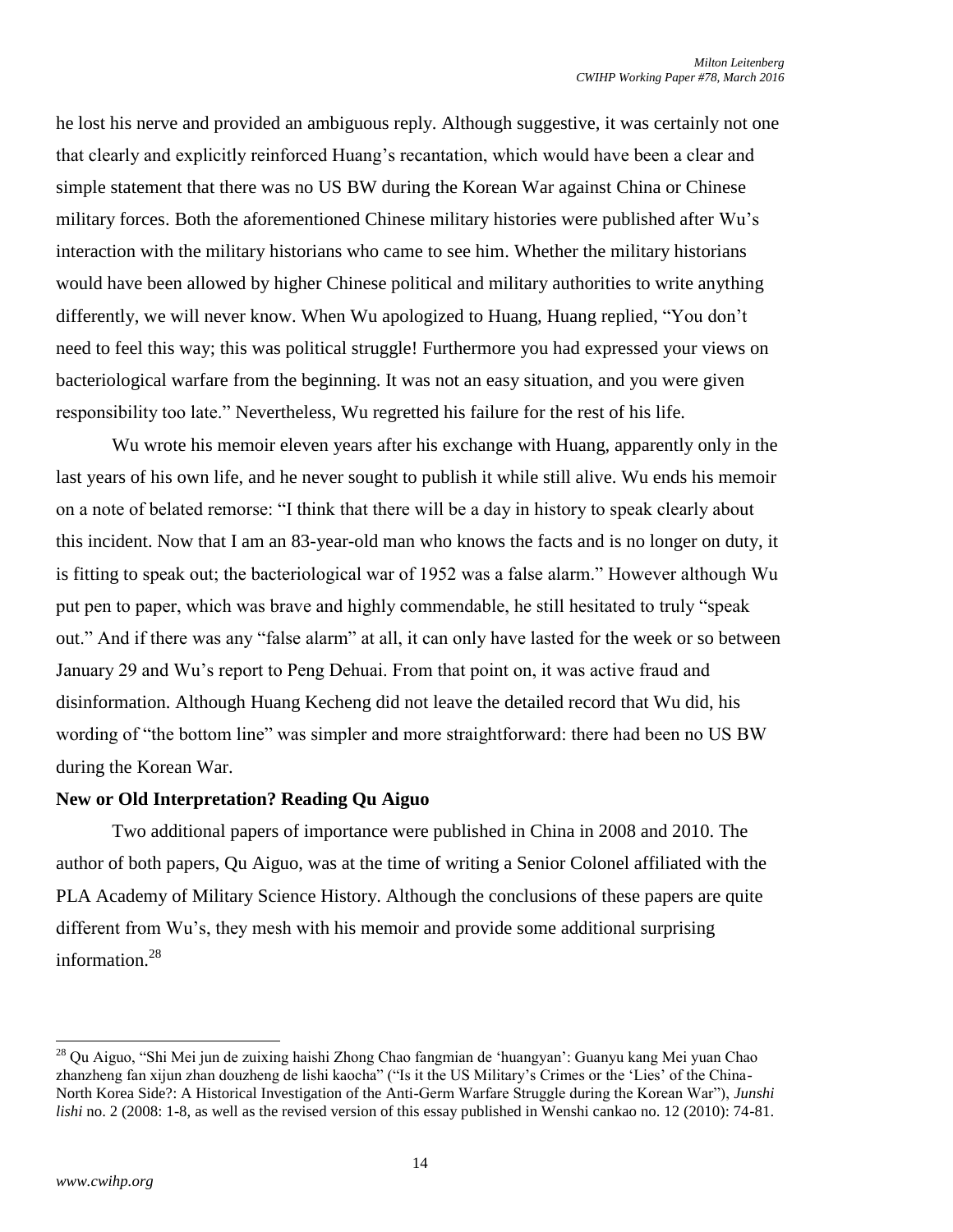$\overline{a}$ 

Qu begins both papers by referring specifically to the papers by Leitenberg and Weathersby which were published in the *Cold War International History Project Bulletin* in 1998 and provides an extremely brief rendering of their contents. To this author's knowledge, this is the first time such information has appeared in the open in China.<sup>29</sup>

Qu goes on to state that "some scholars in China made a new interpretation" of the entire Korean War BW allegations and that "they believe that the decision of the CCP Central Committee is based on the false judgment from the Volunteer Army." They further believe that "The anti-germ war is a kind of 'political propaganda' launched by China, North Korea, and the Soviet Union." Qu never identifies who these "scholars in China," are, and whether he is referring to Wu Zhili or others remains unknown. He then states that he disagrees with this "new interpretation."

Qu also mentions that "the Soviet Union sent nine senior experts" to aid China in regard to the purported US BW. This has never before been mentioned by any source, and presumably he is not conflating the "nine senior experts" with the members of the Needham-led ISC. It is conceivable that these nine Soviet experts were the individuals that produced the fabricated "evidence" that Zhukov-Verzhnikov provided to the ISC, unless the experts on the Chinese Commission and/or Wu Zhli's staff (or some combination of the two) did not themselves do it. This detail still remains unclarified. Qu then goes on to narrate the messages exchanged within China by Marshall Nie Rongzhen and others, information that has been available at least in part since the 1990's and was included in the 1998 CWIHP publication.

Qu then actually paraphrases three of the Soviet Central Committee documents, amazingly even the one accusing Mao of misleading the USSR. He does not include Mao's reply to the Soviet ambassador, but by and large he does not alter the contents of the Soviet documents that he selected to discuss. This is apparently the first publication in China that has made

<sup>&</sup>lt;sup>29</sup> In 2002, Zou Yunhua, then a "senior research fellow on arms control at the General Armaments Department of China" wrote a chapter titled "China: Balancing Disarmament and Development" in the book Susan Wright, ed., *Biological Warfare and Disarmament, New Problems/New Perspectives* (Boulder: Rowman & Littlefield Publishers, Inc, 2002).

Zou felt obliged to include a section in her paper titled "U.S. Biological Warfare against China and North Korea" and stated that it drew on "several restricted (*neibu*) publications, in particular a history written by members of the Chinese Academy of Military Science and published in 1988." According to Zou, the authors of this neibu study "had access to the China State Central Archives and the Archives of the Peoples Liberation Army." Zou not only repeated all the by then discredited BW allegations against the US, but also in one of her endnotes tucked away a reference to a critique of the "Milton Leitenberg" paper published in the Cold War International History Project Bulletin, but could not manage to reference that paper directly or explain what it contained. The editor of the book permitted that to stand.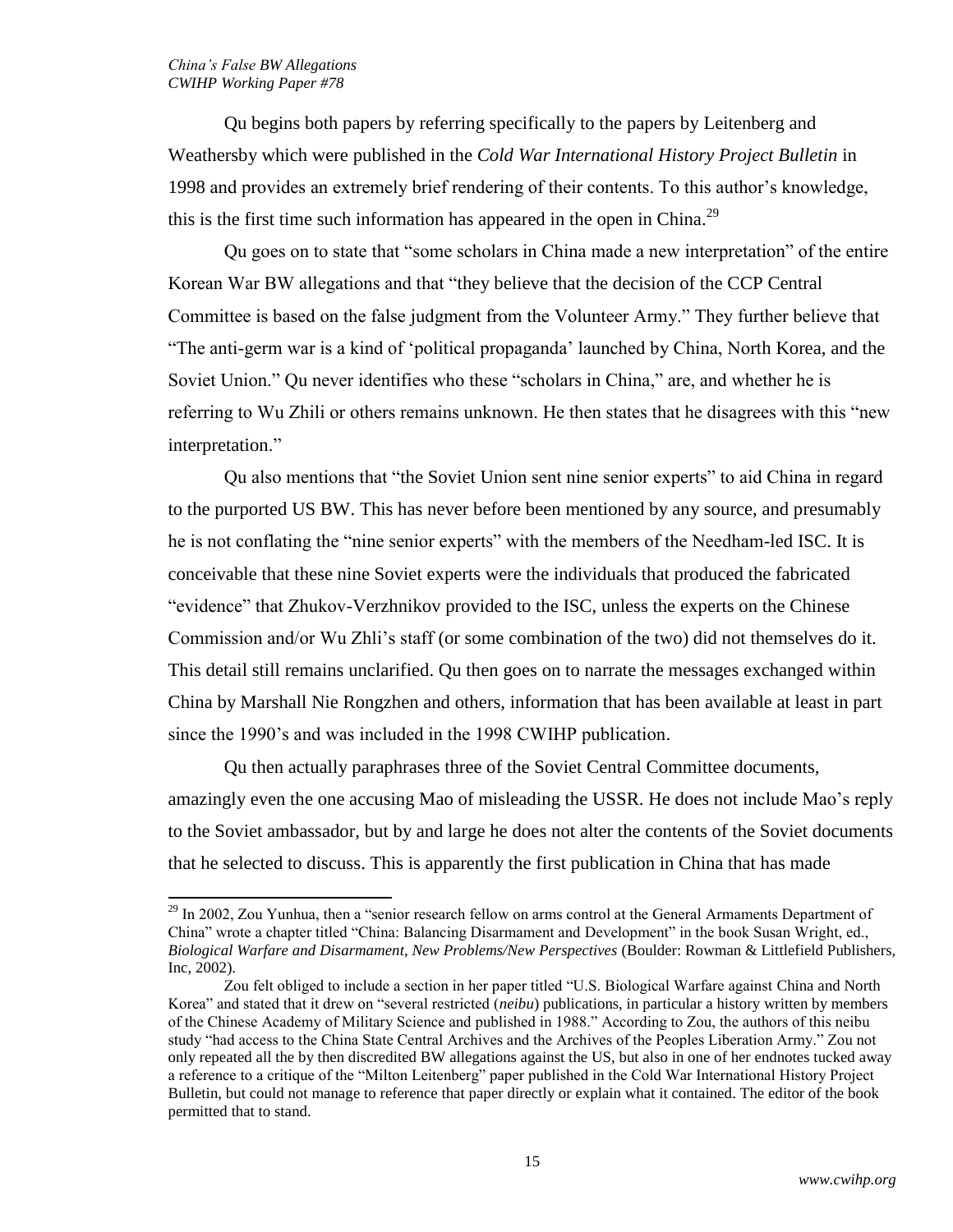reference to those documents (a third "first"), though Qu then presents three arguments against

the substantive content of the cables (actually five, but he combines several of them):

-- *They are not original copies*; which is correct. The 1998 CWIHP publication explains how they came to be copied. $30$ 

-- *They were copied by a Japanese journalist*; that is not correct. They were copied by a Russian researcher with access to the Soviet Presidential Archive, where the documents were located.<sup>31</sup>

-- *The Russian government has never validated or published them*. That was correct when Qu wrote his papers, but it was no longer correct by the end of 2010. The full text of Mao's cable to Stalin of February 21, 1952 and Stalin's reply of February 23, as well as three additional messages from Zhou Enlai to Stalin were published by the Russian historical archive RGASPI in 2010, the very year of Qu's second publication. They are discussed below. But it is no great surprise that the documents had previously been unpublished or unvalidated by the Soviet or Russian governments. Czarist-era documents dating from World War I have still never been declassified and released in Russia. However, the documents which were published in the 1998 issue of the CWIHP *Bulletin* were independently and privately validated in 1990 by three former Soviet government officials still residing in Russia at that time, including one of the individuals involved in one of the cables.

-- *The cables were part of a political struggle, making them untrustworthy*. That is correct, they were part of the political struggle between Beria and Khrushchev, but that does not invalidate them in any way. If someone in China, officially or surreptitiously, were to now release documents concerning the Lushan CCP conference in 1959, that would not make the documents unreliable because they concerned an internal struggle in the senior Chinese leadership between Mao and his closest associates.

-- *The Chinese government has never confirmed the documents and they are not available in Chinese archives.* Of course they have never been confirmed, but they unquestionably must exist in Chinese Central Committee archives. If a Russian historical archive can publish cables in full from Mao and Zhou Enlai to Stalin concerning the Korean War BW allegations, they certainly exist in some Chinese archive, just as the messages to and from Nie Rongzhen do.

Qu then makes two statements:

1. For the above reasons one cannot and should not trust the contents of the copied documents.

 $\overline{a}$ 

<sup>&</sup>lt;sup>30</sup> [Leitenberg, "New Russian Evidence on the Korean War Biological Warfare Allegations."](https://www.wilsoncenter.org/sites/default/files/CWIHP_Bulletin_11.pdf)

<sup>31</sup> About two-thirds of the documents, some in abbreviated form, were published in the Japanese newspaper S*ankei Shimbun*.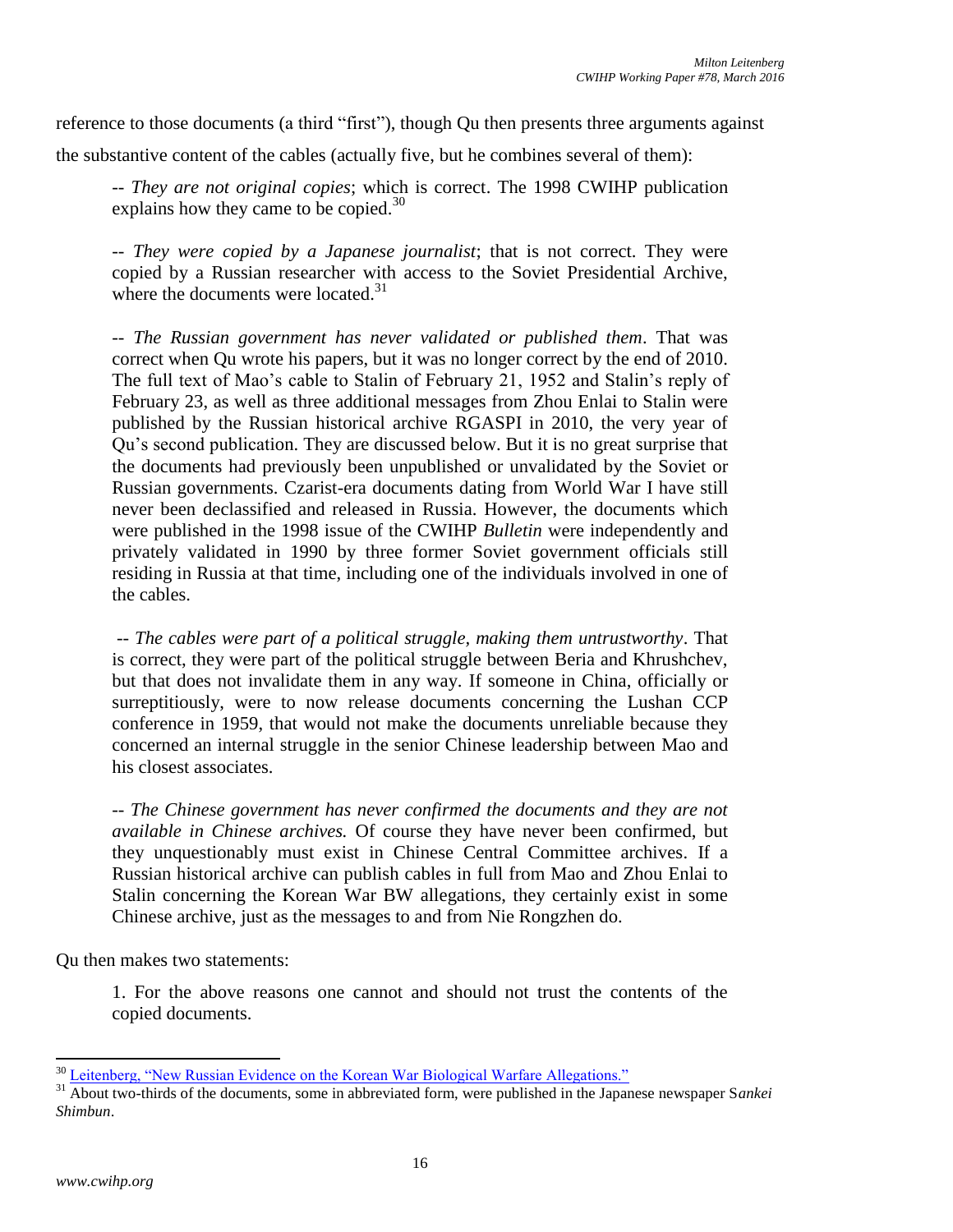2. Therefore *"We cannot deny that that the Americans used BW."* The double negative is an enormous change from all previous Chinese phrasing. Heretofore the wording in all Chinese publications without exception has been "The US used BW against China and North Korea." Now it was an obviously convoluted phrasing, "We cannot deny that they used BW."

What is additionally interesting is that all this information is deleted in the 2010 version of Qu's paper, just two years after the initial paper in 2008. Since the author is a military officer and is/was a member of a PLA institute of Military History, it must be assumed that his 2008 paper would have been vetted and approved for publication by his superiors at the institute, up to and including the Institute's Director, and presumably also a party official at the Institute.

## **New Soviet Documentation**

As noted above, in 2010 the Russian historical archive RGASPI published six documents from Mao, Stalin and Zhou Enlai.<sup>32</sup> The [long message from Mao to "Comrade Filippov,"](http://digitalarchive.wilsoncenter.org/document/123147) Stalin's code-name in correspondence between Mao and Stalin, is printed in full. It demonstrates that we had unfortunately only been able to obtain a small portion of that particular message in 1998. The full text makes clear that the information that Mao supplied to Stalin was full of fabrications. These included the claim that the US had also used "gases" (in other words, *chemical* weapons), that the US had used artillery to distribute biological weapons (a very implausible suggestion for multiple reasons, at least one of which is that the US had no artillery munition to distribute BW at the time of the Korean War), and that the US was using North Korean POWS for BW experiments. The last charge, again presumably modeled on Japanese behavior during World War II in China, became an important element of Chinese propaganda in the subsequent months.<sup>33</sup> [Stalin's reply](http://digitalarchive.wilsoncenter.org/document/123148) was brief:

23 February 1952

To Comrade Mao Zedong

Your telegram of 21 February has been received.

 $\overline{a}$  $^{32}$  Китайская Народная Республика в 1950-е годы : сборник документов в двух томах (Памятники исторической мысли, 2010), 132-152 passim.

 $33$  It is important to note that there is nearly a full month between the beginning of Wu Zhili's narrative on January 29 and Mao's message to Stalin on February 21. Other communications that Wu would not have been privy to and, presuming they do exist—may have been exchanged on the subject between Soviet and Chinese officials at various levels, and not have been published by the Russian archive.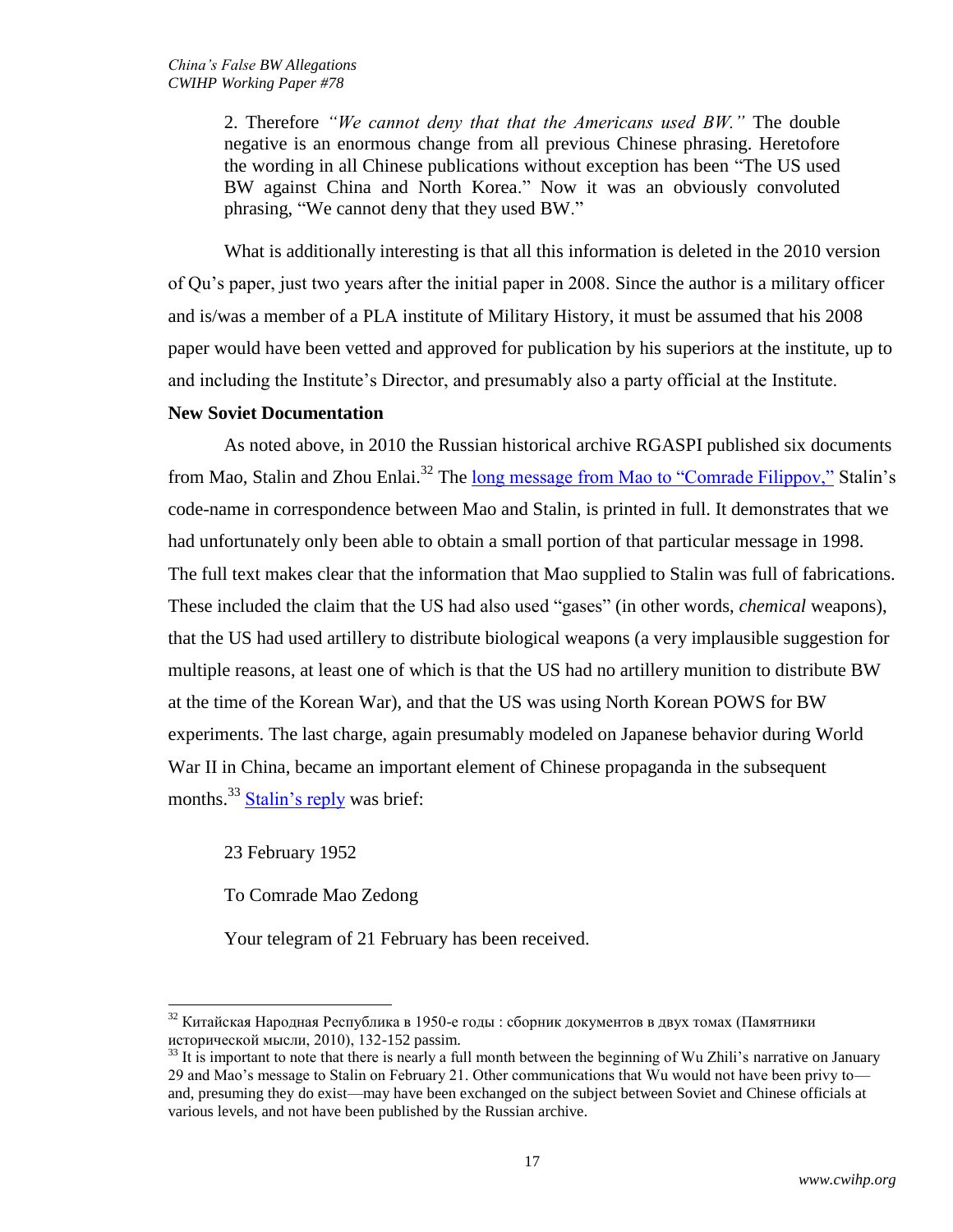In response to the criminal actions of the American imperialists, who have embarked on bacteriological warfare in Korea, it is essential for the antiimperialist camp to take serious countermeasures.

We agree with the plan of measures you have proposed for both the [North] Korean and the Chinese governments, as well as for the World Council for the Supporters of Peace.

The Soviet Government, for its part, will actively support these measures.

With greetings, FILIPPOV [Stalin]<sup>34</sup>

Two messages then follow from Zhou Enlai to Stalin on [March 7](http://digitalarchive.wilsoncenter.org/document/123149) and [March 10](http://digitalarchive.wilsoncenter.org/document/123150) stipulating what kinds of assistance China needed to cope with the medical situation of its troops in the field**.** This included 600 tons of DDT, various vaccines (the numbers of million doses for each required), and expert medical and epidemiological personnel and field laboratory equipment. Stalin's reply on March 14 specified exactly what the USSR would send to China.<sup>35</sup> The quantities were in every instance less than Zhou had requested (for example, the USSR would send only 100 tons of DDT). The last of the documents published by RGASPI, a [message from Mao to Stalin dated](http://digitalarchive.wilsoncenter.org/document/123152)  [June 24, 1952,](http://digitalarchive.wilsoncenter.org/document/123152) reads:

24 June 1952

Comrade Filippov!

Upon arriving in Beijing [with] the delegation of the International Committee to Investigate the Facts of Bacteriological Warfare, created by the World Peace Council, the Soviet delegate Zhukov, having become familiar with the exhibits and materials organized here by us, proposed to invite the corresponding member of the USSR Academy of Sciences Petrichev, the parasitologist Teplov, the specialist on viral diseases Levkovich, and a specialist on entomology to arrive specially in Beijing by air to provide assistance to us in preparing the report of the International Committee…

I hope that these four specialists will be sent to Beijing as soon as possible…

 $\overline{a}$  $34$  RGASPI, F. 558, Op. 11, D. 342, L. 92, translated by Mark Kramer, accessible at [http://digitalarchive.wilsoncenter.org/document/123148.](http://digitalarchive.wilsoncenter.org/document/123148) 

 $\frac{35}{35}$  Stalin's message also indicates that there had been an additional cable from Zhou, on March 8.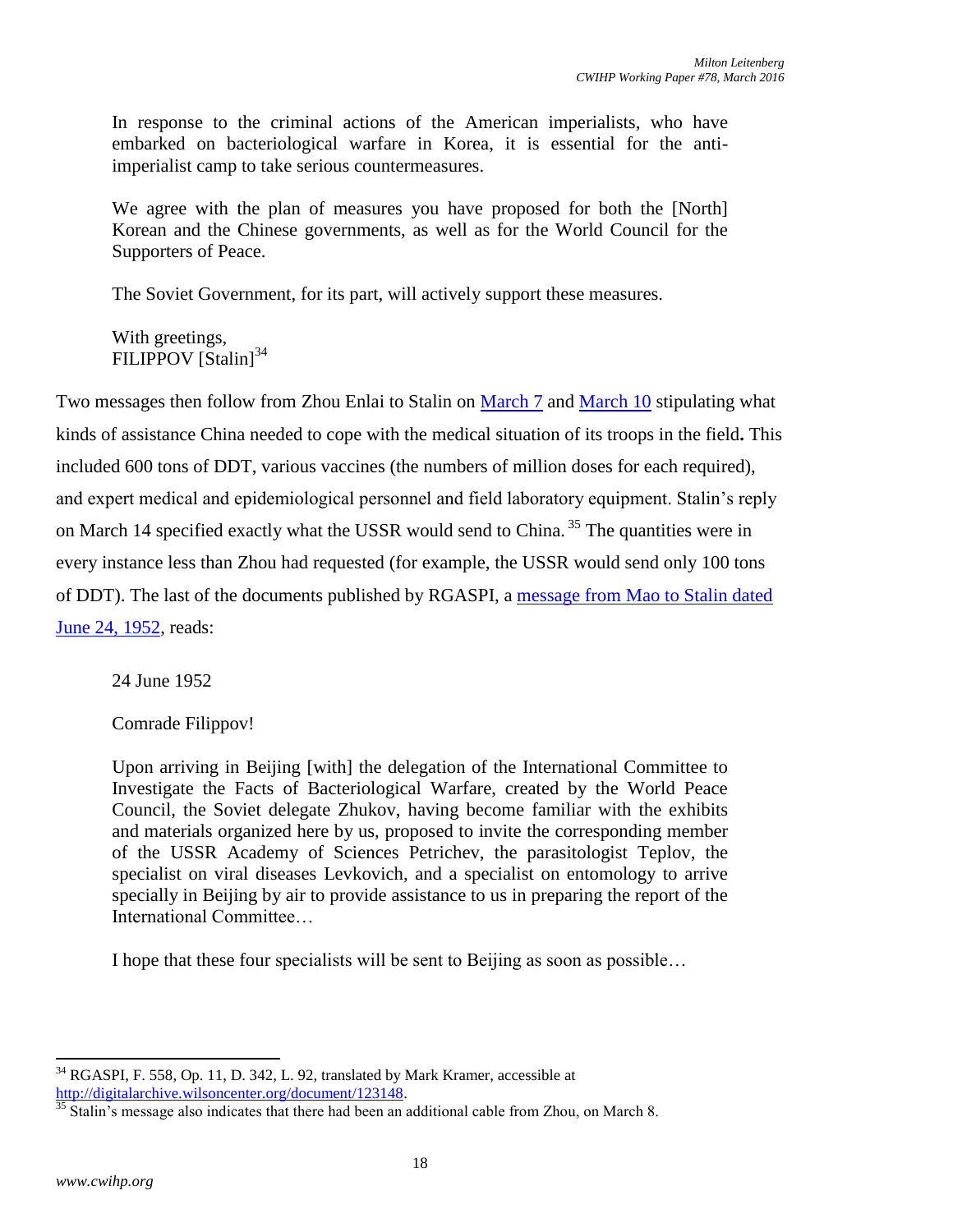## Mao Zedong $36$

These documents prove that correspondences between Stalin, Mao and Zhou do exist, contradicting decades of denials by Chinese military historians that there were no such documents. Unless they were all deliberately destroyed by the Chinese government, they must exist in Chinese archives that hold Mao and Zhou's Korean War correspondence with Stalin.

In addition to the RGASPI records, two documents obtained from RGANI in 2016, by authenticating three of the files which were published in *Bulletin* 11, provide further evidence that China's allegations were in fact fraudulent.<sup>37</sup> One of them is a standard cover sheet listing an issue considered by the CPSU Presidium with a notation on the back indicating how the issue got placed on the Presidium's agenda. This particular sheet is for the second issue considered by the CPSU Presidium at its session on April 24, 1953.<sup>38</sup> The cover sheet verifies that the CPSU Presidium discussed the allegations against the United States. The second record lists all of the issues (30 in total) considered by the CPSU Presidium at its six sessions from March 13 through April 24, 1953.<sup>39</sup> According to the register, two of issues considered at the session on April 24 concerned the biological warfare allegations. The listing of the second issue provides further corroboration that Protocol No. 6 of the Meeting of the Presidium of the CC CPSU addressed the MVD Note on the Results of the Investigations into the Reports of Former Advisers to the Ministry of State Security and DPRK Ministry of Foreign Affairs, comrades Glukhov and Smirno.

#### **Conclusion**

What remains to be ascertained about the history of the Korean War BW allegations? In 1998, given what was known about the relationship between Mao, Stalin, and Kim Il Sung and

 $37$  See [Weathersby, "Deceiving the Deceivers," 182-183.](https://www.wilsoncenter.org/sites/default/files/CWIHP_Bulletin_11.pdf) The three files are, respectively, "Memorandum from L.P. Beria to G.M. Malenkov and to the Presidium of the CC CPSU," April 21, 1953, accessible at

[http://digitalarchive.wilsoncenter.org/document/112027;](http://digitalarchive.wilsoncenter.org/document/112027) "Memorandum from V.M. Molotov to Members of the Presidium of the CC CPSU," April 21, 1953, accessible at [http://digitalarchive.wilsoncenter.org/document/112028;](http://digitalarchive.wilsoncenter.org/document/112028) and "Protocol No 6 of the Meeting of the Presidium of the CC CPSU about the MVD Note on the Results of the Investigations into the Reports of Former Advisers to the Ministry of State Security and DPRK Ministry of Foreign Affairs, Cdes. Glukhov and Smirnov," April 24, 1953, accessible at [http://digitalarchive.wilsoncenter.org/document/112035.](http://digitalarchive.wilsoncenter.org/document/112035) 

 $36$  RGASPI, F. 558, Op. 11, D. 343, Ll. 51-52, translated by Mark Kramer, accessible at http://digitalarchive.wilsoncenter.org/document/123152.

<sup>&</sup>lt;sup>38</sup> RGANI, F. 3, Op. 8, D. 24, Ll. 2, 2ob, translated by Mark Kramer, accessible at [http://digitalarchive.wilsoncenter.org/document/123246.](http://digitalarchive.wilsoncenter.org/document/123246)

 $39$  RGANI, F. 3, Op. 8, D. 24, Ll. 107-108, translated by Mark Kramer, accessible at [http://digitalarchive.wilsoncenter.org/document/123245.](http://digitalarchive.wilsoncenter.org/document/123245)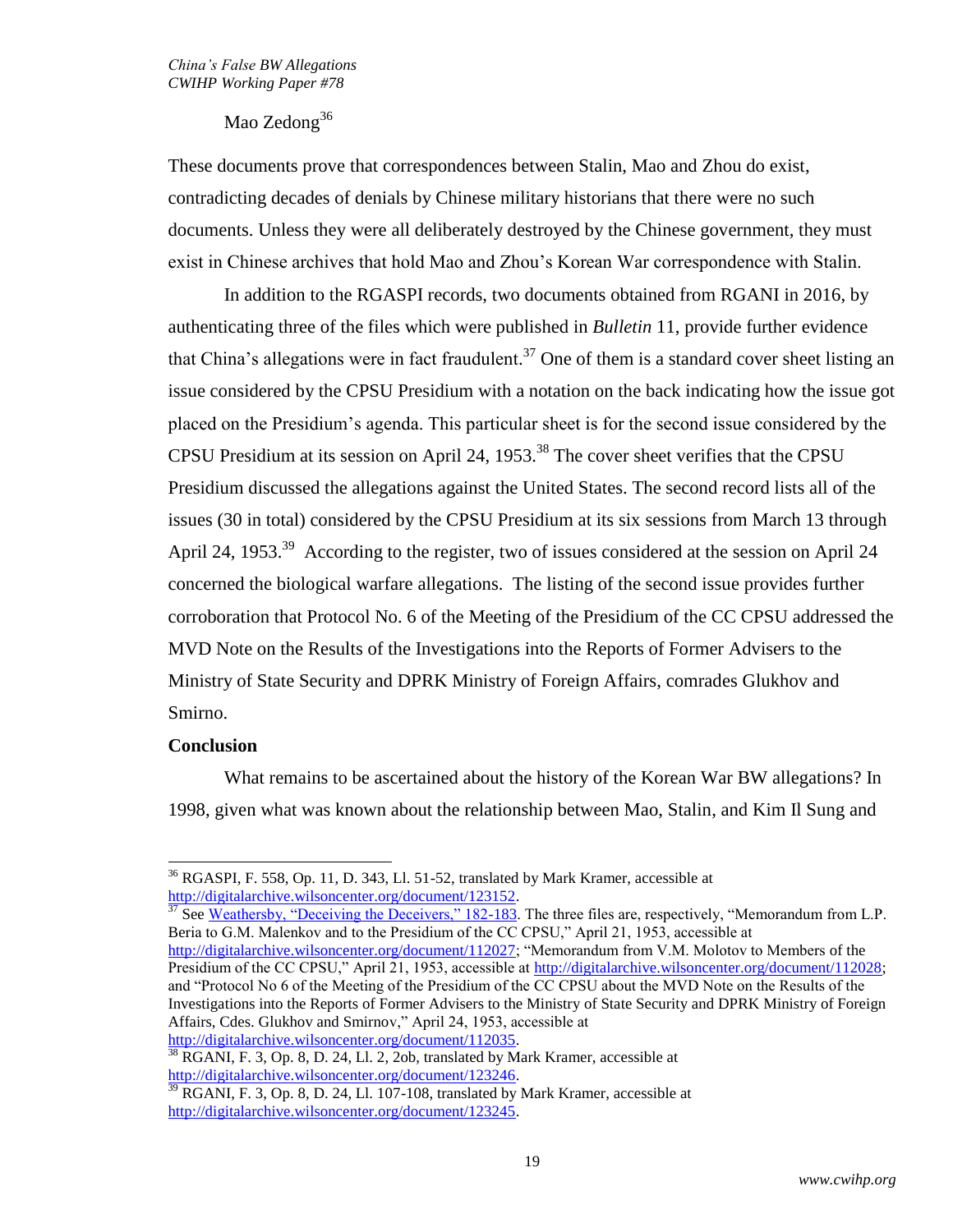the Central Committees of the USSR and China, it seemed inconceivable for most scholars to imagine that it was not the USSR that had been the instigator and central actor in formulating the Korean War BW allegations. Now that conception at least has to be reconsidered. The critical question is: who decided on what day that Chinese and Soviet military personnel assisting them would place packets of various insects in the snow to be found? Mao? The Chinese Generals? Zhou Enlai? Or Stalin? It certainly was not Wu Zhili. The medical and entomological specialists that were members of the Chinese Commission had not yet been recruited and had not yet been sent to the combat zone. And who authorized the astonishing telegram that Wu received in the very first days after January 29, 1952 from the Central Committee saying that "the enemy had not carried out biological warfare, but that we could still take advantage of this to reinforce health work"?

A Chinese historian provides the following chronology for several critical events between February 19 and February 22, 1952:

February 19, the Chinese General Staff sends its report of finding insects to Mao and Mao designates Zhou Enlai to take responsibility for the subject. In what would appear to be a remarkably intense and efficient staff effort, Zhou presents Mao with a six-point plan of what to do on the very same evening, point 6 of which was "Send a report of the event by telegram to the Soviet Union, asking for its instant assistance."

February 21: Mao sends a telegram to Peng Dehuai, commander of the Chinese military forces in North Korea, the same day that he sends his message to the North Korean government. Mao's telegram states that China "…must denounce in front of the people in the world and mobilize international opinion to oppose."

February 22: The North Korean Foreign Minister makes his public statement.<sup>40</sup>

Unfortunately the chronology only begins a full 21 days after January 29, which is an ocean of time in which to decide and organize a conspiracy as a part of the war effort against the US. In fact it may have been planned well before January 29, 1952, given the Chinese and North Korean allegations in the first half of 1951. There was lots of time for someone to think of "a better way" to carry out a campaign of BW allegations against the US a second time. In fact, who thought of the 1951 campaign of BW allegations? Should

 $\overline{a}$ 

<sup>&</sup>lt;sup>40</sup> Shiwei Chen, "History of Three Mobilizations: A Reexamination of the Chinese Biological Warfare Allegations against the United States in the Korean War," *[The Journal of American-East Asian Relations](http://booksandjournals.brillonline.com/content/journals/10.1163/187656109793645652)* 16, no. 3 (Fall 2009): [216-217, doi: 10.1163/187656109793645652.](http://booksandjournals.brillonline.com/content/journals/10.1163/187656109793645652)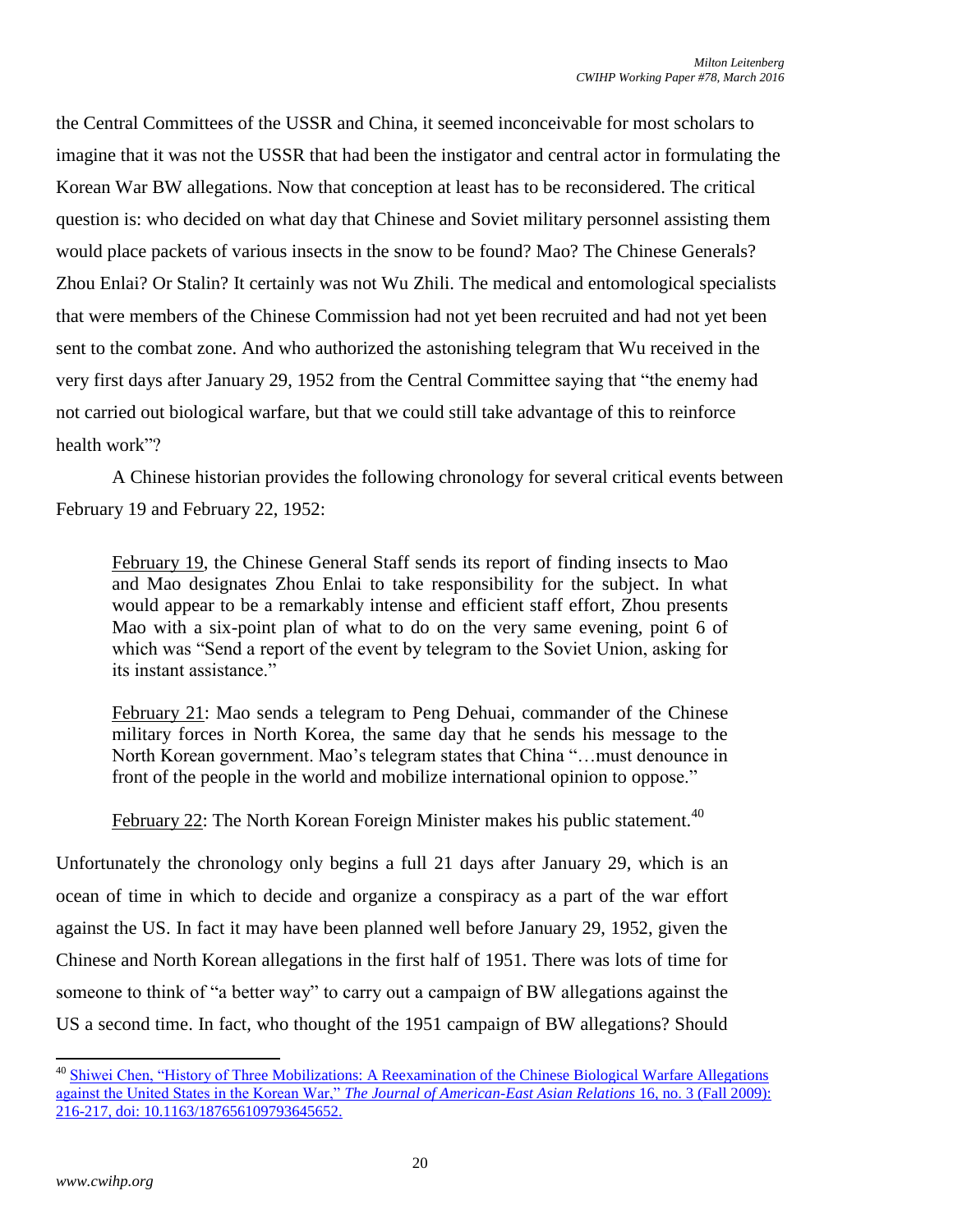one assume on the basis of the preceding that it may again have been a Chinese initiative? Or did Soviet disinformation operatives conceive of it? Either way, there must again be high-level correspondence between the three parties concerning the early 1951 BW allegations against the US. Finally, *what* was it that Mao wanted to be "denounced" in his message of February 21, and what was to be "opposed," was left unnamed. On February 21, we know that Mao had already sent [his first long cable to Stalin.](http://digitalarchive.wilsoncenter.org/document/113747)

Are there other communications between Beijing and Moscow, and/or between the CCP and the PLA General Staff during these key days that have still not been disclosed? Is it possible that communications and planning had been taking place for weeks before at lower levels, between Soviet and Chinese intelligence agencies, elaborating the plans of a fabricated BW allegations campaign? These are all critical questions to which the answers are still unknown. Nevertheless, on the basis of both new and old sources, the main story is indisputably clear: the Korean War BW allegations against the US, an accusation of the use of a weapon of mass destruction, were false, a grand piece of political theater.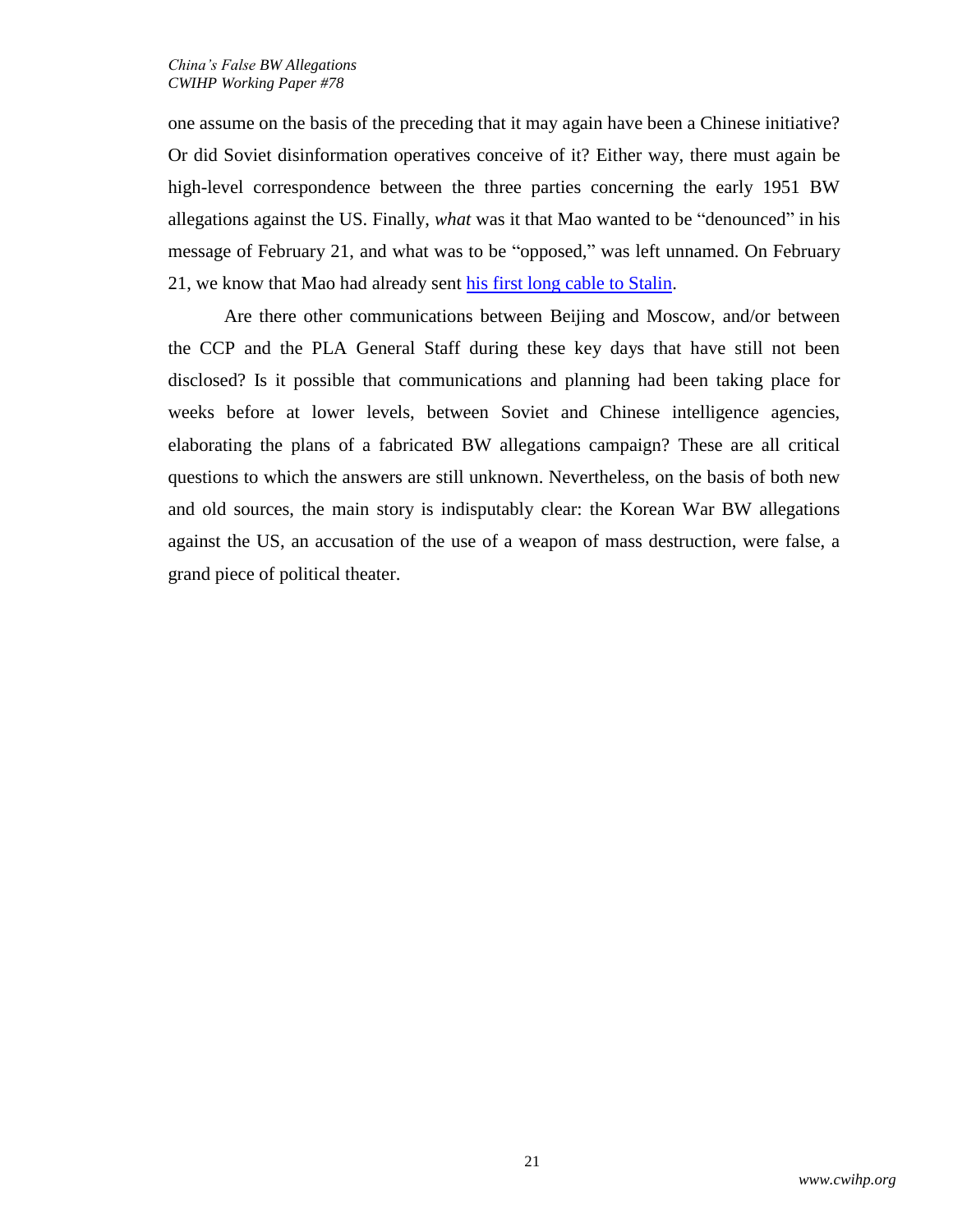**Milton Leitenberg** was trained as a scientist and began work in the field of arms control in 1966. In 1968, he was the first American recruited to work at the Stockholm International Peace Research Institute (SIPRI). He was subsequently affiliated with the Swedish Institute of International Affairs and the Center for International Studies Peace Program at Cornell University. He has been at the School of Public Affairs, University of Maryland since 1989, as Senior Research Scholar for the past 20 years.. His research is widely published; in the years since 1966 he has authored or edited a dozen books or book length studies, and published 180 journal papers, monographs, and book chapters. Among these are half of *Tactical Nuclear Weapons, European Perspectives*, SIPRI (Taylor and Francis, 1978); *Great Power Intervention in the Middle East* (edited, Pergamon Press, 1979); *The Structure of Defense Industry: An International Survey* (edited, Croom Helm, 1983); and *The Wars in Vietnam, Cambodia, and Laos, 1945 - 1982: A Bibliographic Guide* (ABC-Clio, 1984), a book of his selected studies on arms control, *Rusting und Sicherheitspolitik* (Nomos Verlag, 1986), and *Soviet Submarine Operations in Swedish Waters 1980-1986* (Center for Strategic and International Studies, 1987).

Leitenberg's research work is concentrated in three disparate areas of study: biological weapons; actual wars and conflicts of the past two decades, and the issue of international intervention in these; and the history of the nuclear weapons competition between the U.S. and USSR/Russia. Two major monographs are *Biological Weapons Arms Control* (CISSM, Univ. of Maryland, 1996), and *Deaths in Wars and Conflicts in the 20th Century* (PSP, Cornell University, 2006)

With specific reference to biological weapons, Leitenberg's academic training was in Biology and Chemistry and his first paper dealing with biological weapons was published in 1967. At SIPRI, he was a member of the team that produced the six-volume study, *The Problem of Chemical and Biological Warfare*, published between 1971 and 1973. Since 1992, he has published over thirty papers in the area of biological weapons, as well as three books on the subject: *The Problem of Biological Weapons* (National Defense College, Stockholm, 2004), *Assessing the Biological Weapons and Bioterrorism Threat* (US Army War College, December 2005), and the co-authored volume, *The Soviet Biological Weapons Program: A History* (Harvard University Press, 2013).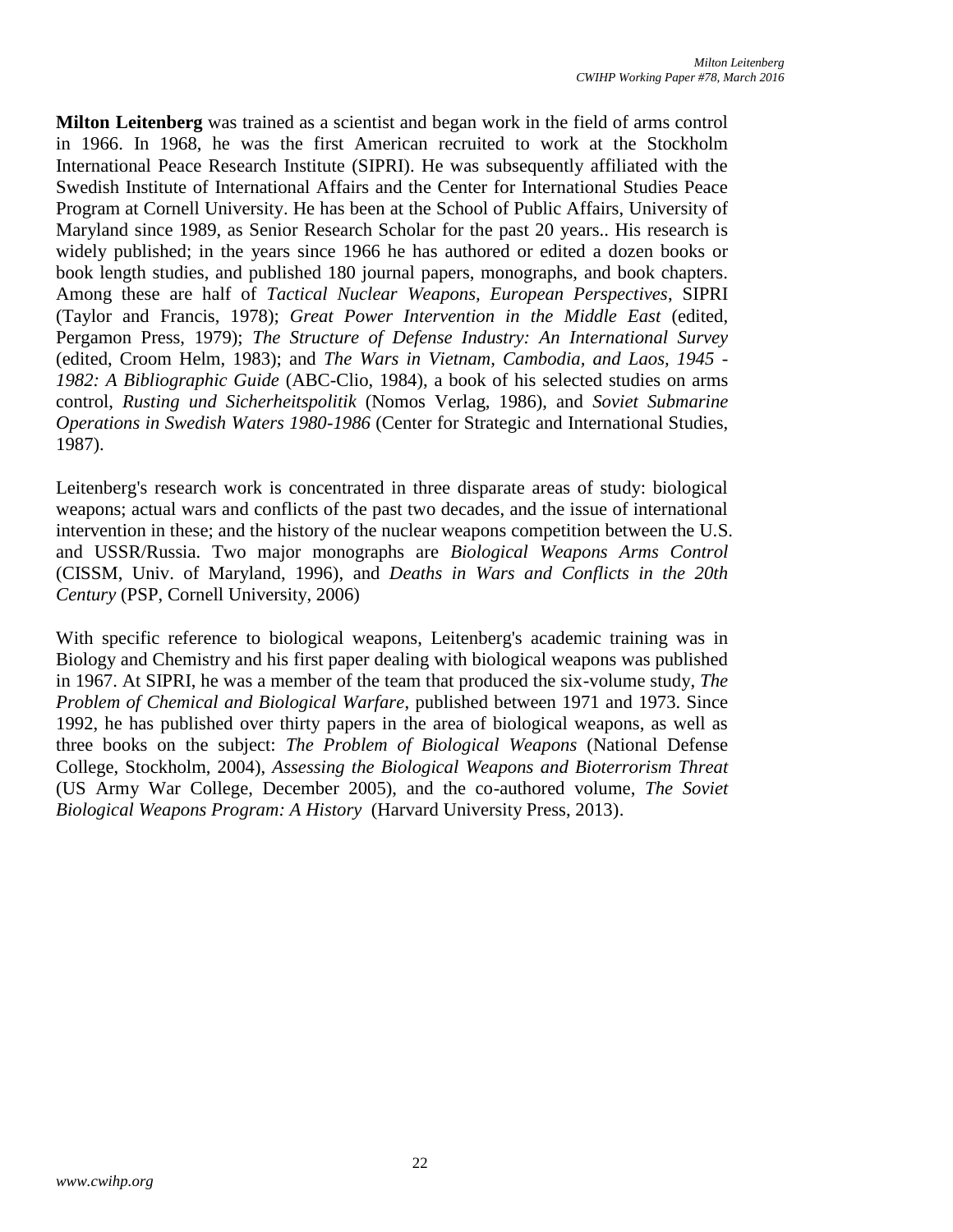## **Document Appendix**

## **Document No. 1**

*[Source: Zhonggong zhongyang wenxian yanjiushi and Zhongguo renmin jiefangjun junshi kexueyuan, eds., Jianguo yilai Mao Zedong junshi wengao (Mao Zedong's Military Manuscripts since the Founding of the PRC), vol. 2 (Beijing: Junshi kexue chubanshe; Zhongyang wenxian chubanshe, 2010), 105. Translated by Charles Kraus. Accessible at [http://digitalarchive.wilsoncenter.org/document/123086.](http://digitalarchive.wilsoncenter.org/document/123086)]*

## **An Inscription on Smashing the Enemy's Germ Warfare**

## (1952)

Get mobilized, stress sanitation, reduce disease, improve health, and smash the enemy's bacteriological warfare.

Mao Zedong

#### **\*\*\***

#### **Document No. 2**

*[Source: Zhonggong zhongyang wenxian yanjiushi and Zhongguo renmin jiefangjun junshi kexueyuan, eds., Jianguo yilai Mao Zedong junshi wengao (Mao Zedong's Military Manuscripts since the Founding of the PRC), vol. 2 (Beijing: Junshi kexue chubanshe; Zhongyang wenxian chubanshe, 2010), 12. Translated by Charles Kraus. [http://digitalarchive.wilsoncenter.org/document/123081.](http://digitalarchive.wilsoncenter.org/document/123081)]*

## **[Mao Zedong's] Comments on the Report concerning the Discovery and Handing of the Enemy Air Dropping Insects on the Korean Front<sup>41</sup>**

(19 February 1952)

Please have Premier Zhou [Enlai] pay attention to this matter and take care of it.  $42$ 

Mao Zedong 19 February [1952]

#### **Document No. 3**

 <sup>41</sup> This is Mao Zedong's comments on the report from Nie Rongzhen, Acting Chief of Staff of the People's Revolutionary Military Commission of the Central People's Government, dated 18 February 1952.

**\*\*\***

 $42$  Nie Rongzhen's report revealed that it had been discovered that insects were air dropped by the enemy on the Korean front. The report said that the insects air dropped by the enemy on the Korean were mainly spiders, flies, and fleas, and that it covered a large area, having been discovered by frontline troops of the 20th, 26th, 39th , and 42nd armies. [Nie's report continued to state that] in addition to dispatching experts to understand the situation, the insects will be sent back to Beijing for testing in order to determine what kinds of bacteria [they are infected with]. According to the predictions by the experts, [the bacteria] cause cholera, typhoid, plague, and relapsing fever.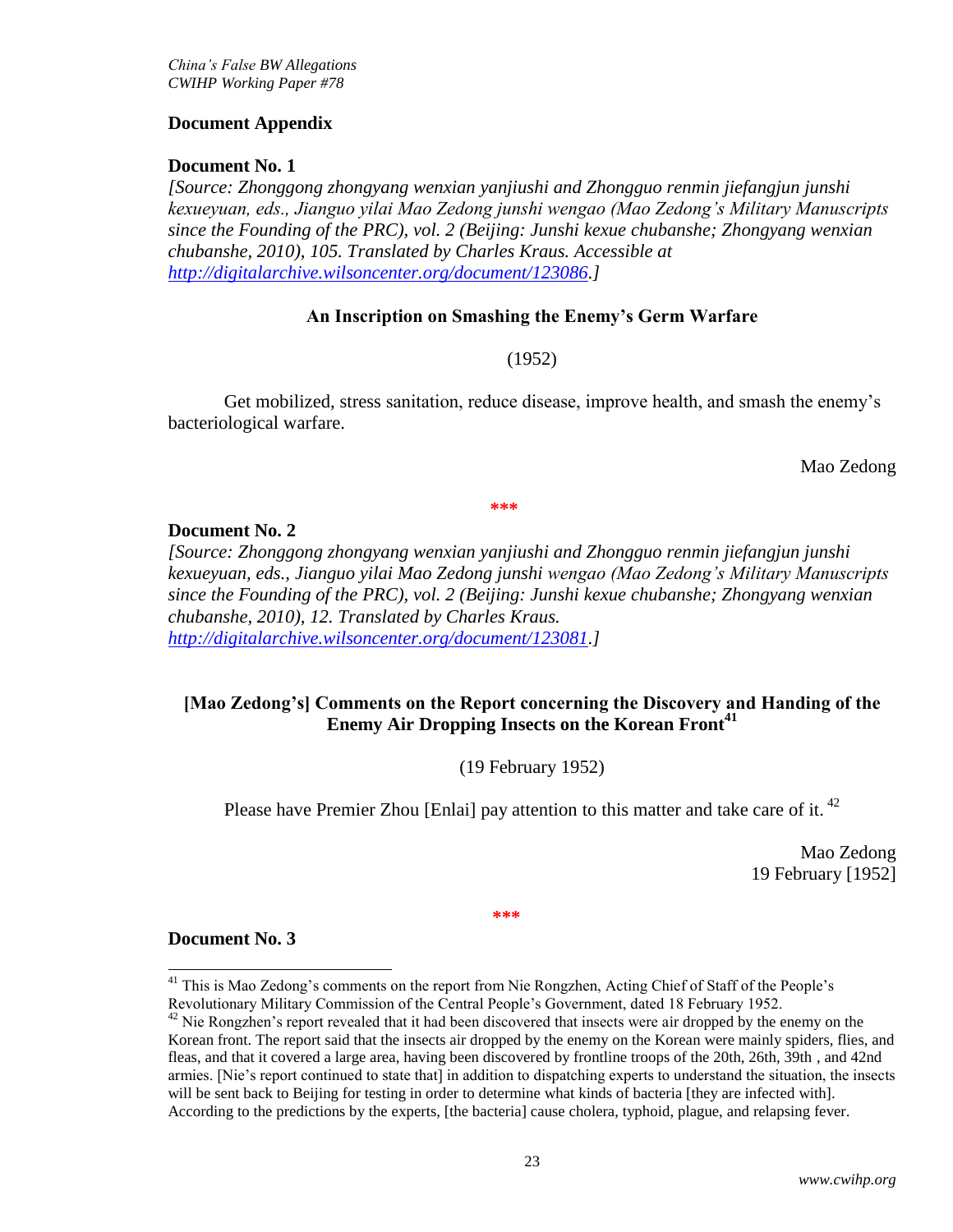*[Source: RGASPI, F. 558, Op. 11, D. 342, Ll. 87-89. Translated by Mark Kramer. Accessible at [http://digitalarchive.wilsoncenter.org/document/123147.](http://digitalarchive.wilsoncenter.org/document/123147)]*

21 February 1952

## Comrade Filippov!

Over the span of twenty days, starting from 28 January to 17 February 1952, the enemy on 8 occasions used aircraft and art[illery] shells to drop three kinds of insects—black flies, fleas, and lice—on the positions of our troops in the central sector of the Korean Front around the Isen-Heiko-Sakunei Triangle, and also intermittently in the eastern sector of the front.

Currently, these three types of insects are found in the fields, on the highways, in the forests and meadows, and on the banks of streams in the areas mentioned above, with the greatest density in some places reaching 10-15 insects per square meter.

Initial analysis of the insects brought from the front has shown that these insects are bacilli carriers of cholera and the plague.

According to reports received from the front, there have already been cases of people becoming ill and infected with cholera, typhus, typhoid fever, and encephalitis. Two of those who became ill have died.

Currently an investigation is being carried out and the reasons for their deaths are being clarified. Thus far, it has not been conclusively determined whether they were infected by the bacillus carriers mentioned above.

To meet the urgent needs of the front, we have already sent sanitation squads to combat these diseases and by air have delivered to the front some 3.4 million doses of vaccine against plague and cholera, as well as 4,000 pounds of powder to kill insects.

Secret information and press reports obtained by us confirm that the American imperialists in Korea have systematically and deliberately disseminated the bacilli carriers.

Three of the five prominent Japanese war criminals involved in bacteriological warfare who were mentioned in the Soviet Government's note of 1 February 1950 — namely, Ishii Shiro, Wakamatsu Yujiro and Kitano Masajo— are currently in Korea. They took with them all the equipment necessary to conduct bacteriological warfare, including bacilli carriers of cholera and plague as well as gases that act to destroy human blood, and also a variety of equipment to disseminate the bacilli carriers.

Under the auspices of the Americans, Japanese war criminals with knowledge of bacteriological warfare are using Chinese and Korean prisoners of war for testing of bacteriological weapons. These war criminals compiled a report on how bacteriological weapons are being used during military operations in winter conditions.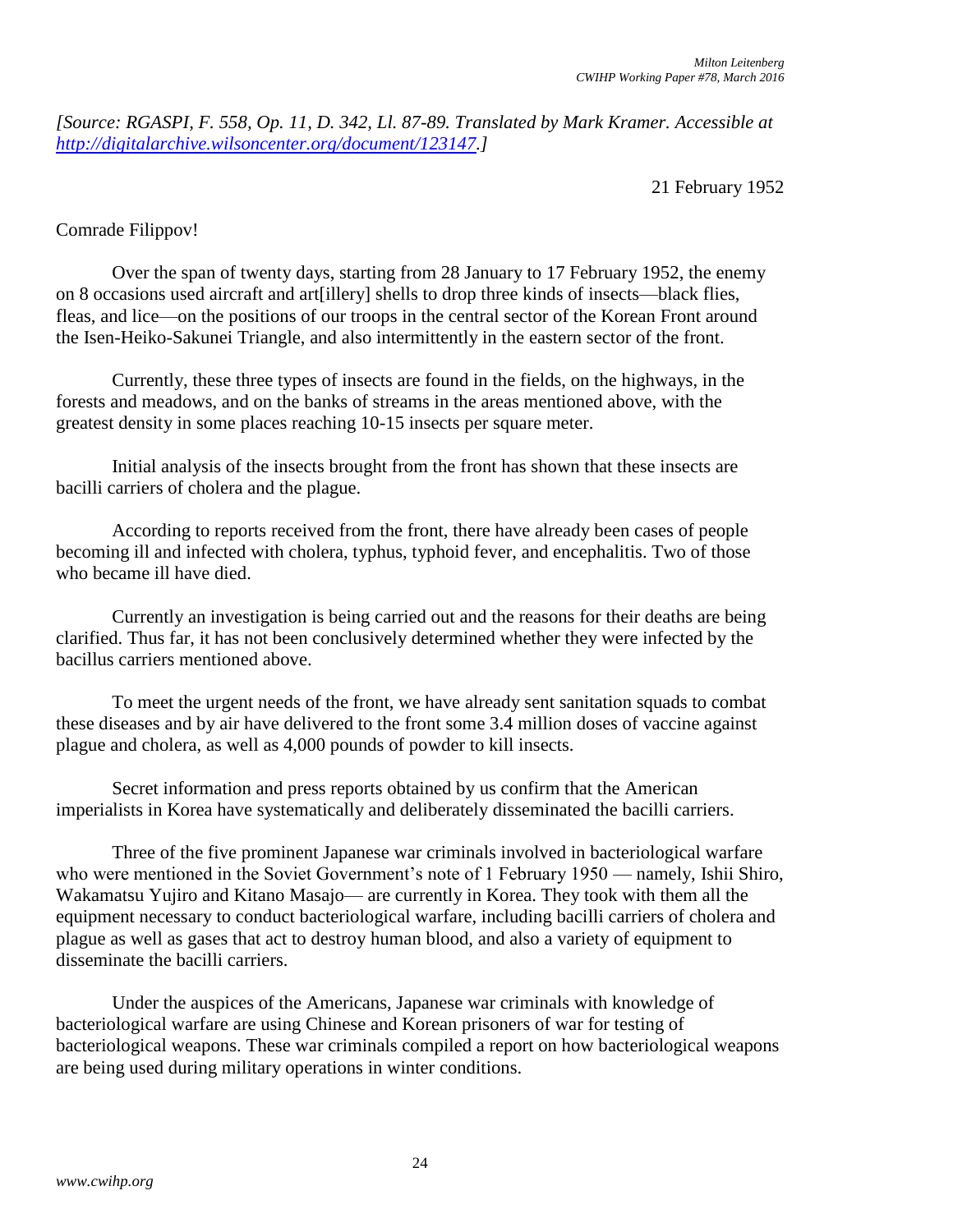In March 1951 the chief of department of medical welfare under the General Staff of the UN forces, Brigadier-General [Crawford] Sams arrived at the port Genzan on Bacterio-Assault Landing Craft No. 1091, and then he visited Kyoseyto Island, where bacteriological weapons were tested on Chinese and Korean prisoners of war under his guidance and supervision. This was reported on 18 May 18, 1951 by an American correspondent for the Associated Press agency who visited Kyoseyto Island. On this occasion the enemy's actions aimed at disseminating bacilli carriers were similar to the actions and methods used by war criminals with knowledge of bacteriological warfare Ishii Shiro as well as other Japanese war criminals responsible for bacteriological warfare during the Sino-Japanese War.

On behalf of the Minister of Foreign Affairs first of [North] Korea and then of China, we intend to appeal to the whole world with a protest against the criminal actions of American imperialism, which has embarked on bacteriological warfare in Korea. The All-China Committee of Partisans for Peace will appeal to the World Council of Partisans for Peace with a proposal to launch a campaign against the criminal actions of the American imperialists, who have embarked on bacteriological warfare in Korea.

We are reporting to you about this, and we hope that the Soviet Government will provide us with effective help, and we also hope to receive your instructions about this matter.

With greetings,

MAO ZEDONG

#### **\*\*\***

#### **Document No. 4**

*[Source: RGASPI, F. 558, Op. 11, D. 342, L. 92. Translated by Mark Kramer. Accessible at [http://digitalarchive.wilsoncenter.org/document/123148.](http://digitalarchive.wilsoncenter.org/document/123148)]*

23 February 1952

To Comrade Mao Zedong

Your telegram of 21 February has been received.

In response to the criminal actions of the American imperialists, who have embarked on bacteriological warfare in Korea, it is essential for the anti-imperialist camp to take serious countermeasures.

We agree with the plan of measures you have proposed for both the [North] Korean and the Chinese governments, as well as for the World Council for the Supporters of Peace.

The Soviet Government, for its part, will actively support these measures.

With greetings,

FILIPPOV [Stalin]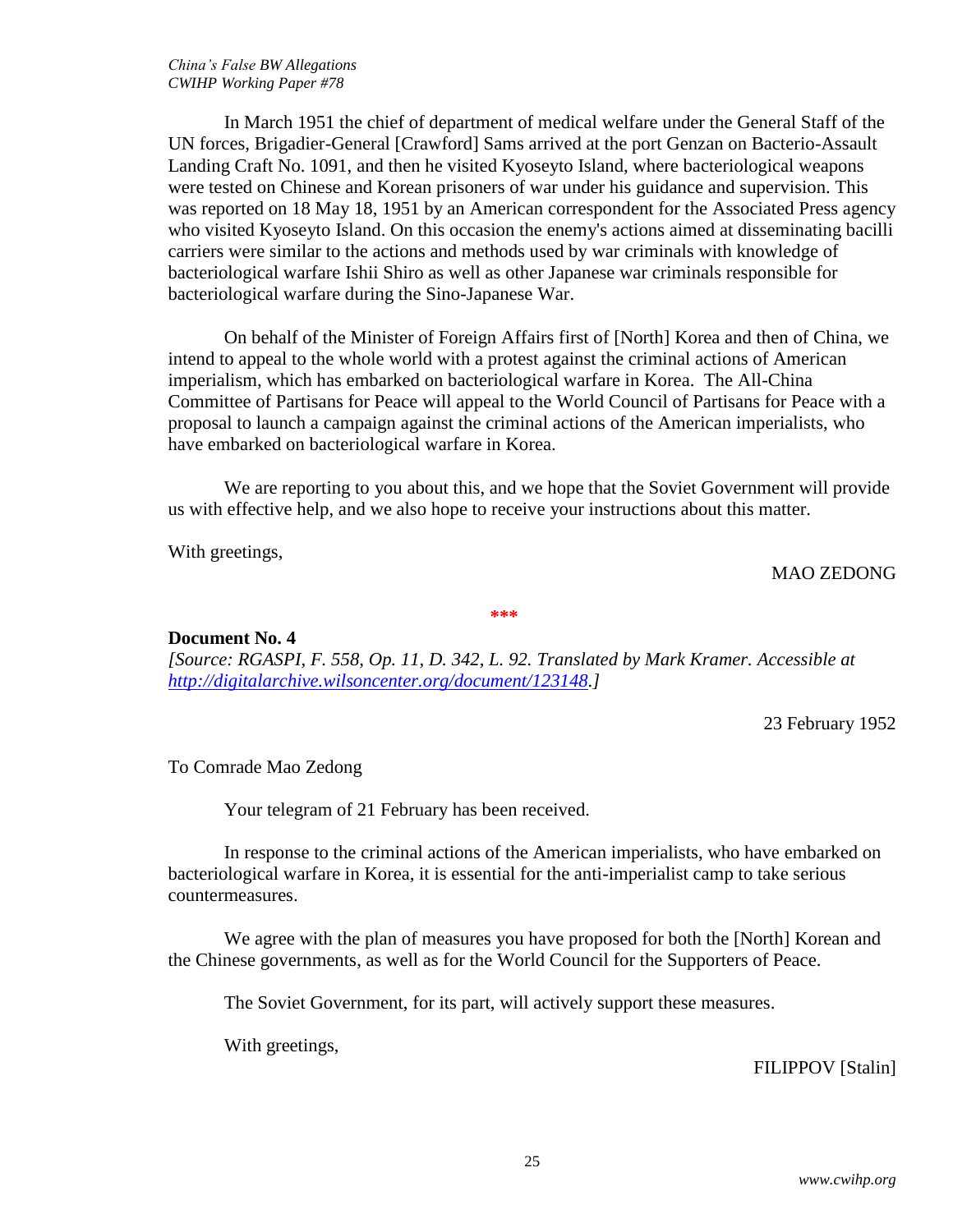## **Document No. 5**

*[Source: Zhonggong zhongyang wenxian yanjiushi, ed., Jianguo yilai Mao Zedong wengao (Mao Zedong's Manuscripts since the Founding of the People's Republic of China), vol. 3 (Beijing: Zhongyang wenxian chubanshe, 1987), 303. Translated by Charles Kraus. Accessible at [http://digitalarchive.wilsoncenter.org/document/123090.](http://digitalarchive.wilsoncenter.org/document/123090)]*

**\*\*\***

#### **Comments on the Discovery of Insects in the Suburbs of Fushun<sup>43</sup>** (4 March 1952)

## Premier Zhou [Enlai]

Prepare injection vaccines for all soldiers and civilians in Liaodong and Liaoxi Provinces. Eastern and Central Hebei, as well as Beijing-Tianjin, should also make preparations. Please report if there are enough vaccines for this.

> Mao Zedong 4 March [1952]

**\*\*\***

#### **Document No. 6**

*[Source: RGASPI, F. 558, Op. 11, D. 342, Ll. 97-98. Translated by Mark Kramer. Accessible at [http://digitalarchive.wilsoncenter.org/document/123149.](http://digitalarchive.wilsoncenter.org/document/123149)]*

7 March 1952

Comrade Filippov [Stalin]!

With the aim of conducting an effective struggle against the insect bacilli-carriers dropped by the enemy on the front and on the territory of Manchuria, and also against different epidemiological diseases that might arise in this connection, we urgently need to increase our anti-epidemiological forces.

We request the Soviet Government to send, at the soonest possible time, the following nine specialists on the struggle against epidemics: the head of the anti-epidemiological group  $-1$ person; a qualified physician and laboratory researcher on medical and bacteriological microbiology – 1 person; an entomologist and parasitologist – 1 person; bacteriologists

<sup>43</sup> This comment was written on *Information* no. 15 from Shenyang on 3 March. The *Information* said that at 5 p.m. on the afternoon of 2 March the Northeast Military District Health Department received a report from the Division of Public Security that a division station seventy *li* south of Fushun in Beidagou found a large number of insects. [The division] immediately dispatched inspection personnel to collect specimens. According to the investigations, this area had a large number of flies, spiders, and fleas, as well as an unidentified black bug with a group-like distribution. According to the office responsible for epidemic prevention, US forces in Korea spread bacteria two ways, with bombs and in bags. The flies and spiders found in Fushun were probably spread using the latter method. The Northeast Military District Health Department dispatched a 30 person epidemic prevention team to work with the local government organized epidemic prevention committee in carrying out disinfection and quarantine the abovementioned areas south of Fushun.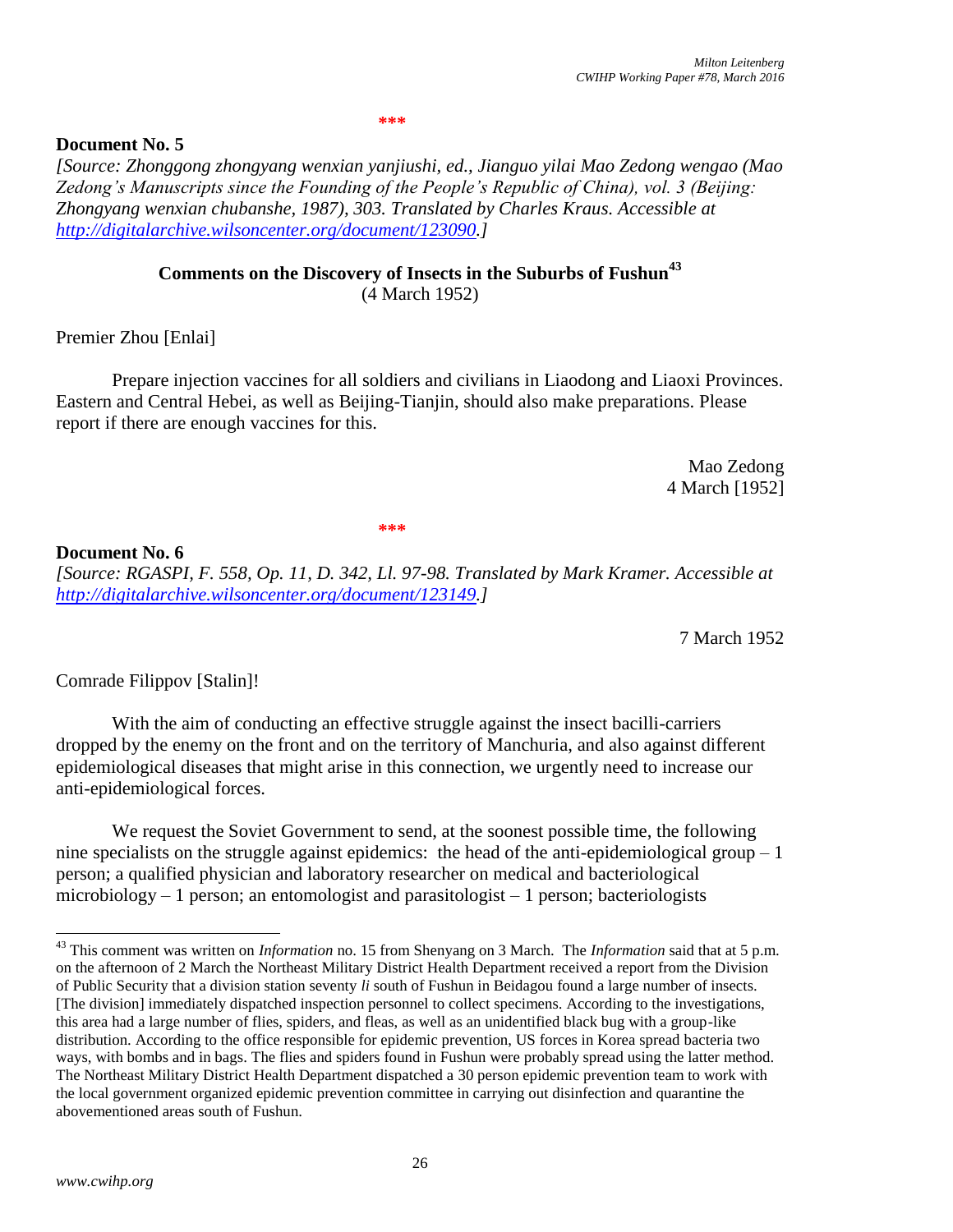specializing in the production of vaccines and serums who know how to make virus vaccines  $-2$ people; laboratory researchers and standardizers of vaccines and serums – 2 people; a specialist on disinfection and eradication – 1 person; and an epidemiologist – 1 person.

In addition, it is necessary that the above-mentioned specialists, especially the bacteriologists, should arrive with the requisite equipment and bacteriological medications to undertake microbiological, bacteriological, and other forms of research.

I request that you let us know your decision about this matter.

With greetings,

ZHOU ENLAI

**\*\*\***

## **Document No. 7**

*[Source: RGASPI, F. 558, Op. 11, D. 342, L. 104. Translated by Mark Kramer. Accessible at [http://digitalarchive.wilsoncenter.org/document/123150.](http://digitalarchive.wilsoncenter.org/document/123150)]*

10 March 1952

In view of the fact that the enemy is continuing to drop a large quantity of insect bacillicarriers in Manchuria, our recalculations indicate that the quantity of the three types of antiepidemiological means requested in the note sent on 7 March will be insufficient.

We request that, in addition to the quantity envisaged in the note sent on 7 March, the Soviet Government also supply us with the following additional anti-epidemiological means: pure DDT – 600 tons; live anti-plague vaccine – 20 million doses; and tetanus vaccine (typhoid fever, parasitic typhus A, parasitic typhus B, cholera) – 20 million doses.

We request that the Soviet Government urgently send to Beijing some of the abovementioned means and the items we requested in the note on 7 March by air transport, if that is possible.

I request that this order be included in the account for goods exchanged.

**\*\*\***

I request that you let us know about the possibility of this supply.

With greetings,

ZHOU ENLAI

## **Document No. 8**

*[Source: Zhonggong zhongyang wenxian yanjiushi and Zhongguo renmin jiefangjun junshi kexueyuan, eds., Jianguo yilai Mao Zedong junshi wengao (Mao Zedong's Military Manuscripts since the Founding of the PRC), vol. 2 (Beijing: Junshi kexue chubanshe; Zhongyang wenxian*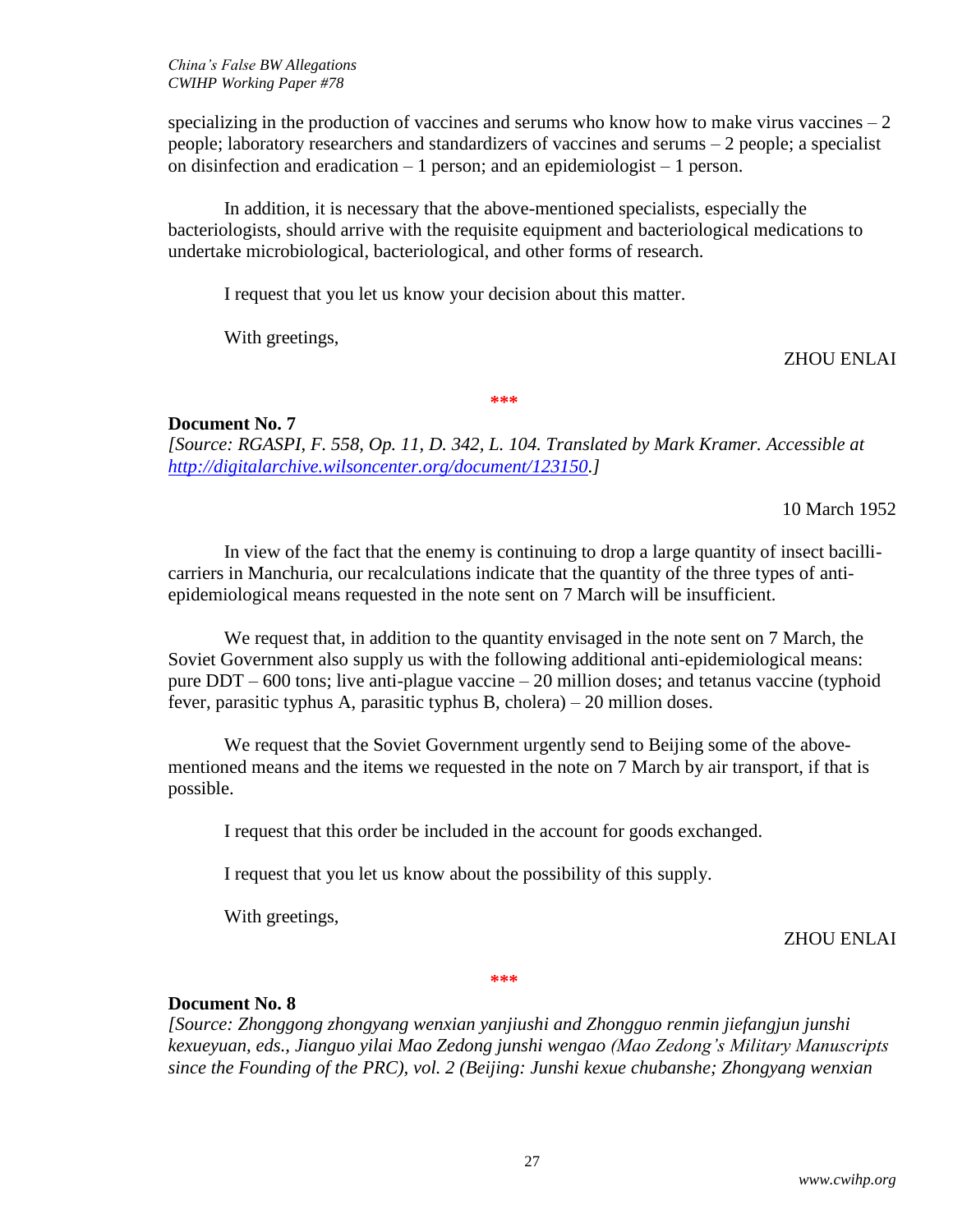*chubanshe, 2010), 17-18. Translated by Charles Kraus. [http://digitalarchive.wilsoncenter.org/document/123082.](http://digitalarchive.wilsoncenter.org/document/123082)]*

## **Request that the Soviet Union Dispatch an Air Division to Assist in Intercepting the Spreading of Bacteria by Enemy Planes<sup>44</sup>**

(11 March 1952)

Comrade Filippov:<sup>45</sup>

Aside from spreading bacteria in North Korea, the American imperialist planes have recently invaded the territory of China's northeast, spreading bacteria. Every time enemy aircraft have intruded [into our territory] has been during adverse weather conditions or at night. China's Air Force jet propelled forces still have not had enough time to learn how to do combat flights during adverse weather conditions or at night. Additionally, the two Soviet Air Force divisions commanded by General Belov are shielding transportation in North Korea and assisting Chinese Air Force units in combat. Therefore, they cannot also defend against enemy aircraft intrusions.

If [we] don't give an appropriate blow to the enemy aircraft intruding into Northeast China's airspace and spreading bacteria, then it may become even more rampant. Therefore, [I] request that you dispatch Soviet jet forces (two regiments) capable of fighting in adverse weather conditions and at night and station them in Northeast China. Stationed at the two airports in Liaoyang and Dongfeng (Northeast Shenyang), [the regiments] can take on the task of intercepting enemy aircraft. Please consider and respond [to me] about whether or not this can be done.<sup>46</sup> Salutations!

> Mao Zedong 11 March [1952]

**\*\*\***

**Document No. 9** *[Source: RGASPI, F. 558, Op. 11, D. 342, L. 190. Translated by Mark Kramer. [http://digitalarchive.wilsoncenter.org/document/123151.](http://digitalarchive.wilsoncenter.org/document/123151)]*

14 March 1952

To Comrade Zhou Enlai

Your telegrams of 7, 8, and 10 March have been received.

<sup>&</sup>lt;sup>44</sup> This is a telegram from Mao Zedong to Stalin.

<sup>&</sup>lt;sup>45</sup> Filippov is Stalin.

<sup>&</sup>lt;sup>46</sup> On 12 March 1952, Stalin replied to Mao Zedong, agreeing to dispatch one jet division to be stationed in the Shenyang area.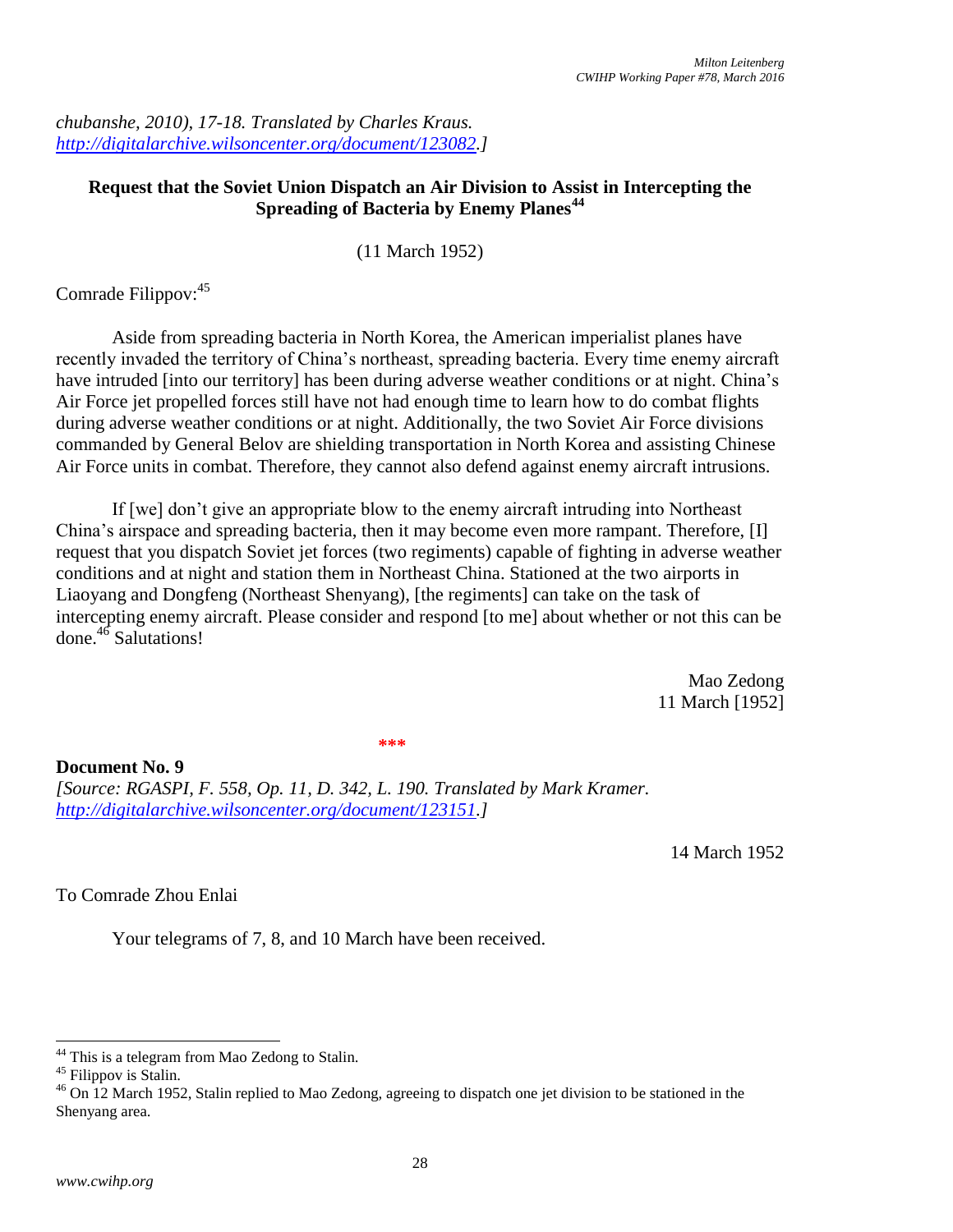1. In accordance with your request, we are sending to China for a period of three months 9 specialists with the profiles indicated in your telegram of 7 March, along with the necessary medications and equipment. The specialists will arrive in China on 25 March.

2. No later than 10 April, the following vaccines will be sent to China: against plague  $-5$ million doses; against cholera  $-3.8$  million doses; and against typhoid fever and parasitic typhus A and  $B - 8.5$  million doses. The first consignment of anti-cholera vaccines in the quantity of 1 million doses will be sent to Beijing by plane on 25 March. Moreover, by 1 June the following additional vaccines will be supplied: against plague  $-5$  million doses; against cholera  $-3.2$ million doses; and against typhoid fever and parasitic typhus A and  $B - 4$  million doses.

The tetanus vaccine specified in your telegram is not produced in the Soviet Union. In place of it, vaccine medications manufactured in the Soviet Union will be sent.

By 10 April there will also be supplied 100 tons of pure DDT and by 1 May an additional 100 tons of DDT.

#### **\*\*\***

### **Document No. 10**

*[Source: Zhonggong zhongyang wenxian yanjiushi and Zhongguo renmin jiefangjun junshi kexueyuan, eds., Jianguo yilai Mao Zedong junshi wengao (Mao Zedong's Military Manuscripts since the Founding of the PRC), vol. 2 (Beijing: Junshi kexue chubanshe; Zhongyang wenxian chubanshe, 2010), 19. Translated by Charles Kraus. Accessible at [http://digitalarchive.wilsoncenter.org/document/123083.](http://digitalarchive.wilsoncenter.org/document/123083)]*

## **On Copying the Organizational Methods for Preventing Epidemics of the Chinese People's Volunteers<sup>47</sup>**

### (16 March 1952)

After Premier Zhou [Enlai] has read this, send to Nie [Rongzhen] and Su [Yu]:  $^{48}$ 

The Northeast Military District, North China Military District, East China Military District, and the South China Military District should copy the organizational methods for preventing epidemics of the Chinese People's Volunteers and carry out hygiene work.

**\*\*\***

Mao Zedong 16 March [1952]

#### **Document No. 11**

 $\overline{a}$ 

 $47$  This is a comment on materials about the epidemic prevention work of the Chinese People's Volunteers (reported by the Xinhua branch of the Chinese People's Volunteers to the Xinhua Head Office) written by Mao Zedong and sent to Zhou Enlai.

<sup>&</sup>lt;sup>48</sup> Nie Rongzhen, Acting Chief of Staff of the People's Revolutionary Military Commission of the Central People's Government; Su Yu, Deputy Chief of Staff of the People's Revolutionary Military Commission of the Central People's Government.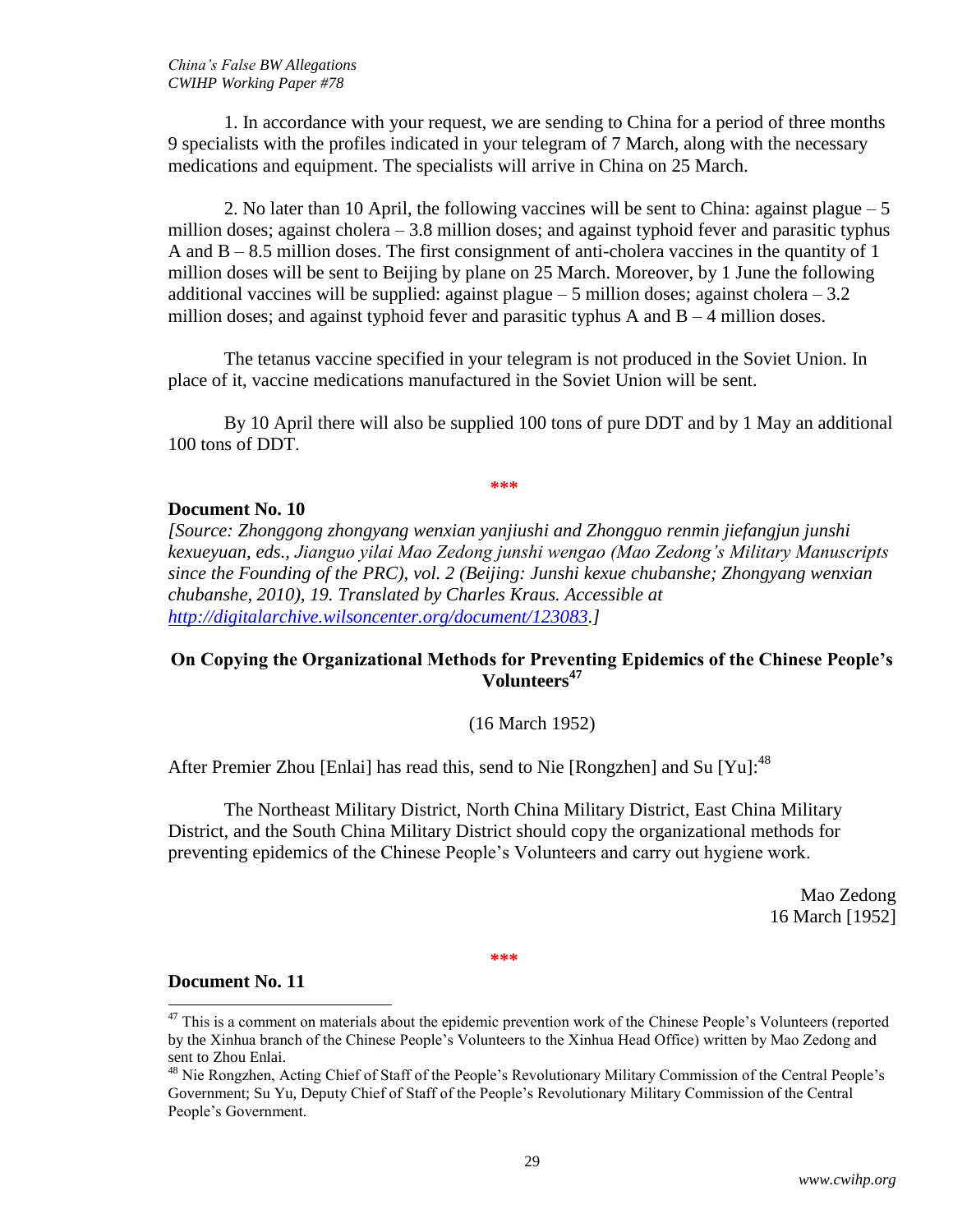*[Source: Zhonggong zhongyang wenxian yanjiushi and Zhongguo renmin jiefangjun junshi kexueyuan, eds., Jianguo yilai Mao Zedong junshi wengao (Mao Zedong's Military Manuscripts since the Founding of the PRC), vol. 2 (Beijing: Junshi kexue chubanshe; Zhongyang wenxian chubanshe, 2010), 32. Translated by Charles Kraus. [http://digitalarchive.wilsoncenter.org/document/123084.](http://digitalarchive.wilsoncenter.org/document/123084)]*

# **Comments on a Report about the Situation of Anti-Germ Warfare Prevention Work<sup>49</sup>**

(14 May 1952)

This document is very good.<sup>50</sup> Circulate across all areas.

Mao Zedong 14 May [1952]

**\*\*\***

**Document No. 12**

*[Source: RGASPI, F. 558, Op. 11, D. 343, Ll. 51-52. Translated by Mark Kramer. Accessible at [http://digitalarchive.wilsoncenter.org/document/123152.](http://digitalarchive.wilsoncenter.org/document/123152)]*

24 June 1952

Comrade Filippov [Stalin]!

Upon arriving in Beijing [with] the delegation of the International Committee to Investigate the Facts of Bacteriological Warfare, created by the World Peace Council, the Soviet delegate Zhukov, having become familiar with the exhibits and materials organized here by us, proposed to invite the corresponding member of the USSR Academy of Sciences Petrichev, the parasitologist Teplov, the specialist on viral diseases Levkovich, and a specialist on entomology to arrive specially in Beijing by air to provide assistance to us in preparing the report of the International Committee to Investigate the Facts of Bacteriological Warfare.

 $\overline{a}$ 

<sup>&</sup>lt;sup>49</sup> This is Mao Zedong's comments on a report dated 12 May 1952, by Chairman Zhou Enlai and Office Chairman He Cheng of the Central Committee's Epidemic Prevention Committee.

<sup>&</sup>lt;sup>50</sup> In reference to Zhou Enlai and He Cheng's report (which forwarded a report by He Cheng). [He Cheng's] report said that, first, the main problem in North Korea is still plague, while in the Northeast [China] the main problem is encephalitis. Although plague and encephalitis continue to appear, they are not that common and the epidemic prevention work is succeeding. [The report continued that] because the hot season has not arrived yet and the enemy is still expanding the area in which it is dropping insects, [we] cannot be too optimistic or careless, as it is still possible that infectious diseases will become prevalent. Second, [the report said that] the mass-style hygiene and epidemic prevention campaign is still developing, with the main tasks of catching rats, wiping out pests, and improving environmental sanitation. Third, [the report said that] key research work [undertaken] during the month of April was the encephalitis problem in the northeast; the key propaganda work [undertaken] was preparing the exhibit on the bacteriological warfare crimes of the American imperialists. Fourth, [the report stated that] in April, a meeting of the major administrative areas and the Chairman of the [Chinese People's] Volunteer Army Epidemic Prevention Committee Office was convened, with decisions made on the following issues: continuing this year's epidemic prevention work into the fall; determining the targets of epidemic prevention in different areas; strengthening research on epidemic prevention; completing the exhibition layout work; establishing epidemic prevention teams and new hospital beds for quarantining; establishing sanitation and epidemic prevention stations and disinfecting stations.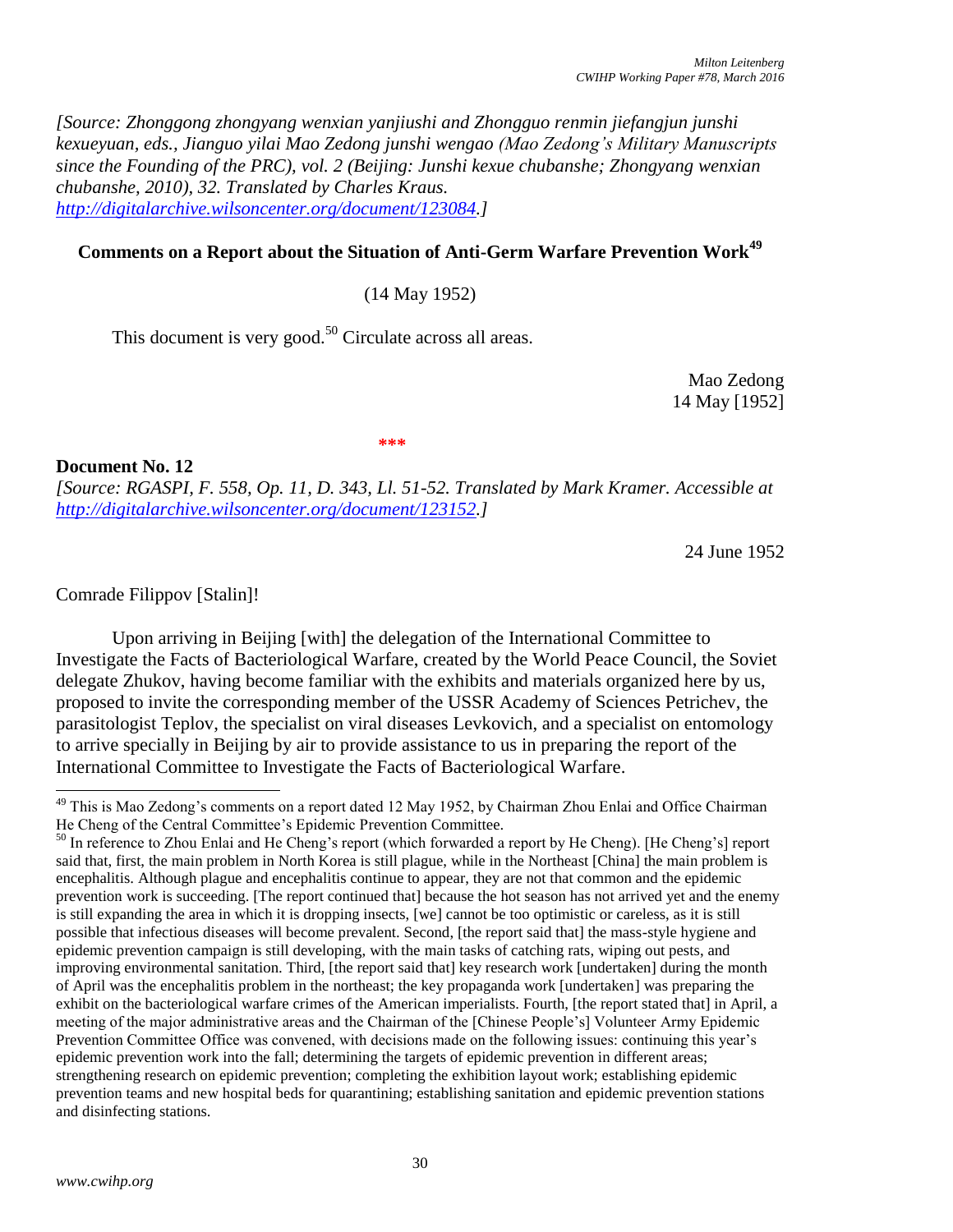*China's False BW Allegations CWIHP Working Paper #78*

I hope that these four specialists will be sent to Beijing as soon as possible. As soon as the work is completed, they will be returned to the USSR.

I request that you consider the possibility of their trip and that you let us know your decision.

**\*\*\***

MAO ZEDONG

### **Document No. 13**

*[Source: Zhonggong zhongyang wenxian yanjiushi and Zhongguo renmin jiefangjun junshi kexueyuan, eds., Jianguo yilai Mao Zedong junshi wengao (Mao Zedong's Military Manuscripts since the Founding of the PRC), vol. 2 (Beijing: Junshi kexue chubanshe; Zhongyang wenxian chubanshe, 2010), 46. Accessible at [http://digitalarchive.wilsoncenter.org/document/123085.](http://digitalarchive.wilsoncenter.org/document/123085)]*

### **Comments on the Sanitation Services of the Volunteer Army<sup>51</sup>**

(30 July 1952)

Comrade [Peng] Dehuai:

This report is very good.<sup>52</sup> Please work with various relevant comrades to determine if the seven recommendations at the end are possible.<sup>53</sup>

> Mao Zedong 30 July [1952]

**\*\*\***

**Document No. 14**

 $\overline{a}$ 

<sup>&</sup>lt;sup>51</sup> This is Mao Zedong's comments written for Vice Chairman of the People's Revolutionary Military Commission, Peng Dehuai, on a report dated 28 July 1952 from the General Logistics Department, People's Revolutionary Military Commission, Central People's Government.

 $52$  A reference to a report on the work situation of a [team] dispatched to North Korea to survey first aid field operations, sanitation and epidemic prevention, and combatting germ warfare, from the from the General Logistics Department, People's Revolutionary Military Commission, Central People's Government. The report outlined the achievements of, as well as the problems still currently existing, the Logistics Department of the [Chinese People's] Volunteer Army in rescuing, treating, and transferring sick and wounded since entering Korea. [It also] put forth proposals to resolve problems.

 $53$  The seven proposals put forth by the General Logistics Department, People's Revolutionary Military Commission, Central People's Government, in the report were: (1) increasing the number of hygiene workers at the company level; (2) establishing epidemic prevention teams at the army, division, and regiment levels; (3) equipping hospitals and medical detachments with ambulances; (4) expanding the authorized strength of the Volunteer Army's Health Department; (5) have health authorities at the division-level and below directly report to leadership at the same level of the military and government; (6) the number of [soldiers] rest homes at the division-level should be equal to [number] of army medical clinics (detachments); (7) dispatch poison gas experts and chemists to the front to do prevention and control work.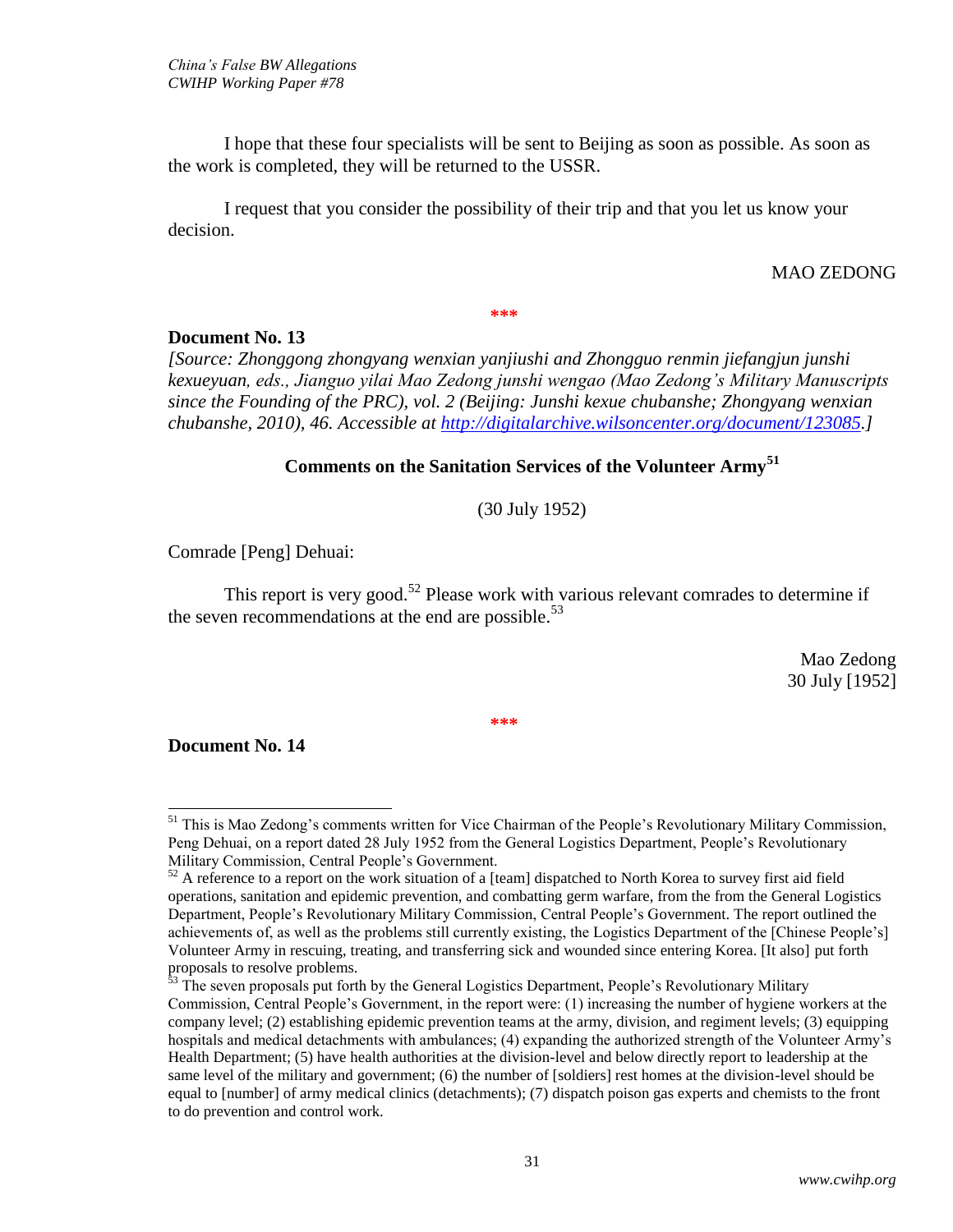*[Source: RGANI, F. 3, Op. 8, D. 24, Ll. 2, 2ob. Translated by Mark Kramer. Accessible at [http://digitalarchive.wilsoncenter.org/document/123246.](http://digitalarchive.wilsoncenter.org/document/123246)]*

Bulganin 25.IV.53

P6/II To Cdes. Beria, Molotov, Khrushchev,

6 24 April 1953

II. Note of the USSR MVD concerning a Review of the Report from the Former [Soviet] Advisers Assigned to the DPRK Ministry of Public Security and Ministry of Internal Affairs, Cdes. Glukhov and Smirnov.

Decision – Special Dossier

[Translator's note: On the back of the document is the handwritten notation.]

File: 46. Korea – On the Use by the Americans of Biological Weaponry

46% -- USSR Embassy in the DPRK 46.34% -- Mil. Advisers 7% -- CC Staff

Note No. 25B of Cde. Beria dated 11 IV 53 Note No. 37B of Cde. Beria dated 21 IV 53 Note No. 59ss of Cde. Molotov dated 21 IV 53 Note No. 59M of Cde. Molotov dated 19 IV 53

**\*\*\***

**Document No. 15** *[Source: RGANI, F. 3, Op. 8, D. 24, Ll. 107-108. Translated by Mark Kramer. Accessible at [http://digitalarchive.wilsoncenter.org/document/123245.](http://digitalarchive.wilsoncenter.org/document/123245)]*

Top Secret

Memorandum

about Sessions of the CPSU CC Presidium from 13 March to 24 April 1953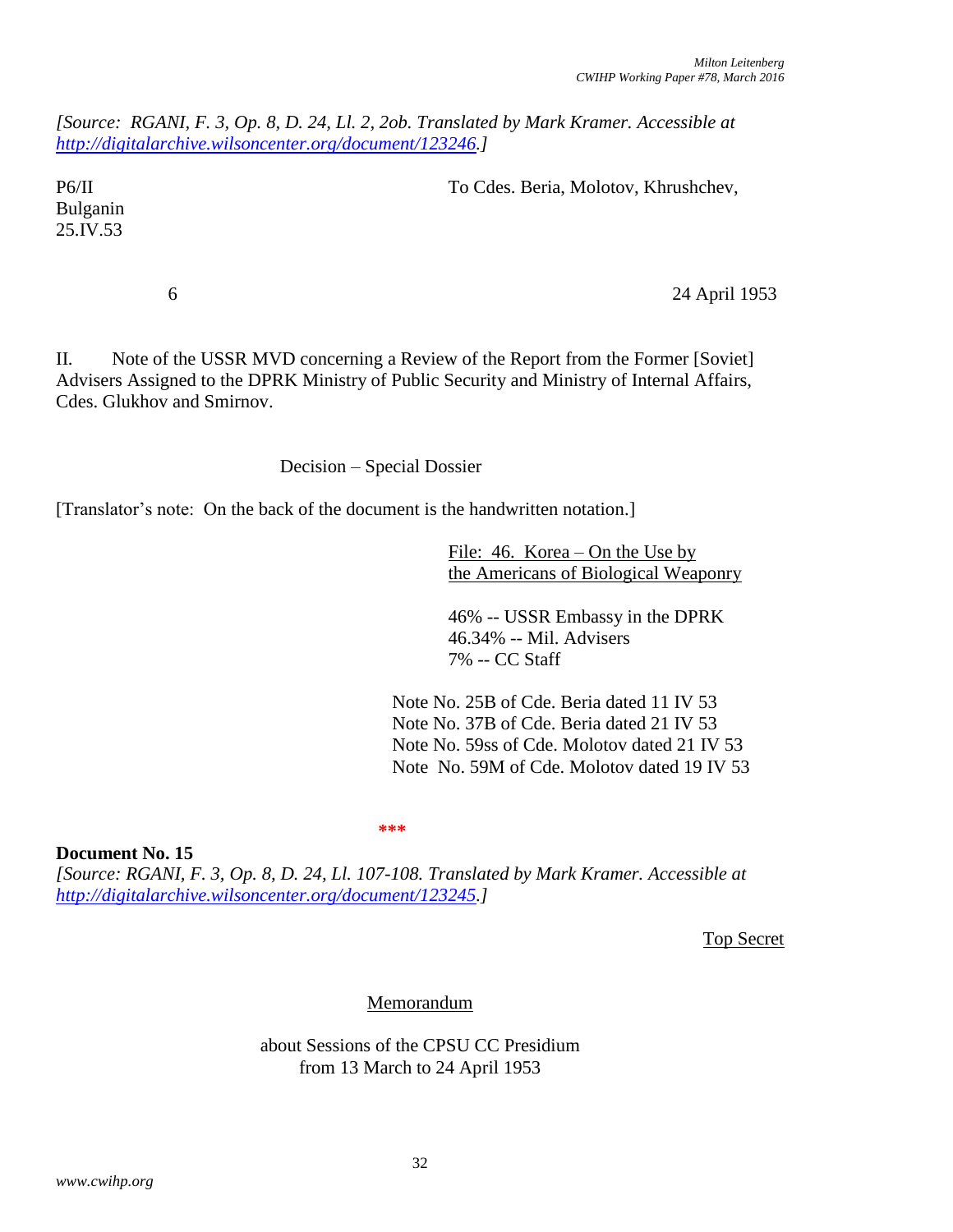| Date of the Session         | <b>Issues Considered</b>                      |
|-----------------------------|-----------------------------------------------|
|                             |                                               |
| $\ldots$                    |                                               |
| 24 April 1953 (Prot. No. 6) | 1. On the publication in the press of a lead  |
|                             | article "Regarding the Speech of President"   |
|                             | Eisenhower"                                   |
|                             | 2. Note of the USSR MVD concerning a          |
|                             | Review of the Report from the Former [Soviet] |
|                             | Advisers Assigned to the DPRK Ministry of     |
|                             | Public Security and Ministry of Internal      |
|                             | Affairs, Cdes. Glukhov and Smirnov.           |

[…]

#### **\*\*\***

## **Document No. 16**

*[Source: Zhonggong zhongyang wenxian yanjiushi and Zhongguo renmin jiefangjun junshi kexueyuan, eds., Jianguo yilai Mao Zedong junshi wengao (Mao Zedong's Military Manuscripts since the Founding of the PRC), vol. 2 (Beijing: Junshi kexue chubanshe; Zhongyang wenxian chubanshe, 2010), 185. Translated by Jeffrey Wang and Charles Kraus. Accessible at [http://digitalarchive.wilsoncenter.org/document/123087.](http://digitalarchive.wilsoncenter.org/document/123087)]*

# **Plans to Publicize the Confessions of Americans Prisoners of War on Germ Warfare<sup>54</sup>**

(8 November 1953)

Premier Kim [Il Sung],

Recently the United States is causing waves within the United Nations General Assembly by raising the issue of germ warfare; they have falsely accused us of using torture to force prisoners of war to make false statements about germ warfare. We plan to publicize the statements provided by 19 American prisoners of war [who were] responsible for germ warfare. Prior to publicizing [their statements], we plan to issue a communiqué regarding these 19 statements under the name of the Korean People's Army Political Department and the Chinese People's Volunteer Army Political Department. On 9 November [1953], we will be sending communiqués, statements, audio recordings, and pictures of the prisoners to Pyongyang by air. We plan to broadcast the communique on 10 November at 11:00AM, Beijing time; the communiqué will appear in the papers on 11 November. From 11 November on, we will consecutively broadcast the oral statements from the prisoners and [these statements] will appear in the papers the day after their broadcasts. We plan to ask Pyongyang to publicize the aforementioned communiqué and statements according to this schedule. Please telegraph your views on each of these points.

Mao Zedong

 <sup>54</sup> This is a telegram given to Kim Il Sung, Premier of the Democratic People's Republic of Korea, by Mao Zedong.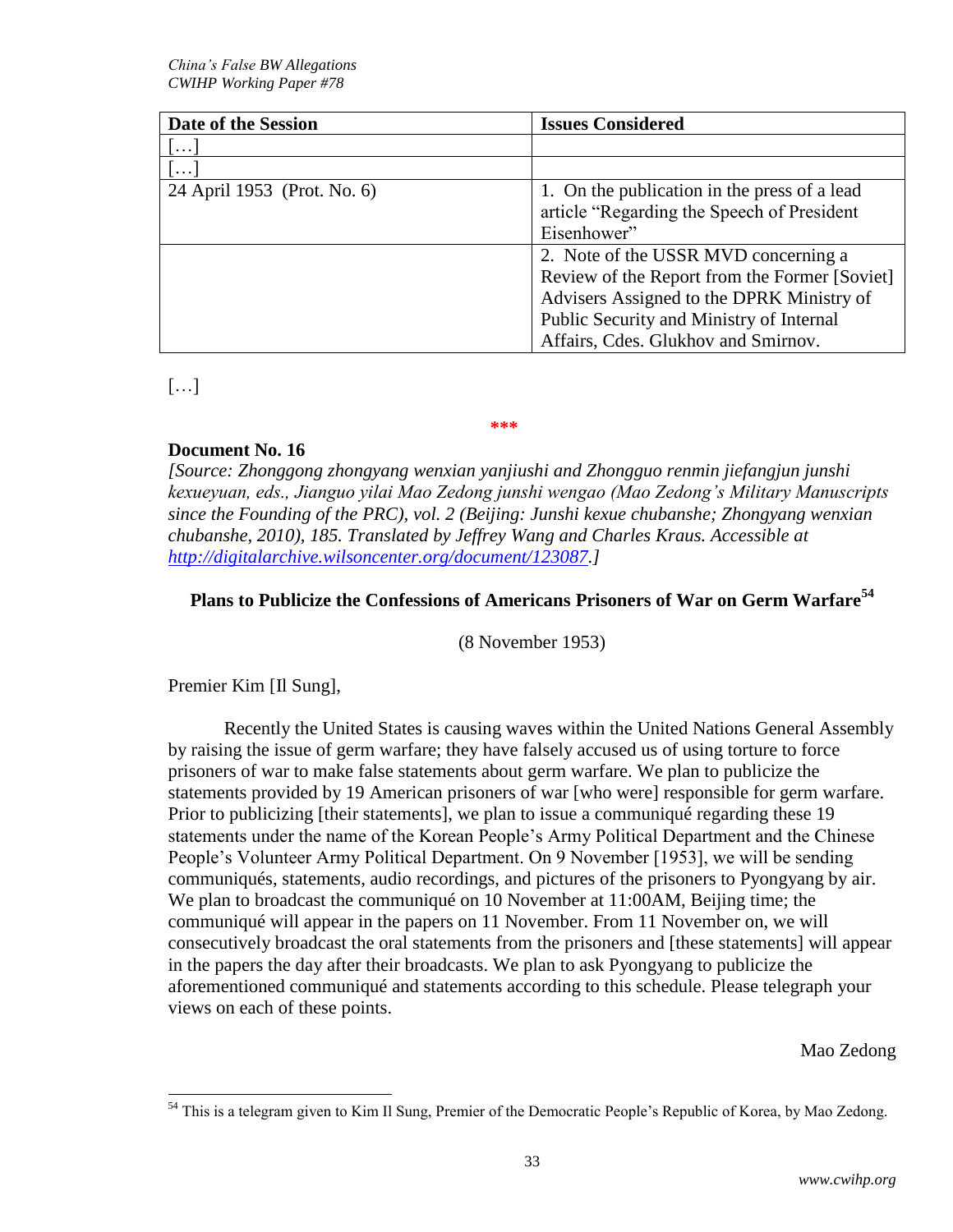8 November [1953]

**\*\*\***

**Document No. 17** *[Source: A series of twelve articles published by the Parisian daily* Franc-Tireur *between 6th and 19th May, 1957. Translated from French by Marlya Ridgwell (August 1988). Accessible at [http://digitalarchive.wilsoncenter.org/document/123153.](http://digitalarchive.wilsoncenter.org/document/123153)]*

Tibor Méray:

# "The Truth about Germ Warfare"

1.

I must rid myself of a burden which for some years has been weighing upon my conscience. No compulsion from the outside, no menace or pleadings, no promises have obliged me to speak. It is my conscience which demands that I write these articles, so as to throw off this burden and thus find peace.

I do not wish to indulge in stylistic effects. I will try to be as matter of fact and as concise as I can. I will try to be as precise and objective as possible. Above all, I do not wish to give way to any passions. On the contrary, it is the calming of passions that I desire and wish to serve. And if anyone thinks that I am acting without indulgence, then I will tell him that my first thought has been not to be lenient towards myself.

In the fight which we have undertaken for the freedom of Hungary, our country, and for true progress, my colleagues and fellow writers and myself, have vowed to serve truth only. And today also I do seek nothing but the truth. No side glances either to the right or to the left. It is the bare truth only that I will consider.

On the 21st July 1951, at about two o'clock in the afternoon, the telephone rang in my office at the "Szabad Nép," central newspaper of the Hungarian Workers (Communist) Party. It was Márton Horváth, member of the Political Bureau, director of "Agitprop" of the Central Committee of the party. "What do you make of Gaesong [Kaesong]?" he asked me point-blank.

-----

At first I did not understand what he meant.

"Of what?"

"Gaesong, surely."

I got the message. For the past few days, some armistice negotiations were taking place in that particular town in Korea.

"IMPORTANT, SURELY," I mumbled not quite discerning yet the drift of my caller.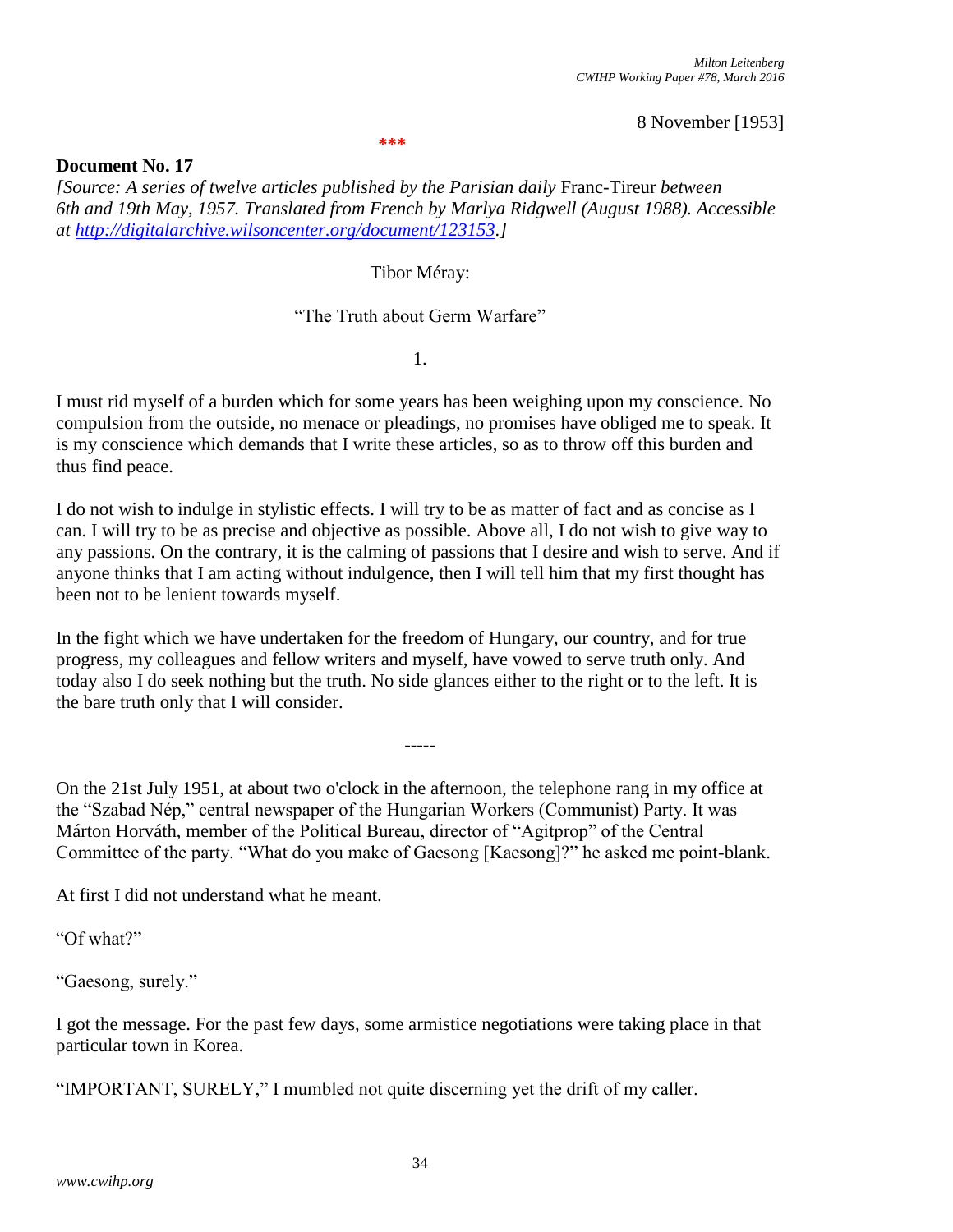"Well then," said Horvath, "you will take the first available plane to the Far East and you will go to Gaesong...You will send us reports on the armistice negotiations."

I caught my breath. Until then I had been editing the cultural column of "Szabad Nép." Why was I chosen rather than anyone else? Márton Horváth explained: "Well, we think you have good eyes and a way with your pen. Keep your eyes open and use your pen with courage…"

A little later on Horváth came to see me at my office. I asked him if he had any instructions for me.

"No," he replied. "Nothing special."

He was that brand of intellectual who does not go in for flowery speech, at least not on informal occasions. But he changed his mind. Maybe he thought that he could. Not let me leave without some explanatory words, and so he added: "See to it that the Hungarian people get the feel, the growing hate for the Korean people and the growing hate towards the American invader…"

The days preceding my departure were spent in feverish activity. The excitement of my imminent departure and the honor which I had bestowed upon me (I was the first Hungarian journalist to leave for Korea or even to leave for the Far East) were making me quite dizzy. I must admit that I knew very little of the problems of war in Korea. I had learned, like everyone else in Hungary that THE AMERICANS HAD ATTACKED NORTH KOREA, THAT THE.NOR.TH KOREANS HAD FOUGHT BACK, UPON WHICH THE AMERICANS HAD THROWN IMPORTANT FORCES INTO ACTION AND THEN THE CHINESE VOLUNTARY FORCES HAD REPELLED THIS NEW AGGRESSION…

On the eve of my departure, at the request of the Ministry of Foreign Affairs, I paid a visit to the Korean Minister in Budapest. In the course of our conversation the latter confided to me that the First Secretary of the Hungarian Workers Party, Mátyás Rákosi, had informed him personally of my imminent departure. This revelation made me even more aware of the importance of my mission. He then talked to me about the situation in Korea: of the climate, the cuisine and especially of the difficulties which awaited me there.

"In our country," he said, referring to the sedentary nature of my journalism which was mainly concerned with artistic and literary matters, "it is not sufficient to know however thoroughly the Marxist-Leninist doctrines. You must also be brave. Your mission will most certainly not be a joy-ride."

He was thinking of American bombings. He was right. I was going to spend fourteen months in Korea without feeling for one single hour any sense of security. That surely was no pleasure trip. My jeep was peppered with bullets some twenty or thirty times. I have had to shelter in corn fields, in waterlogged rice fields, behind little piles of brick and put up with the air raids like everyone else. And yet the thought of shortening my stay had not crossed my mind. I had the feeling that I was serving a just cause and I put all I had into it. I sent back more than one hundred reports and wrote three books on Korea. I wrote about the fighting at the front and I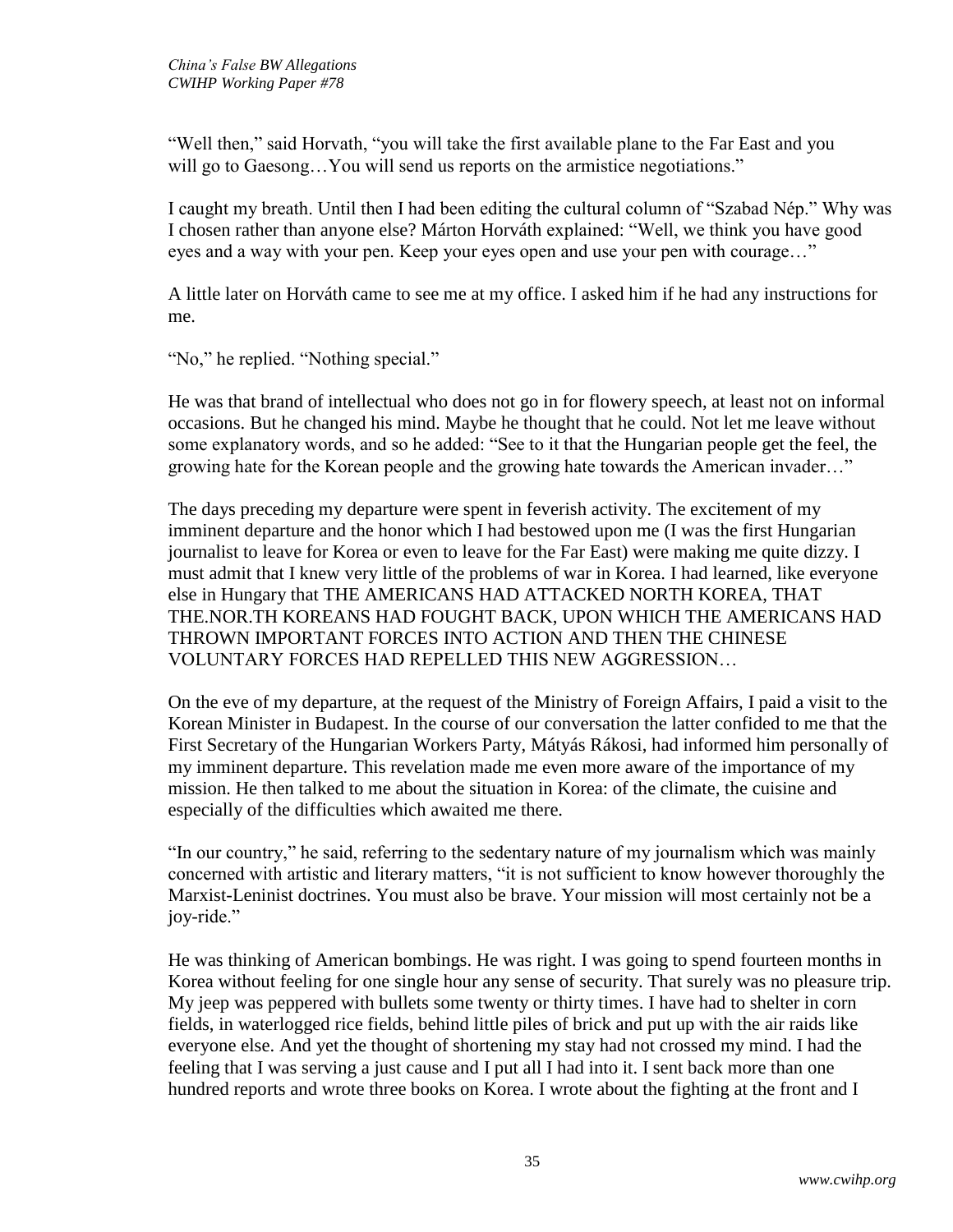wrote about the armistice negotiations. I wrote about the suffering of the Korean people, of the terror of air raids, about the heroism of simple people. I wrote about the prisoners of war, about international solidarity and the international conspiracy. And also about the germ warfare.

All this seemed to me quite clear and simple and backed by sufficient proof.

Suddenly, everything became blurred in my mind.

How did this start? In the autumn of 1953, there had been a great political trial in Pyongyang. During that trial Lion Hao [sic], one of the best known North Korean poets, was condemned to death as an American agent, and so was Hi Kang Kock [sic], administrative director of the Hungarian hospital in Korea and Sol Chang Sik [sic], interpreter of the armistice Commission in Gaesong, a sensitive poet and the first to have translated Shakespeare into Korean.

-----

I did not know the men of politics who were condemned at the same time. But I knew personally these three intellectuals and especially Sol Chang Sik, a gentle man with a sensitive soul, always absorbed by questions of conscience, and in whose company I had spent many long evenings engaged in intellectual discussions. He wrote tender, naive poems. One which had especially moved me was dedicated to Hungarian doctors in Korea. I was absolutely certain that this poet could not possibly be an "American agent."

And yet I read in. the newspapers that he himself had ADMITTED HIS TREASON. What was I to think of this? Could I be wrong to such an extent? I simply did not understand. I definitely could not believe it.

A year later, I found myself again in the newspaper offices of "Szabad Nép." Suddenly a man walked into my office. He nearly stumbled. It was a friend for whom I had a very high regard. His face was twisted with emotion. In a strained voice and full of tears, he confided to me that he has not been able to sleep for days. He knew from a reliable source that the whole Rajk trial had been a pack of lies.

-----

By curious thought association, I thought not so much of Laszlo Rajk as of Sol Chang Sik. His trial also could have been a pack of lies! The train of such thoughts cannot be stopped. If by chance one link in a gold chain is found to be made of common copper, then one is forced to examine carefully every link in the chain.

At the twentieth Congress of the Soviet Communist Party, Nikita Sergeyevich Khrushchev gave out a long list of Stalin's crimes: mass executions, infamous torture, forced labor camps, unscrupulous murders. Was it possible that the crimes of Stalin had never gone beyond the frontiers of the USSR? Had he been lying to his people only? Had he misled his people on internal political problems only? And what about foreign politics? Had he not marked that with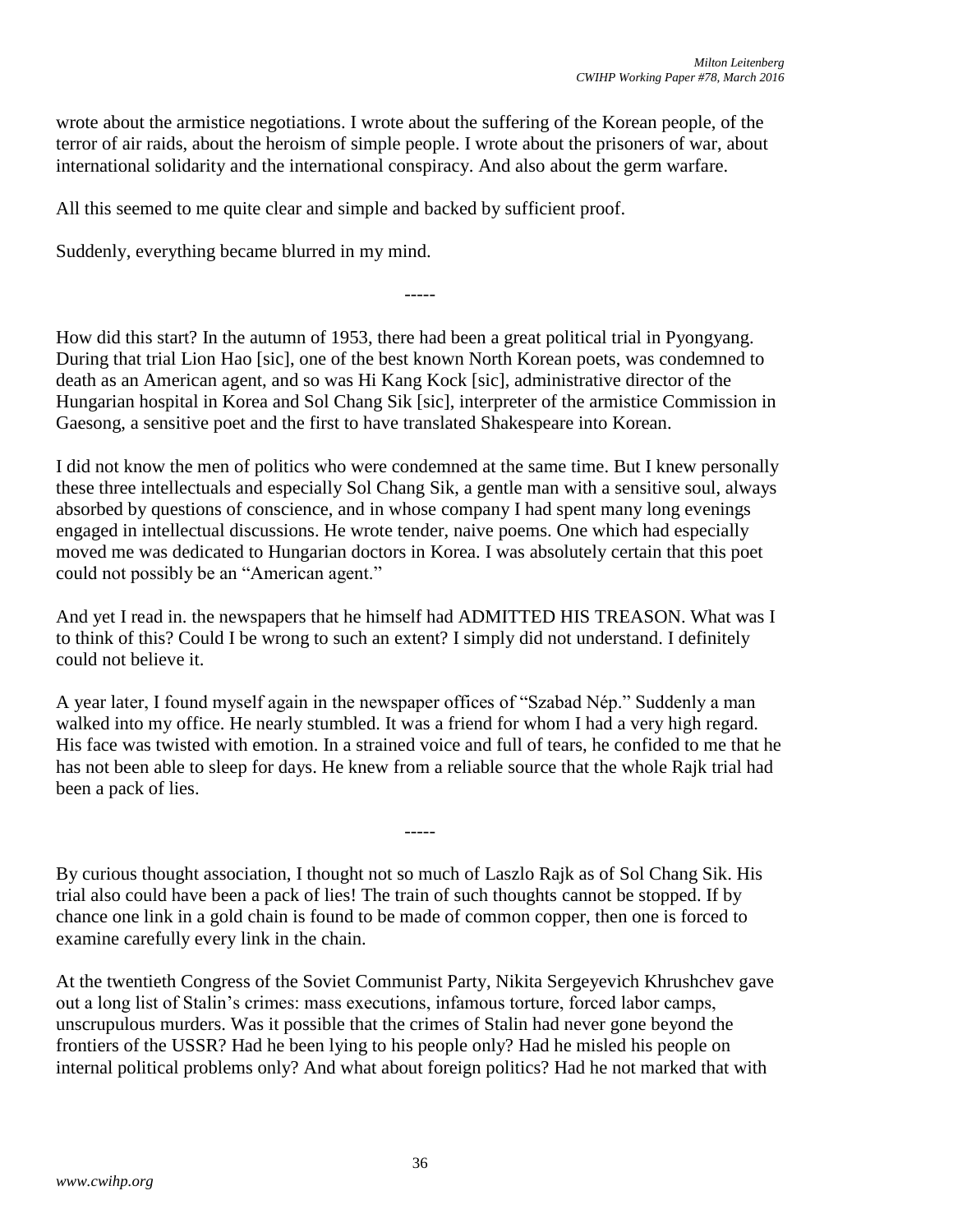his stamp? And that which was tormenting me most: the war in Korea? And what about the "germ warfare"?

I was literally chocking from the self-imposed silence and the doubt. For fourteen months, in articles and in books and stories, I had been informing the Hungarian public of the events in Korea. Come what may, it had now become necessary to let them know of my doubts if I were not to asphyxiate….

On the 27th June, 1956, during the eventful discussions of the Petofi Circle, the precursors of the revolution, I was one of the speakers. Before the meeting, I had informed my friends of my intention to refer, amongst other things, to the questions of the Korean War. I most certainly did not wish to put forward any definite opinions, because I had paid too dearly to learn that without thorough examination, without sufficient proof and a detailed analysis, one has no right to launch accusations but only to ask questions and, where necessary, request a reply.

My friends begged me to renounce this project:

Rákosi and his cohorts and enough of a concern for us with purely Hungarian matters…By bringing up the Korean question you will just bring the Russians into this and so you will have done Rákosi a favor.

I had understood that my friends from the Petröfi Circle were right. But they, for their part, had understood that total silence had become unbearable for me. I chose a roundabout way. Speaking about truth in journalism and citing the case of our own journalistic crimes against truth inspired by its distorted view, I evoked a war-time episode in Korea. I quote from memory:

"During the winter of 1952, I said, I met at Panmunjom, an area where armistice talks were taking place, a Jugoslav journalist. As a result, in one of my articles I referred to him as an "agent of the imperialist forces" ready to stop at nothing. Today, looking at it in retrospect, I ask myself: what was the truth? This Jugoslav journalist approached us who came from the North and started the conversation in a very cordial, friendly manner. He told us, amongst other things, that Korea was a wonderful country that its landscape resembled that of Serbia, and other generalities of this kind. We, on the other hand, were thinking: "We can read in your kind of game, you imperialist viper, your false friendliness will not deceive us." We listened to him for a moment, and then we lectured him with hard words. Naturally he did not remain without reacting. And he gave as good as he got. Now, at that time, to our eyes, it seemed to us that our attack was only a just and salutary lesson, whilst his response could be described as the aggression of the shamed ones."

We certainly did not wish to lie. We were even convinced that we were writing the truth. Not a 'naturalist' truth, but something much more important. Truth as seen in a wider sense.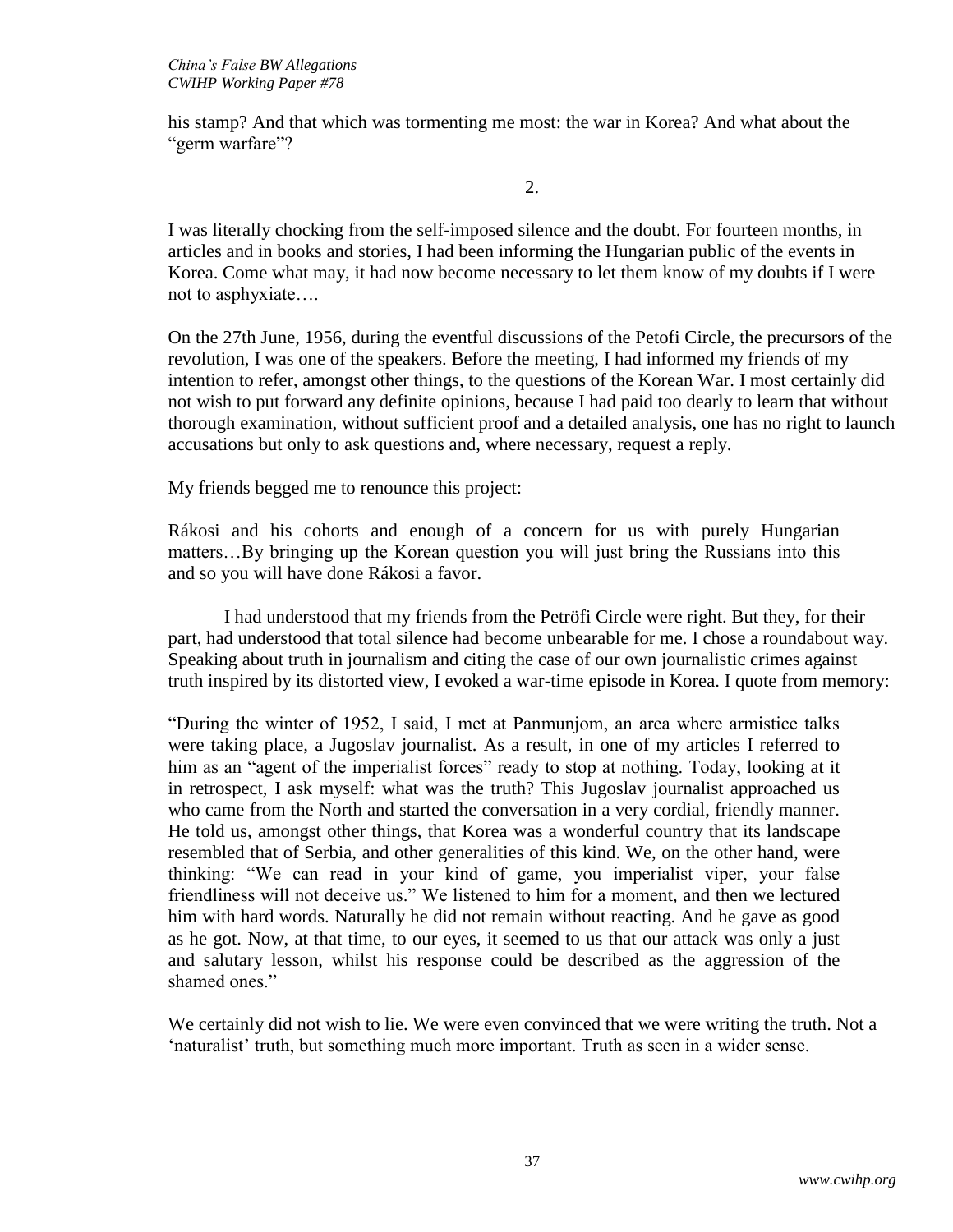It is not that we were writing the opposite of what we were seeing, that attitude can in no case be that of a self-respecting foreign correspondent. WHAT WAS HAPPENING WAS MUCH MORE TERRIBLE AND FATAL. It's that IN ANTICIPATION, we were already seeing the facts IN THE WAY IN WHICH WE WERE EXPECTED TO SEE THEM. In the way in which it was "JUST" to see them. WE HAD CEASED TO SEE WITH OUR OWN EYES, OR TO THINK WITH OUR OWN MIND.

That is what I said on that day to the Petröfi Circle. At that time, Rákosi and his followers, as well as Khrushchev and his comrades, already approached the Jugoslav question with great restraint. The episode which I had cited could not lend itself to criticism. The general public however, that is the 6,000 people present at the Petröfi Circle, understood only too well the question which I had wanted to raise.

I therefore made up my mind to speak at the very first opportunity with complete frankness of this affair, the affair of the Korean War and of the germ warfare, the memory of which gave me no peace.

When, after the crushing of the Hungarian revolution in 1956, I was fleeing from the danger of immediate arrest, I arrived in Vienna via Belgrade. I was called to the telephone on the very day of my arrival. It was an employee of the "Voice of America" who was asking me from Munich if I would give him an interview on bacteriological warfare. He was determined to make me declare that the whole of this affair had been a lie, that I had been duped and my good faith had been abused.

I replied that I had written from Korea a whole series of articles on the subject of germ warfare, in which I had reported on things which I had in effect seen. Could I now pretend that I had not seen anything? One thing only was possible, and this possibility has been tormenting me for a long time. And that is: that the explanation which I had been given on the spot had not been in line with the truth.

Since I am not a scientist, I did not have at my disposal the indispensable means of verification. But in order to get to the bottom of this question of discovering whether these explanations were valid or not, it was necessary above all for me to communicate that which I had seen to objective scientific experts, who had not been forewarned, and that I should seek their opinion. This involved me in long and careful research.

I had the feeling that the caller on the line was becoming impatient.

"You don't mean to tell me that you still believe in these extravagant stories?"

I replied in more or less these words:

"My dear sir, for many years I have allowed myself to proclaim things which were founded principally on belief. Please allow me not to talk any more about what I believe or do not believe; allow me to renounce all those conjectures. From now on I do not wish to put forward anything which I have not verified and inspected in person."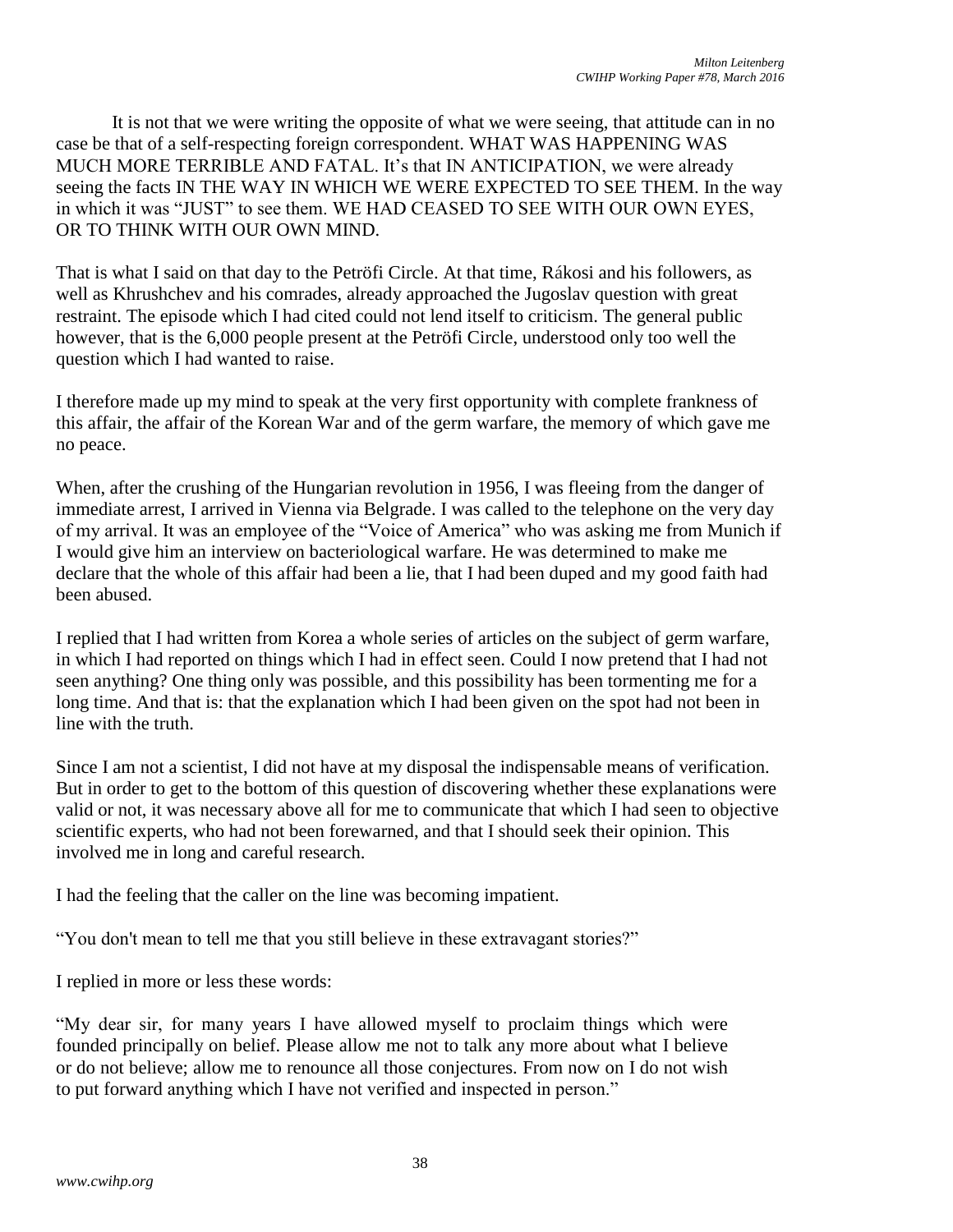That day I made no statement. Could I have acted otherwise? In Korea I had not been forced by any threats to add credulity to germ warfare, or to accept the evidence which I was offered and to report these in the papers. My belief had been genuine. To go and say today that all l that had been a lie, without having reexamined the facts, would have been a worthless declaration.

I knew that only those in the know, the scientists, could assuage the doubts by which I was being overcome. Thus, as soon as I arrived in Paris, I set about trying to meet the best specialists in Franca in order to put before them what I had seen and so as to reach through their opinions some sort of idea which could appease my conscience. It was not as a result of the requests made by "Voice of America" that I was searching for an answer; I hoped simply to find the truth.

In the course of.my research, I interrogated one after the other, and in that order: Jean Rostand, the eminent biologist; Prof. Fasquelle, Professor of bacteriology at the Faculty of Medicine in Paris; Professor Seguy, director of the Institute of Etymology in Paris; Dr. Gallut, of the Pasteur Institute and one of the greatest world authorities on cholera; Professor Trefouel, Director of the Pasteur Institute and finally, Professor Lepine, Director of the International Institute of Prevention of Epidemics.

It is thanks to their patience and their good-will, that I am able today to put pen to paper. I thank them and am greatly indebted to them.

3.

-----

The first information bulletin with regard to what is known as germ warfare was the work of the Minister of Foreign Affairs of the Democratic People's Republic of Korea, Pak Heon-yeong. This bulletin was dated 22nd February, 1952. If it is to be believed, as from the 28th January last, the American forces of intervention have been regularly dropping in large quantities from the air, germ bearing insects onto our military positions and the hinterland…bacteriological examinations have revealed that these insects are carriers of plague germs, of cholera germs and other infectious diseases."

By a curious and tragic irony, fate would have it that this same Pak Heon-yeong, expelled some months later from his ministerial post, moved progressively down the echelons of power, and finally finished by being condemned to death and executed. It was not, of course, for the above bulletin that he was held responsible. On the contrary, he was condemned for being, "an American imperialist agent."

Forty eight hours after the bulletin of Pak Heon-yeong, Zhou Enlai, Minister of Foreign Affairs in Peking, reinforced this bulletin on behalf of the Chinese People's Republic: "I accuse, before the people of the whole world, the Government of the United States of using, in contravention of all humanitarian principles, and all international conventions, germ warfare in Korea in order to exterminate the peaceful civilians of that country as well as the soldiers."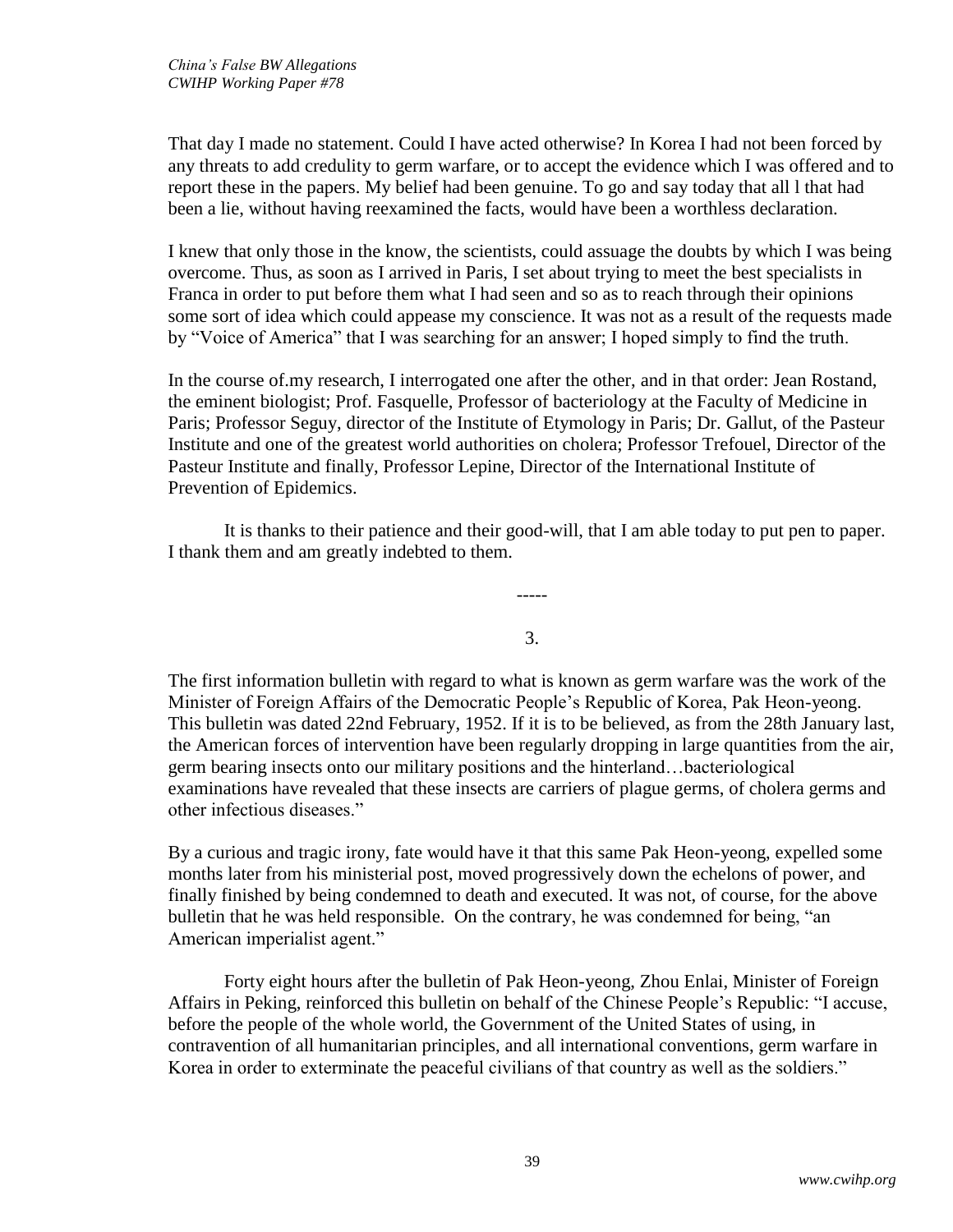A few days later, I received a telegram from Szabad Nép in Budapest. I was invited to leave Panmunjom immediately, leaving there my reports on the armistice talks and I was told to go into the hinterland in order to describe "the germ war."

On 2nd of March, 1952, in the morning, I left Gaesong to go to the capital of Korea, Pyongyang in the company of a Polish journalist and a Korean journalist.

The cold was terrible. We were driving in an open jeep, buried under a heap of coats and blankets. The cold even made our eyes smart. A thick layer of snow covered the mountains and the rivers were frozen. We were progressing slowly and painfully on roads covered with black ice. It was the Korean winter still at its height.

In Pyongyang I had an interview with the Minister of Public Health for North Korea, Ri Byungnam [Li Pyong Nam], who gave me detailed information on "facts and proof" of the bacterial attack. The gist of what he said is as follows:

"The first manifestations of germ warfare occurred on 28th January. Some Chinese soldiers reported having discovered here and there, insects of unusual appearance. Health squads were sent to these places forthwith. The insects were examined by bacteriologists who concluded that these were carriers of cholera and plague germs. The first attacks took place along the front in the Choson, Tsoson and Kumhwa [sic] areas, and along the Northern bank of the river Han. But later on the American army extended its attacks over the whole territory."

The minister showed me a map upon which the points attacked were marked by a red circle. There were twenty-two circles in all.

"The insects are dropped from the aeroplane," continued the Minister, "in containers and. paper packages of different shapes. They are usually ejected above rivers and springs. It is a fact that the present temperature is nearly always below zero, and never above five degrees. It is therefore not conducive to the spreading of the insects or the multiplying of the germs. A certain number of insects is therefore, destroyed. Anyhow the cholera germ, for example, can survive on ice even after the insect is death and becomes virulent only later. So that an epidemic could start in spring, in summer or later in the autumn. Several cases of illness had already been notified, and even some deaths. Amongst the germs experts have even discovered some varieties which could contaminate plants."

After this statement of a general nature, I was taken to a laboratory. There were a large number of jars and other containers in which I saw numerous insects. On each jar there was a label which indicated the place and date and the person by whom the insects had been discovered. Generally the collectors of these insects were peasants, soldiers and members of village committees.

-----

I was shown under the microscope various preparations. One was an internal sample of a flea; it was explained to me that the insect had been found near Choson, on the snow and that the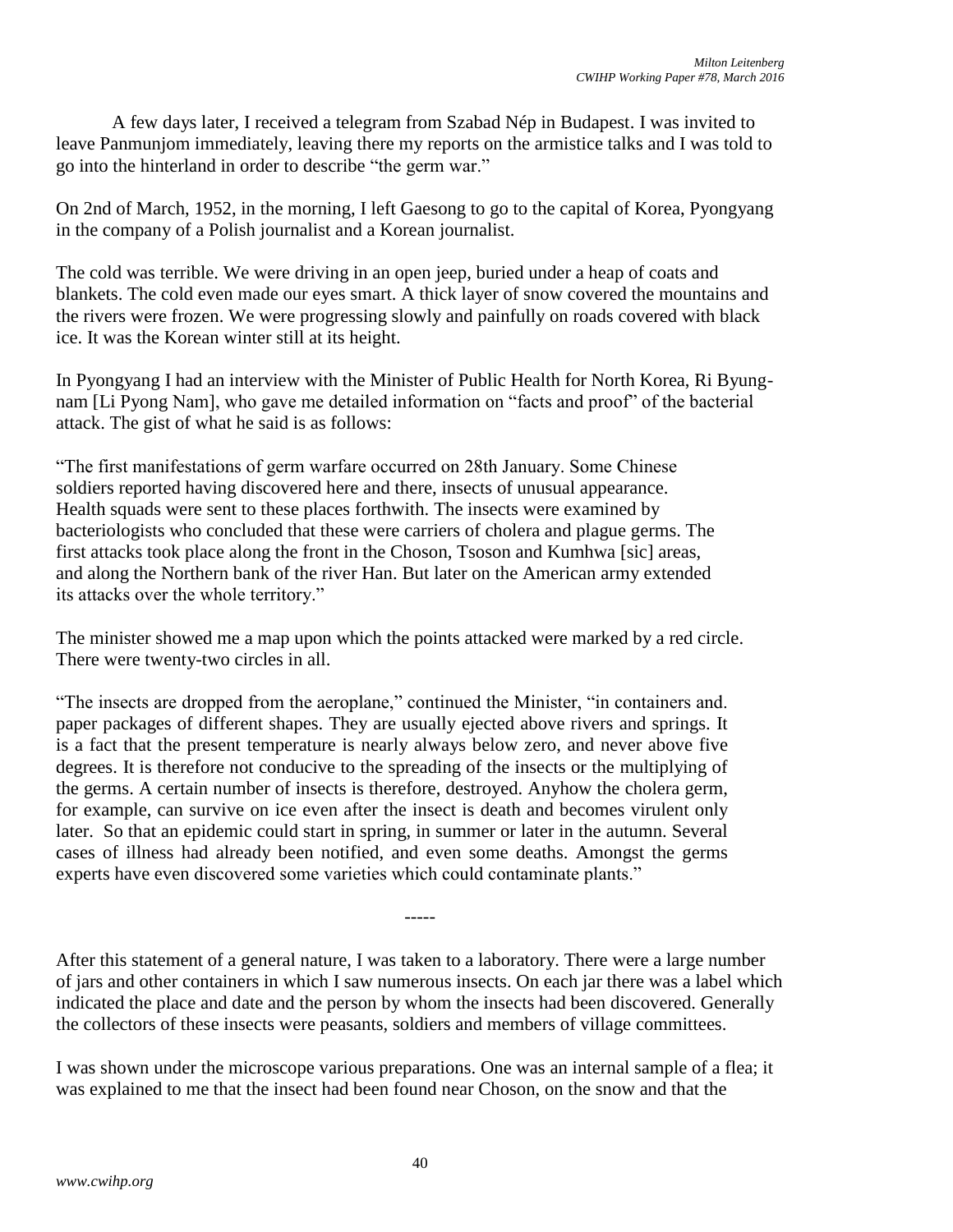microscope had revealed that it was a carrier of plague germs. Another sample, of fish this time, confirmed the presence of cholera microbes. The fish, according to witness, had been dropped from an American plane.

All this sensational evidence, these insects which were rather repulsive to a layman, these shriveled millipedes, these green spiders and other beasties, as well as the hand-written testimonies, made a deep and painful impression on a spectator like me. An impression compounded of revulsion and horror. It was difficult to avoid this impression. Nevertheless, I managed to express my wish to be present at such a germ attack and said that I could not base my reports upon just a visit to laboratories.

I received forthwith authorization for permission and a few days later I was taken to "the places."

We went to Sono-ri, a small village situated some 28 kms from the capital. The earth on its narrow streets was hard with frost except here and there where the sun rays had softened it.

The village inhabitants told me that a peasant had found on the ice on the river Daedong [Taedong] near the bank, eight stacks of flies. These flies were alive and in no time they spread over an area of several hundred meters. They were moving about slowly, but in the course of the morning as the temperature rose, they became capable of flying over a few meters. For four days the villagers tried to exterminate them by burning branches and sticks of corn.

"How did these flies get to be on the river ice?" I asked.

"Every night, a large number of American airplanes fly over our village. They did so during the night of the 27th to 28th February (the eight piles of flies were discovered on the 28th). Furthermore, on the 27th at dusk, four Americans planes circled round for about half an hour, just above the place where the insects were found the following morning. The planes did not drop any bombs and did not machine-gun the village. They came down very low without apparently doing anything."

I went down to the river bank. Right near the edge, some three meters of the river were frozen. Upon this white expanse could be seen, like some funeral bands, traces of the fires which peasants had lit to destroy the insects. I inspected all the charred remnants; not a sign of life. By about the twentieth pile of faggots I .suddenly saw black dots moving on the ice. I bent down to look. It was flies. Flies which crawled about on the ice. Their short-winged elongated bodies moved about awkwardly. In a hollow, the sun has melted the ice forming a puddle. On the surface of this dirty water, some six or eight insects could be seen floating. A little further away on the ice, hundreds more flies were moving about.

I had come ten days after the discovery of the first lot of flies which they had promptly set about exterminating. I interrogated some old peasants who confirmed that they had never seen this kind insect before in the village.

I had several of these flies taken to the central laboratory at Pyongyang. After examination, I was informed that they were carriers of cholera germs. After Sono-ri, the river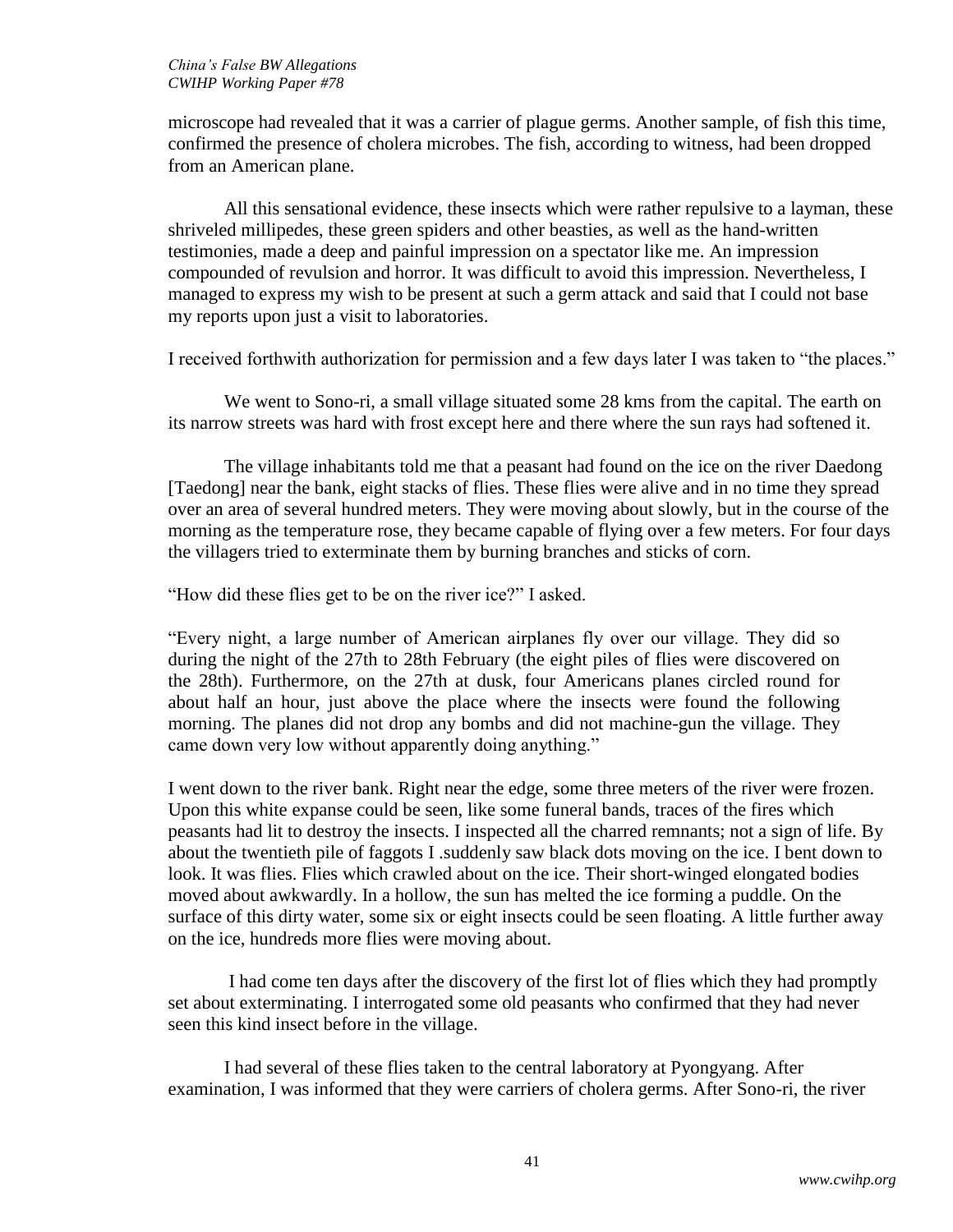Daedong flows towards the capital. The municipal water distribution service is located between Sono-ri and Pyongyang. Consequently—it was said, it the water is polluted by cholera germs in Sono-ri then automatically so is the water of the capital.

All this evidence seemed clear, logical and convincing. And in Pyongyang even more striking facts were put before me.

I was taken to No.6 Second Street, in the central quarter Namnun-ri. As a precaution, just before going there, I was vaccinated against cholera. I was clad in a rubber outfit from toe to toe. This consisted of trousers which reached well above the waist and a hooded top with only slits for my eyes, black boots and long gloves. Over this outfit I was covered by a white overall and a mask, destined to filter the air, was put over my mouth.

The cluster of houses towards which we were heading was surrounded by ropes and was guarded by armed sentinels. It was a no-go area: it was strictly forbidden to enter or leave the area without a special permit.

In this place, I was told, three people had died of cholera. An old man aged 68, and two of his grandsons: a little boy aged six and a two year old baby.

Here is how the case was reported to me by a) the parents of the children, b) the doctor of the Pyongyang Municipal Hospital and c) the president of the commission for the prevention of epidemics:

"On 5th March, a Wednesday, at dawn, some American planes circled over the area. In the early morning the old man discovered three heaps of flies in the yard of his house. Near these heaps were found square envelopes and also some leaflets emanating from South Korea. The old man swept away the flies, made a stack of them threw in some fagots and. burned the lot. During that time, the children were playing nearby. The old man tried to make them go away but the children were under the impression that this was a game. Then the grandfather went to wash his hands and ate breakfast with the children."

"The following evening the disease emerged. It was the old man who was the first to complain. Then the six year old boy and finally the baby. Cholera was diagnosed forthwith, its symptoms developing along classic textbook lines. After the death of the three vi6tims, the post-mortem examination entirely confirmed the diagnosis. The president of the commission for the prevention of epidemics added that the flies discovered in the neighborhood had been sent to the laboratory and had in part been found to be carriers of the cholera microbes. There was no doubt that the old man and the children had caught the disease whilst he was sweeping up and burning the flies. Yes, to be sure, he had washed his hands but maybe not very thoroughly. As for the children, no one knew whether they had washed their hands or not. It was during breakfast that the germs must have entered their bodies."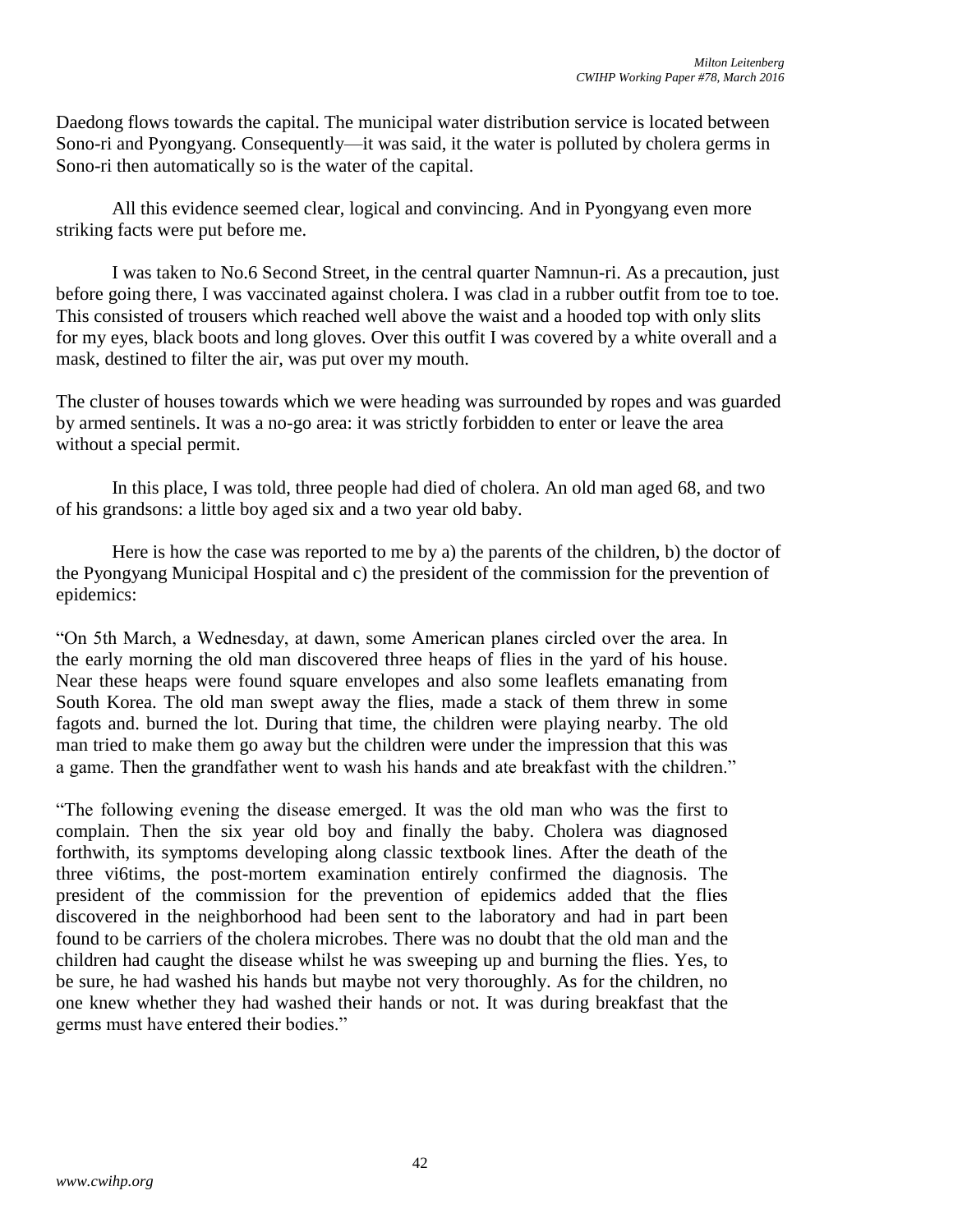This collection of facts was depressing, horrible. Added to this were certain aspects of an emotional nature which influenced the reporter in me at least as much as all the proofs and explanations.

In the village of Sono-ri, a 79 year old man came to find me. He was dressed all in. white and his wrinkled face expressed a great bitterness. I can still re call his words:

"I've seen some things in my lifetime, but nothing to equal such vileness. If we were nothing but bind logs we would still see these atrocities" said he in his vivid language."

"If we were stones, still would we see these horrors which would make us shudder."

And right in the middle of Pyongyang, a young woman, the mother of the two children who had died of cholera exclaimed, her eyes dry from too much crying, her lips cracked:

"Why did they kill them? Punish those guilty of these crimes!"

This is what I had to state in order to convey the atmosphere which prevailed at that time in North Korea. To give some idea of the methods of persuasion used, and to show at the same time the facts which were put before us and the passions which were being let lose all around.

This is what I had to relate before analyzing the facts themselves. By disregarding all the emotional elements before revealing to the reader the answers and explanations which had been given me by Frenchmen of science to whom I imparted my personal experience.

4.

I reported in detail everything I had seen and heard to the scientists whom I consulted. The precision and scientific rigor of their answers was absolutely convincing. I cannot, of course, in most cases give a detailed account of our discussions which sometimes lasted for hours. I must also leave out in most cases the technical details which, though of utmost interest, could distract the unwary reader. Instead of quoting everything word for word, I have made a point of extracting the gist of my conversations with the scientists.

"Is it possible, in theory at least, that one should have wanted to pollute the water of Pyongyang by means of cholera germ bearing flies?"

The answer which M. Jean Rostand gave me may be summarized as follows:

"Is it scientifically possible for the old man and the two children to have caught cholera whilst the grandfather was sweeping the flies?"

"In itself, this cannot be excluded."

"So therefore," I continued, "the two samples cases which had been brought to my knowledge are not a complete nonsense in scientific terms?"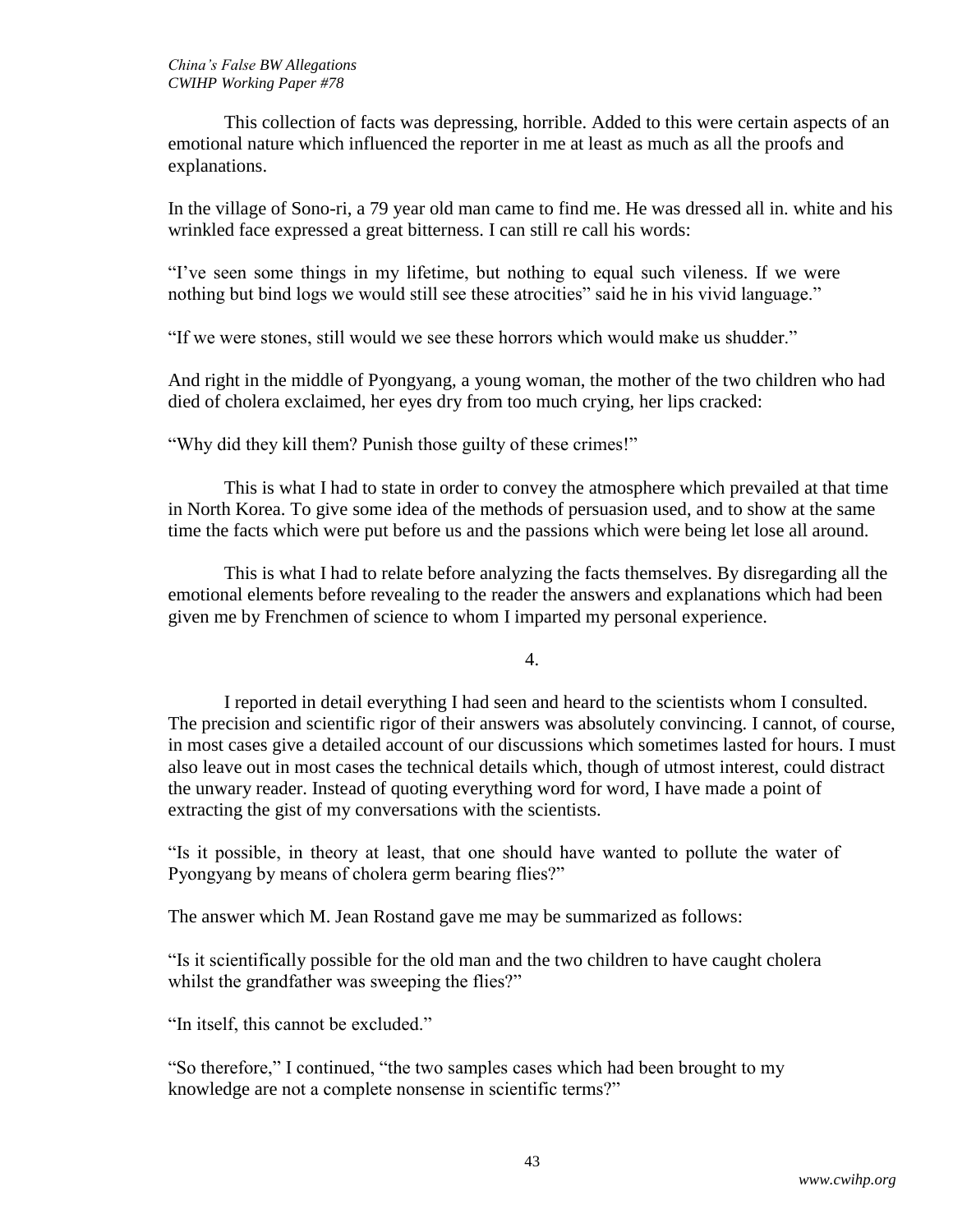"It is not a question of nonsense," came the reply.

But all the scientists with whom I had this conversation said:

"Nonsense, maybe not. But where are the proofs?"

"I've just presented to you the case in detail…"

"And this is where the shoe pinches."

It was my turn to be showered with questions:

"How can one prove that the flies which you saw on the ice of the river Daedong were, in fact, carriers of cholera microbes?"

"What about the answer from the laboratory in Pyongyang…"

"You say that you yourself arranged for the flies to be taken to the laboratory. Alright. But were you present at the time of the examination under the microscope? Can you say that you have followed from the beginning to end the examination of the insects? Have you any expertise in this matter?…"

"None at all!"

"So, you could have been given any answer whatever. They could have talked to you about the plague as well as about cholera….You had no means of verifying either. Even comments with regard to the flies, which apparently were the origin of the cholera diagnosis in the old man and his grandchildren…it is not absolutely impossible…but they could have caught cholera in some other way. For example, through food which they had after the flies had been exterminated."

"Obviously, this is just an assumption…All I can say, and this is the crux of the matter, that nowhere has it been proved that the victims actually caught cholera from the flies."

-----

…And Dr. Gallut, the eminent specialist on cholera at the Pasteur Institute, asked me:

"Can you confirm with absolute certainty that the cholera germs identified under the microscope had in fact, been obtained from the victims cited above as an example?"

"Of course, I had not been present at the autopsy of the victims nor at the laboratory tests."

"It's just that cholera germs," continued Dr. Gallut, "you can find them in quite a few laboratories all over the world. We've got some here at the Pasteur Institute. And other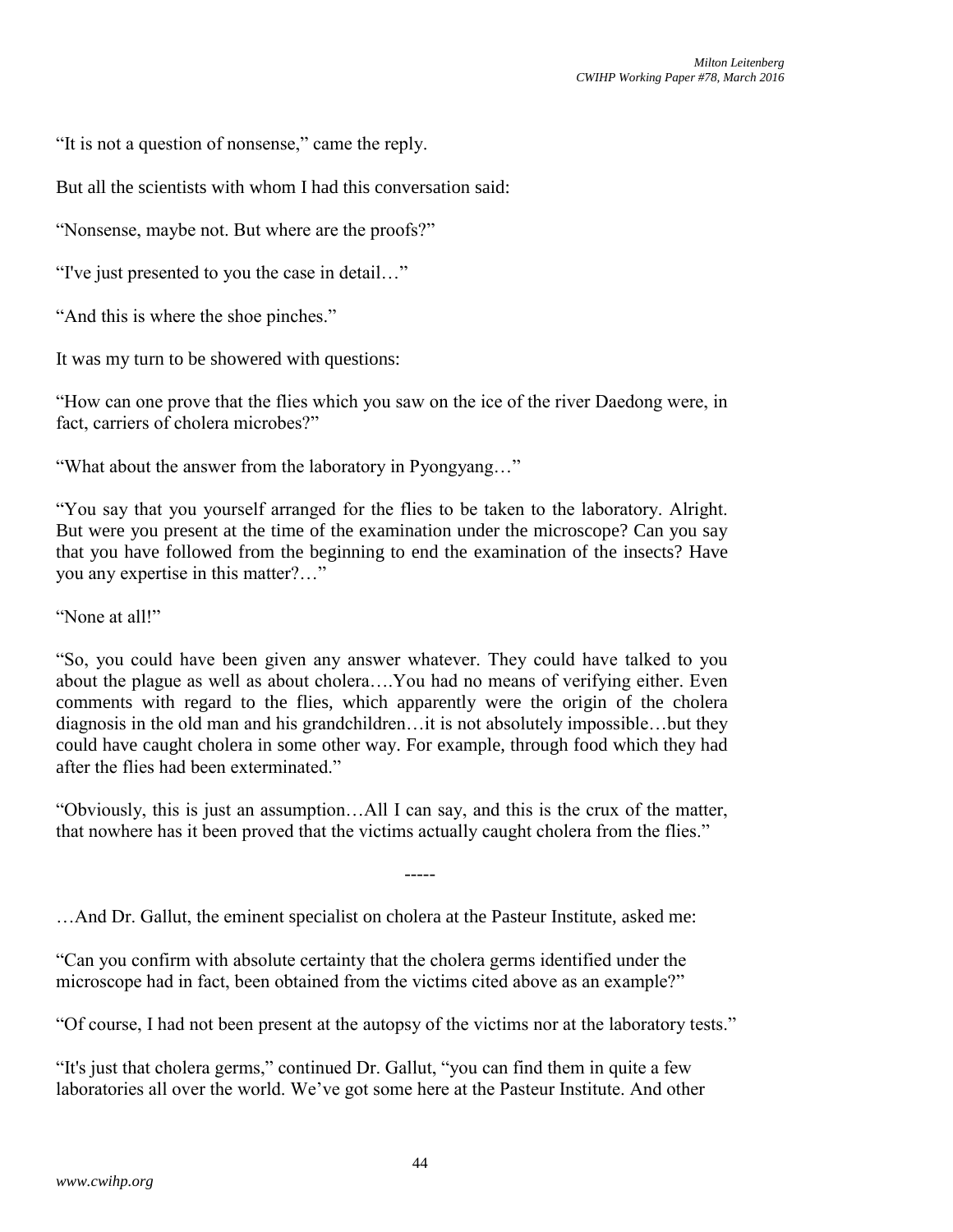institutes have them too. One day we were asked for some from Bucharest for scientific research and we sent them a batch. They are not difficult to produce or to show. By that I do not mean to say that this is what had been done in the case which is of interest to you. I am only saying that the cholera germs which you were shown under the microscope do not in themselves constitute a proof."

The answers which I gleaned during my investigation, call into doubt, of course, the evidence and information which had been given me on the spot in North Korea by physicians and scientists mobilized against the germ warfare. I must stress, that amongst these, there were some high-powered Chinse and North Korean scientists, some of whom had received honorary diplomas from Western Universities, Some of them had, by virtue of their activities in the war against Japan and the campaign in Burma, received distinguished American medals.

-----

Can one suppose that such people would make statements which are not conforming to truth? That they have issued doubtful opinions which cannot be relied upon?

Judging by my experiences during the last few years, I am sorry to have to say that this is in fact quite possibly so.

To help the reader forming an opinion, let me cite just two examples:

The first of these is known to everyone. It is the affair of Soviet doctors, the so-called "assassins in white coats." A whole collection of brilliant Soviet scientists confirmed that the accusations made against Jewish doctors (assassination of Zhdanov, attempted assassination of Zhukov and other marshals) were well founded. When some time later the Soviet government admitted that these accusations had been unfounded and that the confessions made by the Jewish doctors had been extracted under duress, again eminent scientists were produced to support with their authority these new statements, which in that case by then were true.

The other example is not so well known. In the spring of 1955, when Mátyás Rákosi removed Imre Nagy (representative of the liberal branch of the Communist Party in Hungary) from the government, a medical report was issued to facilitate this removal. According to this report, Imre Nagy was so ill that he had not been able to participate in the meeting of the Central Committee held in March of that year. Altogether, the state of Nagy's health was such that it was not possible for him to engage in political discussions.

This communique was signed by the President of the Hungarian Academy of Science, a Professor of Medicine, whose scientific achievements cannot be doubted by anyone. A little later—a few days later—two members of the Hungarian Politburo and a Soviet delegate, M.A. Suslov, visited Nagy at his home to ask him to practice self-criticism. This visit had been immediately preceded by a second bulletin, signed by the same professor, which stated that due to a visible improvement in Imre Nagy's health, the latter was now able to engage in matters of politics.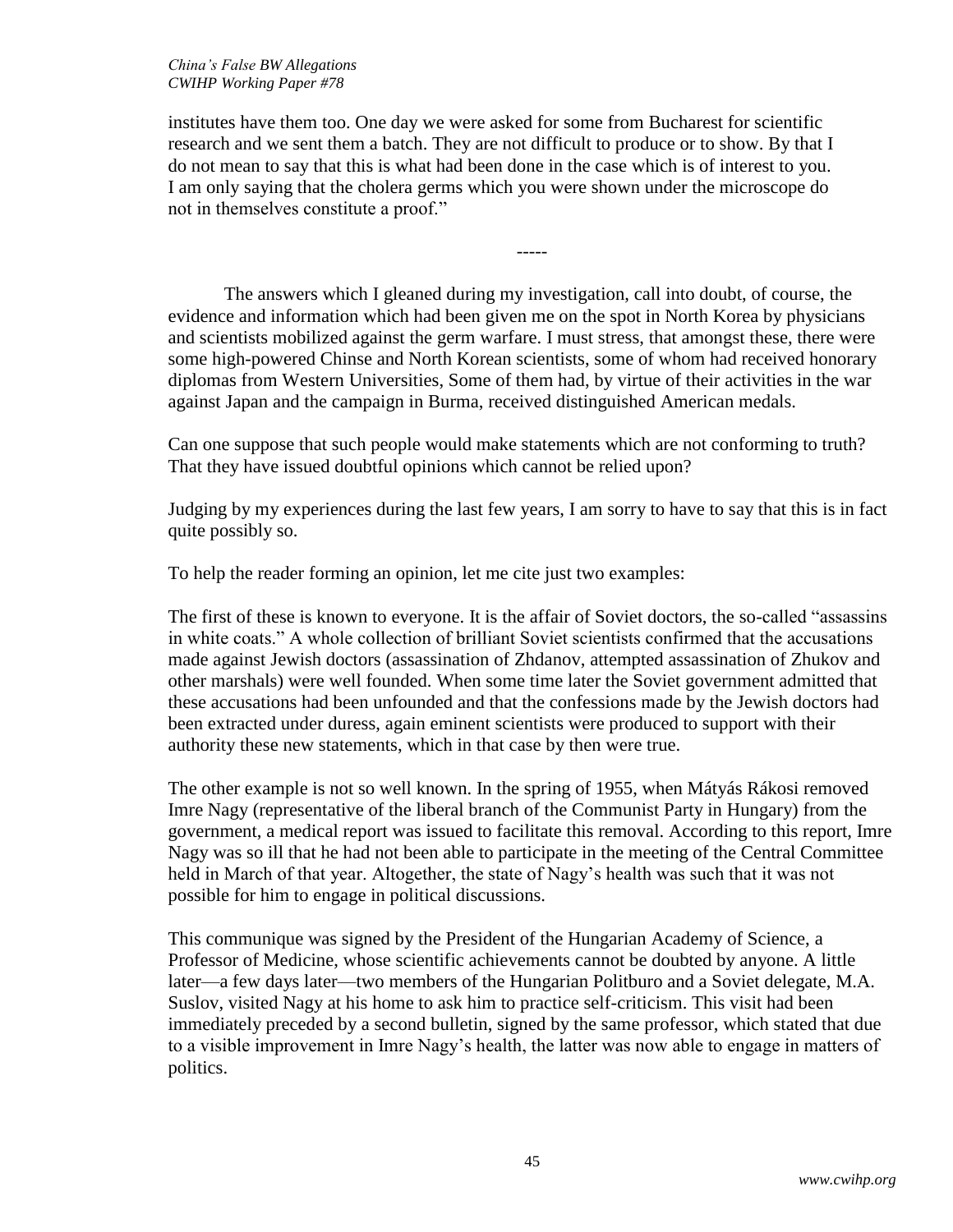There followed a dramatic sensation: NAGY REFUSED TO PRACTICE SELF-CRITICISM. It was quickly decided therefore at the "summit" that it was not sufficient to criticize him, but that it was necessary to exclude him from the Central Committee. AND SO, THE SAME PROFESSOR SIGNED A THIRD HEALTH BULLETIN: "THE STATE OF HEALTH OF THE PATIENT WAS SUCH THAT ALL POLITICAL ACTIVITIES WERE FORBIDDEN FOR HIM FOR THE NEXT FEW MONTHS." All these maneuvers enabled the preparing of accusations against Nagy, who was absent, and his condemnation in the course of the following session of the Central Committee in April 1955.

All this, obviously, does not relate closely to the bacteriological warfare. However, it is this sort of examples which have probed to me that in a Stalinist regime one can break, if not corrupt, a sizeable number of scientists of even the highest integrity. So much so, that they will sign every "scientific" statement presented to them by the government.

Such practices are profoundly tragic for all concerned. They are profoundly tragic too for science, because they demean both the scientists and science itself. Unfortunately such practices did exist. That is why, after -my personal experiences, I cannot accept as irrefutable the proofs offered me by the Chinese and North Korean scientists.

I have had to arrive at the following conclusion: If the things which I saw in Korea do not in themselves constitute nonsense, they do not, nevertheless constitute proof in the strictly scientific sense. From that point of view, it can even be said to be of no value at all.

Yet the opinion of French scientists whom I consulted, did not stop there. In fact it went much further.

5.

Professor Seguy is Director of the Etymological Laboratory in Paris. He has been studying the habits and behavior of flies for forty-five years. Without exaggerating, he can be considered the top specialist in this subject. The very fact that the International Scientific Commission for the "Investigation of Facts concerning Germ Warfare in Korea and China," which in a lengthy report, tried to justify germ warfare, invoked several times the authority of professor Seguy (pages 75, 140, 146, 152), confirms the importance with which he is regarded in the scientific world.

Now, this same professor Seguy exclaimed before me:

"A bacteriological attack unleashed by means of insects? I repeat, by means of insects! But that is sheer fantasy! You can't order insects about like soldiers! Yes, I know the commission report you are talking about. But I have not kept it in my library. Scientifically all this does not hold water."

As for the cases which I told him about, Professor Seguy said to me: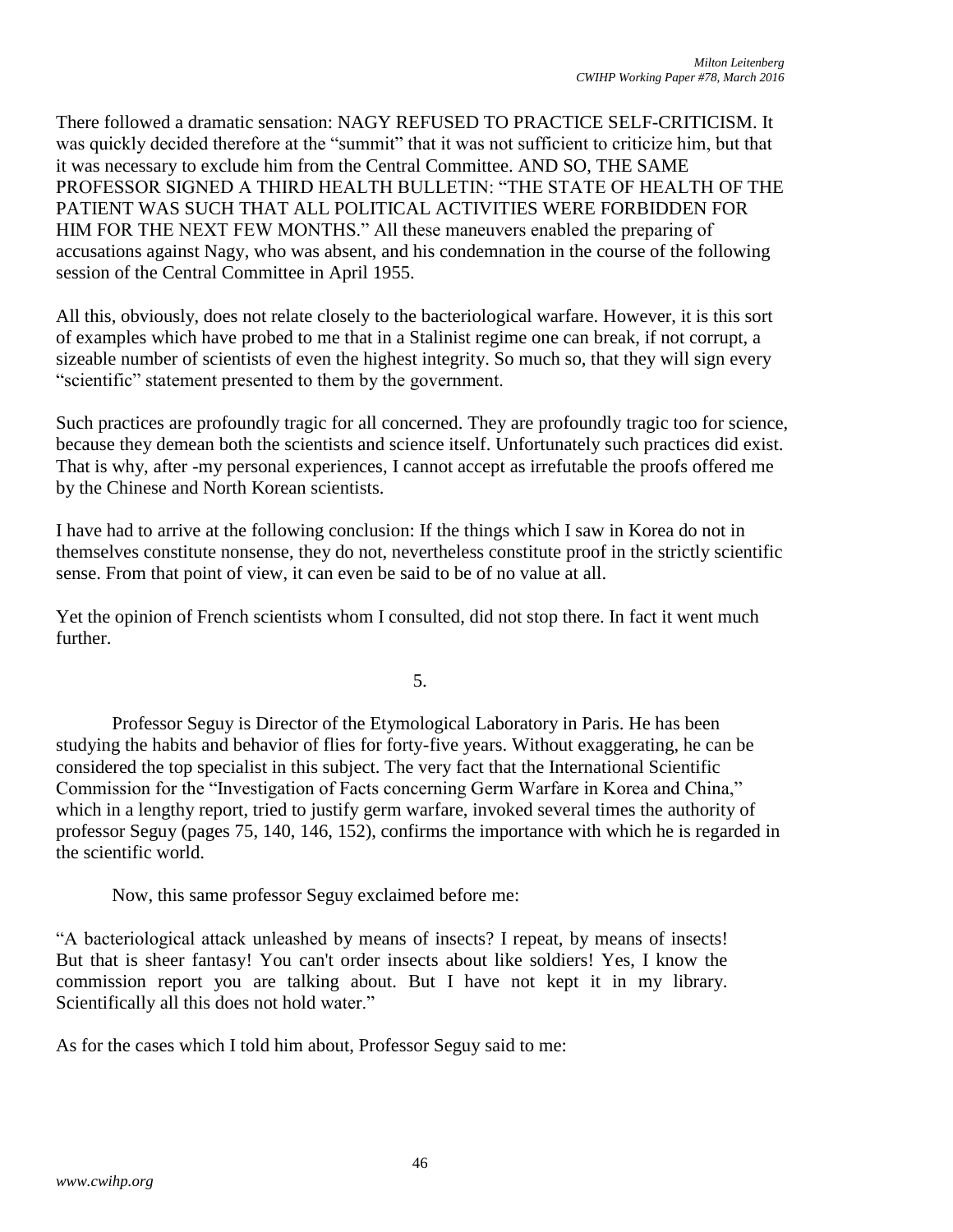"The use of flies in germ warfare seems to me to be quite impossible, for the good reason that they are far from being a good means of transport. Because a fly, contrary to what is general.ly believed, is one of the cleanest insects in existence. Observe a fly. It is constantly cleaning itself. Its saliva has antiseptic properties. It, rapidly destroys the germs which it picks up; very quickly, in a matter of something like half an hour, for example."

"So the fly is not capable of spreading the cholera?"

"I did not say that. Where an epidemic is rampant, the flies may alight on victims' excrements and thus propagate the disease. Even then, however, they destroy the germs they carry in an astonishingly short time."

"So the flies carrying cholera germs which had been dropped from planes…"

"This strikes me as freakish, pure imagination. Whether they be packed in containers or in paper envelops, it is quite likely that they would be dead already on landing or else die soon after. In the conditions which you have described, they would probably die of boredom more likely!"

"And what do you think of the flies which I saw on the ice, and which, according to what I was told, had been there for some eight to ten days?"

"Very strange, to say the least!" replied Professor Seguy, lifting his arms towards the sky. In the room where we are now, the temperature is about  $15^{\circ}$  above zero and you don't see any flies. Everyone knows that flies do not like and cannot withstand the cold. All the more reason why they could not survive on ice for any length of time."

"When I was in Korea, I was told that the Americans where putting to use the "great Soviet scientific discovery" the Mitchourino-Lysenkoist method for obtaining flies able to withstand the cold."

"Here is another thing which I find surprising! I have never heard anything said about any positive results obtained on flies with the "Lysenko method," which even in the Soviet Union is unofficially said to be contested more and more."

"The oldest inhabitants of the Korean village of Sono-ri have anyway unanimously confirmed that it was a question of flies of a particular kind, the like of which had never been seen in the region…"

"What does that prove? In France alone you could count some fifteen thousand different kinds of flies…Quite simply, I repeat, it is not with flies that one can wage bacteriological war."

-----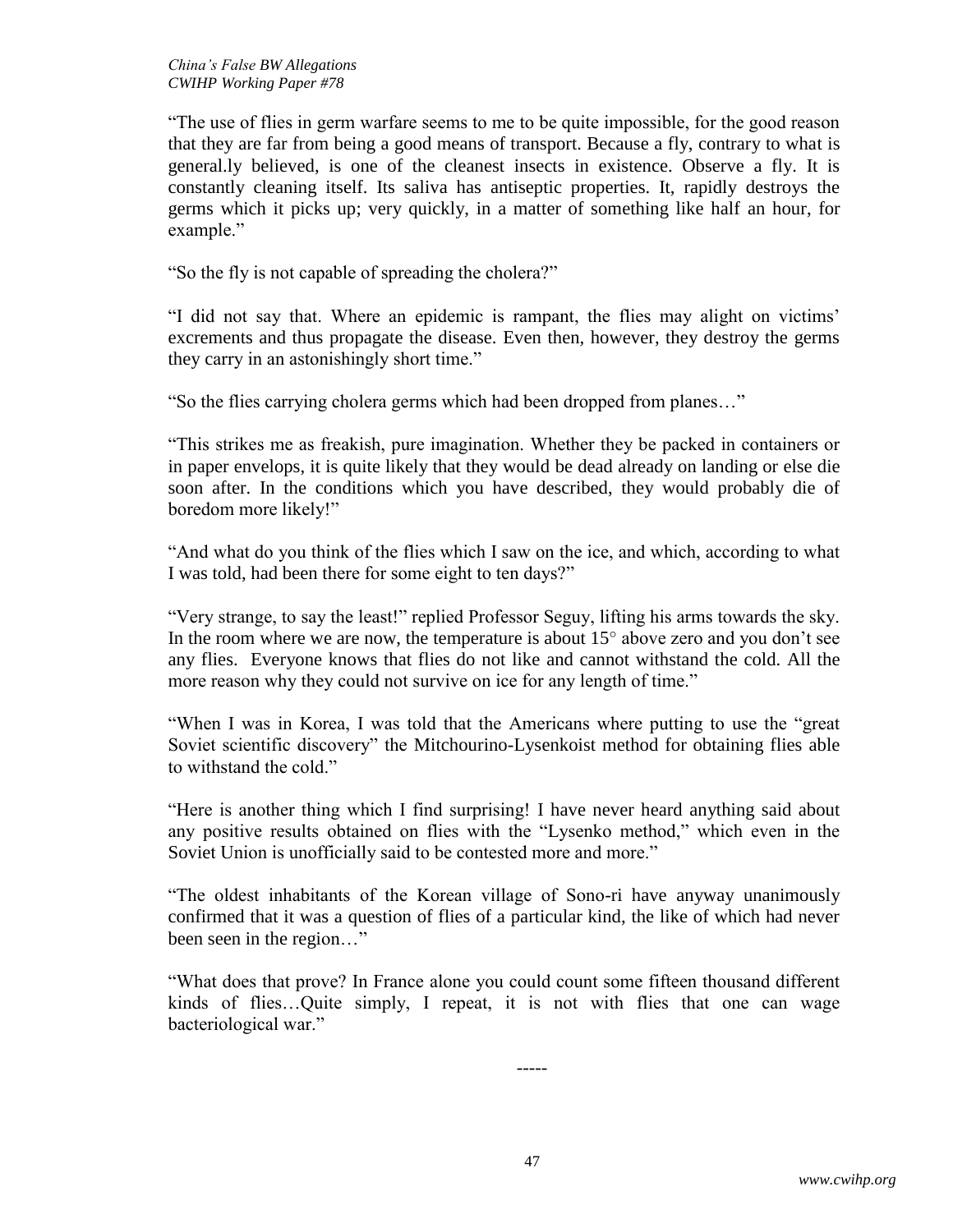If, so far as flies are concerned, it could be said that all was now clear due to the explanations of one of the greatest etymologists in the world, not all aspects of this question were to my liking.

The theory of accusation still hand an emergency door, so to speak. The reader may recall the pronouncement made by the Korean Health Minister, which stated that even though the cholera bearing insects died, the bacteria would survive, even in snow, and would become active so that an epidemic could be unleashed the following summer or autumn.

This final emergency door was barred by the formal statement made to me by Dr. Gallut, the eminent specialist on cholera.

"The cholera microbe is extremely fragile." He explained. "Let loose in "the open" it dies within a few hours. It fears the cold, and the temperature of ice is lethal to it. Thaw does not create more favorable environment for it either. It has generally been observed that winter puts a stop to the spread of a cholera epidemic. This phenomenon has even occurred in Egypt, a country with a warm climate, at the time of the 1947 epidemic. Naturally, it is possible to preserve cholera microbes in the cold. They are frozen by means of carbon dioxide snow at a temperature of 70° below zero. At that temperature they are dehydrated in a way and can be preserved for years in tubes."

"Is such preservation not possible in the case which I had seen?"

"To reactivate the microbe, it must stay for twenty four hours in a culture solution at 37° above zero. To throw back into the open deep-frozen microbes would be of no use. Such an idea could not even occur to anyone calling himself a scientist."

Thus, all the scientific and pseudo-scientific explanations which had been given me with regard to flies which were carriers of cholera germs, were refuted one by one bowed before the facts: IMPOSSIBLE TO START A BACTERIOLOGICAL ATTACK BY MEANS OF FLIES. It does not make sense to throw microbes on the ice and to say that they could be reactivated later on. I have also had to admit that you could not drop flies from airplanes, like parachute jumpers, and that it was highly likely that flies placed in containers or envelopes would die either before they dropped, or during the fall, or else immediately after they had been dropped.

One fact remained clear and undisputable: one question remains unanswered. How did these flies get on the ice? And not only there where I had seen them, but in a large number of other places where the local people had stacks of flies—not to mention other insects—where these local people, in a low temperature of between -10 and +10 degrees had found and sent thousands of specimens to the laboratory in Pyongyang. Sample accompanied by hundreds of handwritten statements.

6.

The flies, which I had seen alive, crawling about on the ice of the river Daedong, where did they come from? Let me repeat word for word what I was told in the village of Sono-ri: "Every night, a large number of American aero-planes fly above the village. It was thus on the night of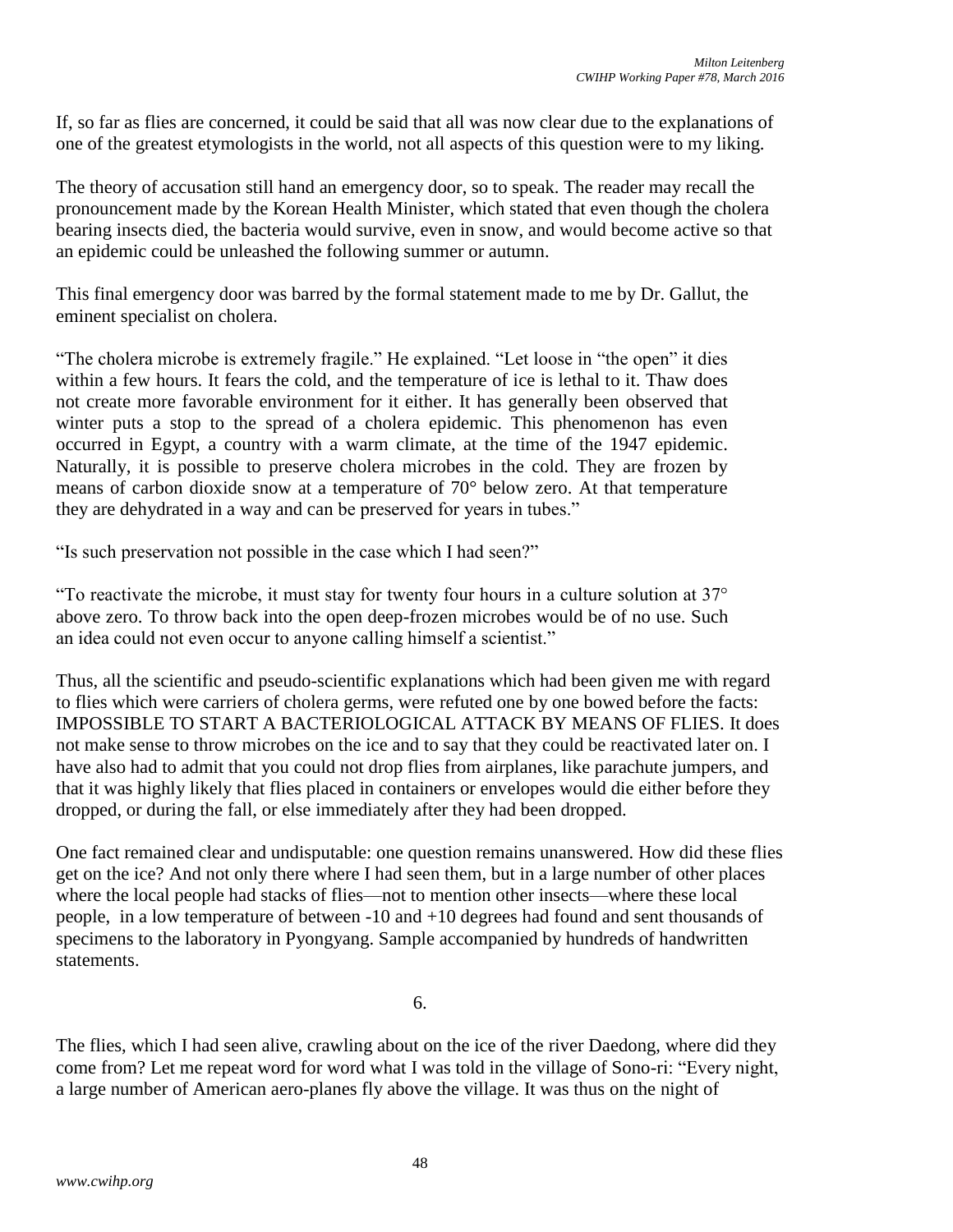$27<sup>th</sup>/28<sup>th</sup>$  February…. Furthermore, on the  $27<sup>th</sup>$  at dusk, four American bi-planes circled for about half an hour above the area where the insects were found the following morning. The planes did not drop any bombs and did not machine-gun the village. They came down very low, without apparently doing anything."

And what was the son of the dead old man and father of the two children who all died of cholera telling me in Pyongyang?

"On the eve of the day the flies were found, American planes were flying very low, flew round in circles over the area."

In these testimonies we can find a common element:

If one does not doubt the testimony of the people who had heard the planes, then it is also a fact that no one had seen the planes with his own eyes. They are solely auditory testimonies. I am quite willing to admit that the planes were American, but in every case nobody had actually seen them drop any containers, envelopes or flies. Only assumptions are put forward in this respect.

It is necessary however, to go a little further with this. I consulted the notes which I had taken during my stay in Korea. According to these, I had indeed enquired as to the manner in which these microbe attacks occurred: the insects had been dropped from the plane, in containers and paper sacks of varying shape. "We have not yet got a precise idea as to how they were dropped because up to now the raids have nearly always taken place at night or in cloudy weather."

The conversation which I had with the Korean Health Minister, from which the above quote was extracted, took place fifteen days after the statement made by the Minister for Foreign Affairs, in which he announced the bacterial attack. If today I reflect upon this more carefully, the meaning is clear.

Fifteen days after the accusation against the aggressors had been expressed, the North Korean Health Minister did not yet possess any proof concerning the question: by whom and how were the insects sent? "At night and in cloudy weather." This means that nobody, absolutely nobody, had seen with his own eyes the attack taking place.

The reader could quite rightly ask, how come I had not noticed this flaw, this enormous flaw in the argument? The minister's statement which I had noted was published in the Hungarian press as well as in my book. Now, neither the editor, nor the editorial secretary nor the proof reader had brought this up. Why? The answer is simple. Right from the start I believed this entire story. And a believer is insensitive to slight contradictions, or even to the most obvious ones.

But as soon as the critical reason returns, the opinions which had been simply accepted, are put aside and the process of thinking returns to normal. So then a multitude of obvious arguments become open to doubt. For example, the opinion of the old people in the village regarding the unknown kind of fly, or the reference to Lysenko. On the other hand, some details which until now had seemed insignificant, and which my mind had rejected, suddenly takes on considerable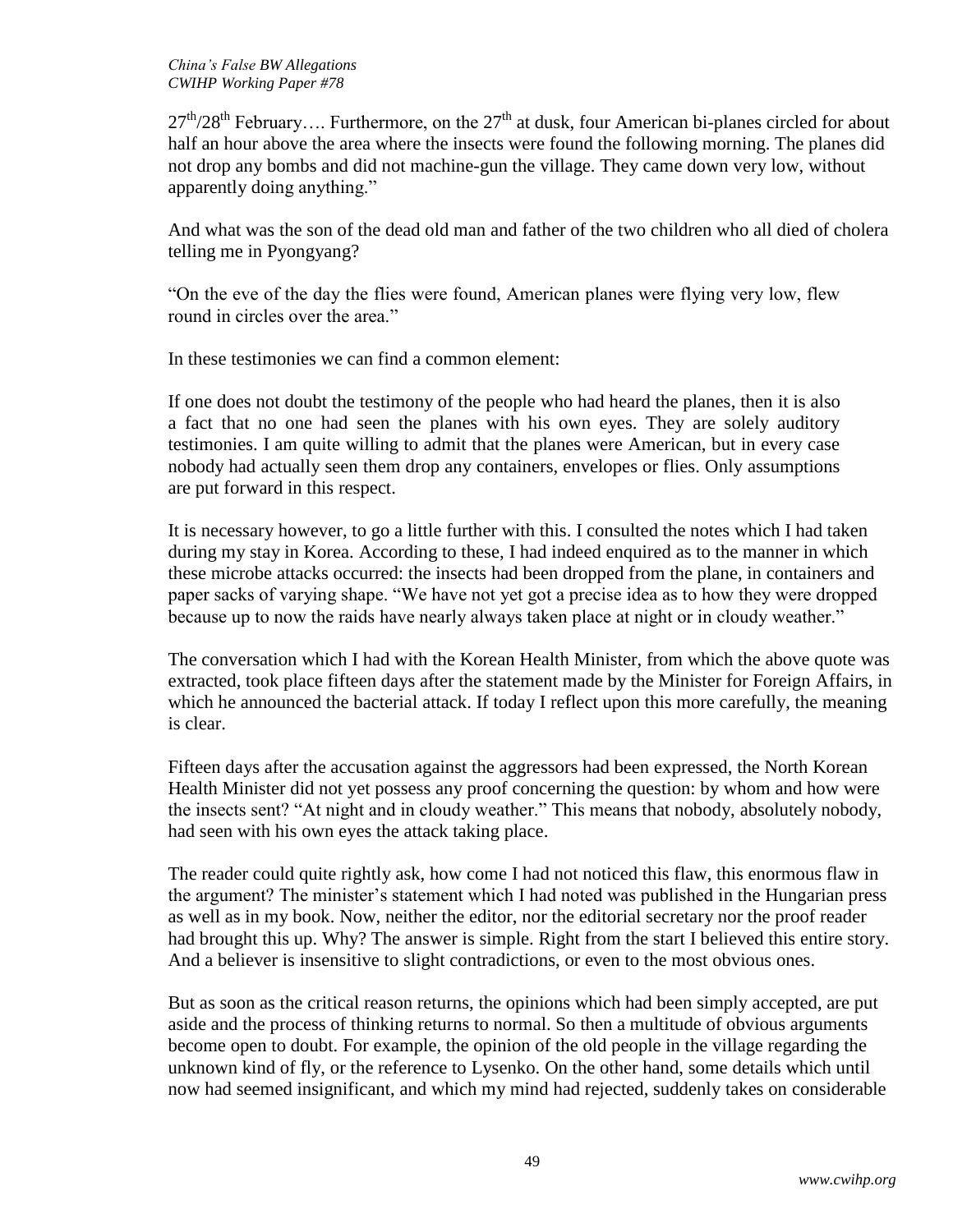importance. Thus, a certain detail came back to me. There was in Korea a Hungarian country hospital which had been given the name of Mátyás Rákosi. This hospital stayed in different Korean villages. In one of them the peasants found one fine morning flies wrapped in sachets. Immediately it was concluded that this was a germ attack.

A little later in the day, one of the Hungarian doctors who himself believed in the bacteriological war, or at least, he appeared to believe in it firmly, told me indignantly: "Some peasants claim that these sachets have not been dropped from planes, but that they have been brought there by Chinese soldiers." ….We shrugged our shoulders. These stories seemed to us to belong to enemy propaganda, or at best to belong in the realm of the imagination. BUT TODAY, I AM ASSURED BY THE GREATEST SCIENTISTS IN FRANCE THAT THIS BUSINESS OF PARACHUTING FLIES IS, IN THEIR EYES, PURE FANTASY.

Now, somehow or other these flies must have been brought there. And since four days had been spent exterminating them on the ice of the river Daedong, where they could only have survived very briefly, new ones must have been brought there every night. In that case, the work must have been carried out by a large network covering the whole of North Korea and must have been present in each of the "22 red circles" whence the thousands or specimens were being sent to the central laboratory.

I did not see with my own eyes, as I had seen the flies, those who dropped or put these flies on the ice. I have no definite proof there.

I must not, however, avoid mentioning one last detail which, at the time, did not strike me as of any importance, but which I now view in a different light. Looking through my notebook I noticed the following entry:

On the  $6<sup>th</sup>$  March, the Korean Deputy Health Minister- in fact a charming man who, I later heard had apparently been executed as an American agent- told me word for word the following: "As already stated in the note from the Ministry of Foreign Affairs, we had in the first instance been notified of the germ attack through REPORTS FROM CHINESE VOLUNTEERS, who claimed to have found some insects of unusual form." Three days later, on  $9<sup>th</sup>$  March, I had another conversation with the Minister himself this time. He asked me casually that I should not use the term "Chinese Volunteers" in my future articles but instead to call them "front-line fighter."

He gave me no explanation. Even so, he must have had some reason from making this remark which might have benefited from an explanation.

7.

One can be wrong, especially if one is not an expert. But I am riot the only one to have testified on germ warfare. A certain number of American pilots have "confessed" to having taken part in the dropping of cholera, plague bearing flies, fleas and spiders. And on the other hand, legal and scientific commissions, comprising men and women some of whom of notorious reputation, also testified.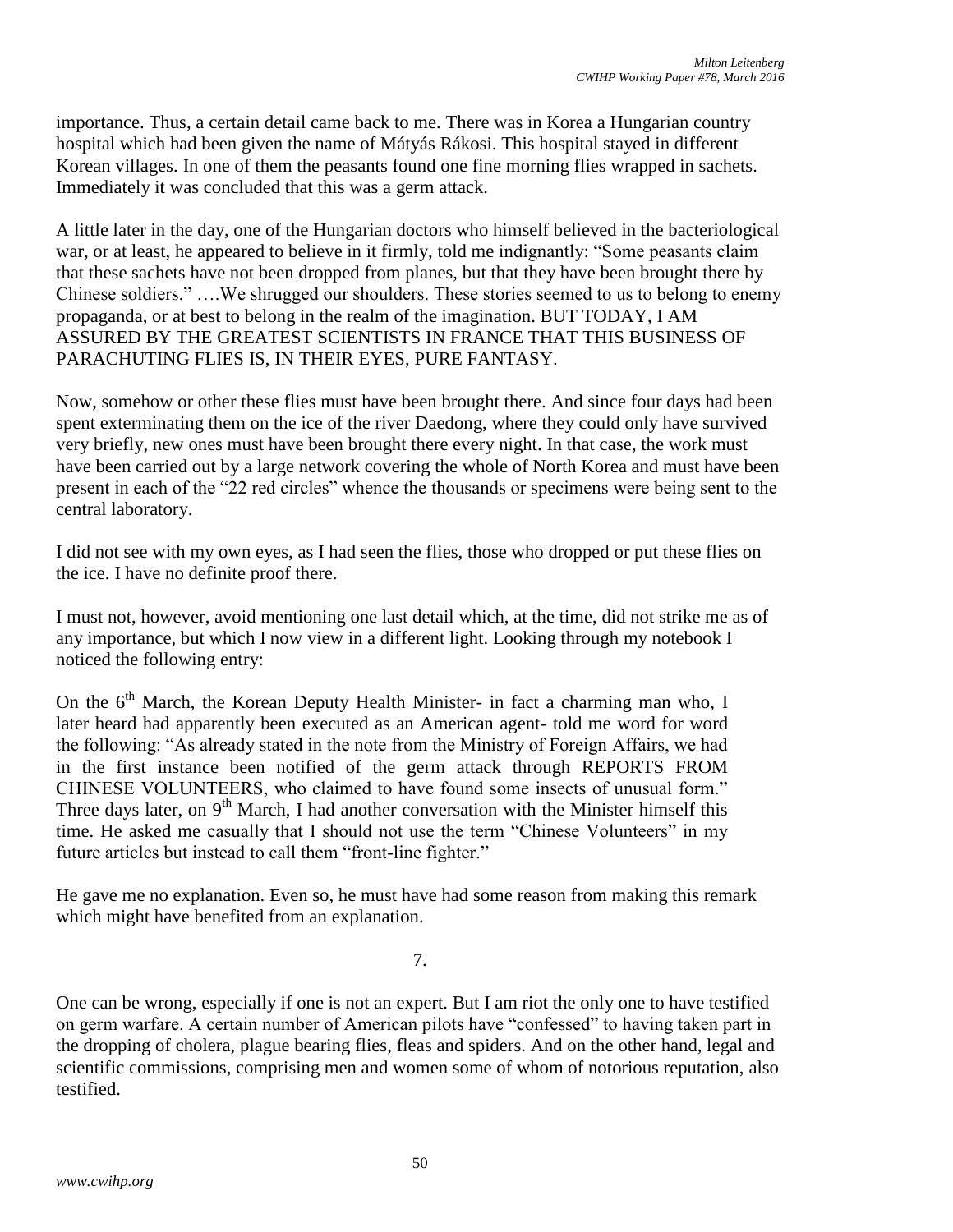It is unnecessary, I think, to dwell too much on the confessions of the American pilots. Once back in their country they all retracted their statements and denounced the methods by which these confessions had been extracted. Should one believe their retracted statements rather than the confessions? The fact which inclines me to believe the former is the fact that the methods of extortion described by the pilots resemble quite amazingly those which had been obtained from certain political prisoners freed from Rákosi's jails, and solemnly rehabilitated by the Hungarian Communist Party.

To cite and compare the statements made by these two different kinds of witnesses could, I believe, produce a startling if facile effect. I won't attempt to include it in these articles.

And what about the reports of the different international commissions?

Without wishing for one moment to doubt the personal integrity of the investigators, many of whom must have followed the same path as I, I have tried during my present investigation to do that which at the time seemed superfluous, seeing that I myself had been a witness. I thus studied their reports very carefully. Naturally I will not carry the controversy into the technical ground. But since these commissions often saw the same "proofs" as me, I was allowed to confront our respective experiences. Maybe, I wondered, the commissions had had at their disposal more solid proof than I?

Well, as I read the long dissertations of the apparently competent authorities—and no doubt they were competent—more than once I felt myself to be like one of those punching-bags at the fair, put there to absorb the ever stronger punches. Let me just give you two examples:

The commission of Association of Democratic Lawyers visited, amongst other places, the same village of Sono-ri which I had visited. I had seen there with my own eyes: flies. Now, the commission of Lawyers confirmed the presence in that village of Sono-ri, and after the same "attack" on February  $28<sup>th</sup>$ , the presence of ant-like insects.

I am not an etymologist, and especially I do not always trust my senses any more. But even so, I am still able to tell the difference between a fly and an ant! It is true that ants had vaguely been mentioned to me also. Had the members of the commission of Lawyers seen these? Or where their findings based on such vague remarks? And why did the commission not say anything about the flies which I had seen, had described and even picked up? First punch on the chin.

More striking hit coming up. In answer to my consignment of flies, the laboratory in Pyongyang had replied saying that they were infested with cholera germs. Now, the Commission of Lawyers, when talking about the same case, refers to "bacteria which caused a disease of the intestine." Even a simple journalist can see that there is some serious divergence there.

The report made by the International Scientific Commission, which included among its members many doctors, parasitologists, bacteriologists etc., should have carried more weight. It is a work that is 600 pages long, packed with photographs, verbal proceedings, expert appraisals and all kind of documents. Ju.st flicking through it, the layman becomes dizzy. Maybe that was the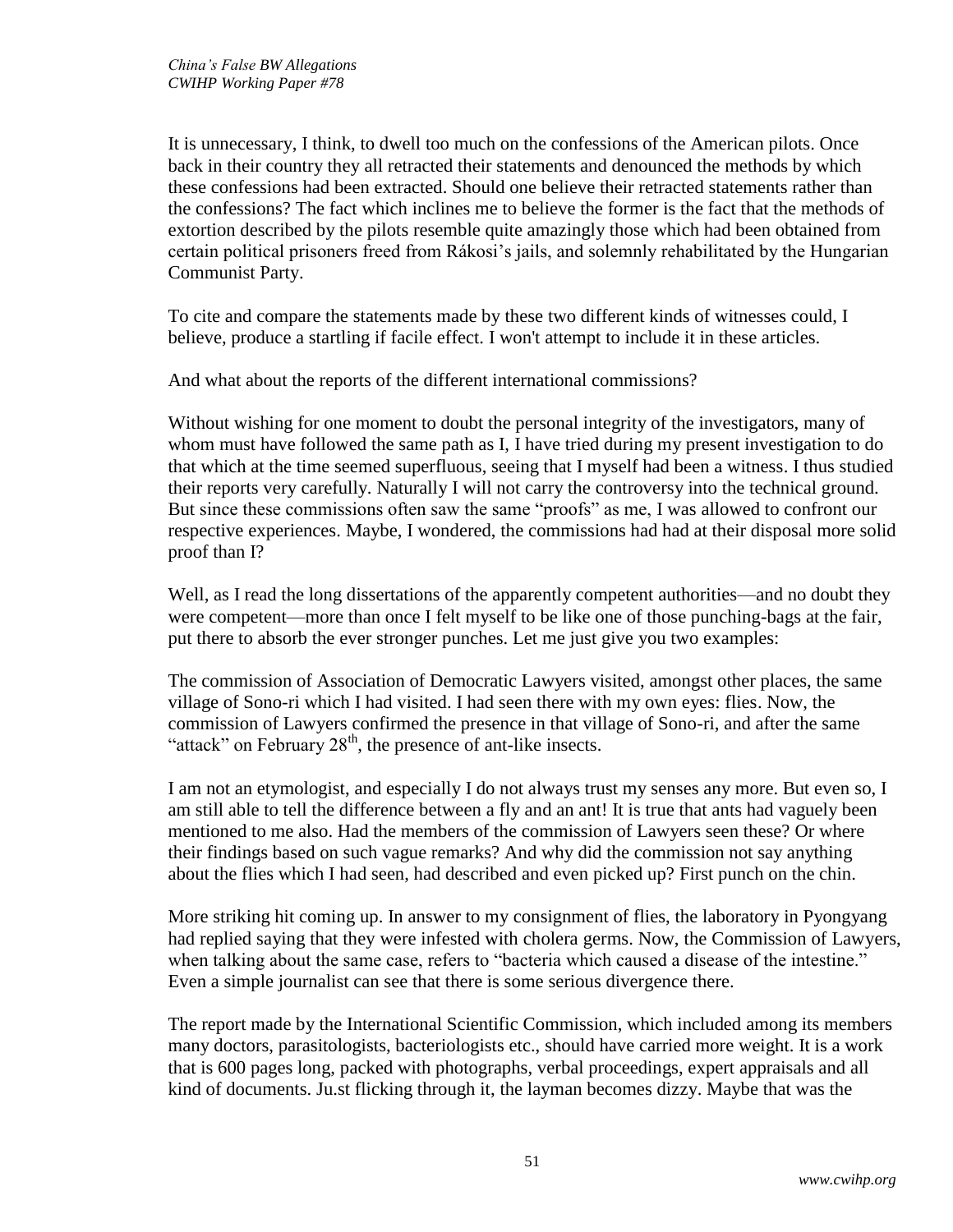purpose of the exercise. Now, it so happens that in some of the cases I had been faced with the same examples as the Commission. Thus, for example, it refers at length (pages 37, 38 and annex 455 and 468 in the English edition) to "the Dai-Dong incident (cholera), in which a Korean peasant woman brought home some shell fish which she and her husband ate. On the following evening, they both died of cholera. The enquiry concluded that the shell-fish had been parachuted from an American plane.

Now from the Commission's detailed report, as indeed from my own notes, the following facts emerge:

1. Nobody saw the planes from which the shell fish had allegedly been dropped.

2. Neither the members of the Commission nor I had seen the said shell fish with our own eyes. Nor were than any others which might have been found in the area. On all this there are only Korean and Chinese reports.

3. Neither the members of the Commission, nor I saw any or the victims, but we nonetheless accepted as an established fact that they had died from cholera.

And so, the most important links in the scientific chain remain missing. Unfortunately this is not an exception but the rule. Besides, the Commission recognizes this as well. Right at the beginning of its report—another punch on the jaw—it says: Naturally this complete chain of proofs ("ideal" series) can only be found very rarely or never. (My underlining.)

8.

It is a fact that at no time has the Scientific Commission been able to follow from beginning to end any case of bacterial attack! No more, in fact, than the Hungarian bacteriologist who was sent to Korea from Budapest in order to participate in the defense against germ warfare. He must have concluded fairly quickly that he was not being shown any more than were the journalists and the lawyers. So, instead of fighting on the "germ front," he ended up working (he wanted to be useful after all) in the Hungarian hospital pharmacy near Pyongyang.

At the time, we put our host's mistrust down to a need for vigilance in time of war and to the naturally "suspicious" temperament of the Chinese. Today, I wonder whether the truth was not much simpler than that. In these conditions, how can it be that highly qualified scientists should be directed their efforts into proving scientifically the existence of germ warfare? A statement made by one of the European members of the Commission (whose name I will not mention this time) throws some light on this question.

He says: "We were so convinced of the integrity of our hosts, that we believed all the statements they had made to us with regard to the American use of bacteria in the war. The "scientific" work undertaken by the Commission was founded on the implicit belief in the accusations made and evidence produced by the Chinese and North Koreans."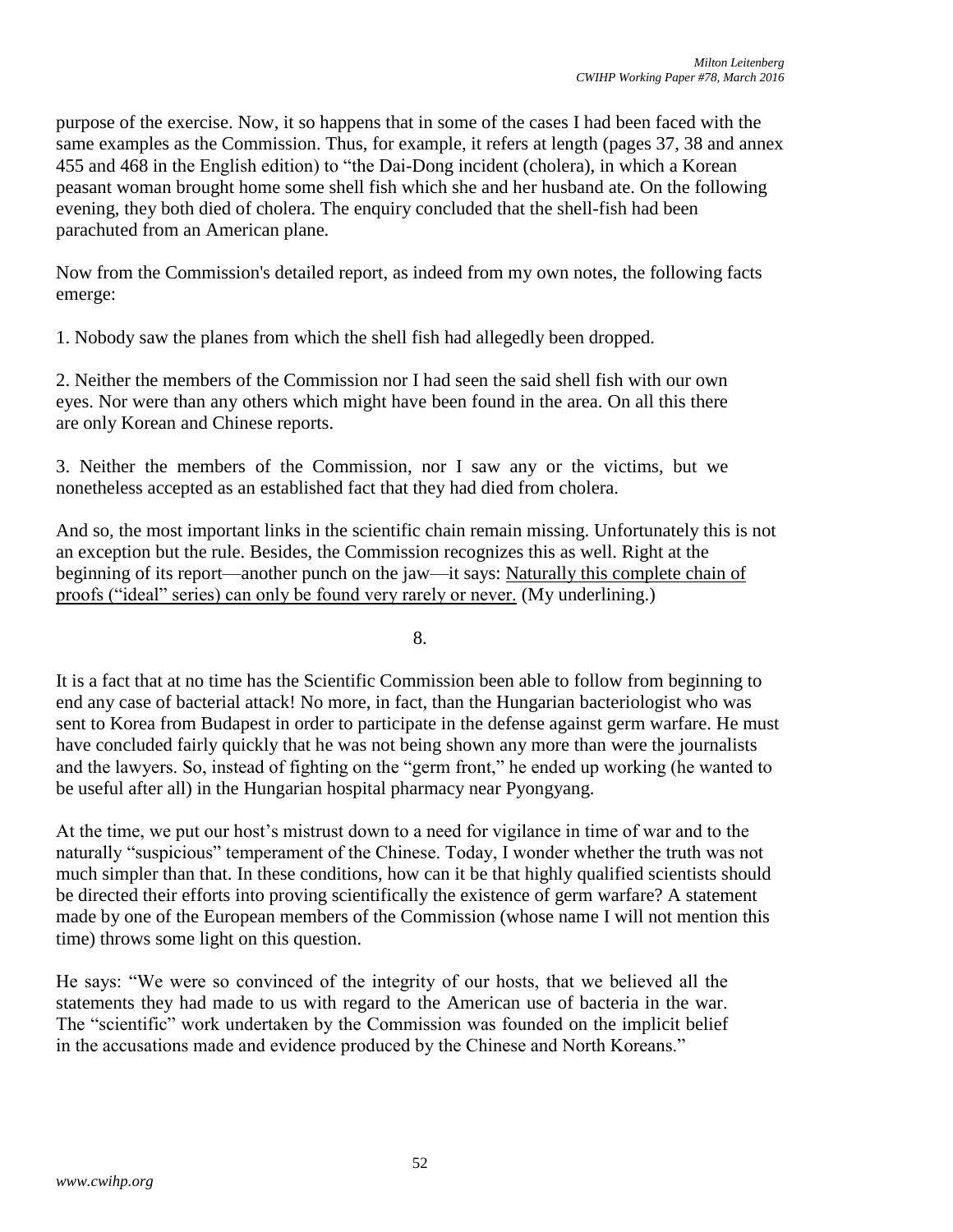#### *China's False BW Allegations CWIHP Working Paper #78*

Implicit beliefs…a bit like me. They believed because they wished to believe. They wanted to prove the accusations in which they believed right from the start.

But belief is not enough to bring about scientific proof. And not one of the French scientists whom I considered the report made by the International Scientific Commission, Professor Trefouel, Director of the Pasteur Institute, told us: "This report proves nothing. These assertions are not substantiated by any (peremptory) arguments. Therefore, I give it no credit. In any case, as far as I know, all the experiments in the world which could have been carried out on germ warfare, have been of a defensive nature. In order to start a bacteriological offensive, one would have to be familiar with the 'spirit of epidemics;' that is, the trigger mechanism of an epidemic. And that is not the case. The state of our knowledge is such that at best one could, without danger to the aggressor, contaminate a restricted community, such as, say, Staff Headquarters. And, even then…"

Thus, so far as the value of the International Scientific Commission is concerned, the opinion of one of the best of Frances' scientists is absolute. Just as absolute is the opinion of Professor Lepine, whose work is most highly regarded in the whole of Eastern Europe too. Professor Lepine refuses to consider this report as scientific work. It contains so many gaps. The connection between cause and effect are so slight that the work does not hold water.

With regard to the spiders which are so often referred to in the International Scientific Commission's report, Professor Lepine has highlighted a most curious fact. It is something that happened at the beginning of the Korean War. The American Medical Authorities were, indeed afraid of a plague epidemic, because in neighboring Manchuria a number of cases had been notified. A scientist of high repute, Dr. Smadell, who was at the time working for the army, asked to be allowed to go with a few colleagues to Madagascar, one of the French, overseas territories, where some cases of plague had also been notified. He was interested in Madagascar for two reasons. First, because the climatic conditions of the area where the disease had broken out where similar to those in Korea. Secondly, because some new antibiotics had just been tried in Madagascar.

Having obtained the necessary authorization, the mission got on with the work. One member of the party was an etymologist, who in his spare time had been collecting spiders for many years. In spite of the discreetness observed by the mission, rumor spread that there was a "secret" American mission on the island. That it was studying the plague...that it was collecting spidersobviously with the intention of spreading the plague. Of course, no proven connection exists between the rumors abounding on the mission in Madagascar and the report of the International Scientific Commission. But, what is certain, is that the plague is not spread by spiders.

Professor Lepine had pointed out another interesting fact. The International Scientific Commission had invited a well-known Danish scientist named Henri Lassen, whose ideas were moreover quite progressive, to participate in their work. He went to the relevant areas, studied the question of germ warfare for a month, but returned from the Far East without having signed a single report. He was of the opinion that he knew no more after the came back than he did before he left.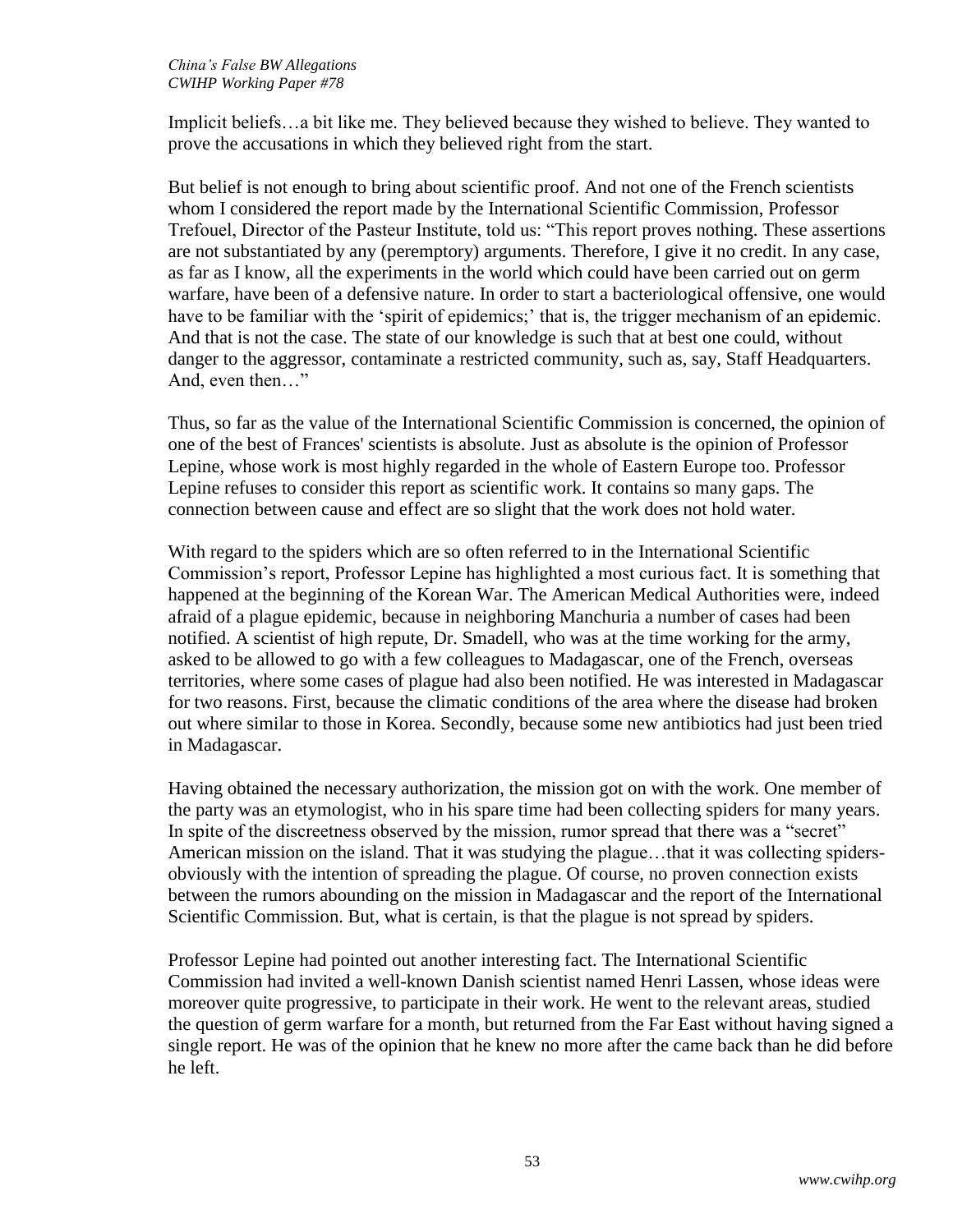Let's compare this attitude with that adopted by the only bacteriologist on the International Scientific Commission, N.N Zhukov-Verezhnikov, member of the Soviet Academy of Medicine. The latter, in fact made the following statement: "The American imperialists have perpetrated a new kind of crime. They have carried out a bacterial attack against Korea and the People's Republic of China." What is interesting in this statement is not its content, but the fact that the Soviet scientist had made it some three months before the Commission's conclusions, of which he was a member, had been reached!

According to a definition borrowed from Stalinist terminology, there exist actually two sorts of science: "bourgeois" science and "socialist" science. But from my personal experience, I cannot believe that there can exist an imperialist bacteriology or a proletarian bacteriology. This is not where the difference lies. Nor does it lie in the extent of knowledge, since Soviet scientific knowledge is well recognized. The difference lies more in the individual attitude which is adopted by a scientist and, even more, in the circumstances which determine whether the stance adopted is that of a Lassen or a Zhukov.

9.

I must add something with regard to the International Scientific Commission, which may appear to be something of a digression, but which is, in fact, the shortest way to get back to my subject.

This was something which took place in November 1955 in Budapest. There was a general assembly of the Communist members of the Hungarian Writers' Association. As early as that time, the majority of Hungarian Communist writers could see that Rákosi's policies where leading the country towards disaster. Which is what we were discussing with passion, my colleagues and I, during that meeting. One of the first speakers to address the meeting was Tibor Déry, whom I consider to be our leading contemporary Hungarian novelist. He made an impassioned plea for freedom in literature, referring to the ignorance and ill-will of the "Ubureaux." This old militant, who had spent his whole life in the service of socialism came to the bitter conclusion that the regime which called itself socialist, allotted to writers nothing but the role of "court jester."

Márton Horváth, the spokesman for the official line, replied Dery in outrageously violent terms, interspersing his attack with personal allusions.

Taking my turn to speak, I tried to prove that Déry had been quite justified in his defense of the writer's rights, but that perhaps his comparison to the "court jesters" was a little "exaggerated."

Why should I now be recounting these things? It's because after my conversations with the French scientists and the patient study of the international "scientific" reports, the Déry form of words keeps coming back to mind.

The readers of this series of articles, may perhaps remember the description I gave of my arrival at Pyongyang into the central quarter of Namnun-ri, where an old man and his two grandsons had just died of cholera. As a precaution I had been vaccinated against cholera, then I was made to put on a rubber outfit consisting of trousers which reached high above the waist, a hooded top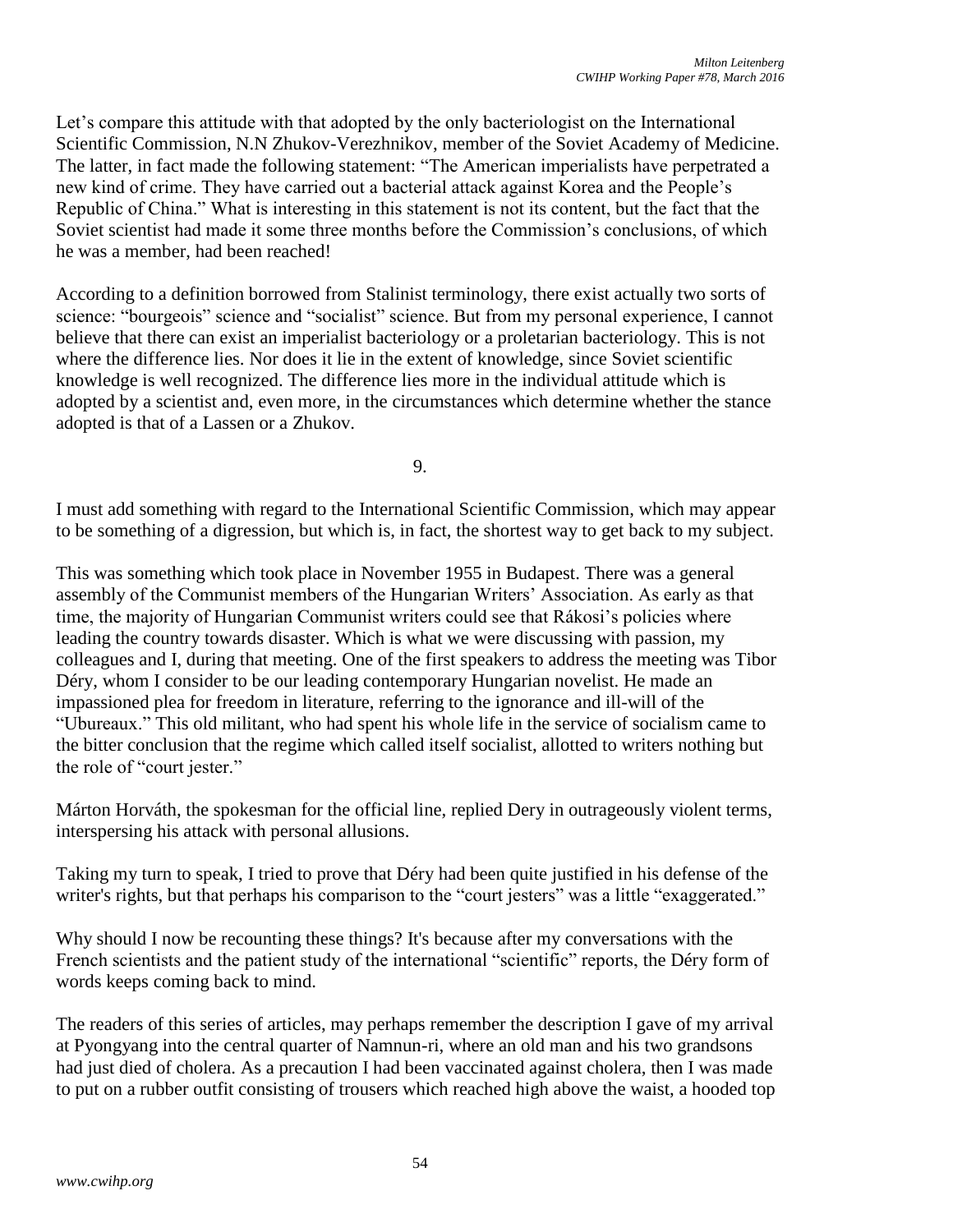which allowed only my eyes to be exposed, black boots and long gloves, as well as a white overall on top. My mouth had been covered with a mask destined to filter the air.

Well now, in the course of my conversations with the French scientists, I learned some interesting things. Against cholera, you do not need one, but two vaccines, which have to be given at an interval of seven days. You are first given four billion units, and then eight billion units. Immunity is not acquired until a few days later. The injection which I had been given half an hour before going to the area was therefore not worth anything.

I couldn't believe my ears. What kind of gruesome comedy had I been made part of? After all, if the danger of infection did exist, then this injection would have been of no help to me. So this was just a stage set. And if the danger did not exist then why bother to vaccinate me at all? Again, just a staging of a fake performance.

And I who had allowed myself to criticize Déry's turn of phrase. "In a Stalinist system, the writer is a court jester!" Bitterness fills my heart. Yes indeed, I had been a court jester, a clown. With a cap: a mask to filter the air; with pointed shoes; rubber boots. And after me, how many more had been made fools in the same way? Writers, lawyers, scientists!

I have not told everything yet. I have just examined in detail the report of the commission of lawyers. On page 8 (English text), I find the following quote: "in the town of Pyongyang mentioned later—two people became ill on  $6<sup>th</sup>$  March, and another person on the  $8<sup>th</sup>$ . Two of them died on the  $8<sup>th</sup>$  March. That area of the city of isolated." The report says nothing more. Now, this is precisely the case which I had reported in my third article. I described it at length in my reports and in my book. That is, an old man and two of his grand-sons had died from cholera. That they had been struck down after the grand-father had swept some germ-carrying flies which had been dropped from an American plane.

No, really, so much cynicism is too much. The death of three people had been described to me in detail. The commission of Lawyers which arrived there after me, had only two deaths to record. The opposite might have been conceivable. But that one of the deceased could have risen from the dead is not. Which of the three did not die? The grandfather, the six year old boy or the two year old baby? Once you start in the direction of doubt, can one not ask oneself: had there been a single death from cholera on the 8th March in Pyongyang?

-----

I remember the turmoil which this triple decease had caused me. What curses had I not made against the aggressors of germ warfare! Today, I am reluctant to quote from my own writings, but it must be done.

"At Pyongyang the bacterial aggression has claimed three dead. An old man aged 68 and .two little boys. It is against them that this germ war is waged. It is they--who are killed by American forces. They, the defenseless, the old and the children. Thousands of flies, epidemics are let loose upon them. What a dreadful deed! Can humanity tolerate such crimes?"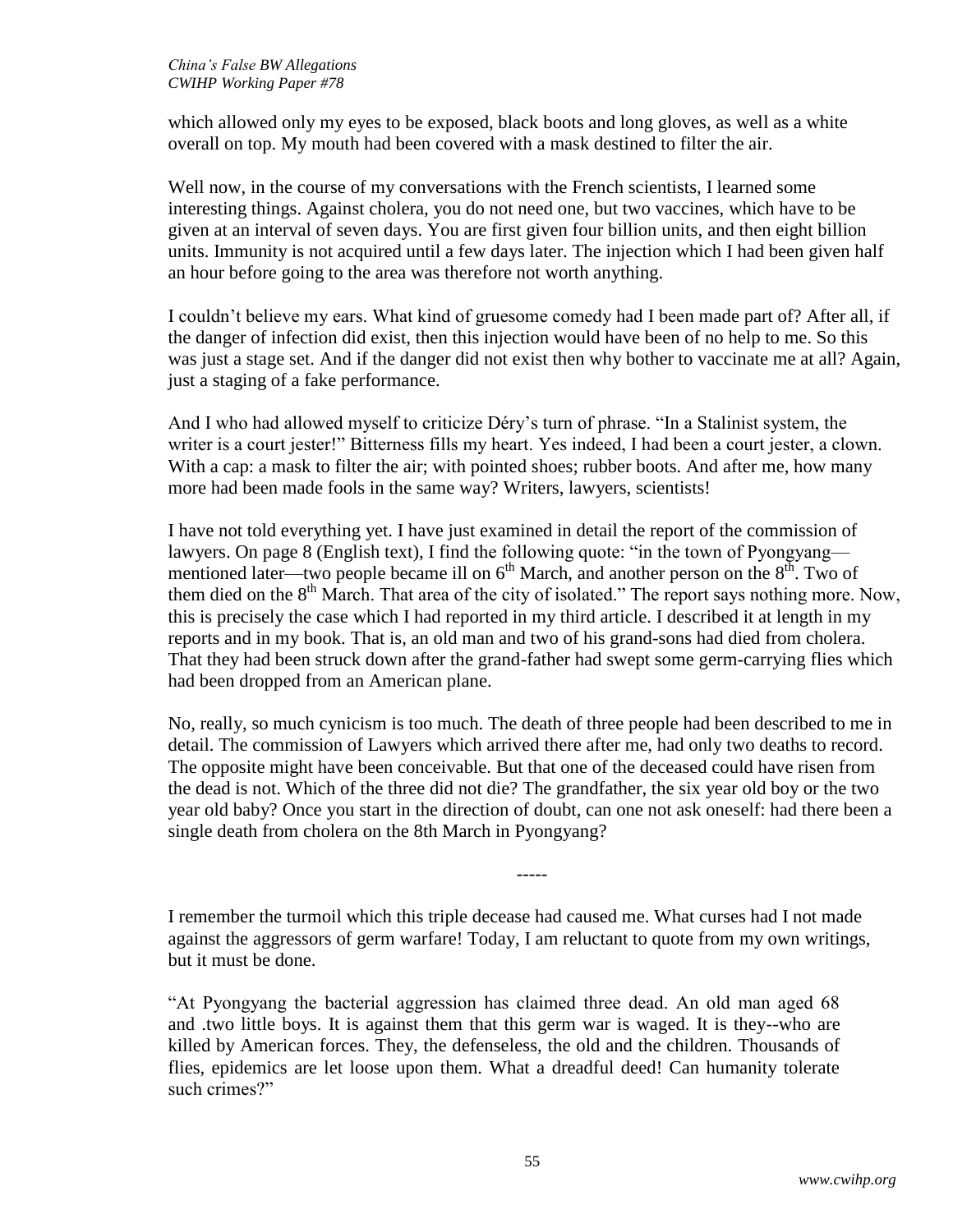"The grave of the old mason, builder of the house, and of the two children, for whom the death-carrying flies had been a sort of game, is outside the town. It is an anonymous grave. Only their ashes rest there, buried two meters below the ground. Even the parents do not know the exact spot. Nobody ever takes flowers there. Never will their brother, their son or their mother visit the grave. It stands there silent amongst the silent mountains<sup>"</sup>

"But humanity will not forget this grave. Billions of people will surround it with weeping eyes, and will say goodbye to the old mason and to the two little boys. And millions will brandish their fist and will cry out, just as the Korean mother had done: 'Punish the criminals!"

Whom did I mourn so much? In whose name had I uttered these emotional curses? Who today can give me the answer? The court jester went on and wept. That was his role. Many simple honest people went on and wept. But somebody was laughing someone must have been laughing with an infernal laughter at such a farce.

10.

Why the need for all this staging? Why the need for all these accusations, these gruesome efforts, this comedy?

The first reason seems to me to come from the source. Let me refer to Orwell's *1984*, which throws a cruel light upon the ways of a Stalin-like regime, and whose small number of copies which found their way into Eastern Europe have enjoyed an almost exaggerated reputation am-0ngst clandestine readers. Orwell's formula is as follows. "Two minutes of hate", means that every day, the propaganda machinery devotes two minutes to stirring up hate in the citizens' hearts. Well now, at the time of the "germ war", which was a period of extreme tension, the daily dose of hatred was assured by the accusations made against the instigators of germ warfare.

It was one of the best orchestrated, the most powerful campaigns in history. Perfect, from the point of view of organization. Nothing was forgotten. From the meeting of the inhabitants in a block of flats, to a world congress.

Hundreds of thousands of protests were sent. From Peking to Vienna, in a whole series of capital cities, exhibitions were organized with germ warfare as the theme. An impressive number of U.N.O sessions were devoted to indictments and to moving speeches. I know that in the West these accusations were not met with little credulity. But the countries at which this propaganda was aimed were not of the Old or of the New World. They were the countries of Asia. One can moreover understand why this was so. The first atom bomb was destined for Asia. It was in Asia that the napalm bombing undoubtedly caused the greatest ravages. The people of Asia have therefore good reason for being receptive to accusations made against foreigners and whites. I was present in 1952 at the World Peace Congress in Peking, and I was able to witness the unanimous hatred with which Indians of the Congress. Burmese priests and Trotskyites from Ceylon condemned the "bacteriological warfare."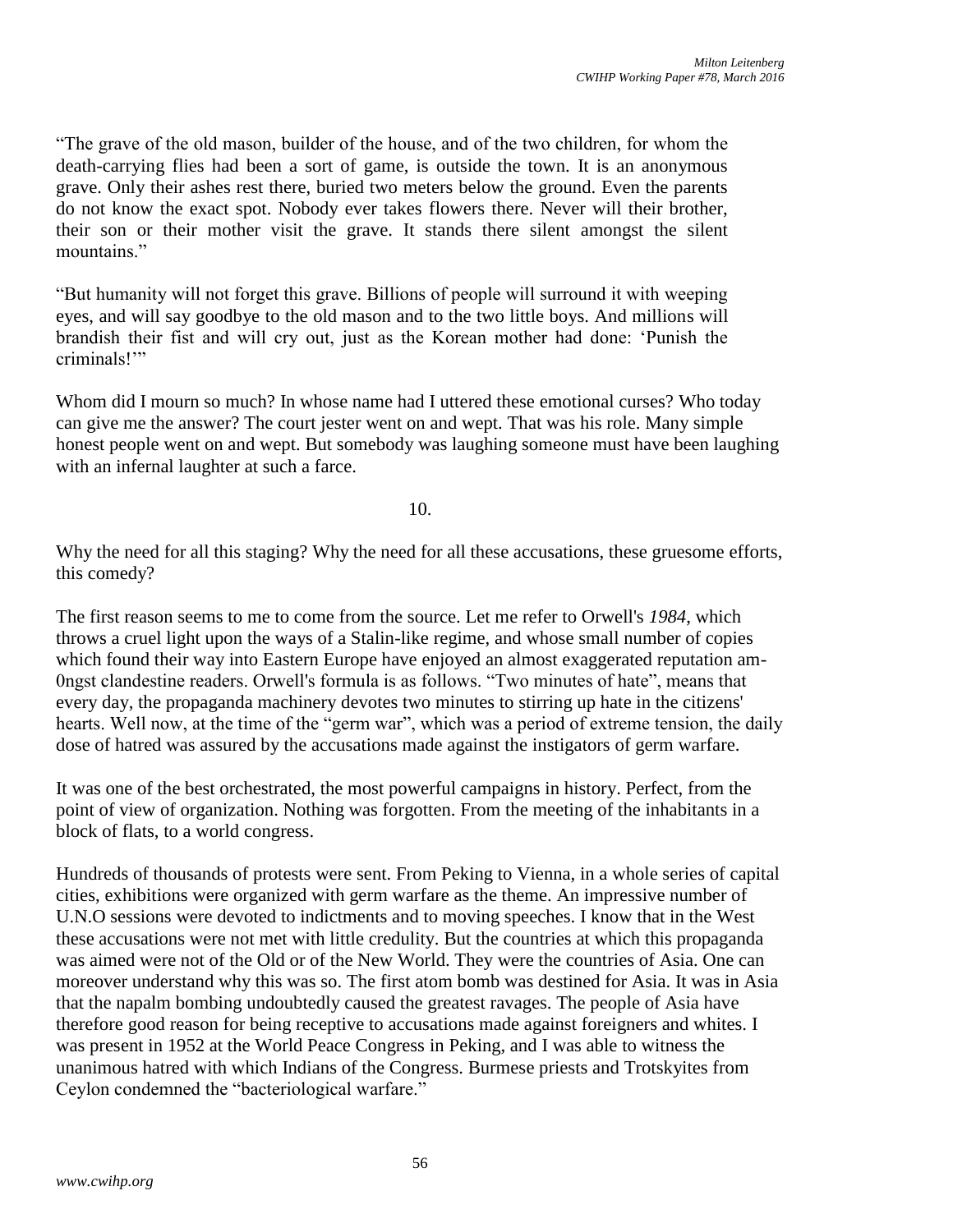Obviously, one could describe all these delegates as "sympathizers" or "fellow travelers." But it will be remembered that in July 1952, the Pakistani delegate abstained from voting on the question of germ war in the U.N.O resolution. Now, everyone knows that Pakistani politics is much closer to that of the USA than to that of the USSR who represented the accusers. Even so, the Pakistani delegate was content to call for a thorough investigation into mater instead of refuting the accusation, because "if these accusations are well founded," he said, "then the people of Asia are victims of the most horrible weaponry that humans could use." He then added: "It is true, that if these accusations were unfounded, then these same people were taken in by a cruel farce." "In either case," he continued, "they will have suffered terribly."

I cannot speak of this hate campaign as someone who is a complete stranger to it or a mere spectator. When I read again what I had written at the time, I am overwhelmed by burning shame. My articles were like oil poured over fire. And I cannot even say in my defense that I had distributed the oil sparingly. I cannot ask for my acquittal on the grounds of having myself been taken in and that I did not know what I was doing. These excuses were used by the Nazis. I consider them unworthy of me and of carrying little weight. Whatever the arguments which I may put forward in my defense, facts remain facts. I have contributed to the propaganda campaign surrounding the germ war. Due to my position and as a result of the role I played, I must be held accountable. My only excuse could be that of having recognized the truth and not to have hesitated to tell it. I don't have to settle the question in order to know if my present attitude can offset my past liabilities.

Over and above the campaign of hatred, the accusations of "germ warfare" had yet another objective. One of the greatest hate campaigns went on hand in hand with another, not less important campaign. That of public health.

If, at the time, there were sporadic reports of outbreaks of contagious diseases in Korea, I was not aware- even though I was there- of a single real epidemic. For an epidemic to start, and here all the scientists I consulted are in agreement, germs alone are not enough. You need favorable conditions of a special kind. A country devastated by war, whose inhabitants are under-nourished, do, of course, provide the sort of conditions in which an epidemic can spread more easily than in time of peace. Furthermore, Manchuria, neighboring on Korea, had at that time had several outbursts of epidemics.

Now, the Chinese forces of intervention were largely composed Manchurian soldiers. It was perfectly possible that they spread all kinds of disease. And yet, except in isolated cases, real epidemics had never had to be faced. Why? This was explained to us by arguing the efficiency of the defensive measures taken against the "bacteriological aggressor." The "infamous aggression" had failed, thanks to a prompt show of strength.

Facts are facts. It is a fact that the Korean and Chinese authorities were at the same time launching a campaign against the "supporters of germ warfare" thus spurring on an unprecedented campaign of public health, quite unknown till then.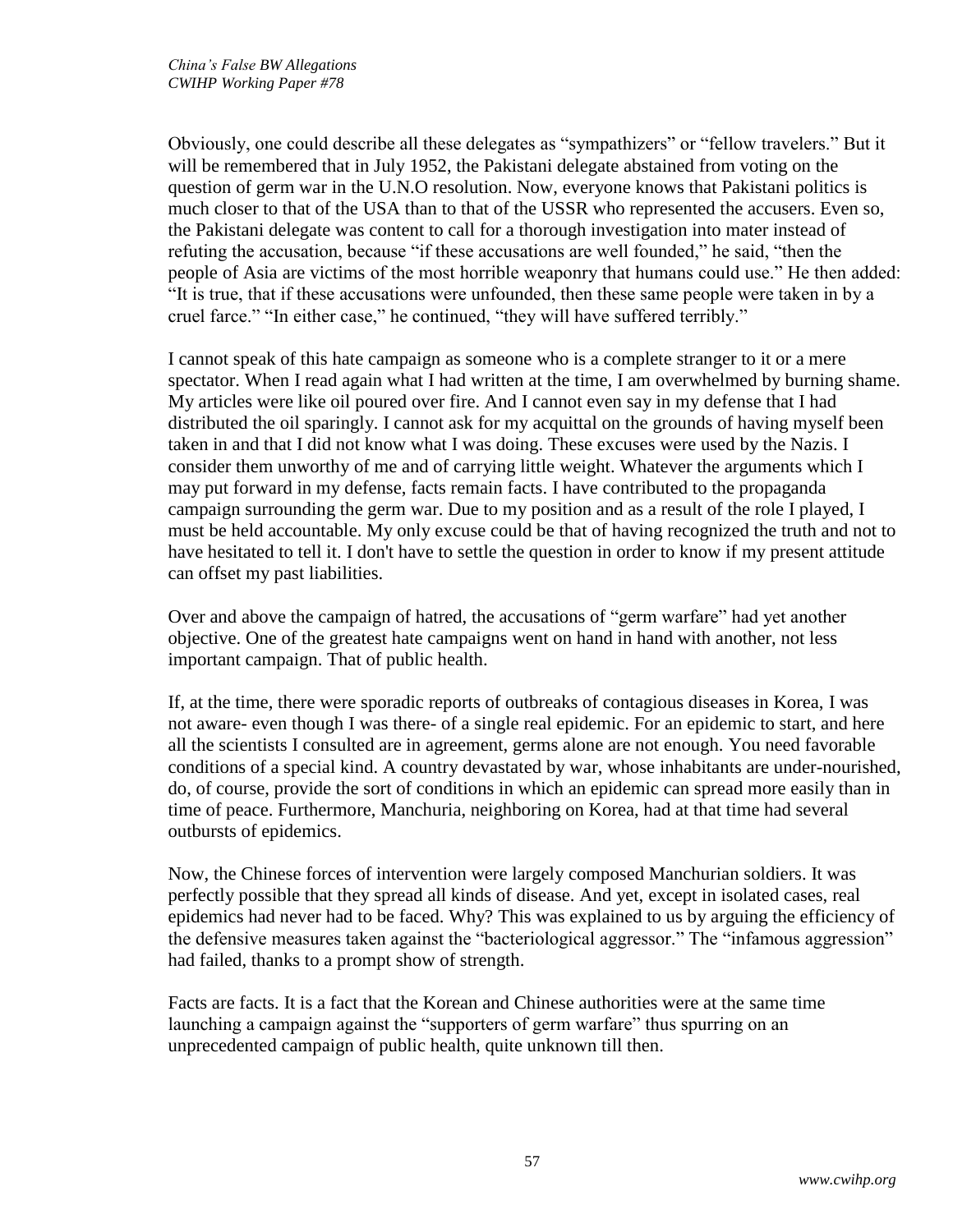A large number of hospitals were established against epidemics. The whole North Korean population was vaccinated against a number of diseases. Each person had to carry their certificate of vaccination. It was impossible to enter a public building or be allowed into a theatre without showing credentials.

Each time we left Pyongyang by car and each time we returned there, our vehicle was disinfected. Around the capital a whole network of first-aid posts filtered the traffic. Everywhere, there were barriers and check-points.

Corpses had to be burned and their ashes buried deep in the ground. Existing public lavatories were condemned, and new ones had to be built at a prescribed distance from dwellings. The well-holes were regularly cleaned. They had to be closed, and the more important ones were guarded by soldiers. The drains were constantly disinfected Stagnant water was systematically drained. New stables were erected at a given distance away from human dwellings. There were strict orders specifying that it was forbidden to drink water which had not been boiled.

In the name of defense against germ warfare, the whole country was swept by a wave of cleanliness. Everywhere people were spring-cleaning. Floors and pavements were washed. Walls were whitewashed, domestic rubbish was burned, and dishes were boiled. This campaign spread to neighboring China. Travelers who like me visited that country at the time, in answer to questions, found themselves saying: "Our pig output has doubled, we produced 20% increase in rice, 12% more kaolin, and in addition, we exterminated 424,352 flies!" Except for the figures, the answers were all very much the same. You may laugh, nonetheless, it was true.

What an infernal paradox! A hatred campaign used, when all is said and done, in order to promote public health!

Those who, like me have witnessed these events, who have gone all the way, cannot help but ask themselves with bitterness: Given a little more effort and care, could not the same results have been achieved by other means? Is there no honest path which leads to honest aims?

11.

How could I have believed it? This is the question which I keep asking myself. "How could you have really believed it?" is what others keep asking me. What struck me most during my enquiry, is that the scientists to whom I spoke, were not particularly surprised that I should have been taken in. Whilst I was telling M. Jean Rostand in detail what I had seen, he interrupted me smilingly at one point and said: "For heaven's sake, if you continue like this, I will end up by believing it myself…"

Others concluded:

All this fabrication can seem perfectly logical and convincing to the layman. So it seems that to have believed in this affair was quite natural for a layman. Even so, I still need to ask: "How, even as a layman could one have believed this? Well, I think that it is because in addition to the clever "construction'' and its spectacular effect, there were other reasons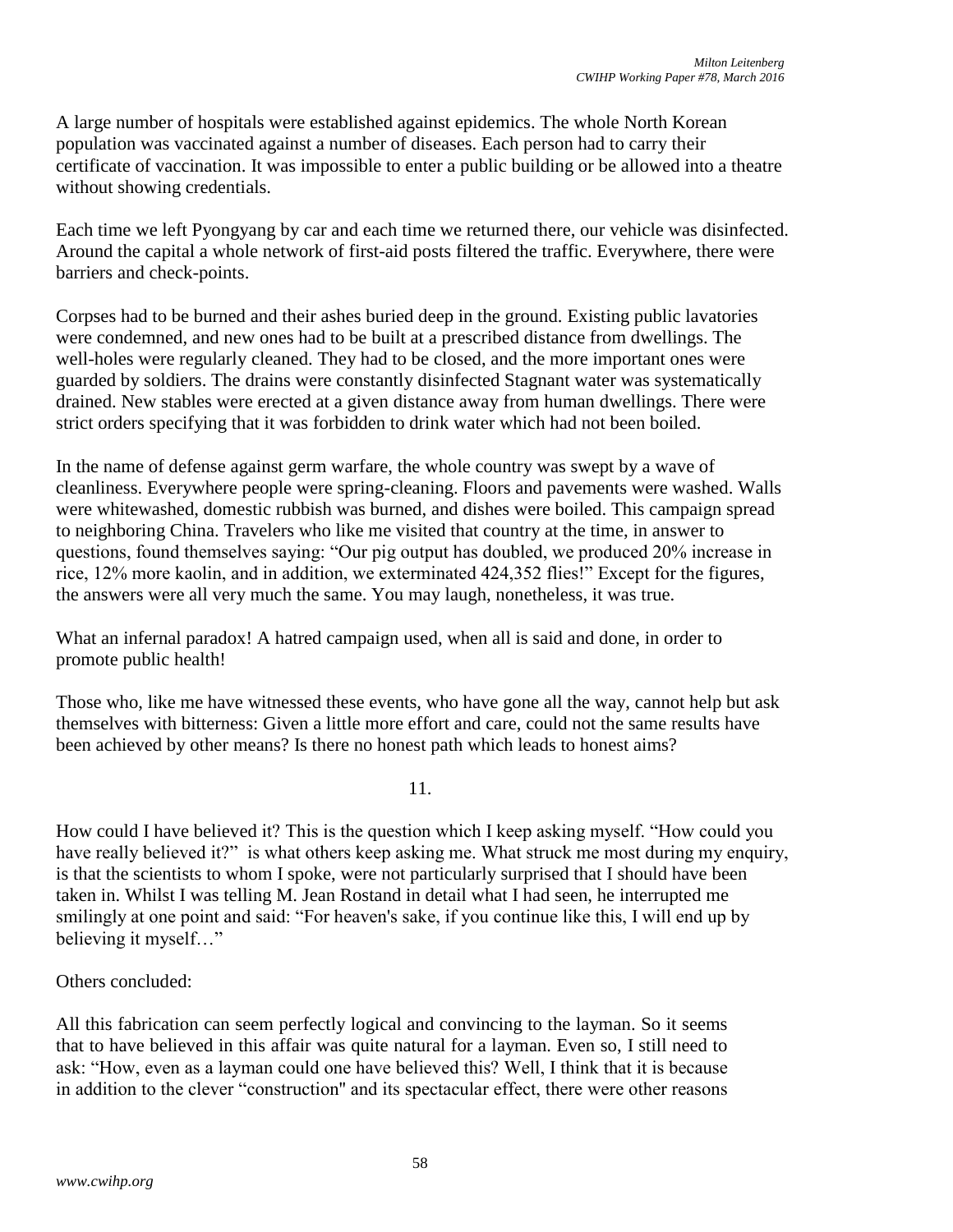which—if I may say so—added weight to my credulity. Reasons which made me receptive, which turned me into a "suitable subject," a malleable subject.

To start with, I was a sort of believer. I believed righteousness unreservedly in the absolute correctness of the USSR cause. Especially because of the role it had played during the Second World War. I believed in the infallibility of Stalin, in the Hungarian Party, in Rákosi.

-----

I remember the first evening I spent in Moscow. A car drove me from the airport to my hotel, and on the way we passed the length of the Kremlin wall. I was moved to tears at the mere thought that somewhere there behind a window, no more than some one hundred meters away, may be Stalin!…

It's a tragedy that a whole generation brought up on the skepticism nourished by Voltaire, and who came to the Communist Party of their own free will, should have turned into a generation of believers—and thoroughly fanatical believers at that—once they were within the Party. When Marx was asked by his daughters which was his favorite proverb, he answered; "*de omnibus dubitandum*" (we must question everything). Half a century later, the most militant advocates of Marxism-Leninism could easily have chosen their motto: "*creedo quia absurdum*" (I believe because it is absurd).

Apart from the general fanaticism, which I am not trying to minimize, I had had experience of certain things in North Korea which prepared me to accept straight away the accusations made of American germ warfare.

At the time when this accusation was being made, I had already been in North Korea for nearly six months. I was staying in the area where the armistice negotiations were taking place. But I also visited the front line and the hinterland. Today, when I am forced to admit the inanity of these germ war accusations(and I admit it without hesitation), I must not refrain from mentioning a whole series of actions taken by the American forces, and especially by the American Air Force, some of whose methods of fighting exceeded those normally acceptable in war and which provoked horror within the onlooker.

I refer in the first instance to what is called "air terror". The American Airforce as good as reigned supreme in the sky. Thanks to that supremacy, it inflicts such destruction that few houses remained unscathed in North Korea. From one day to the next I witnessed the disappearance of insignificant villages. I saw along the roads hundreds of corpses of peasants all dressed in white. I saw towns of 150 to 200,000 inhabitants reduced within two years of war to wasteland upon which you could grow corn. I saw with my own eyes hundreds of women and children affected by this most inhuman of weapons, napalm. I am familiar with all the objections: the Communists did not declare "open" their towns….Chinese soldiers were camping in the villages…psychological resistance in North Korea had to be overcome.

Of course, I can today understand the crushing responsibility of the North Korean government, to whom human life came cheap. It -is true that urban conurbations were not declared open cities. It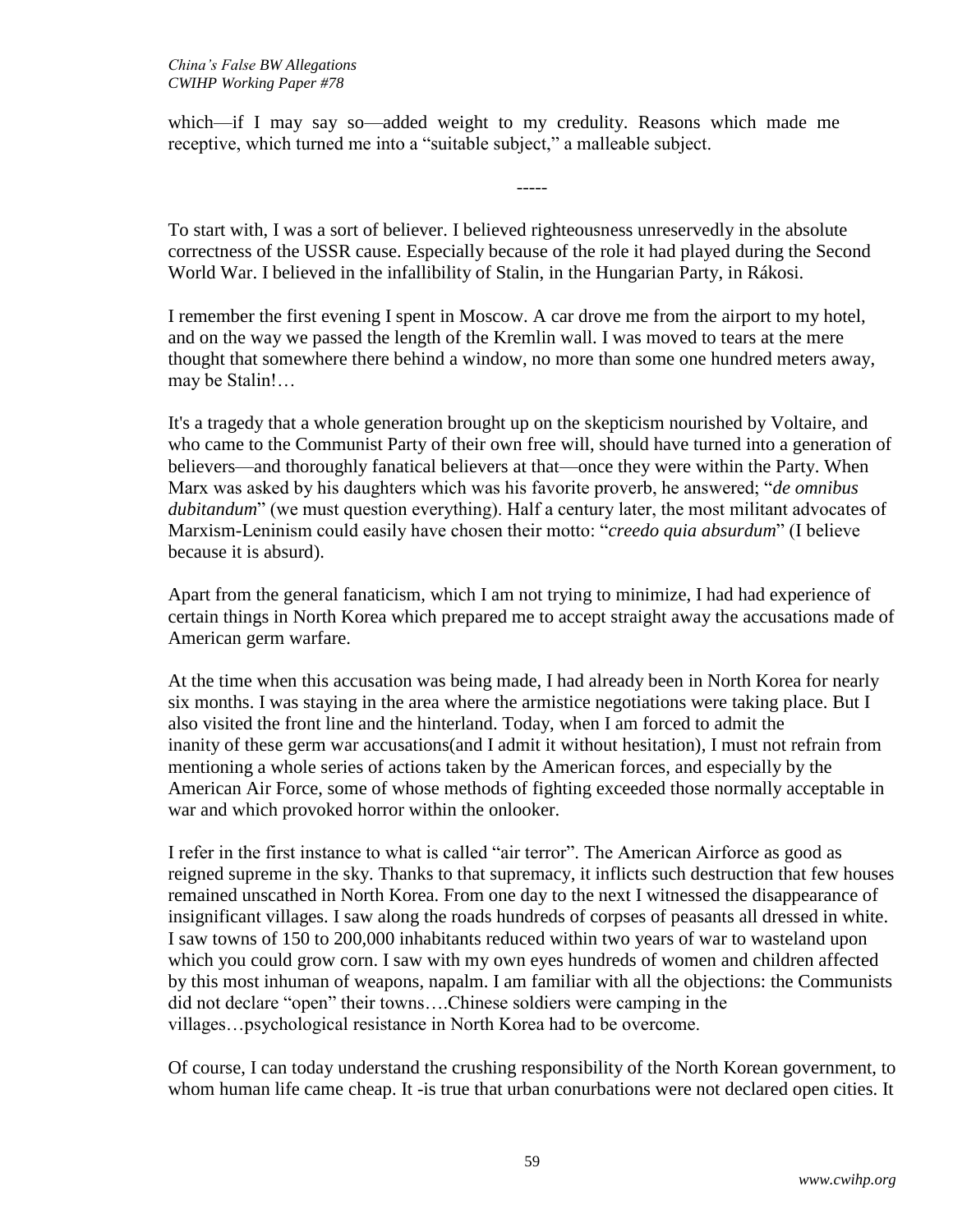is a fact that Chinese units were often stationed in the villages. And then, I know also, that "war is war" and there are always a great many innocent victims.

Even so, the simple peasants were in no way responsible for the stationing of the Chinese. The workmen, small shopkeepers and artisans in the towns could not by themselves declare their city as "open" And what about all those villages which had been razed to the ground, without there ever having been a single Chinese. And the city areas, which had been obliterated, even though they were nowhere near any military objective.

Another thing. I had the about the worst possible information about the regime of Syngman Rhee. I am not talking about information from Communist sources. It was in "The Daily Mirror" in which I read: "Syngman Rhee is a vain and savage dictator, whose long and sinister past stinks of corruption, intrigue and violence." It was a Member of the Labour Party who had declared in The House of Commons: "All England is anxiously following the overtures of the double dealing South Korean assassin."

Today, I am well aware the North Korean Government was composed of Stalinist puppets, all just as murderous, whose hands were just as stained with blood as those of Rákosi in Hungary. But that does not mean that I see in Syngman Rhee's men the ideal leaders of future Korea. Far from it.

-----

Let me continue. I will now move on to China. I went there three times. In 1951, in 1952 and in 1953. In my experience, which is shared by many Western, non-Communist observers, the immense mass of the Chinese people has taken much more favorably to the policies of Mao than to those of Jiang Jieshi. I do not know whether the feelings of the Chinese towards Mao and his followers have changed. All I know is that the countries from the, so called, "Socialist block" whose conditions of life had been able to observe, it seemed that the longer the Party had been in power, the greater the increase in the number of people deceived. But I repeat, I do not know the present feelings in China.

Yet, in spite of all the negative phenomena which I had mentioned with regard to the role played by official China in the bacterial war, I must express the opinion that a more tolerant and understanding attitude towards Chinese problems would be a better policy than the rigidity and intransigence which is now shown to it by certain Western Powers.

As to the simple Chinese soldiers whom I met in Korea, I must say that their relations with the civilian population—not a negligible factor—were extraordinarily good. These soldiers were so willing to help the poor villagers in every way, that these poor people often preferred them to their own soldiers. And if what I had heard said in the village, where the Hungarian hospital stayed about the insects brought in by Chinese soldiers, were true, then these must have referred to some special teams under order from higher up.

One final factor could have contributed to my believing in the accusations thrown at the "perpetrators of germ warfare." The leaders and the United States press had never denied that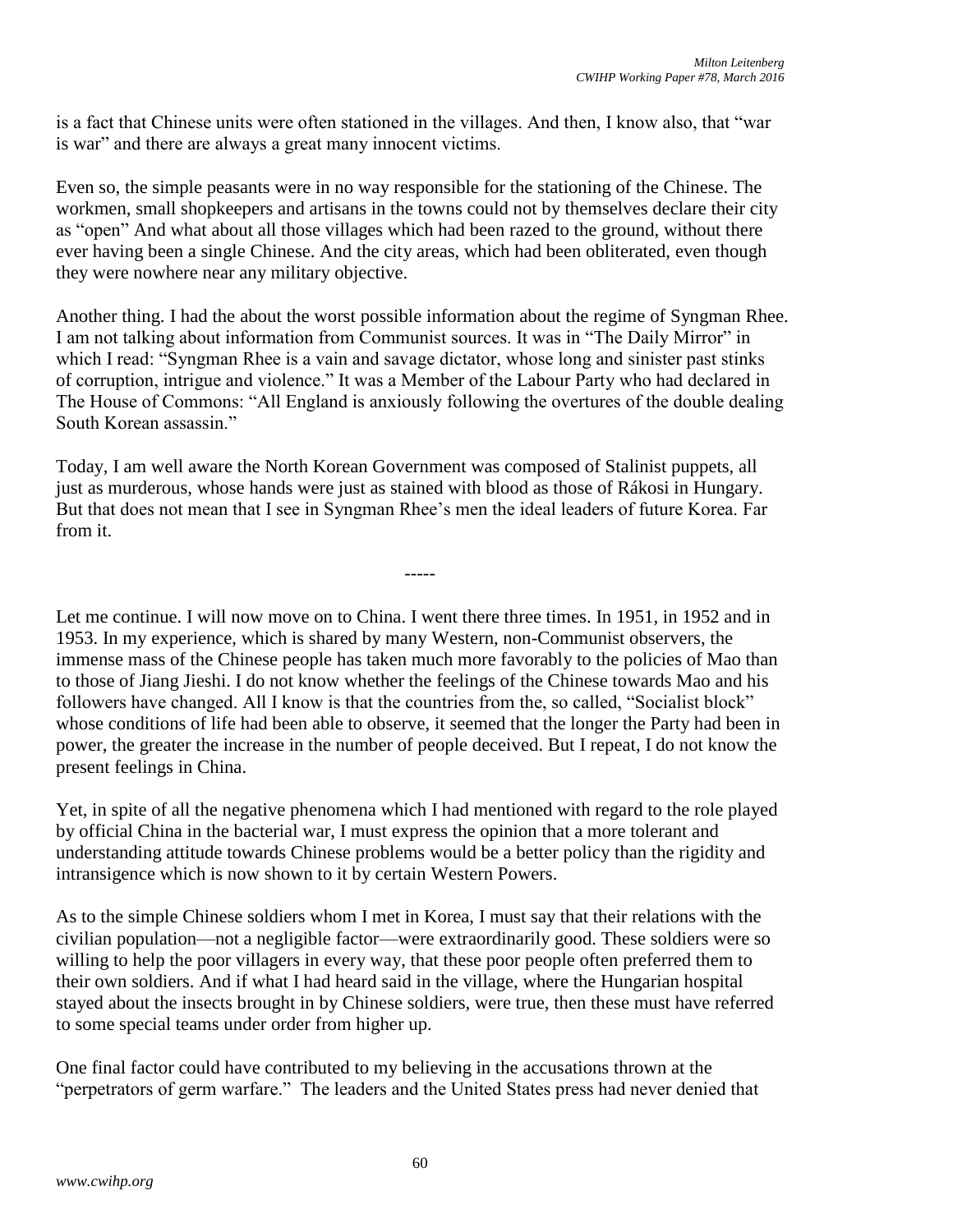there had been in their country a research connected with germ warfare. During the discussions at the United Nations, Mr. Cohen, the American representative, whilst stressing the defensive nature of this research, did nevertheless admit them. At the same time, it is also a fact that the Government of the United States had indeed signed the1925 Geneva Convention prohibiting the use of bacteriological weapons, but this signature had never been ratified.

I had to go into all these details. I think I have been a biased political supporter long enough to know that I must be content with nothing but the whole truth, or at least the truth such as I see it. I have already said at the beginning of this series of articles how I was overtaken, little by little, by doubt. And how I had to acknowledge the crimes of Stalinism. I must add a fact which I had only discovered recently. I must admit that it was this fact which caused my cup to overflow.

Here it is. The first person to have made an accusation concerning the criminal use of germs was none other than Joseph V. Stalin. On 7<sup>th</sup> January, 1933, during a meeting of an extended Central Committee and of .the Central Commission of Control over the Communist Bolshevik Party of the Soviet Union, Stalin, whilst speaking about ''criminal activity" of certain Soviet citizens, said " that they deploy a method of sabotage in the State farms and kolkhozes, and that a few amongst them, including certain academics, manifest such zeal for sabotage that they inject plague and anthrax germs into the cattle at collective farms. And that they favor meningitis germs for horses, etc.…."

During the great trials of 1937-38, trials which we know now had a variety of accusations gorged to suit the cause, two defendants mentioned similar facts. One admitted "that he had cultivated virulent germs in three different establishments in order to kill some herds of Soviet pigs." The other one admitted "that he plotted with Japanese spies to release, in case of war, some particularly virulent microbes amidst the Red Army!"

The chief prosecutor in these fabricated trials was A. Vyshinsky. The same Vyshinsky who has since been delicately disowned by Soviet Lawyers. The same Vyshinsky who, whilst he was Minister of Foreign Affairs in Stalin's day and let the Soviet Delegation at the United Nations, lodged the most terrible accusations with regard to "germ warfare" in Korea!

12.

I have come to the end of my investigation. This is all I have to say. I know that for some I will have said too little. And for others, I will have said too much. Some people during my investigation showed interest in this work but, they added:

Of course, the -thing would be quite "open" if you could explain exactly how the preparation of the bacterial campaign was hatched behind the scene in the Politburo. If you could show the exact role played by the Russians and the Chinese, etc.…

It would obviously have been more of a sensation to have started my account something like that: "I know from a reliable source, from the mouth of a Chinese Minister himself, that one day Stalin called in Beria and Molotov and told them: "Listen guys…" It is possible that this is just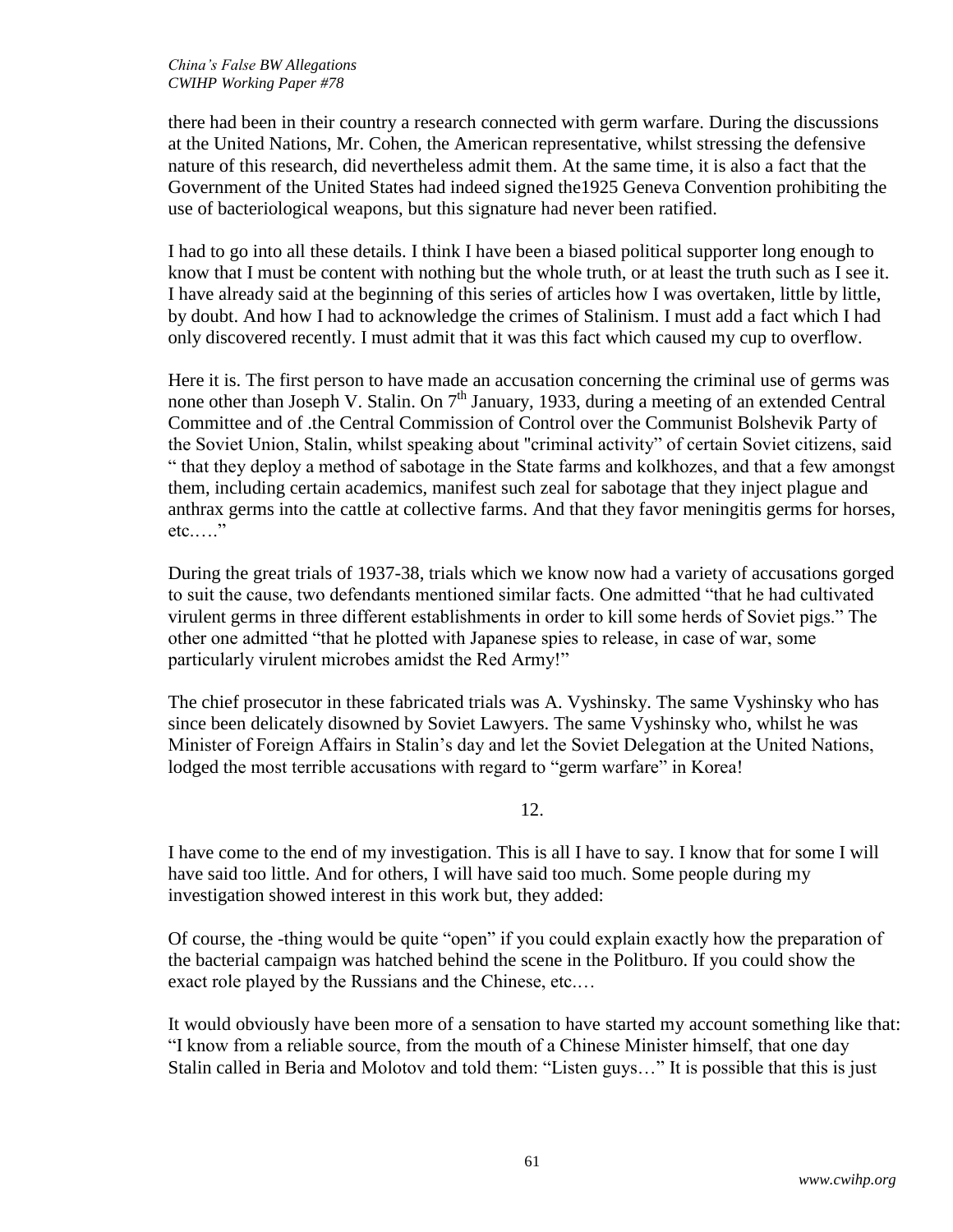what had been the case. But it is also possible that the truth was quite different. I don't know, and I will refrain from giving details which I do not know.

For others, to have even put forward facts verified by me personally was still too much. They believe that ultimately a lie can be tolerated, but that its exposure is treason.

And without going into the details which could bring them face to face with a painful truth, they prefer to ask: "What's the point of it?" I won't say that this question makes no sense. On the contrary, I won't avoid the answer. It is evident that those who will benefit from my testimony are those who were accused of having started a germ war. And those who will suffer from it are the ones who had drawn up this accusation. But if anyone was accused wrongly, is it not a duty for those who are aware of this false accusation to speak out?

So then, some sanctimonious rogues may say, all this will benefit "the American Imperialists and capitalists". This comment we have already heard at the time of our struggle against Rákosi's regime. I can remember one day, in the corridors of the Hungarian Parliament, Rákosi himself put the question before some colleagues and me: "Why tell everybody that the Hungarian worker does not live well? You will sow doubt in the hearts of French and Italian workers who are convinced that our workers have a good life. This way you would only serve the exploiters of the working class."

In Rákosi's eyes, the worry was not so much the fact that the workers' standard of living was low, but that this fact should be known. And since everything we might say—we, the Hungarian intellectuals—would not cross beyond the border of our country, the Hungarian revolution, by suddenly allowing truth to erupt before the world, may have stunned many a well-meaning Western worker and intellectual.

My intention is not to indulge in a comparative analysis of the imperialist states which exist in the world. Nor do I wish to ask the question: Who is the greater oppressor of the people? Who exploits them more? I will simply say: If, as we are taught by Marxism-Leninism, American imperialism was full of lies and contradictions, why not simply denounce these contradictions and lies? Why is it necessary to invent new ones?

I most certainly wouldn't wish the bricks extracted from one wall of lies to serve in the construction of a pile of prejudice, hypocrisy and arrogance. If I have written these articles it is not so as to contribute in whatever form to the lowering of even one worker's wages. To contribute to the taking away of land from the Hungarian or Chinese peasant. It is not so that a descendant of a Czar should return to the throne of Russia or a descendant of Li, to the throne of Korea.

It is not out of the question to suppose that my testimony doesn't pass almost unnoticed, that someone makes use of it directly or indirectly to ends of which I do not approve. I am not afraid of this, because I am convinced that my testimony is more likely to serve those who believed in the accusations, that the accused themselves. It will perhaps contribute to the dispersing of the fog and the darkness which at present extend from the Danube to the Yellow sea. And with my scant means I will have helped truth to emerge. Why should this be of less interest to the Russian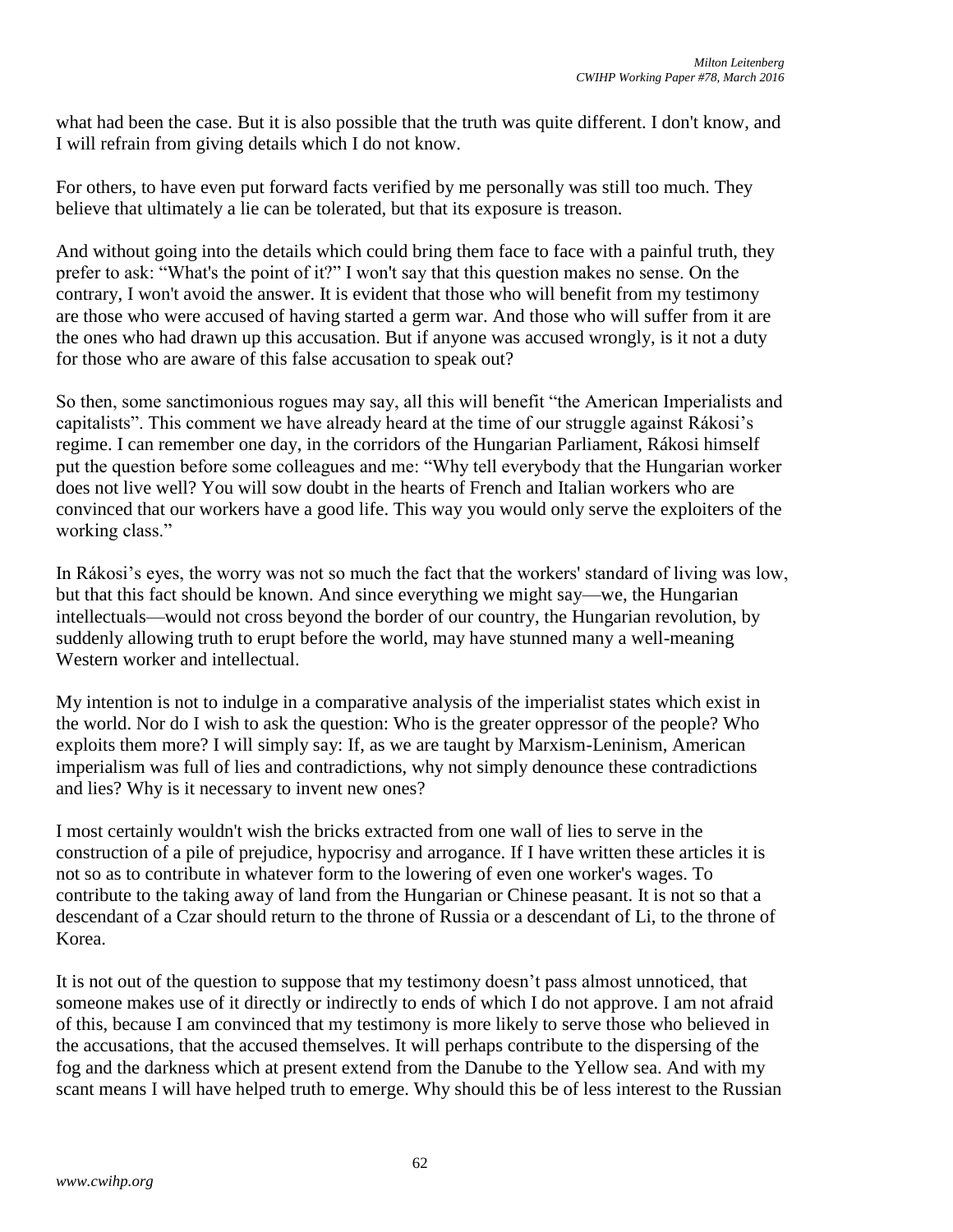worker, the Chinese peasant, the Korean fisherman than of interest to anyone else? I believe that it is precisely for them that this is most important.

Some people will say—and I can hear them already—that there exists another fog and other lies, in the United States, for instance. That is true, no doubt. Great American writers—not to mention French and English ones—often denounce the inconsistencies and social ills of their society. They will continue to do, I imagine. Without wishing to lecture anyone and by simply following my own course and that of so many Hungarian writers, I can say that the best a writer can do is to sweep his own doorstep. If, for example, Soviet writers had done less "exposing" of the West, and instead had shown, however discreetly, more of Stalin's crimes (pure wishful thinking, I know), then the world would be better for it, and so would certainly be Soviet literature.

Several people have asked me if I was not afraid that people might say: "Here is a witness who said 'yes' in the past and who is saying 'no' today. Had I thought of that?" Yes, I had. And this is precisely what was tormenting me. But just because I had been mixed up in a lie, through both the fault of others as well as my own, must I remain with it to the rest of my days?

A great many Hungarian writers and journalists have had to face the same question: "You're a good one to talk about the crimes committed by Stalin and Rakosi." Poets were told. "You who had written odes to them!" "You're a good one to talk about troubles of the peasants and the hardship of the workers, you who had written a poem entitled: "A victory each day!" We had the personal experience of passing under the whips and it was the crimes, the mistakes and the errors of the past which were hitting us.

And yet this path had to be taken. Quite simply because there was no other way. Happy, and to be envied are those who have never erred. Those who have no amends to make. I am not one of them.

To all that, I will add a series of paradoxical events. I've already said that the Korean Foreign Minister who had thrown the germ accusations had been executed and that the Deputy Health Minister disappeared without trace. On the other hand, the journalist who at that time when I was sending my reports from Korea, was editor of the Foreign Affairs Section on the Szabad Nép (central paper of the Hungarian Workers Party) as well as his colleague who had been the proof reader of my Korean book before its publication, were both thrown into prison in Hungary for having taken part in the revolution.

The other day, there was a knock on the door of my modest room in Paris where I am now a refugee. It was the ex-editor of "Szabad Nép," the same who had signed the telegram sending me from Gaesong to the "germ war" area. At the time, he believed in it firmly. Since then, he has had to leave Hungary for also having taken part in the revolution.

The Hungarian revolution was the revolution of people who had been duped, of "nation deceived. Of workers who had been told lies and told that they had become the owners of their factories. Of peasants who had been given land to appease them but which was now being taken away from them. Of intellectuals who had been deprived of their sole treasure: reflection.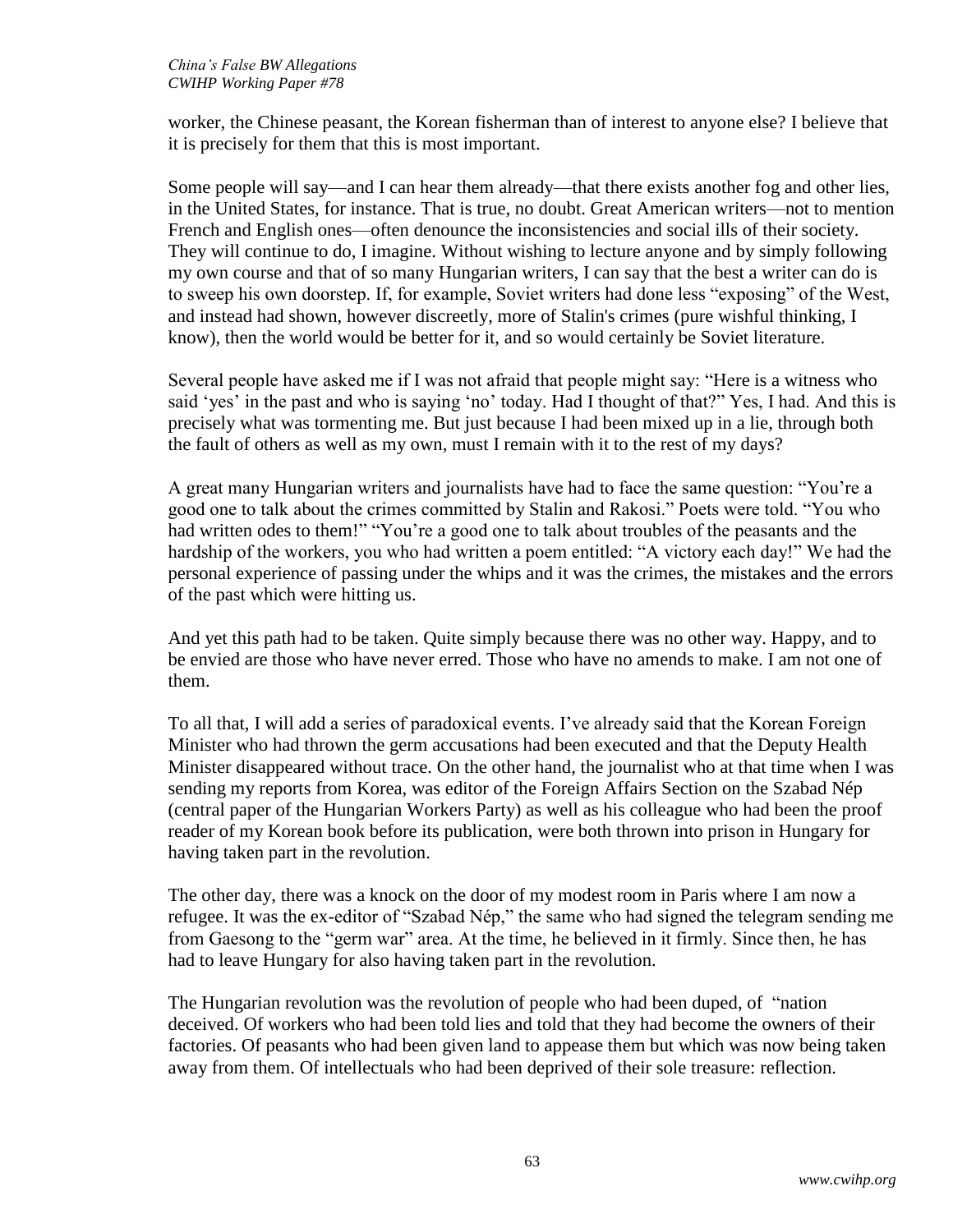If there had not been such flagrant differences between the facts and the words, if there had not been an abyss between the propaganda and reality, perhaps the revolution would not have broken out.

"What's the point of all that?," the author of these articles has been asked. Well, what was the point of all the lies, deceptions, the cheating in Korea, in Hungary and elsewhere?

To end, I should like to say a few words to those who, with me, took part in the propaganda surrounding the bacteriological warfare, and who lent credence to it with their name and authority. I beg them to think once again about what they had seen in Korea. That they reconsider all that in the light of Khrushchev's revelations; in the light of the affair of the doctors and the events in Hungary. If they have any doubts, let them be made public, just as at the time, their evidence had been made public.

-----

I should also like to turn towards the Chinese Peoples Republic. Various Communist individuals, Poles, Yugoslavs, who have recently spent some time in China, have informed me that some Chinese leaders in the course of friendly conversations, stated that they considered the whole Korean War to have been a mistake into which they had been pushed by Stalin. And that they believed the accusations made about germ warfare to have been without foundation. If that is so, and I do not doubt it, then it is not enough to exchange such confidences in small gatherings and in cozy chats during a nice dinner. It is certain that if the Chinese leaders were today telling the truth on the war in Korea in general and on germ warfare in particular, this could contribute towards an international lessening of tension and generally improve the international situation of the People's Republic of China. They would thus make a bigger step towards reconciliation and towards peace than a dozen Peace Congresses and the releasing of thousands of white doves.

After so many tragedies and national catastrophes, having come from a country which has seen so many ruins and so much sorrow, and as stateless that I now am, I nevertheless retain the hope that the world will one day find a way to progress in peace without either 'A' bombs or 'H' bombs. I trust in man who, though fallible, weak and responsible for many faults, in man who can be deceived once, twice, a hundred times, but who continues to thirst for truth and who, in spite of everything, ends by finding it—or at least come near it. That is why I undertook the painful task of examining my past.

-----

I am happy to have done so.

I don't know whether complete freedom and peace are possible in this world. However, I now feel more free and more at peace than before.

END

**\*\*\***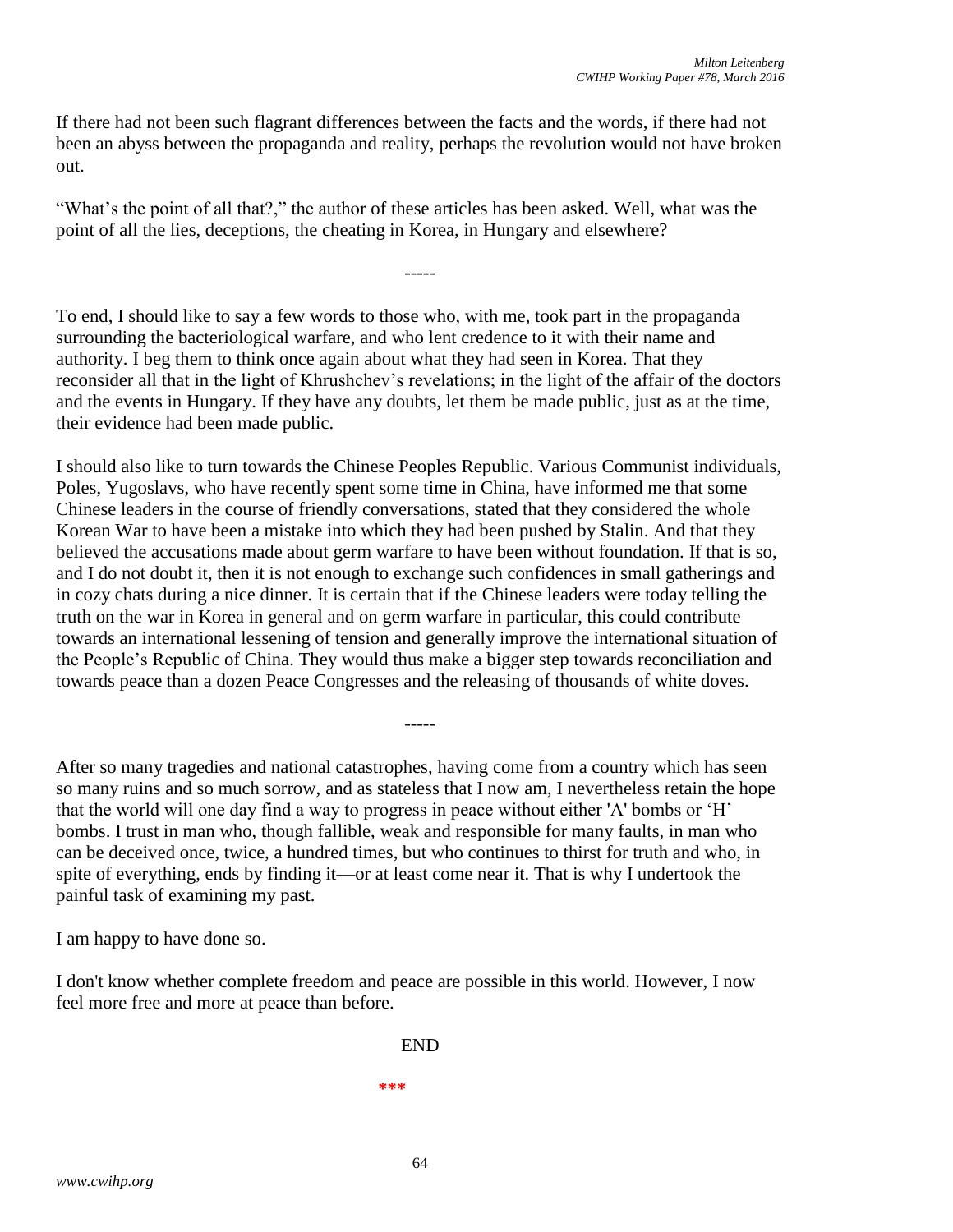*China's False BW Allegations CWIHP Working Paper #78*

**\*\*\***

**Document No. 18** *[Source: Personal papers of Milton Leitenberg. Accessible at [http://digitalarchive.wilsoncenter.org/document/123088.](http://digitalarchive.wilsoncenter.org/document/123088)]*

## HARRY S TRUMAN INDEPENDENCE, MISSOURI July 25, 1969

Dear Congressman Kastenmeier:

In reply to your letter of July 11th, I wish to state categorically that I did not amend any Presidential Order in force regarding biological weapons, nor did I at any time give my approval to its use.

With all good wishes,

Sincerely yours,

Honorable Robert W.Kastenmeier House of Representatives Washington, D. C. 20515

*Note* President Truman's signature appeared in the original letter.

**\*\*\***

## **Document No. 19**

*[Source: Yanhuang chunqiu no. 11 (2013): 36-39. Translated by Drew Casey. Accessible at [http://digitalarchive.wilsoncenter.org/document/123080.](http://digitalarchive.wilsoncenter.org/document/123080)]*

(**[***Yanhuang chunqiu***] Editor's Comment:** This essay is the posthumous work of Comrade Wu Zhili, former director of the Chinese People's Volunteer Army Health Division. With the exception of a few sentences and obvious typographical errors, this journal did not permit alterations in order to not influence the understanding of its contents.)

It has already been 44 years (in 1997) since the armistice of the Korean War, but as for the worldwide sensation of 1952: how indisputable is the bacteriological war of the American imperialists?

The case is one of false alarm.

That year the Party Central Committee confirmed (at least at the beginning) that it believed that the U.S. Army was conducting bacteriological warfare. We mobilized the whole military and the whole nation, spending large amounts of manpower and materiel to carry out an anti-bacteriological warfare movement. At the same time, American imperialism was also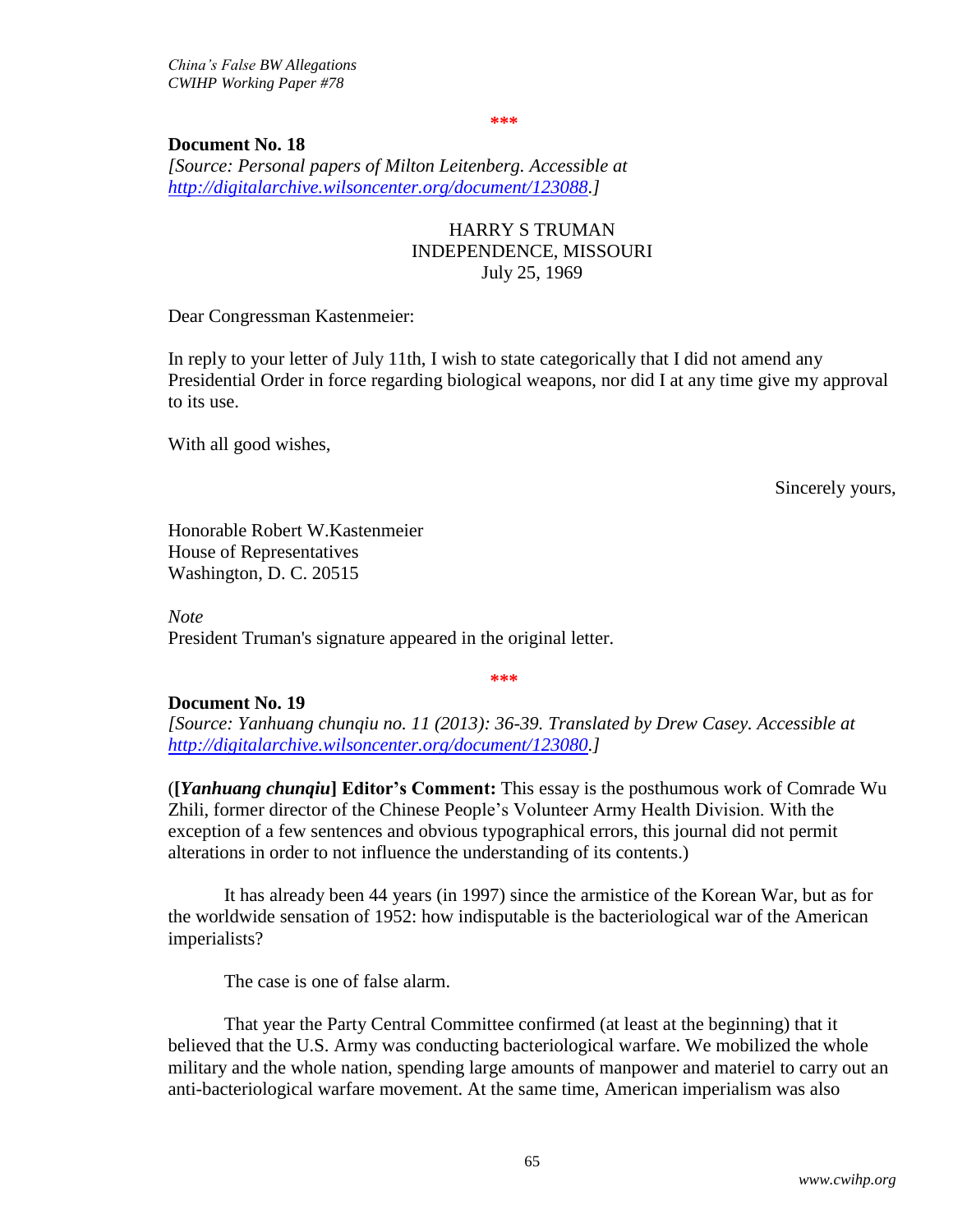notoriously reaching a low point. When the former commander of U.S. Forces in Korea, [Matthew Bunker] Ridgeway, was transferred to Allied Headquarters Europe at the end of 1952, crowds jeered him at his arrival to the airport, calling him "the god of pestilence"<sup>55</sup> and causing him embarrassment. Not until he swore by the name of God that the U.S. military did not undertake bacteriological warfare was he allowed to go.

The affair originated with the appearance of large numbers of flies<sup>56</sup> and fleas on the snowy winter ground. It was later learned that these were snow fleas (in Korean called 'oguli'), not human fleas,  $57$  and that they are a natural phenomenon on the snow in the winter. Snow fleas are of the order Springtail (*Collembola*), genus Dark springtail (*Isotomapalustris*<sup>58</sup>). I also had reports of snow fleas in Northeast China. At that time we thought flies and fleas could not be found on the snow, and given that foreign newspapers were reporting that Japanese bacteriological war criminal Ishii [Shiro] had come to the front lines in Korea to investigate suspicious deaths on the U.S. military side, the Central Committee determined that the U.S. military was conducting bacteriological warfare.

The principal course of the affair was as follows: On January 29, 1952, the [Chinese People's] Volunteer Army Health Division and Volunteer Army Headquarters received a telegram from the 42<sup>nd</sup> Army claiming that U.S. planes flew over Pyonggang county (where that army was encamped) on January 28, 1952, and on the snow-covered ground in the trenches many types of insects were discovered. Among them were fleas, flies,<sup>59</sup> and spider-like insects. The  $42<sup>nd</sup>$  Army sent specimens of 23 fleas (snow fleas), 33 flies,  $<sup>60</sup>$  and spider-like insects. Our</sup> chemical testing lab conducted cultures and did not discover pathogenic bacteria. The head of the 42<sup>nd</sup> Army Health Division was Gao Liang, a very attentive and qualified health cadre who had been the head of education at the medical school when I was in the  $3<sup>rd</sup>$  Division. He must have been somewhat on alert about bacteriological warfare in order to send this telegram. The  $42<sup>nd</sup>$ Army's telegram was also sent to PVA Command, where it drew the a high degree of attention from Commander Peng Dehuai, was forwarded to the Party Central Committee, and was sent to every unit to alert them and require timely reports of any similar situations. At that time almost all units sent telegrams of similar discoveries (within two months there were close to a thousand reports), reporting that the enemy dropped all kinds of things, including dead rats, flies and large mosquitos, vessels with insects (which were U.S. Army iron 4-compartment ammunition cases and paper parachute tubes used for spreading propaganda material), tree leaves and snakes, and one or two units reported that some North Korean citizens had suddenly died. [There were also] reports that large amounts of dead fish floated up in the river, and ten or more specimens of

<sup>55</sup>The Chinese word used, *wenshen* [瘟神], is a deity traditionally believed in Korea and China to cause disease and pestilence. The fact that European crowds were using the name of a Chinese deity in this case may be embellishment by the author.

 $56$  More specifically, "houseflies."

<sup>57</sup> The Chinese term is generally used to refer to the *Pulex irritans*. The original article uses the common names for organisms, except in a few cases where the scientific name is given parenthetically after the common name in the text. In all other cases, the translator has provided the scientific nomenclature in the footnotes.

<sup>58</sup> Possibly intended to refer to *Isotomurus palustris*.

<sup>&</sup>lt;sup>59</sup> Although the author used the term for "housefly" above, this instance uses only the more general categorical sense  $of "fly."$ 

 $60$  Here the author uses the term "housefly" again.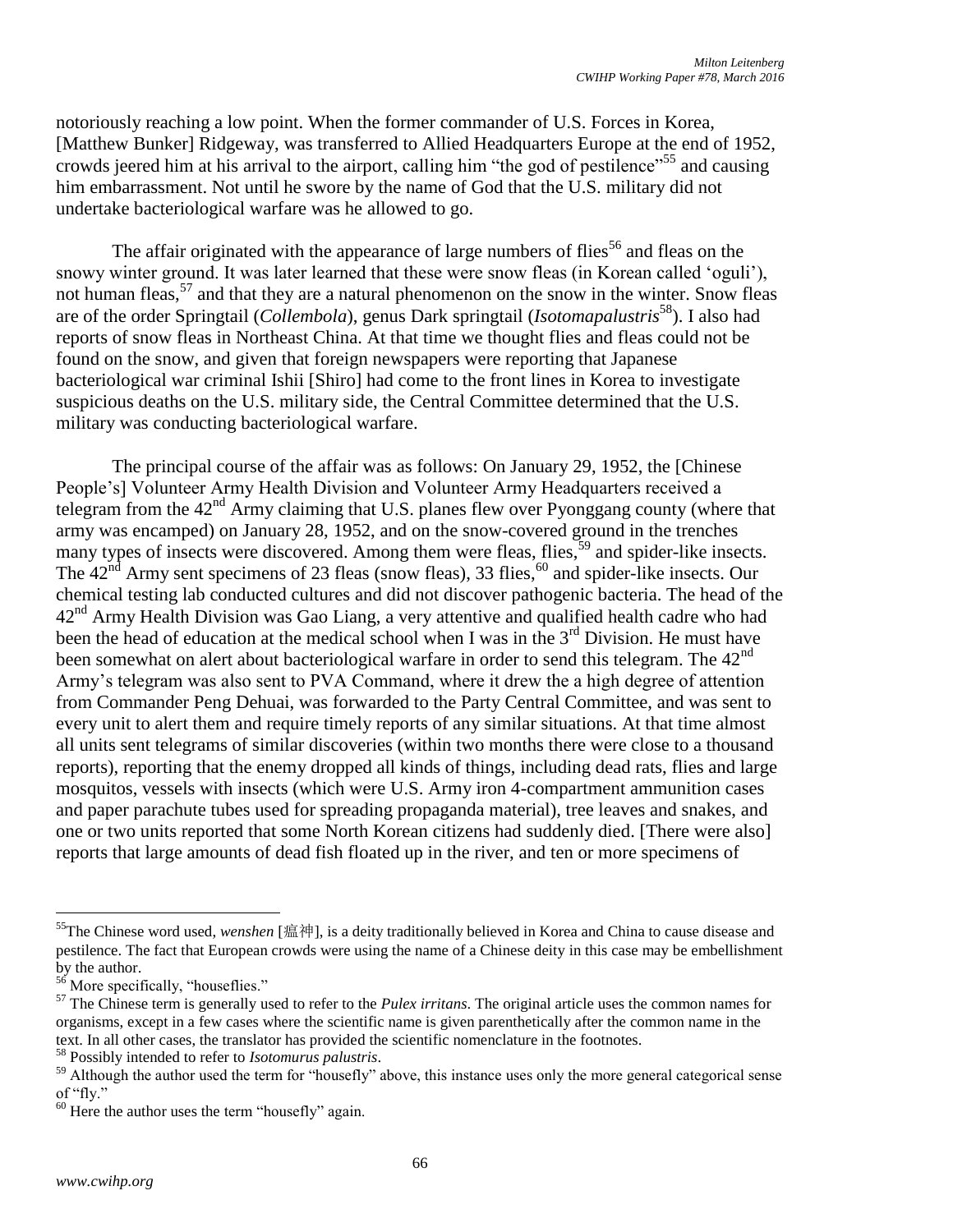small dead fish (crucian carp<sup>61</sup>) were sent in, which a bacteriological culture found to have pure salmonella. *People's Daily* again reported that U.S. planes were dropping bacteria, dead rats and other things.

Coincidentally, at that time suspicious deaths were discovered on the U.S. military front lines, and the U.S. military sent Japanese bacteriological war criminal and former head of Unit 731 Ishii to North Korea to investigate this matter and publish this information. Based on the above information, the Party Central Committee determined that the U.S. military was conducting bacteriological warfare. After just a few days, on February 22, 1952, the front page of the *People's Daily* ran an eye-grabbing top headline, which, in the name of the Chinese People's Volunteer Army and the North Korean government, denounced the U.S. imperialists for carrying out large-scale bacteriological war in Korea and Northeast China. Photographs of the dropped objects and bacterial smears were attached. This drew jarring and successive condemnation from the whole world. Prior to this, we did not know *People's Daily* would publish so quickly. After publication, I said to Health Division Deputy Director Zhu Zhiguang (since passed): "From here on, we should be passive." Zhu said, "After today, we can only write an article $^{5,62}$ 

The Central Health Division<sup>63</sup> was under the charge of Deputy Director He Cheng. He had worked in Northeast China, and knew that Japan's Unit 731 had engaged in<sup>64</sup> bacteriological warfare. He knew Ishii's person and deeds, and that they were *his* mistaken decision- and the Party Central Committee agreed. He sent entomologist Professor He Qi and bacteriologist Professor Wei Xi (both of them since passed) to Korea to investigate. Before they came, we had already dispatched men (including myself) to the reporting units many times to ascertain the situation, an investigation which concluded that there were insects and other objects dropped on the snow, but which did not discover people who had died suddenly or suspiciously fallen ill. Units that had previously reported deaths said that the reports had been hearsay. As for flies, almost every house has them in front of and behind the stove—they could fly out the door onto the snow at any time.

My personal analysis was: (1) Imperialism is capable of carrying out all manner of evils, and bacteriological war is not an exception. (2) Severe winter, however, is not a good season for conducting bacteriological war. When the weather is cold the mobility of insects is weakened, and is not conducive to bacteria reproduction. (3) Dropping [objects] on the front line trenches, where there are few people and sickness does not spread easily, and where the U.S. military's trenches are not more than ten meters away, allows for the possibility of ricocheting. (4) Korea already had an epidemic of lice-borne contagious diseases. All the houses in the cities and towns had been burned down, and the common people all lived in air-raid shelters. Their lives are already difficult, but the Korean people are extremely tenacious and bacteriological warfare

<sup>61</sup> *Carassius carassius*.

<sup>62</sup> Zhu uses the word for an academic article [*wenzhang*, 文章] rather than the word for an official report [*baogao,* 报告1.

 $63$  It is unclear whether this refers to the PLA Central Health Division or a national government central health division, but in either case it is superior to the PVA Health Division.

<sup>&</sup>lt;sup>64</sup> The word in Chinese translated here as 'engaged in' often has a negative connotation, and can imply that the speaker/writer feels that the action carried out was nefarious.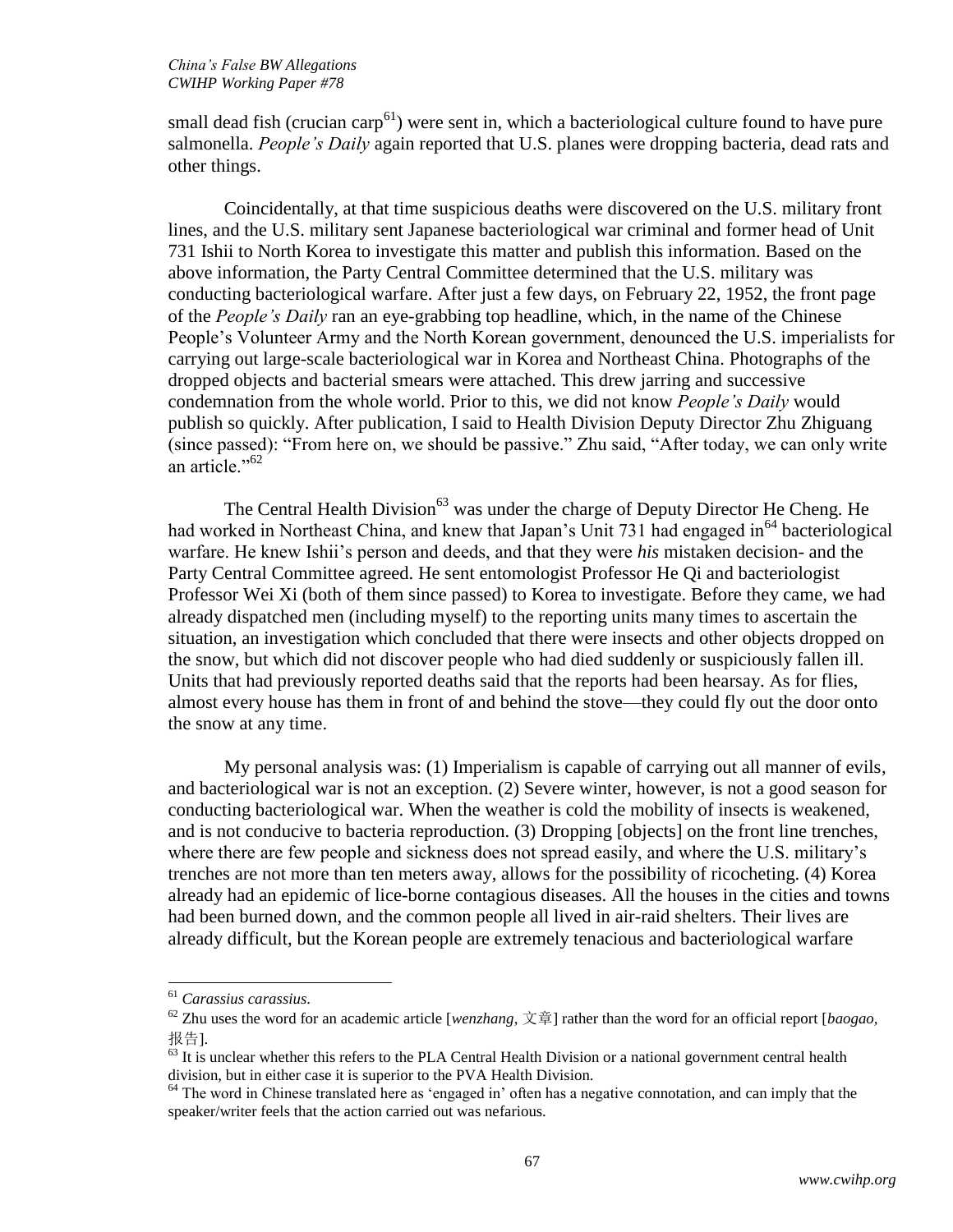cannot be the greater disaster that forces them to surrender. (5) Our preliminary investigation still could not prove that the U.S. military carried out bacteriological warfare.

I reported my viewpoint to Deputy Commander Hong, and he agreed that I should send a report of my opinion to Commander Peng and the Central Committee. I suggested that it would be wise to not publicize this as a major matter, in order to avoid being passive and wasting manpower and resources (this was before Professors He and Wei had arrived). Just then, a telegram arrived from the Central Committee, criticizing my lack of vigilance and saying that the enemy had not carried out bacteriological warfare, but that we could still take advantage of this to reinforce health work. Afterward Professors He and Wei carried on with their investigations and observed insect specimens and bacterial smears. He discovered that the so-called fleas were snow fleas, while Wei discovered that although the stained snow flea smears seemed to have bubonic plague<sup>65</sup> bacteria, they showed to be gram-positive (bubonic plague is gram-negative). They could not culture plague. I asked their opinion. He Qi said (verbatim), "I think it's a *false alarm*."<sup>66</sup>

After Commander Peng saw my telegram, he requested that I give an in-person report. Deputy Commander Hong asked me to give Commander Peng a realistic account of my viewpoint. Coincidentally, Chief Kim of the Korean People's Army Disease Prevention Bureau was ordered to come get to the bottom of things and discuss with me how to manage the situation, because they also could not come up with evidence. I took him with me to see Commander Peng, hoping that Kim could be a witness to the fact that evidence of bacteriological warfare could not be found. That evening, we arrived at the PVA Headquarters in Hoechang County (We were posted at Seongcheon County, about a two-hour drive from the Command). Commander Peng, Deputy Commanders Deng Hua and Song Shilun, and ten or more others were sitting. We reported the results of our investigation and our opinions as stated above. Commander Peng said sternly (this is the general idea): "Our Health Director is an America imperialist operative and speaks on behalf of the enemy. Can the health of the Volunteer Army be guaranteed?" Then he said, "There are others who report that you<sup>67</sup> are neglecting the sick and wounded. If a thousand or ten thousand die on the battlefield that's fine, but if one dies afterwards I will come to you for a reckoning." I said, "I will no longer act as Health Director. I have no other request, except please let me stay in Korea and fight." Commander Peng declared the meeting temporarily in recess for the standing committee to deliberate. When the meeting resumed, Commander Peng said, "The standing committee still wants you as the Health Director. Do a proper job. Set up a general disease prevention office and be the deputy director. Deng Hua will be the director."

On the road later with Director Kim, he said that he was scared and trembling because he thought I'd be beheaded. He also said, "Your Commander Peng is great, he loves the troops! He both educates you and regards you highly. You have a good Party, and a good Commander. After returning to post, I reported everything to Deputy Commander Hong, including what Commander Peng said to me personally. Hong did not utter a word, except to say "Do a proper job!" After only a few days, the Director of the Northeast Military Region Health Division, Dai Zhenghua (since passed), was tasked by the Central Military Commission to investigate anti-

 $\overline{a}$ <sup>65</sup> *Yersinia pestis*.

 $^{66}$  In the original manuscript, the author has He Qi saying the term "false alarm" in English.

<sup>&</sup>lt;sup>67</sup> The Chinese word used here is second person plural.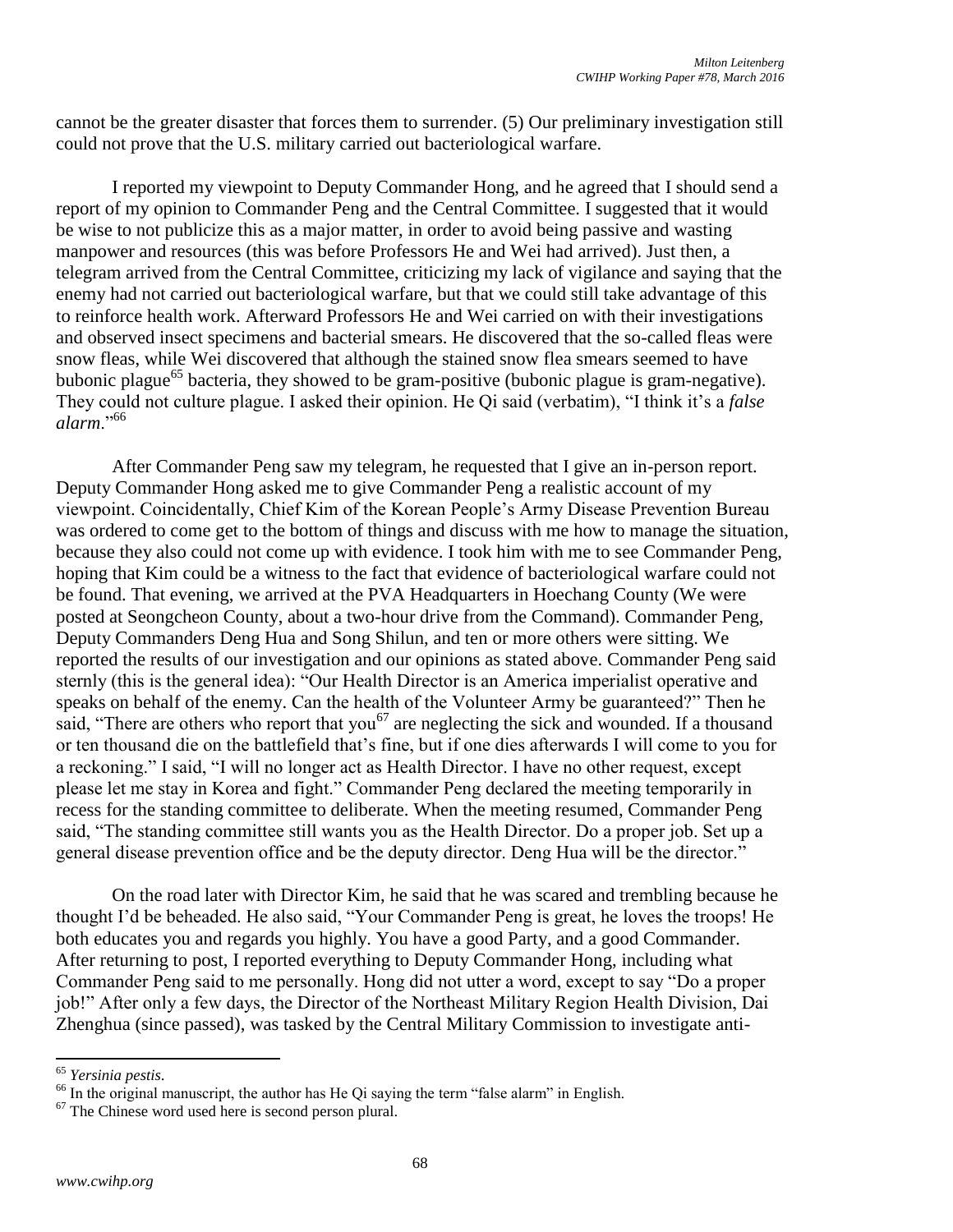bacteriological warfare work. I gave him a report of Commander Peng's instructions. Dai said, "Don't be afraid, just go do what Commander Peng said." That night at midnight, I received a phone call from the Soviet Chief of Staff at Headquarters who, through a translator, said, "Stalin has asked whether bacteriological warfare is really occurring." I answered, "Go ask Commander Peng," and hung up the phone. I thought to myself, this is really hard to figure out! If I don't do this right I'll be beheaded. I should prepare myself to be beheaded.

After only a few days, He Cheng and Gong Rengquan organized a disease prevention inspection unit with a 30-person strong line-up that included He Qi and Wei Xi and had it come to Korea to aid in countering bacteriological warfare. Among them were:

Entomologist He Qi Flea expert Liao Zhiying Parasite experts Wu Guang and Bao Dingcheng Bacteriologists Wei Xi, Chen Wengui (a plague expert who proved that Japan used the plague during the War of Resistance), Fang Liang (Korean), Xie Zhimu, Guo Shiqin, and Cheng Zhiyi Virologist Guo Chengzhou Epidemiology experts He Guanqing and Yu Huanwen Expert in Rickettsia corpuscles Liu Weitong (who is also an epidemiology expert) Approximately 10 young scientists (Ren Minfeng, Wu Zilin, Hu Jietang, Li Yimin, Li Zhenqiong, Gao Yundiao, Liu Yujing, etc.) 10 or more photographers and technicians

I divided them into 4 teams, the largest of which I placed near the Health Division. I placed the other 3 teams in the health departments of the Eastern, Central, and Western fronts respectively. These 3 teams were to take charge of the preliminary examination of specimens sent up from the field, and were responsible for directing disease prevention work on the ground. Specimens that had problems in the preliminary examination would be sent to the group headquarters at Seongcheon for a secondary examination. The number of specimens received was large (several hundred), and some had bacteria cultured from them. All of these were Salmonella-type, and neither plague<sup>68</sup> nor cholera<sup>69</sup> appeared. A few times anthrax<sup>70</sup> was found on tree leaf specimens. There were all kinds of so-called "dropped objects," but it was difficult to link them to bacteriological warfare.

I quickly formulated anti-bacteriological warfare measures (strengthening individual health measures, giving more types of vaccinations, requiring everyone to pin their trouser leg and sleeve openings tight and wear scarves around the neck, setting sentries to watch the sky, developing methods for collecting and submitting specimens for examination, on-the-spot swatting of insects dropped from the air, sprinkling sanitizer, discovering suspiciously ill personnel first isolate them and then report, etc.) and promulgated them throughout the whole army. I also got Commander Peng's approval (which the PAV Headquarters and allied

 $\overline{a}$ 

<sup>68</sup> *Yersinia pestis*.

<sup>69</sup> *Vibrio cholera.*

<sup>70</sup> *Bacillus anthracis.*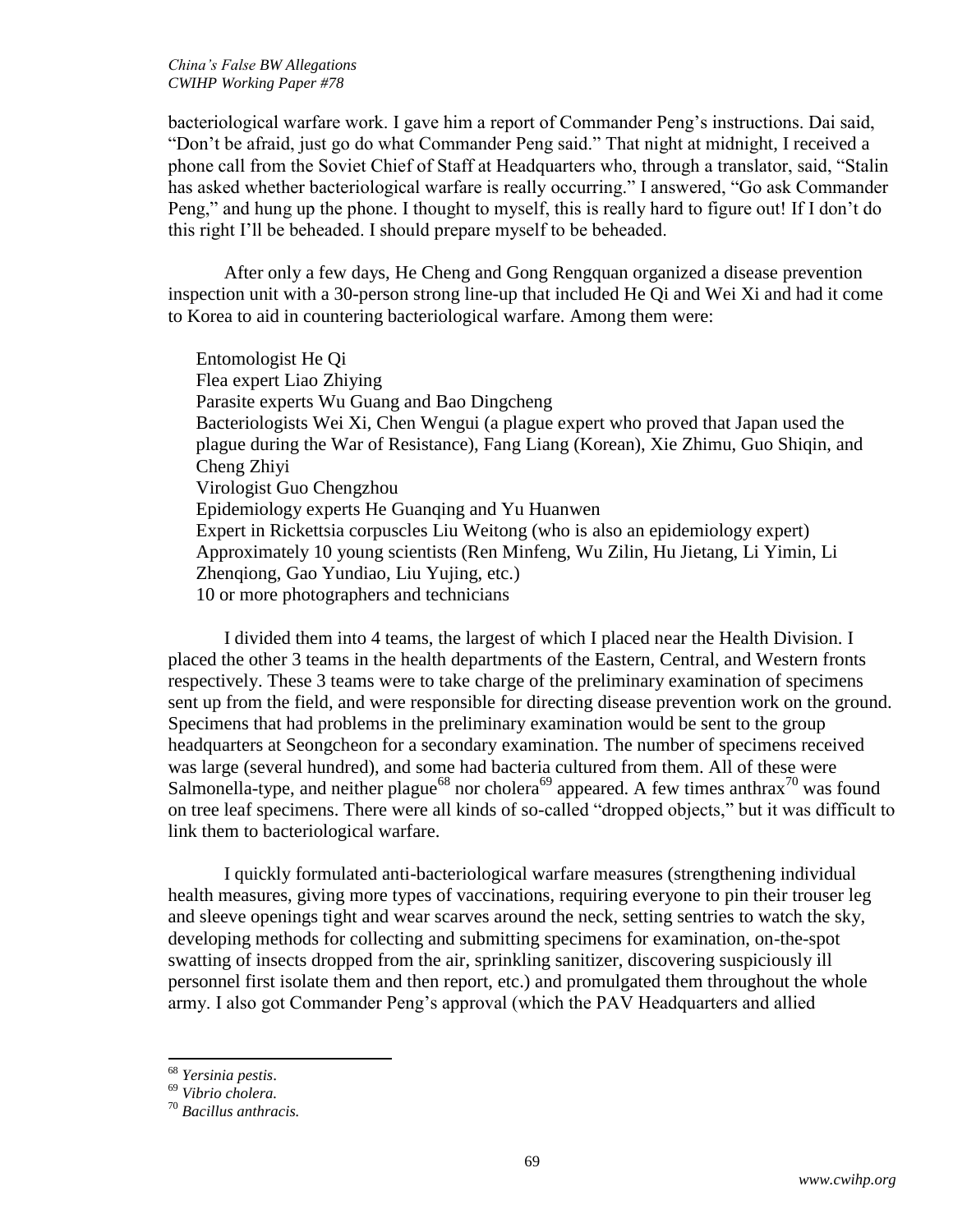governments circulated to the whole army) to perform autopsies on the dead, giving a green light to researching the cause of their injury and death.

For the entire year, no sick patient or deceased person was found to have anything to do with bacteriological warfare. Because of our particular focus on health, the number of sick personnel was greatly reduced. Later, in 1987, a few army leader cadres ran into me and said, "The American imperialists engaged in such massive germ warfare but our side didn't even have one death!" By then, I thought this was unimaginable.

That year [1952] we were busy with receiving investigatory delegations: Li Dequan [Otto Braun, Comintern advisor to the Chinese Communist Party] and Liao Chengzhi led the Chinese team, the International Association of Democratic Lawyers, and the International Scientific Commission. The head of the latter delegation was Royal Society fellow Joseph Needham, who wrote *Science and Civilisation in China*.<sup>71</sup> The deputy head of the delegation was U.S.S.R. Academy of Sciences fellow Zhukov-Verezhnikov, who was experienced in this area and was a medical expert at the trial of Japanese bacteriological war criminals in Khabarovsk. He brought a young English translator named Mr. Kowalski.<sup>72</sup> Members of the delegation included Brazilian biologist and bat expert Dr. [Samuel B.] Pessoa, French veterinary expert Professor [Jean] Malterre, Swedish clinical laboratory scientist Dr. Andrea Andreen (female), and Italian biologist Dr. [Oliviero] Olivo. Our own Dr. Qian Sanqiang was the point-of-contact, Doctor Chen Shu was the Russian translator, tropical disease expert Dr. Zhong Huilan and (gynecology) professor Yan Renying (female) were English translators. Of the former two investigation teams, one was entirely Chinese and of course fully cooperated.

The International Association of Democratic Lawyers, not being natural scientists, diligently noted down everything we said, all the while cursing American imperialism. It was not the same with the International Scientific Commission: although they believed that the American imperialists conducted bacteriological warfare, we could not produce proof of the issue. Soviet Academician Zhukov was entrusted [with the task] by Stalin. He was an all-right fellow. When they came to Korea, which was right after the U.S. military conducted a huge bombing raid on Pyongyang, Pyongyang was a field of rubble. The investigation teams first inspected the bacterial evidence dropped by American planes in the Northeast [of China] (July 12 to July 25). Before entering Korea, Zhukov had said to them, "Korea is a battlefield and very dangerous, we might as well make a conclusion about the results of the Northeast investigation and sign it in order to avoid working hard and accomplishing nothing [if we get killed]." The other delegates thought this made sense, and wrote the initial conclusion that the U.S. military had conducted bacteriological warfare in Northeast China. In Korea (July 28 to August 1), they were set up in a hotel deep underground, but were still harassed by American planes at night.

On the day the hearing began, the Korean side reported two cases. One was of cholera deaths: American planes dropped straw baskets on Daedong in Pyongyang, which contained mussels carrying cholera. Patients ate the mussels, got cholera, and died. Korea had not had cholera in many years. The other case was of plague deaths: one day a family discovered fleas on

 $\overline{a}$ <sup>71</sup> The Chinese title for this book is *The History of Chinese Science and Technology*.

 $72$  This rendering in English is an approximation of the original Russian name filtered through Chinese pronunciation.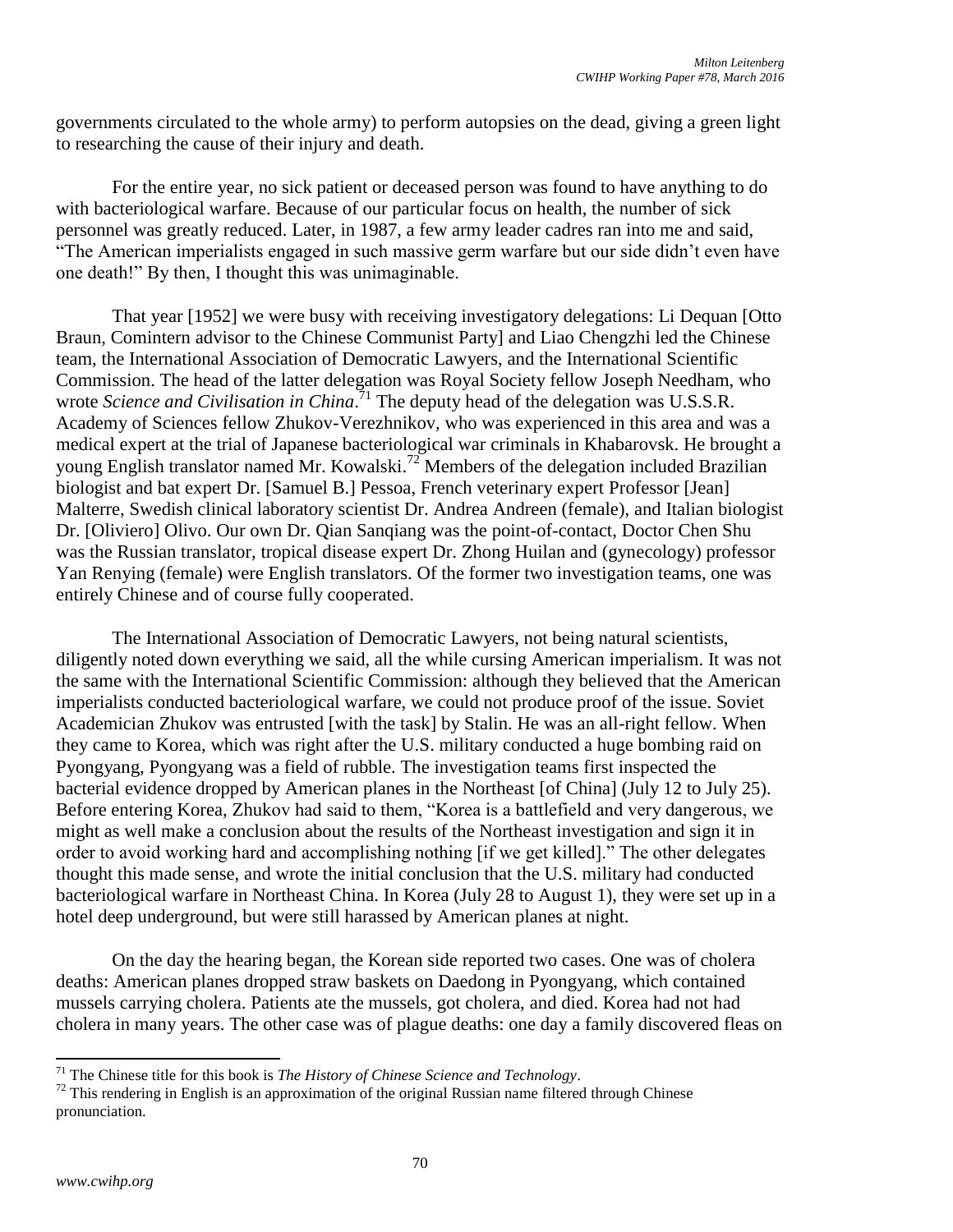the surface of their water jar, which was very strange. After a few days, members of the family fell ill and died. The autopsy revealed plague. Korea had never before had plague. (This case was prepared under the guidance of Professor Chen Wengui at the request of the Korean side, it was similar to what he observed in water jars in the 1940s when Japan dropped disease-carrying fleas at Changde).

The Volunteer Army brought forward the case of two first lieutenants at the  $20<sup>th</sup>$  Group encampment who discovered a dense group of fleas while chopping wood. They collected quite a few and sent them in. Plague was cultured from the fleas. Because we required everyone to tighten their trouser leg and sleeve openings and immediately sanitize areas upon which objects had been dropped from the sky while we were countering anti-bacteriological warfare, the army did not have any sick or dead. The scientists easily accepted this, and they adopted the testimony. The truth of this matter is that the fleas were discovered in small thatched cottages in the forest. These cottages have firewood and other assorted items in them that are suitable for flea colonies. It is difficult to say that the American imperialists dropped these in. When they were giving the above report, they did not mention the thatched cottages. This time when they were asked to go out and testify at the scene, one of them said that Chairman Mao taught him not to lie. He was unable to move. What to do? Only to persuade him to submit to the current needs of the struggle against the enemy and say that the place where fleas were discovered was out in the open. All the flea specimens were human fleas (Pulexirritans<sup>73</sup>). As for the plague, that was easy, we [could] cause it to appear.

About the middle of May, Chen Wengui phoned me from our inspection team's bacteria lab to tell me that Fang Liang had lost the plague cultures dropped by the enemy (the bacteria lab was originally Fang Liang's responsibility, in reality the lab had never had plague cultures). Chen Wengui had studied plague with an Indian professor,  $74$  and discovered it at once. I realized that this was a big problem and immediately notified Director He Cheng in Beijing and Director Wang Bin in Northeast China to promptly send Comrade Men Xin to get the plague cultures or else this would all be [too] difficult to manage. Men Xin (who later served as the director of Military Hospital 203 in Liaoyang, since retired) went to Shenyang, and came back in 5 days with two tubes of plague cultures (packed in sealed iron pipes). I gave one tube to Chen Wengui, and gave the other to the North Korean deputy prime minister of health protection Ro Jin-han<sup>75</sup> in the presence of the deputy captain of our disease prevention unit Li Zhefan. He had asked for the bacteria cultures before, and at this moment he knew exactly why I gave him the cultures. After this, I told Li Zhefan, "In case it will be difficult when the time comes to prove bacteriological warfare, inject me with plague and let me die. This way, the director of the Health Division will have caught the plague dropped by the U.S. military even if it is not ironclad evidence." He said, "That won't do. We can always think of another way." It was apparent how large the pressure was at this time. Li was of Korean ethnicity.<sup>76</sup> Before Liberation he had done plague prevention work with Soviet experts in Northeast China and was already a

<sup>73</sup> That is, *Pulex irritans*.

<sup>74</sup> The name of the Indian professor is given in Chinese as *suoke* [索克], but the English spelling could not be determined.

<sup>75</sup> In simplified Chinese pronounced *Lu Zhenhan* [鲁振汉], which in Korean hanja is rendered 魯振漢 or in Hangul 로진한.

<sup>76</sup> That is, ethnic Korean Chinese.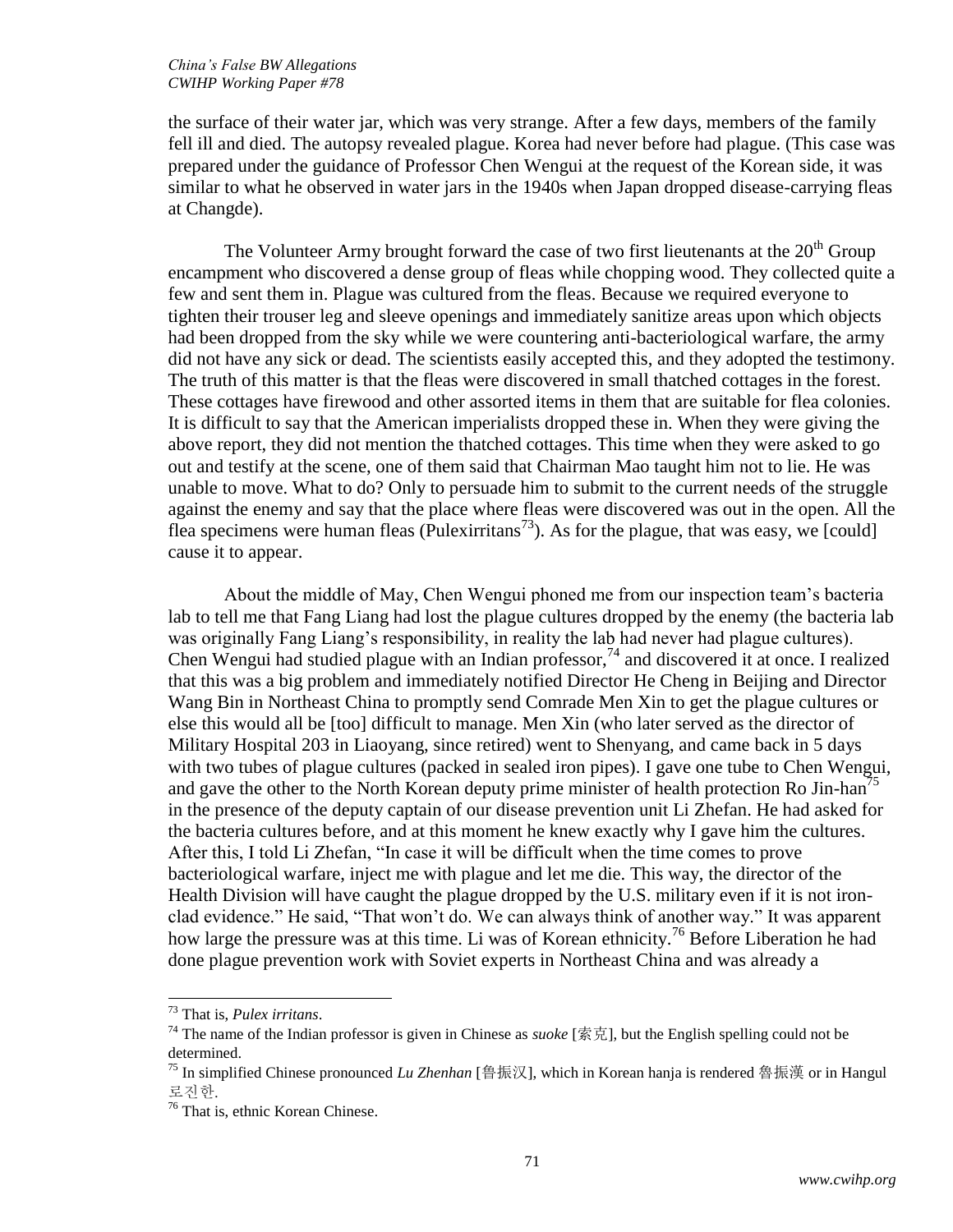remarkable expert. A few years ago I asked him if he remembered this affair, and he said he did not remember it too clearly.

Within this one year I went to Beijing three times to report on issues related to antibacteriological warfare. I saw Premier Zhou [Enlai] every time. Even though Premier Zhou had many matters to attend to, he asked a lot of very detailed questions about this issue. One time, the Korean Deputy Prime Minister for Health Protection went with me to Beijing and gave the Premier a report of the preparatory work of the International Scientific Investigation Team. The Premier asked the Korean side what difficulties there were, and I interjected, after which the Premier immediately asked Deputy Prime Minister Ro what he thought of my opinion. It moved me that the Premier had the noble character to respect the opinions of others, and at the same time made me feel like I should not so wantonly interrupt. One evening, at a little past 8 o'clock, the Premier was eating while discussing issues with me. He only had a small bowl of rice, two small plates of vegetables and a small bowl of soup. Quite a thrifty life.

Before the investigation teams returned to Northeast China, they went to Pyoktong prisoner of war camp on the northern border of Korea and met with several U.S. airmen. They had earlier published in *People's Daily* that they had dropped bacteriological bombs. With the investigation teams, they freely discussed the classes they took on bacteriological weapons and their experience with "bombs that don't explode." After the ceasefire, they were exchanged back to their country. I heard that they were all disciplined for this. I really admire the persuasion work of our personnel in the prisoner-of-war camps.

When the investigation teams returned to Beijing, they signed and published a 500-pagethick black book, *Report of the International Scientific Commission for the Investigation of the Facts Concerning Bacterial Warfare in Korea and China*. They were received by Chairman Mao.

After the international scientists gave their report to Chairman Mao, he said, "I see that the American imperialists are experimentally engaged in bacteriological warfare." They unanimously approved what he said. $^{77}$ 

After Academician Zhukov returned to the Soviet Union and reported to Stalin, a telegram came from the Central Committee of the Soviet Communist Party saying that bacteriological warfare was a false alarm. Premier Zhou immediately sought out Chief of Staff Huang Kecheng and Deputy Commander Hong Xuezhi and asked, "Have you been up to tricks?" Hong answered, "Yes, otherwise we wouldn't have had anything to report." At that time, China had sent people to Europe to do anti-bacteriological warfare propaganda. Premier Zhou promptly ordered a retraction. Afterwards China did not raise the matter again, but following [generations] did not know. A few people who write books are always inserting that the American imperialists engaged in bacteriological warfare. I always recommend conveying that we were "threatened" by bacteriological warfare, thus taking a more defensible position. When he was sick, Huang Kecheng asked me to pass his opinion to the comrades at the Academy of Military Sciences who were editing an encyclopedia: "The American imperialists did not engage in bacteriological warfare in Korea. Right now the two countries' relationship is not bad, and it would be

  $77$  Or, "They unanimously approved this way of putting it."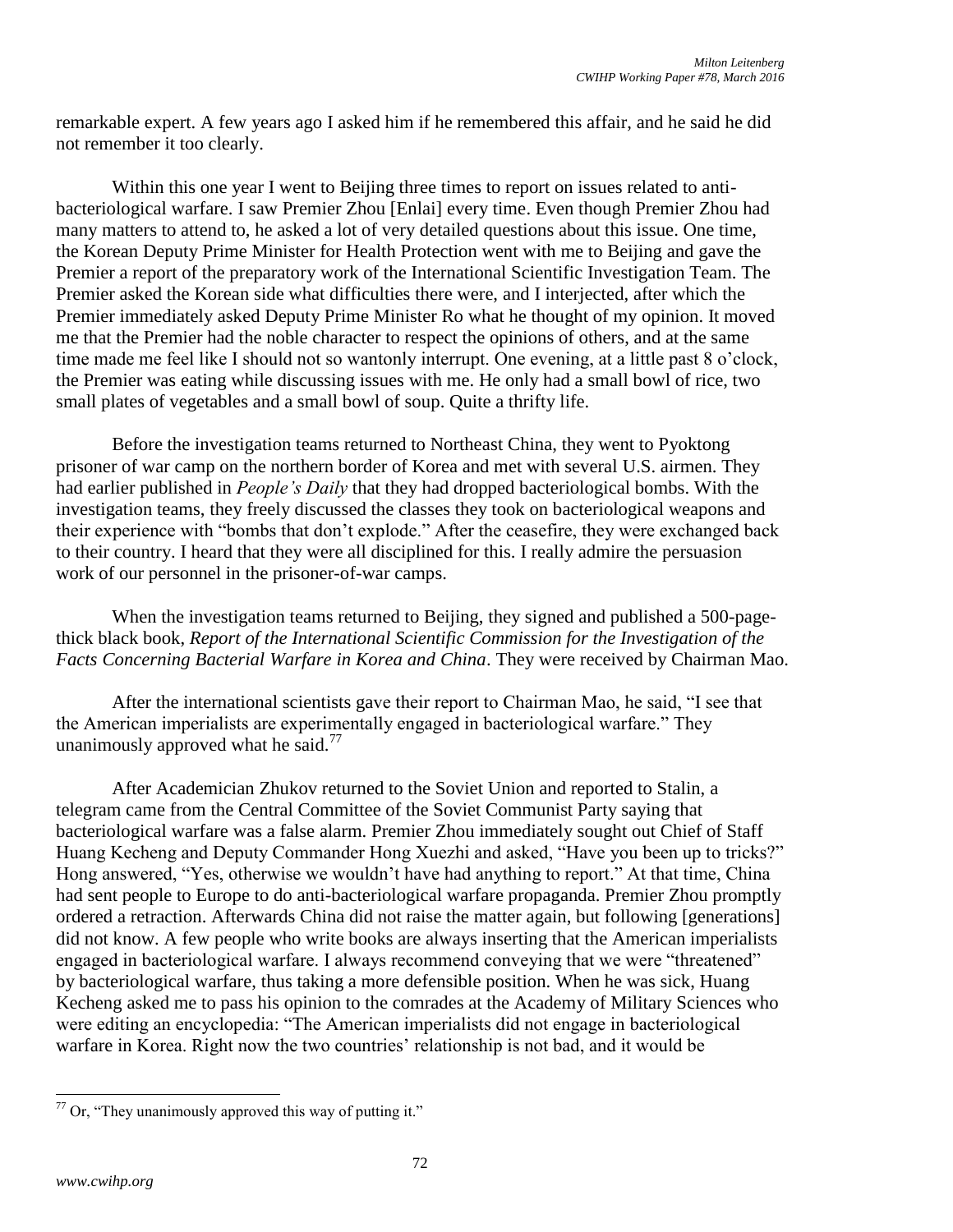inappropriate to keep talking about this issue." When they heard this, they sent someone to ask if there had been bacteriological warfare after all. I only said that we do not have enough evidence.

This has been my silent regret for decades. There has been no other. I only feel sorry for the international scientists who signed their names. Perhaps I am too naïve, because it is possible they knew the truth but obeyed the requirements of the political struggle. If it was like this then fine, but if not then they were deceived by me. I had unceasingly expressed my apology for them to Huang Kecheng. Huang said, "You don't need to feel this way, this was political struggle! Furthermore you had expressed your views on bacteriological warfare from the beginning. It was not an easy situation, and you were given responsibility too late."

I think that there will be a day in history to speak clearly about this incident. Now that I am an 83-year-old man who knows the facts and is no longer on duty, it is fitting to speak out: the bacteriological war of 1952 was a false alarm.

September 1997

*(Retrospective from February 2, 2005: Last year, in 2004, Professor Li Yimin at the Military Hospital Academy of Science forwarded an essay written by a professor at a Belgian medical college, discussing this affair in particular, which said: "Russia has published documents from the former Soviet Union. In the fall of 1952, the Soviet Central Party Committee sent telegrams to Chairman Mao Zedong and Chairman Kim Il Sung respectively, claiming that the U.S. military had certainly not conducted bacteriological warfare and that it was a false alarm. The Academy membership of Soviet expert Zhukov has been revoked because he took the lead on producing the black book.")*

(The author [Wu Zhili] is the former Director of the Chinese People's Volunteer Army Health Division)

([*Yanhuang chunqiu*] Editor: Huang Zhong)

**\*\*\***

**Document No. 20** *[Source: Personal papers of Milton Leitenberg. Accessible at [http://digitalarchive.wilsoncenter.org/document/123154.](http://digitalarchive.wilsoncenter.org/document/123154)]*

Tibor Méray:

## **Germ Warfare**

Memories and Reflections<sup>78</sup>

The aim of this workshop is to analyze new evidence on the Korean War and to examine unanswered questions. Being a writer rather than a scholar, I would like to start on a personal note. It may sound strange but, personally and subjectively, the first and foremost question that

 <sup>78</sup> An amended version of Tibor Méray's reflections was published in *The Korea Society Quarterly* 3 (Fall 2000): 10-11, 44-45.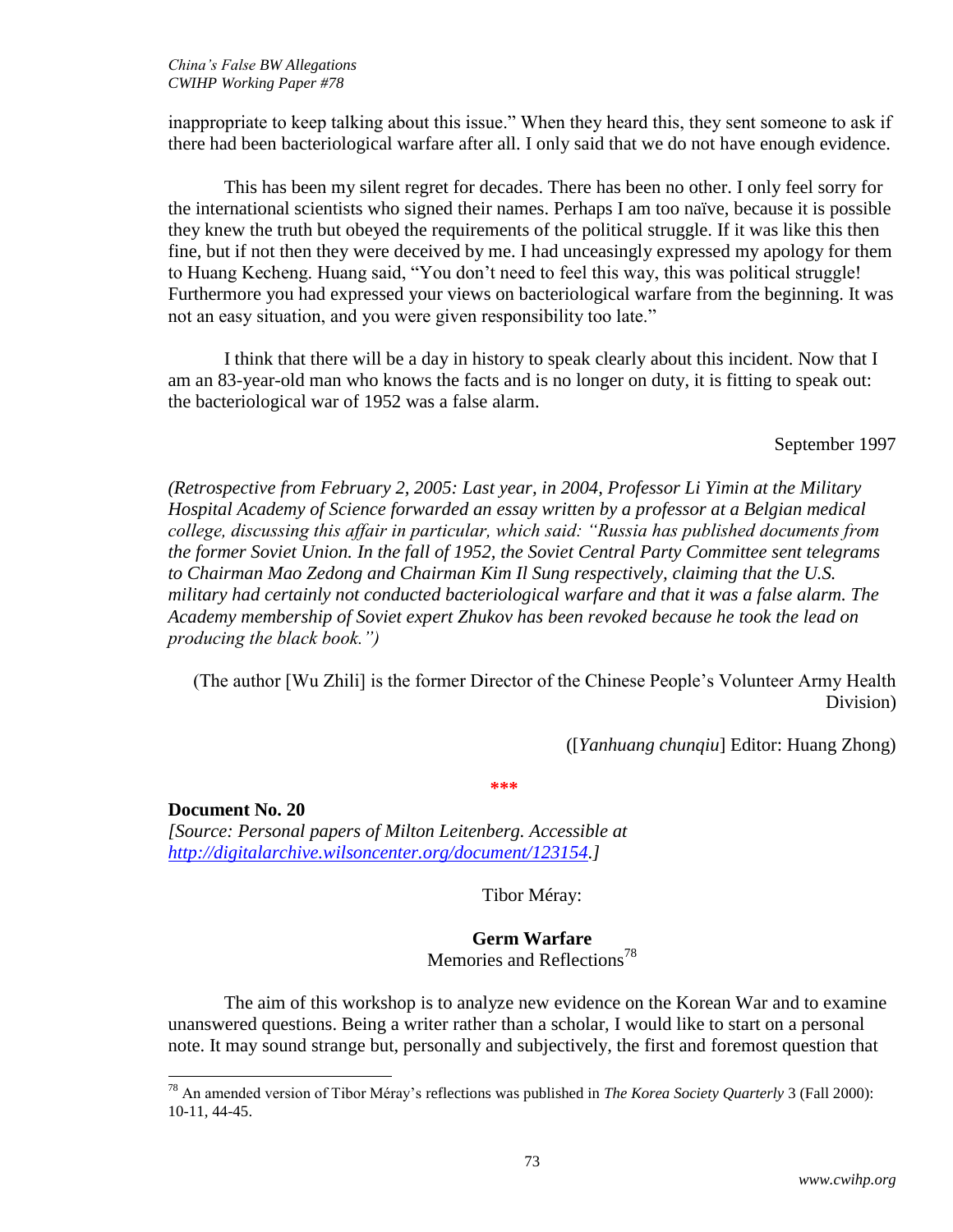remains unanswered for me, even today, is this: Why was it I who became entangled in this Korea story?

Let me begin at the beginning. I graduated from the Budapest University in September 1946, majoring in Hungarian and Latin literature. Next day I was married and on the following day I took up employment in the editorial office of the central daily of the Communist Party, *Szabad Nép* (Free People). For a year I was learning the profession, then in the fall of 1947, at the age of twenty- three, I was appointed editor of the cultural section of the newspaper. From that point onward I was kept busy with cultural topics, theatre, cinema, literature, music, fine arts, and education. At the same time I also wrote a few film scripts.

On the afternoon of July 21, 1951 the telephone rang on my desk. You can imagine how surprised I was when the head of the party's AGITPROP, who was previously my Editor-in-Chief, asked me what opinion I had of Kaesong. I gave a vague answer—until then I had no dealings with foreign politics, my work kept me busy for fourteen to sixteen hours a day and, at the most, I might have glanced over the headlines of articles that were about foreign affairs. I probably said something like "It is an important place." The reply was as follows: "The reason why I have asked you is because you have to go there on the first available plane. You will be sending reports about the armistice talks."

The shock left me breathless. Until then I had only been abroad twice, to neighbouring Czechoslovakia to attend film festivals. No Hungarian correspondent had ever been to Korea, and, by the way, not even to the People's Republic of China which at that time was not quite two years old.

If I may quote what the great statesman, Winston Churchill, said of Korea in 1953: "I'd never heard of the bloody place until I was seventy-four." Well, at that time I was twenty-seven. (I would like to ask the Korean participants who are present here: please do not be offended! They or their parents would have heard almost nothing about Hungary until 1956. Small countries are condemned to the fate that only wars, revolutions and natural disasters make them known in the world)

I had to prepare for the trip in a great hurry. My weatherproof coat was worn out and I had no time to buy a new one. I planned to buy one in Moscow while waiting for the connecting flight to Beijing. After my arrival there I went to the famous GUM department store. A staff member of the Hungarian Embassy came with me since I did not know Russian. They had suitable coats in the store but there were hundreds of people lining up to buy one. This was not quite as I had imagined the country of "achieved socialism". However, the person who came with me told the people in the line that I was on the way to Korea so they let me go ahead of them. I was witness to the fact that in the Soviet bloc the name "Korea" was some sort of a magic word.

Half a century has gone by since this, and I have been through many things. I have found answers to many questions and have not found answers to many others. For instance, I now know that it was the North Koreans who asked the European communist countries to send correspondents to Kaesong so they could show the UN correspondents that there were Europeans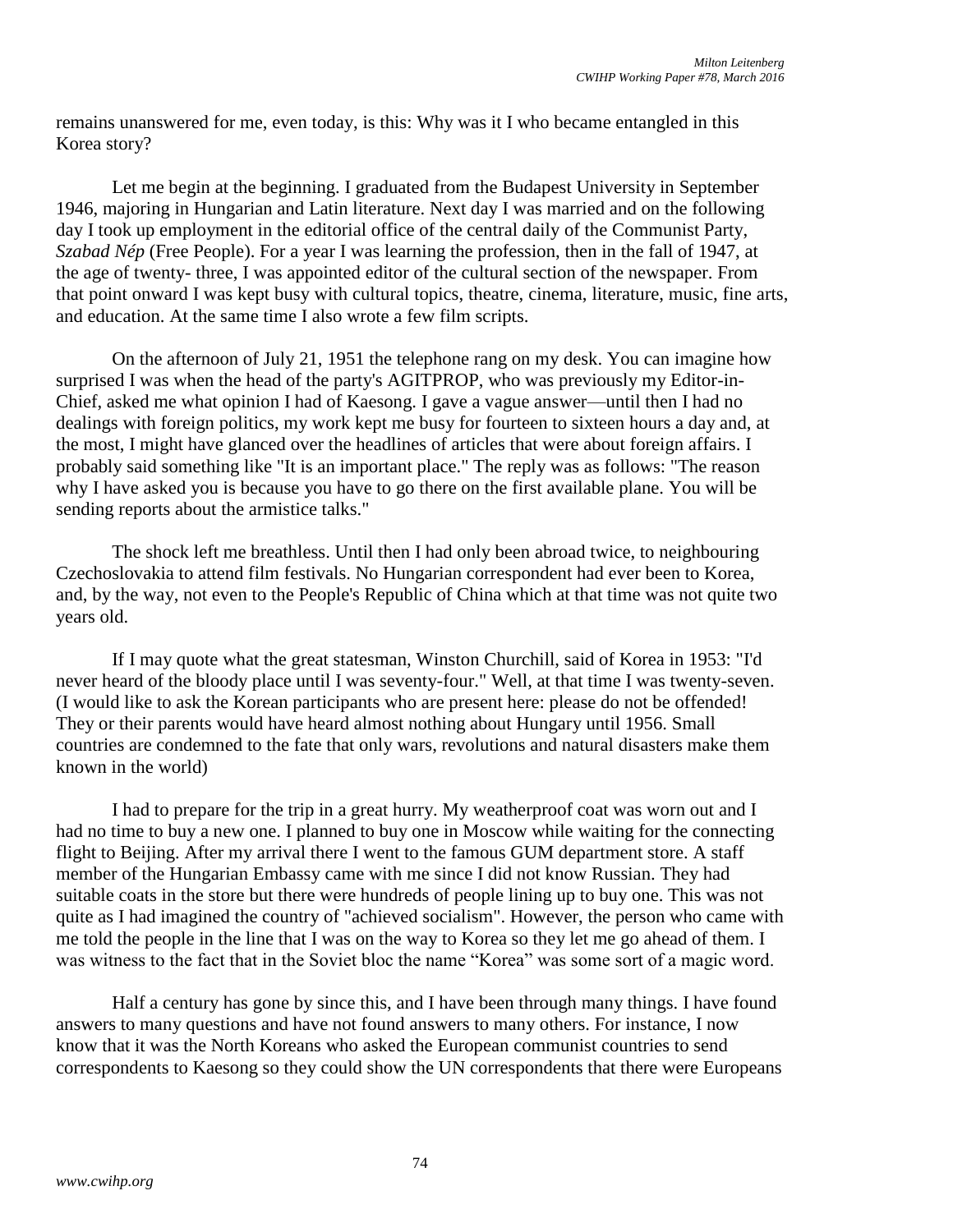on their side, too. The one thing that I will never understand until my dying day: why, in Hungary, was it I who became the "chosen one"?

I have to admit that my introduction is not altogether innocent. The organizers of today's workshop, Mrs. Kathryn Weathersby and Mr. Christian Ostermann asked me to talk about the germ warfare. (Tomorrow, at the Korea Society's conference, I will talk about my other Korean experiences) Well, in the telling of the story of my departure to Korea I would like to show what an inexperienced, green person I was when I wrote about the germ warfare. I was not conversant with international politics and was even less knowledgeable about issues such as warfare related to bacteria. This may sound like a preliminary apology. Well, it is!

On the other hand, I can give an exact account of how I became involved in the germ warfare issue. I was in Kaesong on February 22, 1952 when the Foreign Minister of the Democratic People's Republic of Korea stated that from January 28, the American interventionist army had started germ warfare against the Korean People's Army, the Chinese volunteers and the peaceful Korean population, in order to cause mass destruction. This statement was confirmed two days later by the Foreign Minister of the People's Republic of China, Zhou Enlai.

I was horrified. This was an astounding announcement. At the same time I did not see that it had anything to do with me as a correspondent, after all I had been sent to cover the armistice negotiations at Kaesong (by then at Panmunjom).

A week later I received a telegram from my editorial office. It contained a question that was meant to be a reproach. How is it possible that I am sitting in Kaesong where nothing is happening when the whole world is buzzing with news about germ warfare?

On March 2 I travelled from Kaesong to Pyongyang. I will give you a brief account what I saw and heard in the North.

In a half-ruined building that housed the Ministry of Health I spoke with the Deputy Minister then with the Minister himself. They told me in detail how the Americans were waging germ warfare. The Minister showed me a map of North Korea which had twenty two red circles on it: these were the places where, up until that day, germ warfare attacks had been made mainly along the front and on the Western half of the country.

A number of scientists also participated in the conversation. They led me into a nearby laboratory. Countless bottles and boxes were there, in them were hundreds or thousands of various insects. They said that peasants, village communal committees, health groups and soldiers had sent the insects there.

They stood me behind a microscope and showed me all sorts of preparations. They stated that these had been obtained from flies, fleas, centipedes and fish that American planes had dropped. They added that the strange oval-shaped creatures that I was looking at were cholera bacteria. They also showed plague bacilli. They remarked that not 'all insects and fish were contaminated—this was part of the American trickery. The Americans wanted to create the impression that the emergence of these insects in winter was a natural phenomenon.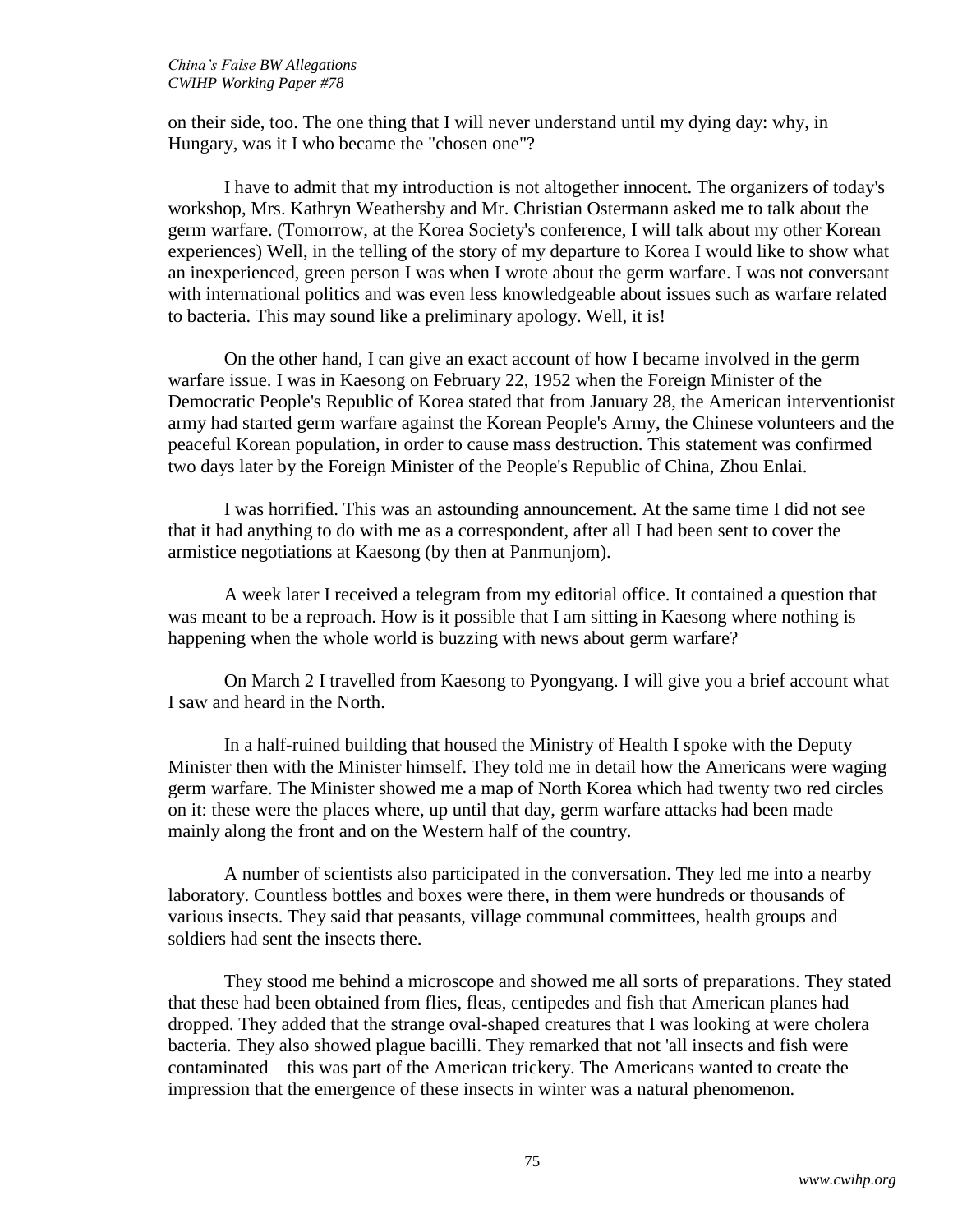All this impressed me. Still, I said that I would like to see a germ attack in real life, rather than insects in a laboratory.

I did not have long to wait. A few days later they took me to look at something on the spot in a little village called Sono-ri. The village people related that on the night before February 28 A11ierican planes circled above the village, for a long time and at a low altitude, without dropping bombs. Next morning a peasant found eight small heaps of flies on the ice of the Daedong River. They were alive, crawling and flying about and they soon spread over an area of several hundred meters. The inhabitants of the village spent four days exterminating them by burning dry wood and com husks.

They took me to the river. There were black stripes on the white ice, marks of a bonfire. I did not see any sign of life. I was probably at the twentieth such place when I noticed moving spots. They were hundreds of flies. They were alive and were crawling on the ice, slowly staggering. At one place the sunshine had melted the ice into a puddle. About six or eight flies were swimming in the dirty water. This happened ten days after the peasant mentioned above found them.

The Central Laboratory in Pyongyang showed that the flies were contaminated by cholera. I asked how the flies remained alive in temperatures of minus 5 to minus 10 degrees Celsius. They told me that these flies were a special strain that were bred especially for the purpose of germ warfare. They also explained to me why the flies were dropped in Sono-ri. The Daedong [Taedong] River flows from Sono-ri toward Pyongyang. The waterworks of the capital was located between Sono-ri and Pyongyang. Therefore if the drinking water were to be infected at Sono-ri then the drinking water of Pyongyang would be also infected. It would cause mass death.

Another shocking experience was in store for me, two or three days later in Pyongyang. They took me to the central district of the capital, to Building No.6 in Street Number 2 of Namnun-ri District. Before this I received a cholera immunization. I had to put on a rubber outfit from head to toe, trousers up to my chest, a jacket with a hood which went right down to my eyes, long black boots and long gloves. They tied a white operating theater gown over my rubber suit and a surgical face-mask over my nose and mouth.

A thick seagrass rope was around the block of houses where we went and armed sentries stood next to the rope. No one was allowed to enter or leave this area without special permission.

At this place a grieving couple told me that on the night before March 5 American planes dropped five small piles of flies that fell in their courtyard. Near to them were oblong-shaped white envelopes and South Korean leaflets. The couple set off to work early morning while it was still dark. The flies were found by their two children, one aged six, the other aged two and their sixty eight year old grandfather. Although the grandfather was cautious about the insects, somehow they still touched them. Next day they became ill and died. A laboratory test showed that the flies were infected with cholera.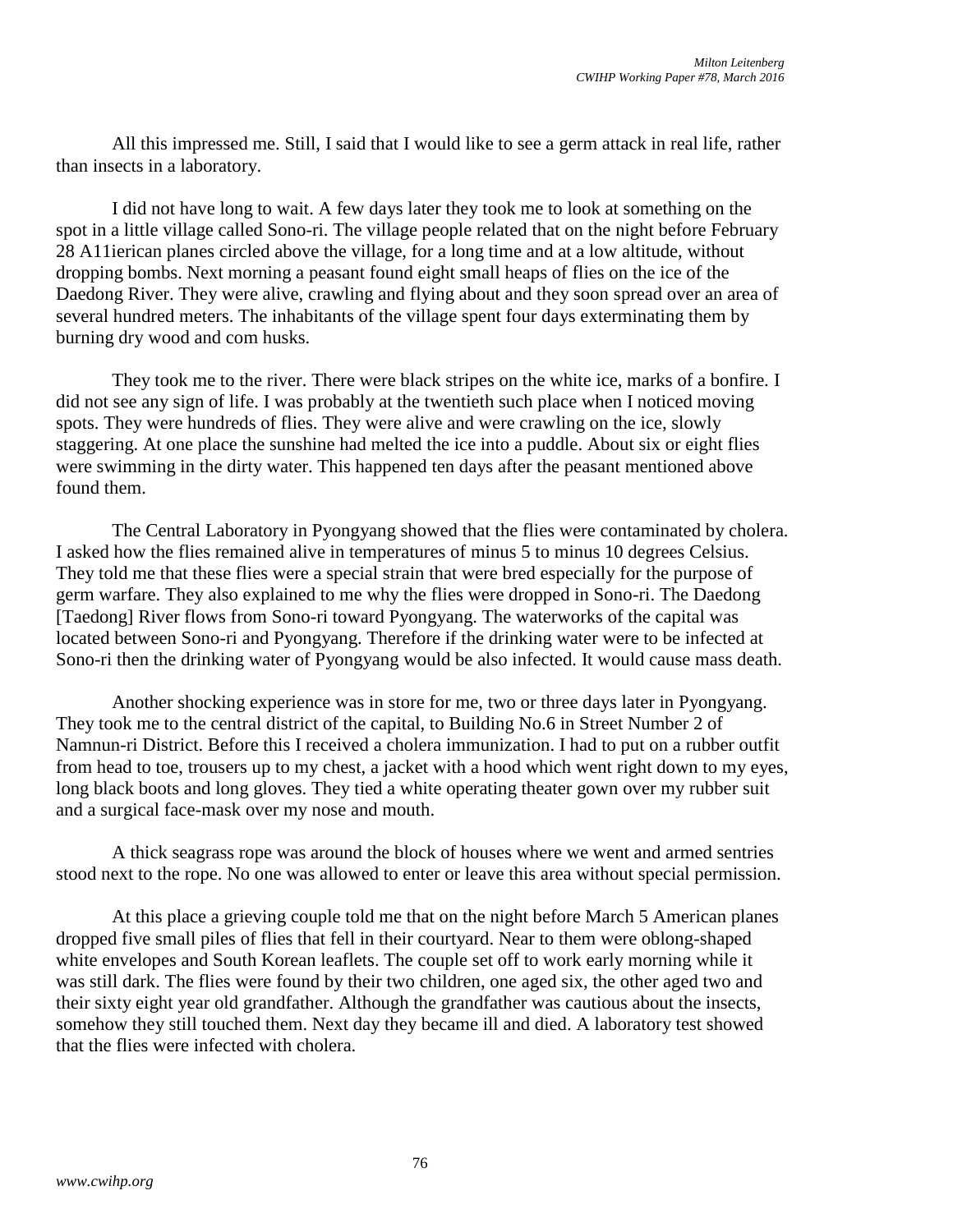This is as much as I can relate about my personal experiences. I saw what I saw. Whatever I heard as an explanation I believed and wrote down. What happened to me was exactly the same as happened later to members of the International Scientific Commission who investigated the germ warfare in Korea and who were much more experienced and better qualified than I was. I believed because I wanted to believe. I trusted those who gave me the socalled scientific information just as this Commission did. A member of the Commission stated: "We felt so sure of the integrity of our Chinese hosts that we entirely trusted statements which they made regarding American use of germ warfare. The scientific foundation of the Commission's work consisted of the fact that the delegates implicitly believed the Chinese and North Korean accusations and evidence."

I have to say that my belief was shaken not by Korea but by events in Hungary. Not long after my return to Hungary I realized the extent of the crimes of Stalinism that had been committed in my country and the mass of lies that covered these crimes. At this stage simple logic led me to the history of the Korean War. I asked myself whether they had told me the truth about many things, including the germ warfare. I knew the similarity between the two regimes. The parallel caused me to be filled with doubts. However, in Budapest, I was unable to get at the proof.

I fled to the West after the 1956 Revolution. The *Voice of America* radio station sought me out virtually in the first moment, while I was still in Vienna. They asked me to issue a statement saying that the germ warfare was a lie. I replied that I could not say that I did not see what I saw. The most I could do was to have doubts about the explanations of what I saw. However, until I was able to substantiate my doubts I was unable to speak. "So you still believe in it?" was the rather aggressive question. "I have written and talked for too long about something based on belief. Now I want to find facts," was my reply.

Only science could provide help to find answers to my doubts. Early in 1957, after I arrived in Paris, I sought out the specialist scientists who were considered the best in France: the director of the Pasteur Institute, the head of the cholera section of the same Institute who was the director of the International Institute of Epidemiology, the head of the Entomology Institute, the head of the Bacteriological Department of the University of Medicine and the best known biologist in the country who was also a member of the French Academy. I told them in detail everything that I had seen and heard in Korea. All these meetings lasted several hours and they listened to me with great patience.

I gave an account of their replies in a series of articles in a daily called *Franc-Tireur in*  May 1957. There is not enough time to talk here in detail about these articles. I only wish to outline the opinions quoted in them. The French scientists all acknowledged that the campaign aimed at the general public was very cleverly orchestrated as far as propaganda was concerned. While I was relating my experiences to the biology professor Jean Rostand, the member of the French Academy, at one stage he interrupted me saying: "If you keep on with this story even I will believe it!"

At the same time they all found details that were absurd from a scientific point of view. There were such factual errors as made the entire concept unacceptable. One of the scientists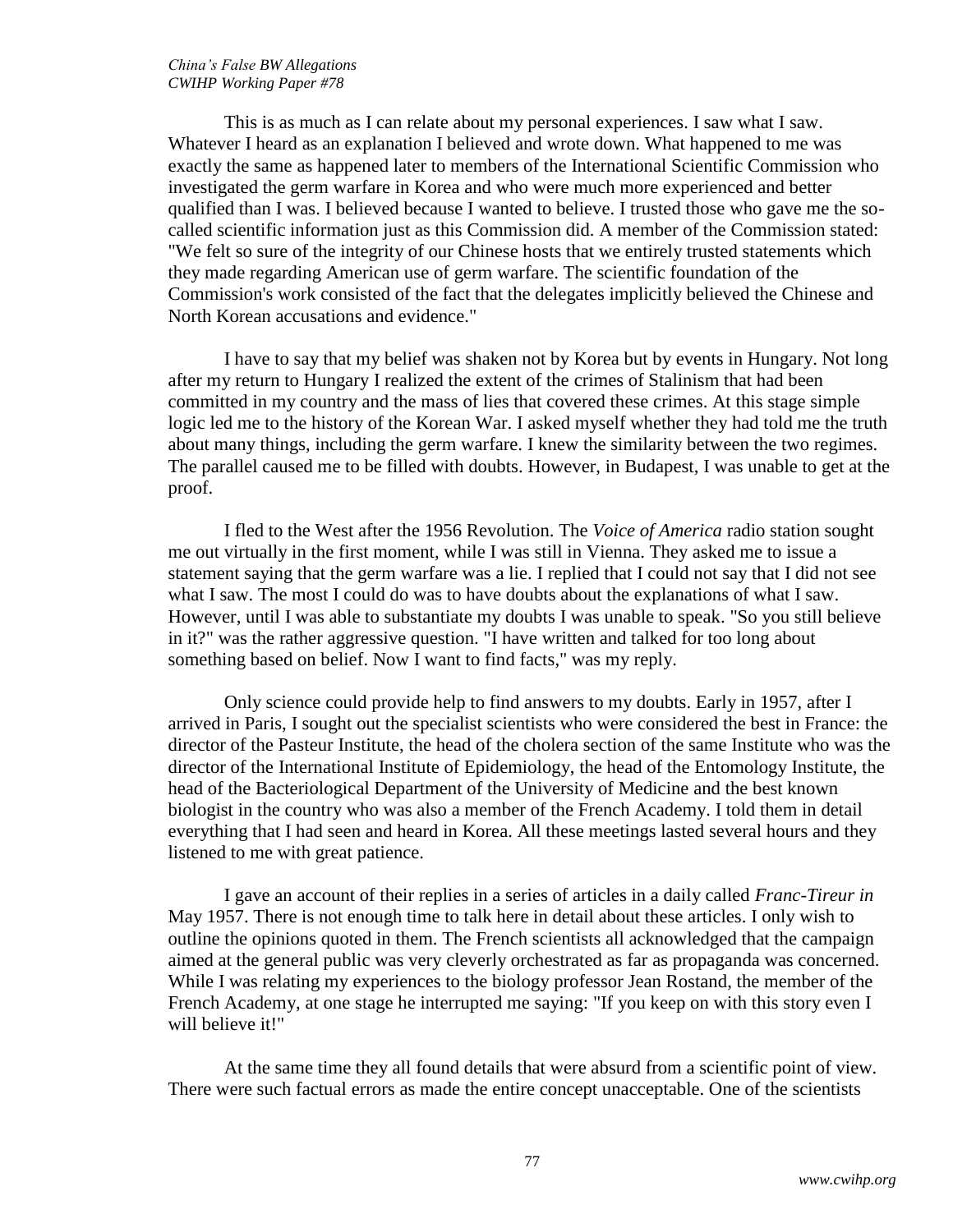pointed out the fragility of the vibrio, or Asiatic cholera bacterium. In temperatures of minus five to minus ten degrees it is impossible to spread an epidemic with this vibrio. According to the opinion of the director of the Pasteur Institute it would be possible to infect a smaller group, for instance, the General Staff, but on a country-wide scale it would be hazardous even to those who employed this warfare. The opinion of the cholera-specialist director of the Epidemic Prevention division of the Pasteur Institute was that the immunization that I received immediately before I visited a house in the Namnun-ri district in Pyongyang was worthless. Two injections are required against cholera, seven days apart. First 4 billion units then the second time 8 billion. Furthermore, these immunizations become effective only five days after the second injection. The most direct statement was made by Professor Seguy, director of the Entomology Institute, who had studied flies for 45 years. "Using flies in germ warfare is impossible" he said. "Flies can spread cholera where it already exists, transmitting it from infected feces. However, flies cannot hold the bacteria longer than half an hour. Also they cannot, for this purpose, be dropped from a height in paper envelopes. They would perish while falling down,"

I would like to add that the international prestige of Professor Seguy was such that the report of the International Commission for the Investigation of Facts Concerning Bacterial Warfare in Korea and China contained five references to his books. The professor knew this report, he had it in his library earlier on. However, when I visited him he did not have it any longer. "It was all nonsense. I threw it out," he said.

There was a common element in the view of the French scientists. This was evident in a series of questions rather than a statement. Was I present when the flies were dropped on Sono-ri? Did I see the planes actually dropping the flies? Did I see when the cholera bacteria were found? Was I present to the end during the laboratory examinations? Was I present when the insects were dropped on the courtyard in Pyongyang? Did I see who dropped them? Did I see when the old man and the children touched the insects? Was I present when the corpses were taken into the laboratory? And when samples were taken from them? And when they found cholera bacteria in the samples?

Of course, these questions sounded somewhat rhetorical but, essentially, if anything could be substantiated in these accusations made by the North Koreans and the Chinese, it could only be verified if someone followed through every instance from the beginning right to the end.

Incidentally, this was the point where the French professors' interpretation coincided with that of the International Scientific Commission. The Commission's report drew up an ideal scheme, a complete series that, according to its members, would be a source of perfect evidence. This scheme starts with airplanes and then involves containers, the creatures that were dropped, the meteorological situation and bacteriological examinations right up to the establishment of the illness. The report notes at this place: "Naturally, a complete series of proofs could only be found very rarely or never." The Commission itself never followed through such a series and never referred to an individual who would have done so. Thus the term "very rarely" evaporates from the Report and all that remains is the word "never". The Scientific Commission itself, with this fact, qualified the scientific value of its own Report.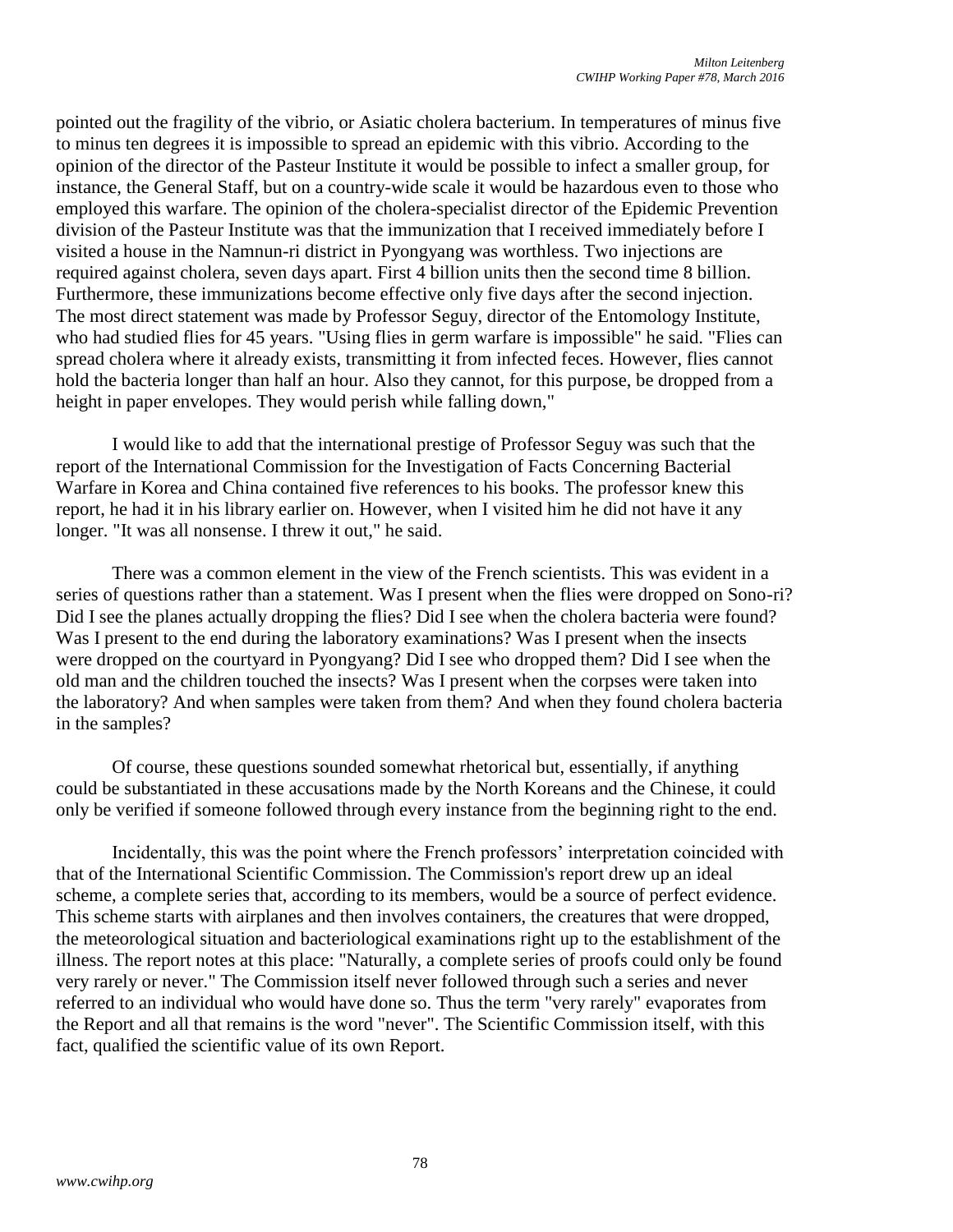## *China's False BW Allegations CWIHP Working Paper #78*

I would like to add to this, as an anecdote, that members of the Commission of the International Association of Democratic Lawyers, who were also busily investigating the germ warfare in Korea, were taken to the Daedong River, the same place where I had been taken earlier. Where I saw flies, the Report of this Commission mentions "ant-like insects." The laboratory that told me about cholera bacteria informed the Lawyers' Committee that they found "bacteria which caused a disease of the intestines". The two can be hardly the same. This is not all. This Committee was taken to Pyongyang, to House No.6 in Street No.2 in the Namnun-ri district, the same place where I had been earlier. The Committee's Report, regarding this inspection, reads as follows: "In Pyongyang City (as mentioned above) two persons fell ill on March  $6<sup>th</sup>$  and another on March  $8<sup>th</sup>$ . Two of them died on March  $8<sup>th</sup>$ ." You will remember that I was told that three persons died. I can only be glad that one remained alive out of the three, even though I will never know whether this fortunate third person was one of the children or their grandfather. I hope that in actual fact all three of them!

When information gathered on the spot was so unreliable and scientific investigations did not substantiate anything, then, according to the simplest logic, we are talking about an invention. With very few exceptions, the opinion of the whole Western scientific community was similar to that of the French scientists. It is another matter that the campaign of hatred that was based on the propaganda of germ warfare was particularly effective in the West, more precisely, in Western Europe. As for the only positive outcome of this propaganda: it was an unimaginably thorough campaign for hygiene that I witnessed both in Korea and China. Due to time limits I am unable to go into details about this.

A big question remains: Who invented the story about the germ warfare?

I have to tell you straight away: I don't know the answer and as far as I know no one has been able to say with certainty who it was.

I would like to attempt an exercise, using the method of elimination.

I find it inconceivable that the campaign started "from below". I have seen many campaigns which started from below": The Stakhanov system, the "Socialist work competition" offered for Stalin's seventieth birthday, the so-called "Peace government bonds" offered "voluntarily" to be deducted from wages. All these "from below" campaigns, which were started off with great enthusiasm, came into existence by reason of the Political Committee of the Conununist Party having decided it at the top.

Could the leadership of the Korean communist party have been the initiator? Theoretically it could. More so because there is an unclear factor that up until this day remains to be solved. The accusation of germ warfare was first heard not in February 1952 but nine months earlier. On May 8<sup>th</sup> 1951, the Minister of Foreign Affairs of North Korea sent a cable to the President of the United Nations Security Council, stating that the US forces in Korea had used bacteriological weapons during the period of December 1950 to January 1951 and had spread smallpox. This accusation had been maintained for a few weeks then suddenly vanished—until February 1952. Therefore it was the North Koreans who came up first—just as in February 1952—with the topic of germ warfare. Why they became silent for several months is a mystery.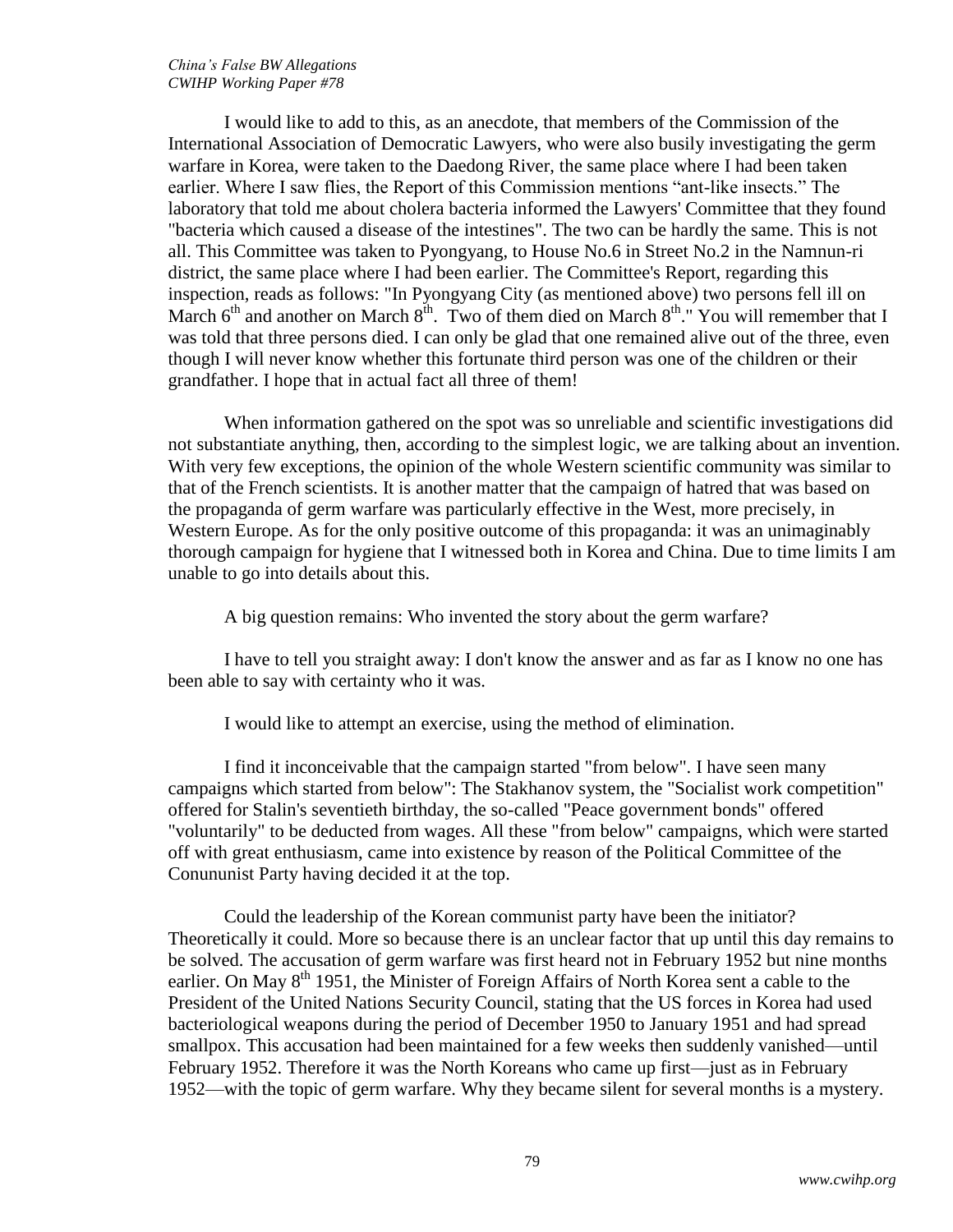However, it can be taken with certainty—if one knows the Soviet-North Korean relationship that the North Korean Minister of Foreign Affairs could not have sent a cable such as this to the UN Security Council without Soviet permission or instigation. I think that North Korea can be eliminated from the initiators.

Now the Chinese and the Russians are left. A Chinese initiation appears to be less likely in light of the North Korean cable in May 1951. Also making it less likely is that the first accusation was followed by a noncommittal attitude by the Chinese. This contrasted with the North Korean statement in February 1952 when only two days later Zhou Enlai also joined in protest, in the name of the Chinese government. In my opinion neither this second North Korean statement could have been made without Soviet permission or instigation, nor Zhou's protestation made without a preliminary harmonizing with the Kremlin. On the other hand, to support the theory of Chinese instigation I can quote a personal experience. As I have mentioned, I had talks with the deputy Minister for Health, then with the Minister for Health in Pyongyang in March 1952. The first meeting was on March  $6<sup>th</sup>$ . The deputy minister then told me the following, literally: "It was the Chinese volunteers who first informed us about the bacteriological attack when they reported that they had found unusual insects." Three days later, on March  $9<sup>th</sup>$ , the minister asked me, that in any report I might write about this matter, to not mention Chinese volunteers but soldiers fighting on the front. This episode suggests that in February 1952 it was the Chinese who suggested to the Koreans to raise the charge of germ warfare.

Even if we do not exclude the Chinese as the initiators of the 1952 germ warfare accusation the role of the Soviets still remains to be investigated.

They are the most difficult to catch. As far as the Korean War was concerned, they made an effort to present themselves to the outside world as remaining in the background, or at least in the second or third row from the front. They supported the accusation of the germ warfare, echoed it, at home and also at international forums; they also supported the so-called investigating committees which were in fact dependent on them—but as if they had nothing to do with the whole affair. However, perhaps they were not as innocent as they chose to appear.

In this propaganda campaign it was stated—and unfortunately it was true—that the American government had granted immunity to certain persons who, during the Japanese occupation of China, directed a program of biological warfare. They were General Shiro Ishii and several of his collaborators. The immunity they received was in exchange for information gathered from them. However, it is also true that several members of General Ishii's group became the Soviets' prisoners in Manchuria and twelve of them were tried by the Russians in December 1949 in Khabarovsk. Therefore the Russians had at their disposal, beside their own experimental results in germ warfare, material gained from the Japanese officers. This is an important factor because the North Koreans and the Chinese (who had been in power only for two years) were at that stage unlikely to be in possession of sufficient material to enable them to build up a charge of germ warfare, or to compose a 650 page document which was published by the International Scientific Commission—given that the science was mixed with pseudo-science. We can deduce from this that the Soviets were either the instigators or that they participated, right from the beginning, in formulating the charges—or perhaps they did both.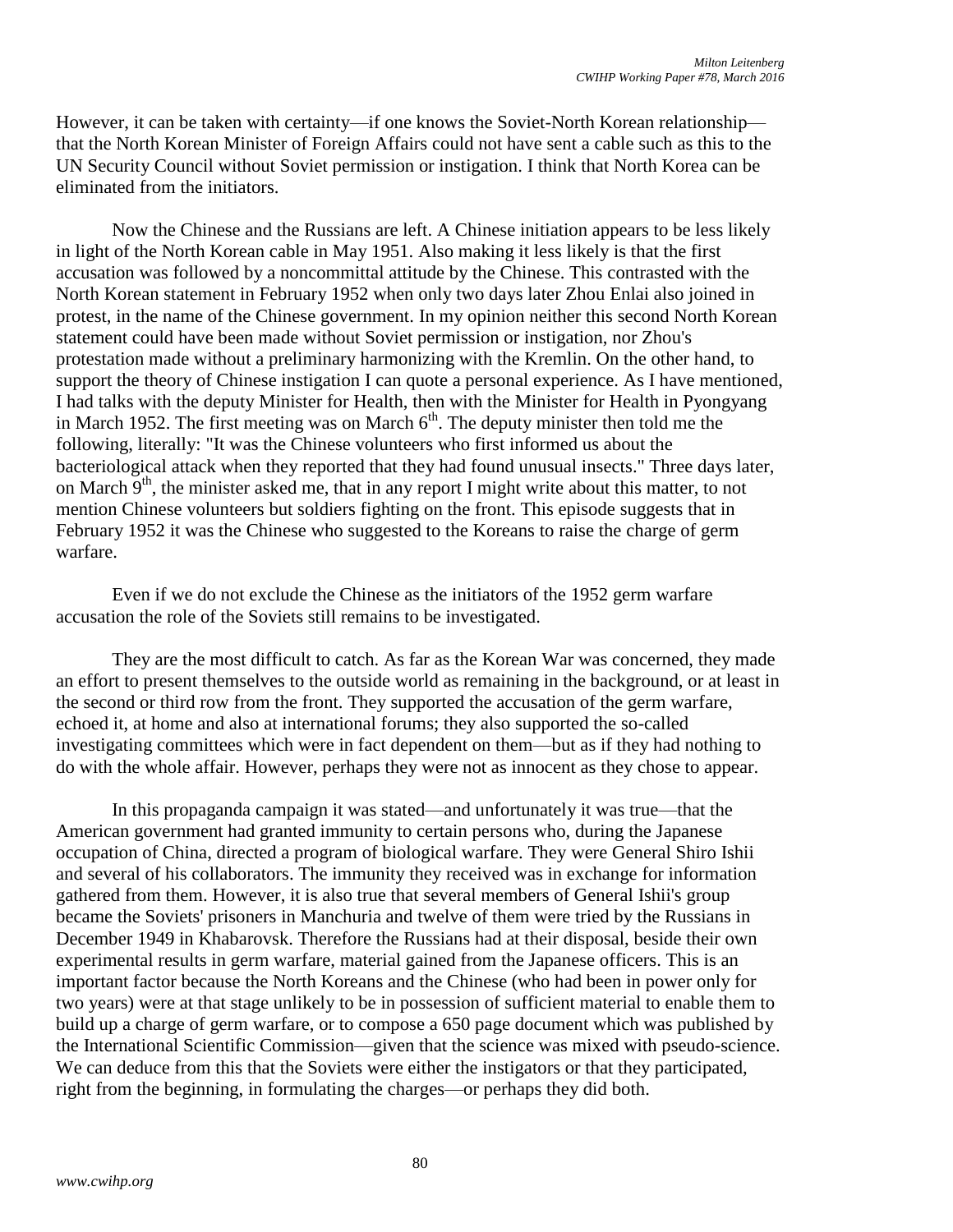There is another circumstance that is not without interest. I was still in Hungary in the spring of 1950 when the communist leadership raised a charge against the US, stating that they had wanted to ruin the country's potato crop by using Colorado beetles. Similar accusations were heard in Czechoslovakia and Poland. It more than probable than these accusations originated from a central source, namely from Moscow. It was a fundamental factor in the whole Soviet AGITPROP mentality to make the West, and first of all the US responsible for difficulties encountered in any area whatsoever. Has the potato crop failed? This is because of the American Colorado beetles. There are difficulties with Tito? It is the Americans who stand behind Tito. Do they intend to make purges within the communist party? The Titoist conspirators must be unmasked, tried and executed and the Americans must be accused because they are the ones who direct their puppet, Tito. Is there a danger of epidemic breaking out in North Korea and China? Before the outbreak of an epidemic, or before the epidemic becomes widespread we must point an accusing finger at the Americans. This mentality at that time, in 1950, pervaded the young China much less than was the case with the Soviets. This is another indication that the idea to raise the accusation of germ warfare could have originated in Moscow.

Finally something more. While I was writing my series of articles in Paris I unearthed two curious facts. In the joint sittings of the Soviet Communist (Bolshevik) Party's Central Committee and Central Control Committee, on January 7, 1933, Yosif Vissarionovich Stalin stated, in connection with the criminal activities of certain Soviet citizens: "They organize wrecking activities in the collective and state farms and some of them, including certain professors, go to such lengths in their zeal to destroy as to inject the germs of plague and anthrax into cattle and on the collective farms they help spread meningitis among horses, etcetera". In 1937-38, during the show trials an accused person confessed "to manufacturing virulent bacteria in three separate factories in order to destroy herds of Soviet swine". Another defendant admitted that "he had connived with Japanese intelligence to infect the Red Army with highly virulent bacteria in the event of war".

Stalin, therefore, had an old and favorite idea: the accusation of germ warfare. As far as I know he was the first politician in the world who formulated these kinds of charges, pre-dating the North Koreans and Chinese by more than ten years. I do not consider impossible that it was the same Stalin who remembered this idea during the Korean War.

All these are, naturally, presumptions. Fifty years have gone by but I do not know of anyone who has found irrefutable evidence. It is a grotesque situation that while we are searching our minds the solution is perfectly simple. It would be sufficient for a safe to be opened in Moscow or Beijing and we would know everything. Few secrets have been revealed in Beijing but many in Moscow. However, these revelations have been, without exception, in connection with internal affairs, party-matters of the Communist bloc; after all, conflicts with Belgrade or Beijing can also be traced back to the internal affairs of the relevant communist parties. Gorbachev may come, Yeltsin, too, Putin after him, but in the realm of foreign policy the Kremlin does not reveal many secrets. Why? How can we interpret this in any other way than that Russia continues to accept the legacy of the foreign policy of the Soviet Union, with all its faults and crimes? Asking this question and establishing this fact causes one to think and suggests a prospect rather disquieting to contemplate!